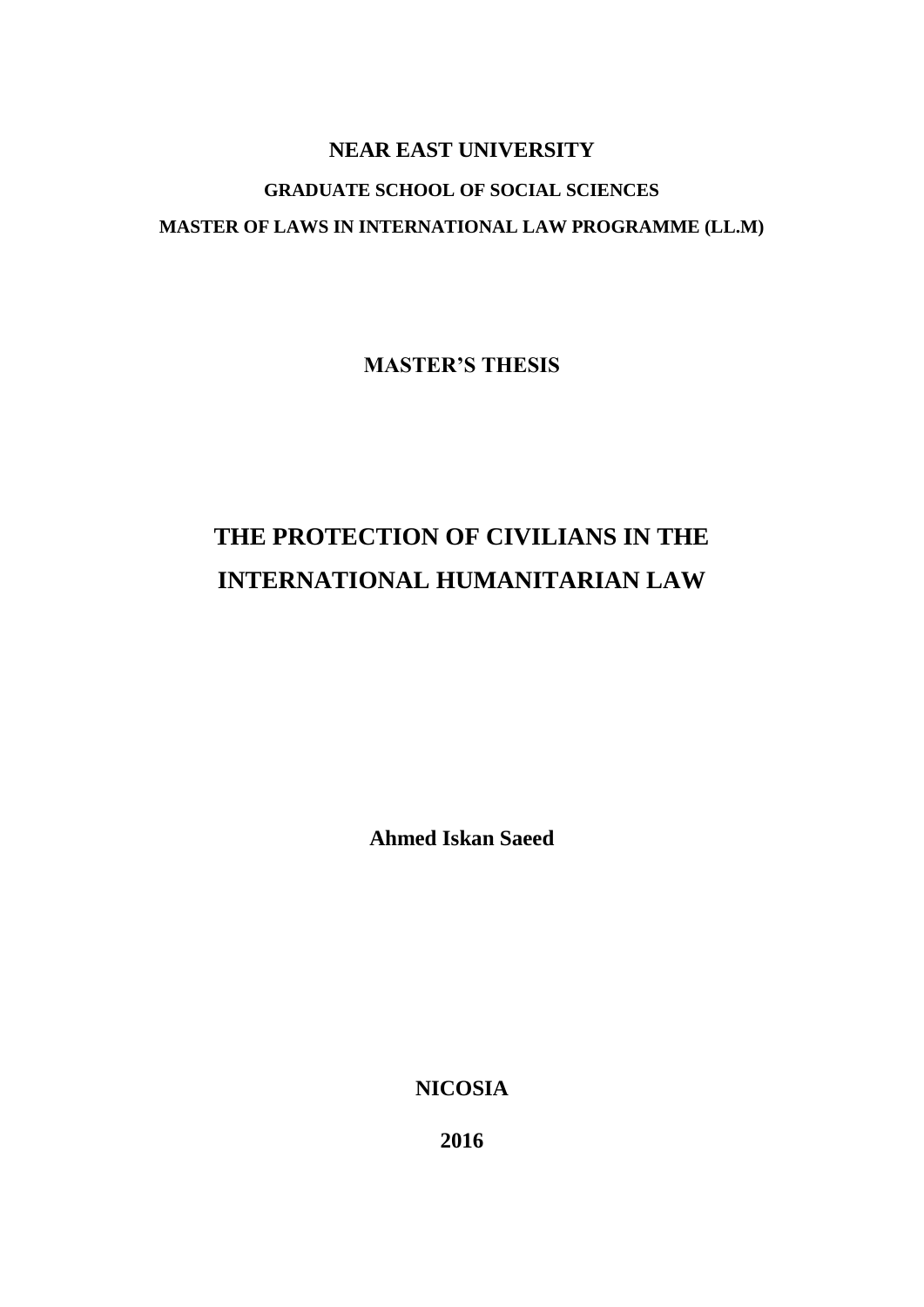# **NEAR EAST UNIVERSITY GRADUATE SCHOOL OF SOCIAL SCIENCES MASTER OF LAWS IN INTERNATIONAL LAW PROGRAM (LL.M)**

**MASTER'S THESIS**

# **THE PROTECTION OF CIVILIANS IN THE INTERNATIONAL HUMANITARIAN LAW**

**PREPARED BY**

**Ahmed Iskan Saeed 20146591**

## **SUPERVISOR**

**Dr. DERYA IYDEN OKUR**

**NICOSIA 2016**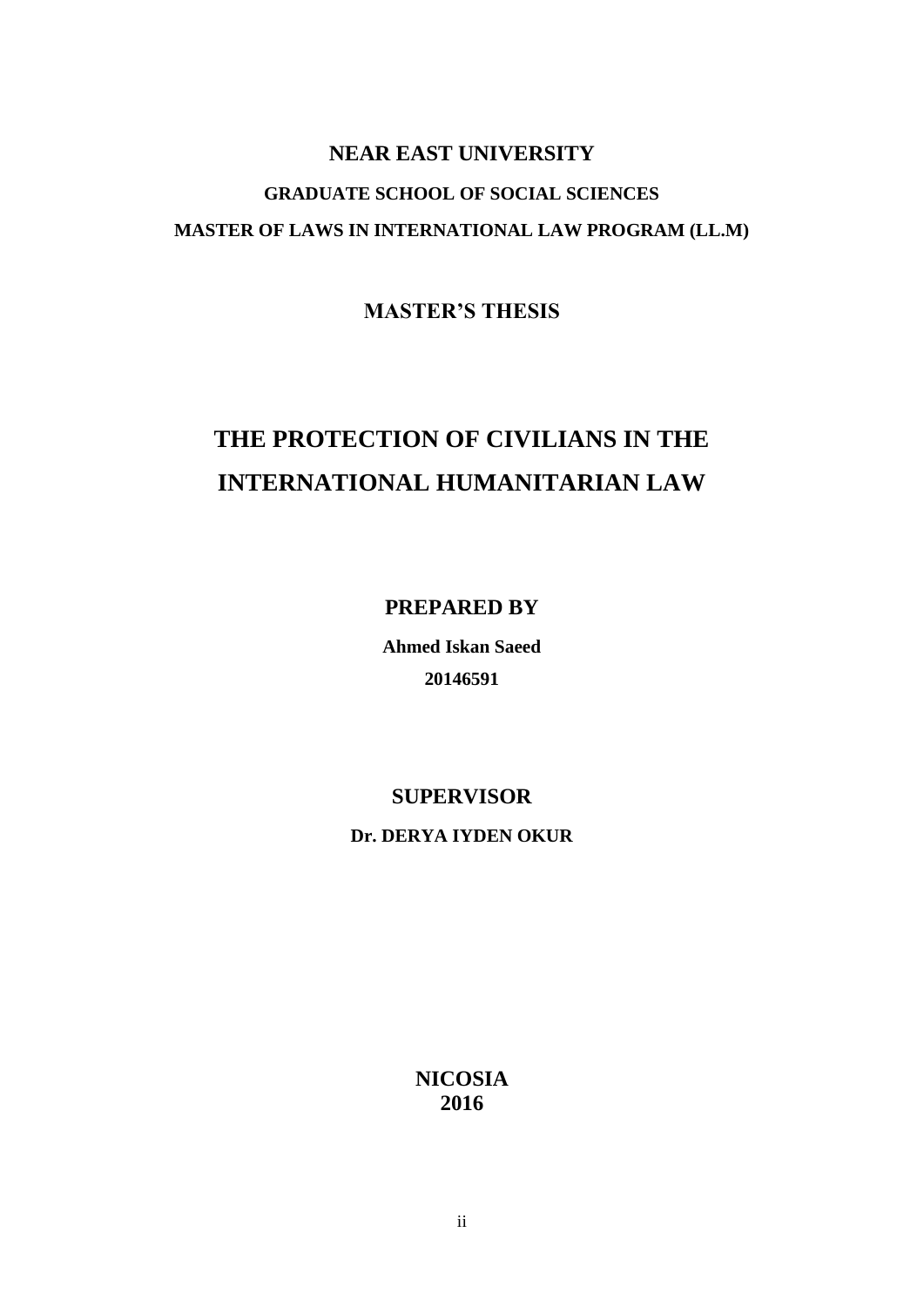#### <span id="page-2-0"></span>**ABSTRACT**

Since the beginning of history, Humanity is suffering from the calamities of the tragedy of war. Because armed conflicts and war are inclusive, on limits restricting it. Not bounded by rules that control behavior of the belligerents war threatens life without discriminating between the strong and the weak. Without differentiating between an aggressor and an innocent, war causes destruction and ruin to the human being. In the old ages victims of war were exposed to the most severe treatment and received not enough protection, a collection of legal rules was set up to control the behavior of fighter and which aim at protection of man and respecting his rights during the armed conflict, this collection has been defended as (International Humanitarian law). Which fully rejects killing and torturing persons arbitrarily, and does not allow violence and mistreatment. Two protocols were attached to Geneva's four Agreements, these protocols, that were the outcome of efforts exerted in this field, were signed in 1977.

The importance of this study arises at a time that world witnessed the events of the armed conflict. Other aggression on Arab land aimed at destroying the Palestinian people and it's live as well as to exterminate its entity, also the American aggression on Iraq which aimed to destroying the Iraqi people and its civilization .Through these aggressions, these authorities violated the principles of human law and their rules, represented by treating war prisoners and hitting the civil targets in the Arab land and the other sides of the world. The necessity of the research to know the principles of international human law thus the writer put the research into Three chapters in the first chapter the writer talk about the developing of the international human law and their sources and the important common principles. In second chapter the writer, talk about the civil protections and its concept and people protection in the war and the last the writer has studied the role of state and the international organization to apply the international human law and the judicial role of international criminal courts. Especially the international criminal courts which are permanent and that is temporary. In the third chapter, the writer suggested some recommendations and a conclusion for this study. At last, the writer hopes that he has done the best and he knew he has done little and hopes to do much better in the future.

iii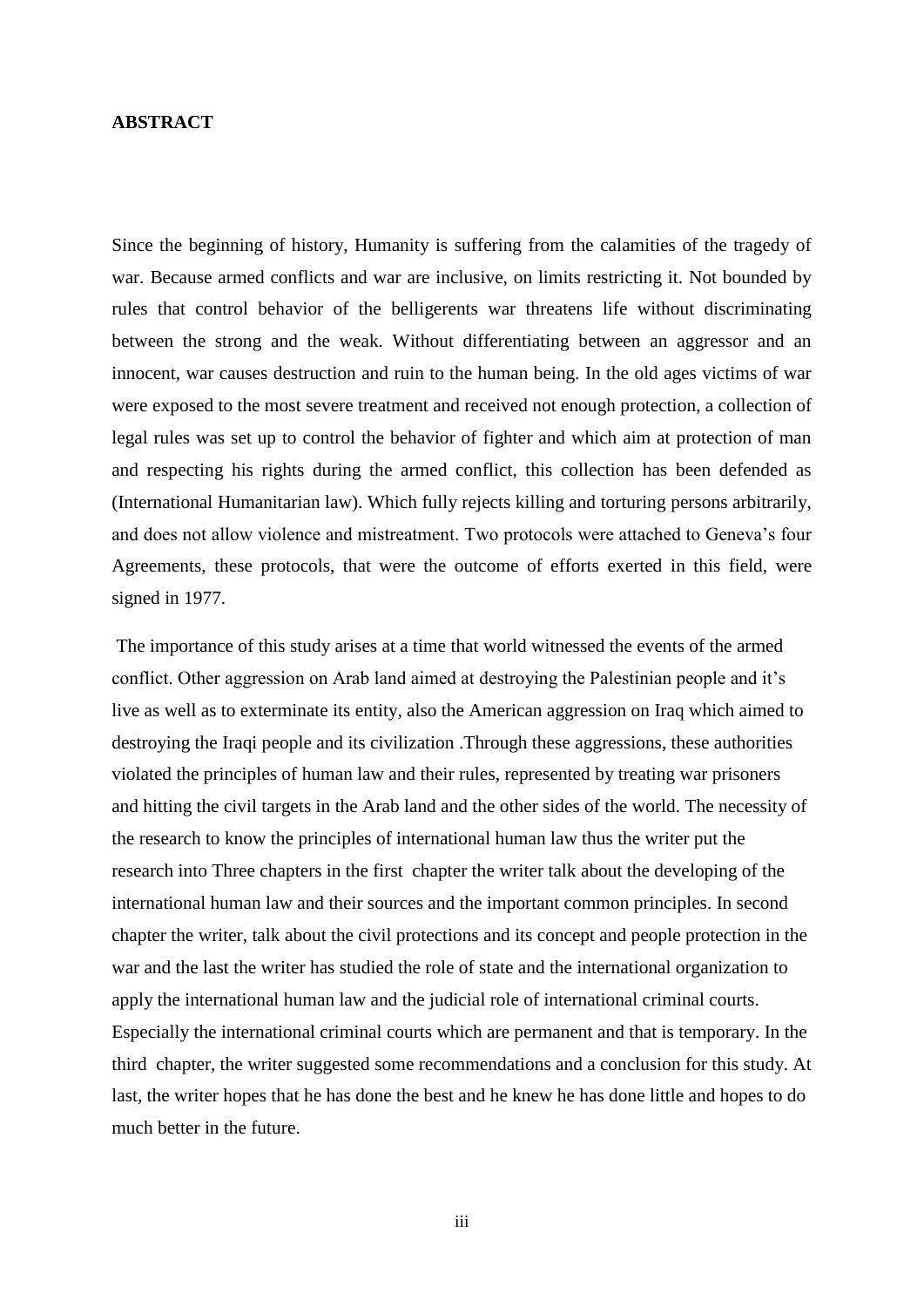<span id="page-3-0"></span>İnsanlığın başlangıcından beri, insanlık savaşların felaketlerinden acı çekmektedir. Çünkü silahlı çatışmalar ile savaşlar kapsamlıdır ve sınırsızdır. Savaşan tarafları bir kurala uymamakta olup zayıf kuvvetli ayırt etmeden masum suçlu bilmeden savaş imha eder ve insanlığı tahrip eder. Eski çağlarda savaş kurbanları şiddetli muameleye maruz kalırlar ve yeterince koruma görmemekteler idi. Silahlı çatışmalar esnasında savaşçıların davranışlarını kontrol edebilmek için ve insanı koruyabilmek için bir de insan haklarına saygı göstermeyi garantilemek için birtakım kurallar koyulmuştur. Bu takım kurallar (Uluslararası İnsancıl Hukuk ) diye nitelendirilmiştir, keyfi olarak insanları öldürmeyi ve işkence etmeyi tamamen reddetmektedir ve şiddet ile kötü davranmaya izin vermemektedir. Cenevre'nin dört antlaşmasına ek olarak iki tane protokol daha eklenmiştir. İki protokol Cenevre Dört

Antlaşmasına ek olarak eklenmiştir, sözkonusu protokoller bu alanda emeğin geçen

uzmanların sonucudur, ve 1977 yılında imzalanmıştır.

Bu araştırmanın önemi silahlı çatışmalar gördüğü bu âlemde ortaya çıkmaktadır. Arap arazileri üzerine yapılan diğer saldırganlıklar Filistin halkını ve yaşamını ezmeye girişmektedir ve kimliğini imha etmeye çalışmaktadır. Irak'a karşı yapılan Amerikan saldırganlık da Irak halkını ve uygarlığını yok etmeyi hedeflemekte idi. Bu saldırılarla, bu makamlar insan hukuku ilkeleri ile kurallarını ihlal etmiştir, esirlere karşı kötü davranışlarda bulunmak, Arap arazileri ile diğer dünya yerlerinde sivil hedefleri vurmak şeklinde meydana gelmiştir. Bu araştırmanın önemi ise Uluslararası İnsan Hukuku ilkelerini bilmek ve netice olarak yazar araştırmayı üç bölüme ayırmıştır: Birinci bölümde yazar Uluslararası İnsan Hukuku kaynakları ile gelişmesi ile genel önemli ilkeler üzerinde durmaktadır. İkinci bölümde ise yazar, sivil koruma kavramı ile savaş dönemi sırasında halk koruma meselelerini ele almaktadır. Son bölümde yazar, uluslararası insan hukuku icrasında devletin rolü ile uluslararası örgütlerin rolünü, uluslararası ceza mahkemelerinin yargısal rolünü tartışmaktadır. Özellikle uluslararası ceza mahkemeleri, çünkü bunlar daimi, diğerleri ise geçici. Üçüncü bölümde yazar bazı sonuçları ortaya çıkartmakla bazı tavsiyelerde bulundu. Son olarak yazar, emeğinin en iyisini etmiş olduğunu, azını da etmiş olduğunu itiraf ederek gelecekte daha iyisini yapmayı dilemektedir.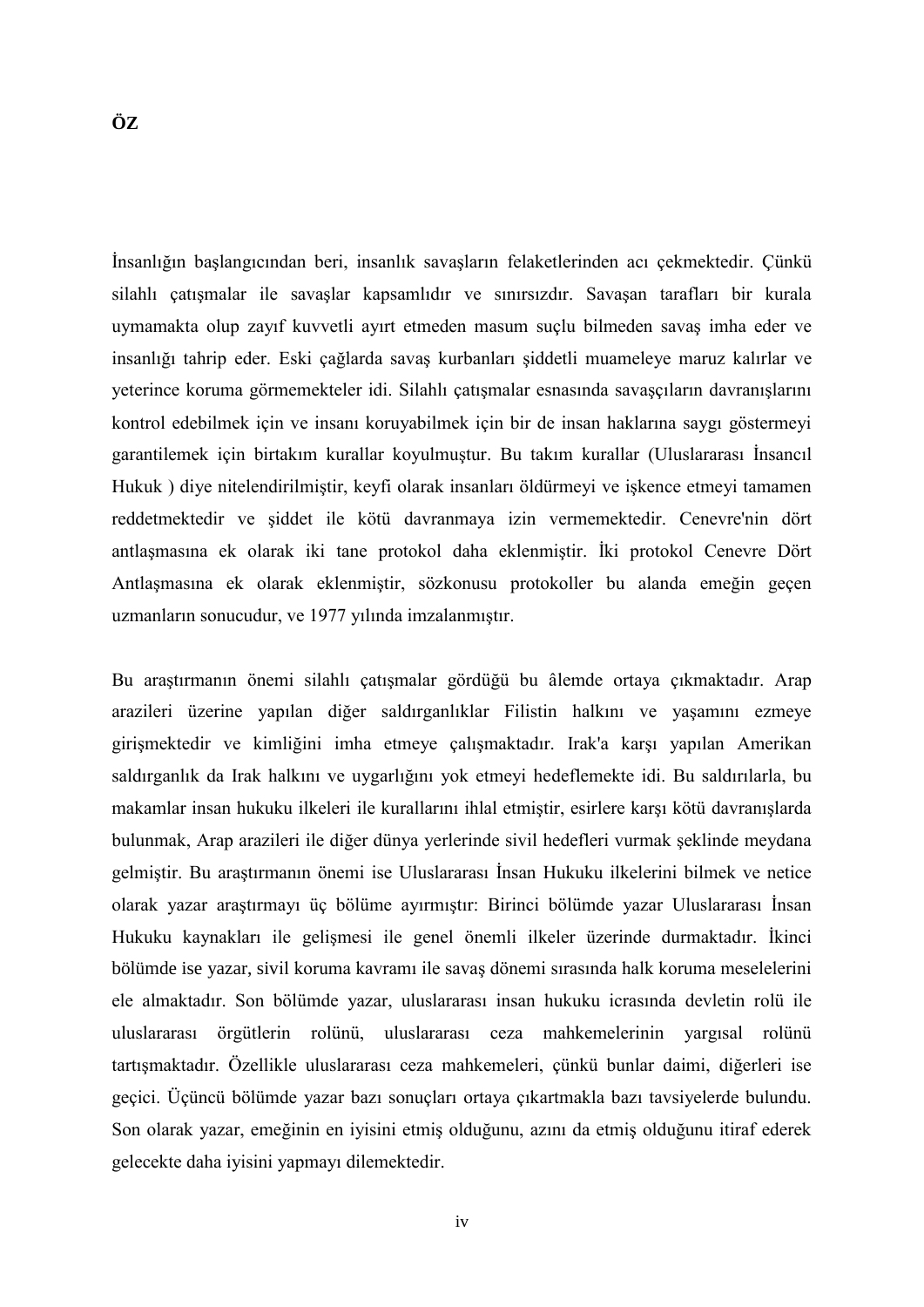### <span id="page-4-0"></span>**Dedication**

Dedication This dissertation is dedicated to my gracious family (my Father Iskan Saeed, my Mother Sabah Younis, to soul my big brother Alan Kokhi and my brother Mohammed Kokhi , sisters Jihan And Jwan ) that encouraged me and supported me psychologically and financially in all stages of the study until to writing master thesis. At Last I dedicate this thesis to every person who helped me achieve my goal of writing this thesis.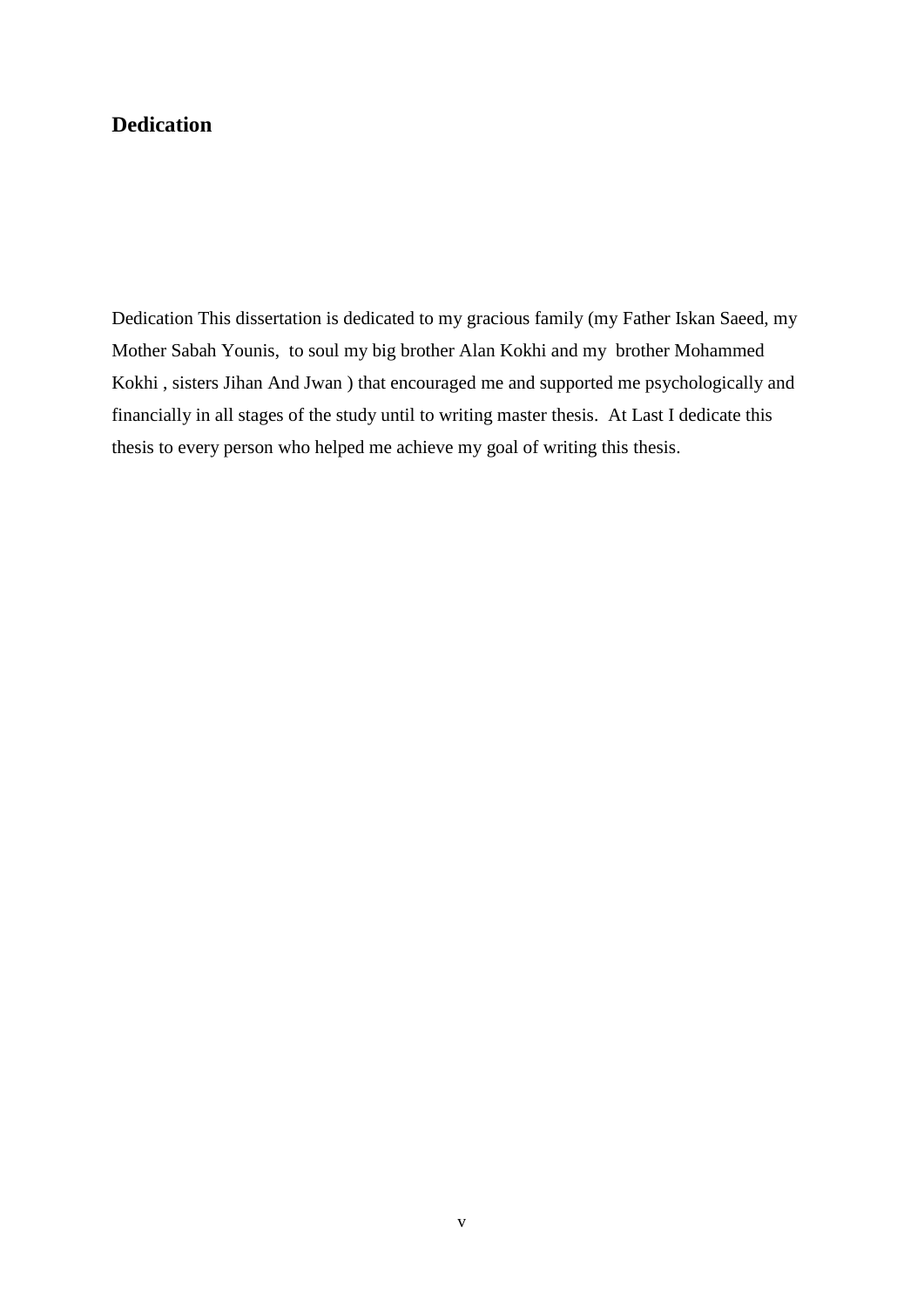### <span id="page-5-0"></span>**ACKNOWLEDGEMENTS**

First and foremost, l would like to extend my appreciation and thanks to my supervisor Associate Professor Dr Derya Aydin Okur. who has been my guide in completing my thesis. His outstanding intellect inspired me to do the best for this work and for that l am very thankful. I will forever remember the time well spent with you and all the knowledge that you passed on to me.

Secondly, l want to thank Associate Professor Dr Volkan Resat Gunel for his support in all my academic endeavors. Special thanks to the department of Law who equipped me with all the resources l needed to achieve my goal of attaining my master's degree.

Thirdly, it is with great honor and respect that l acknowledge my mother and father, they have been my source of strength and wisdom and for that l am deeply grateful.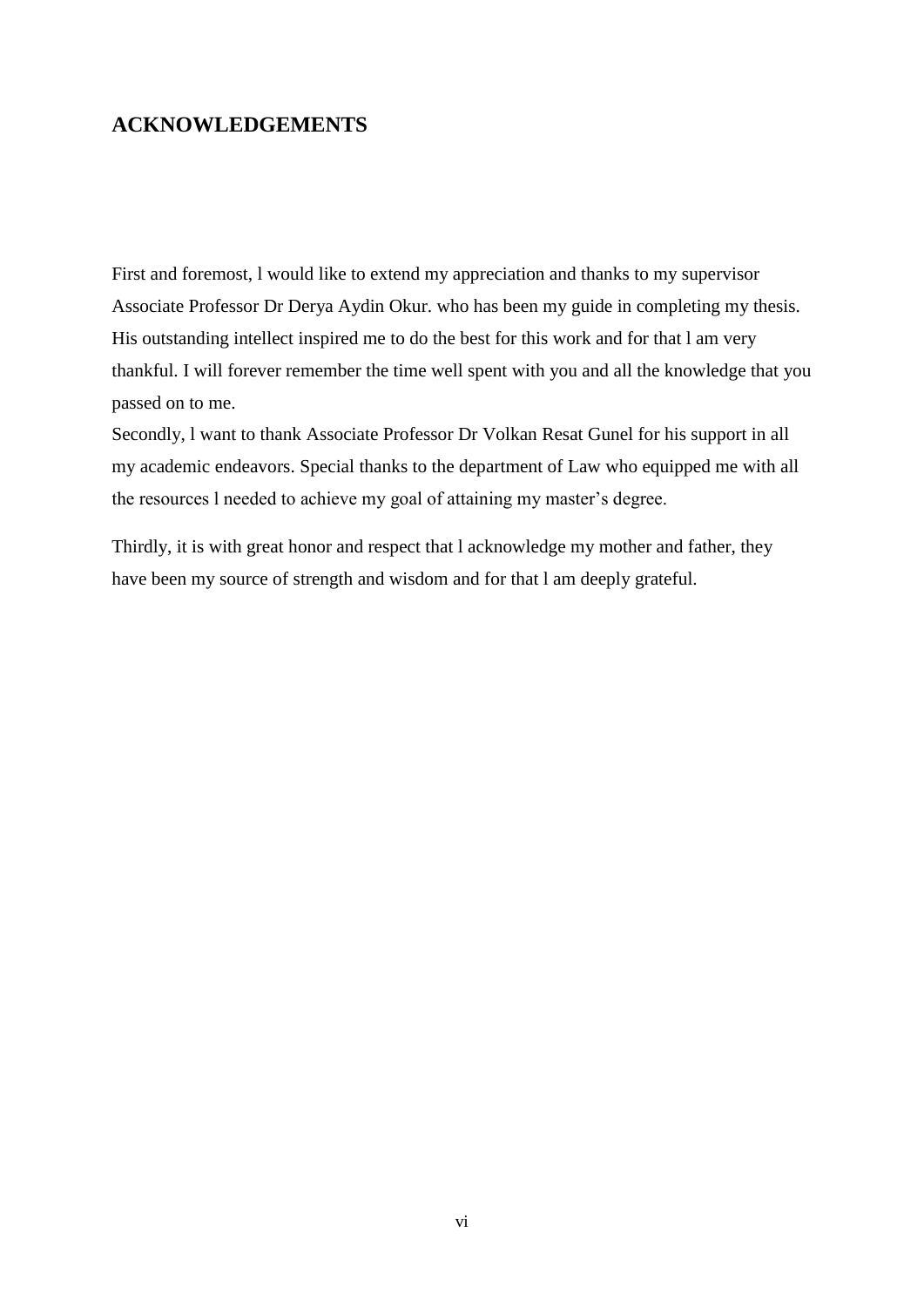## <span id="page-6-0"></span>**TABLE OF CONTENTS**

| 1.2                                                                                  |  |
|--------------------------------------------------------------------------------------|--|
| 1.2.1                                                                                |  |
| 1.2.2                                                                                |  |
| 1.2.3                                                                                |  |
| 1.2.4                                                                                |  |
| 1.2.5                                                                                |  |
|                                                                                      |  |
| 1.3.1 The Legal Nature Of Customary Rules That Are Installed In The Hague 12         |  |
|                                                                                      |  |
| CATEGORIES OF PROTECTED CIVILIANS IN INTERNATIONAL ARMED CONFLICTS                   |  |
|                                                                                      |  |
|                                                                                      |  |
|                                                                                      |  |
|                                                                                      |  |
| 2.3.1 Conception Of Civilian People And Other Protected Groups And Other Fighters 27 |  |
|                                                                                      |  |
|                                                                                      |  |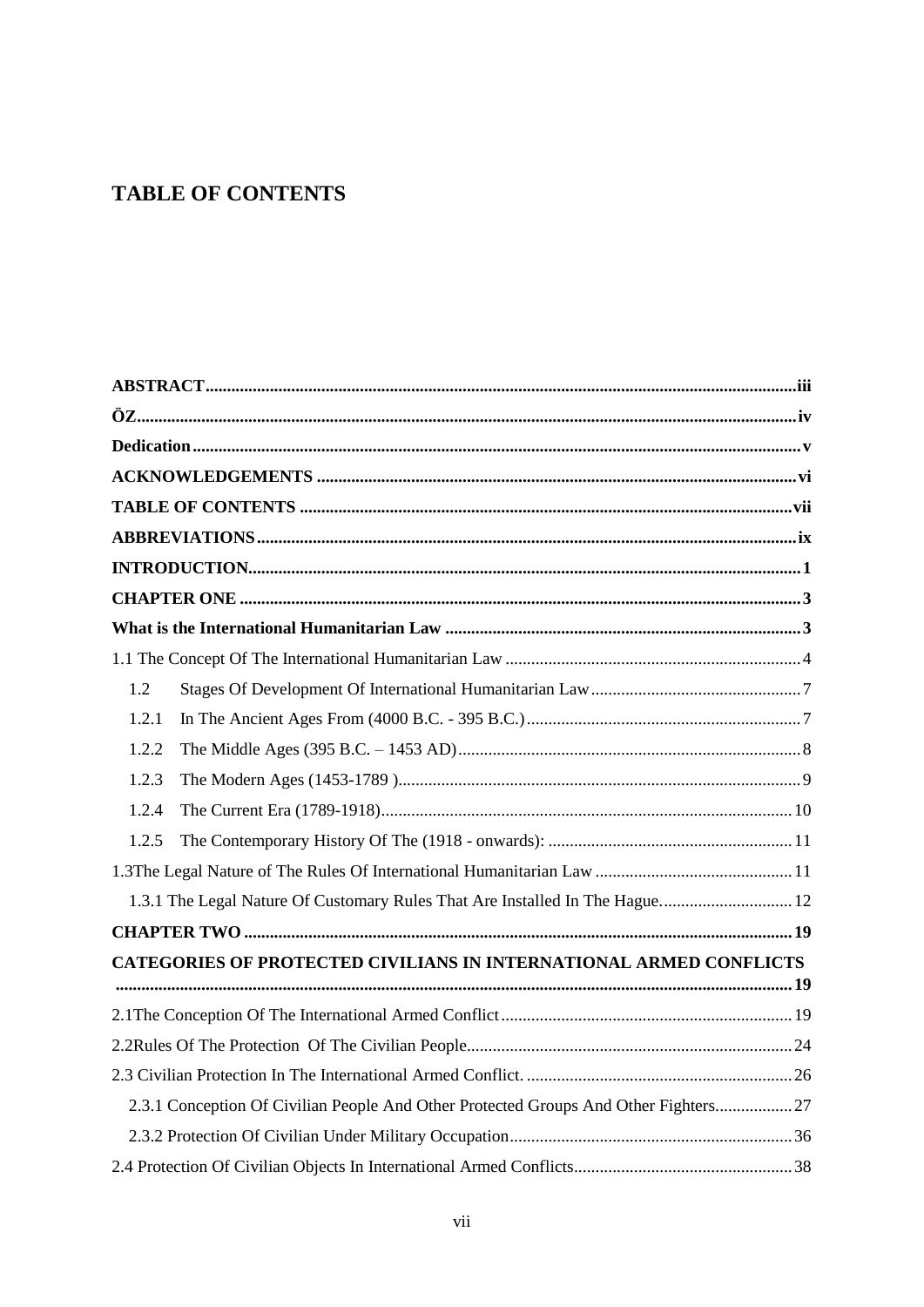| 2.4.3The Protection Of Objects Indispensable To The Survival Of The Civilian Population  46                   |  |
|---------------------------------------------------------------------------------------------------------------|--|
|                                                                                                               |  |
| 2.4.5 Protection Of Technical And Institutions Contains Dangerous Forces: 49                                  |  |
| 2.4.6 Protecting The Areas Where There Are No Defending Forces Or Demilitarized Or Neutral<br>Areas 49        |  |
|                                                                                                               |  |
| INTERNATIONAL EFFORTS TO IMPLEMENT INTERNATIONAL HUMANITARIAN                                                 |  |
| 3.1 Role Of States And International Organizations In The Implementation Of The International                 |  |
| 3.2 Role Of State In The Implementation Of The International Humanitarian Law 51                              |  |
| 3.2.1 Role of United Nations In Implementing International Humanitarian Law 56                                |  |
| 3.2.2 Role Of International Criminal Justice In The Implementation Of International Humanitarian<br>62<br>Law |  |
| 3.2.3 International Criminal Tribunal Issued Temporary by The Security Council.                               |  |
|                                                                                                               |  |
|                                                                                                               |  |
|                                                                                                               |  |
|                                                                                                               |  |
|                                                                                                               |  |
|                                                                                                               |  |
|                                                                                                               |  |
|                                                                                                               |  |
|                                                                                                               |  |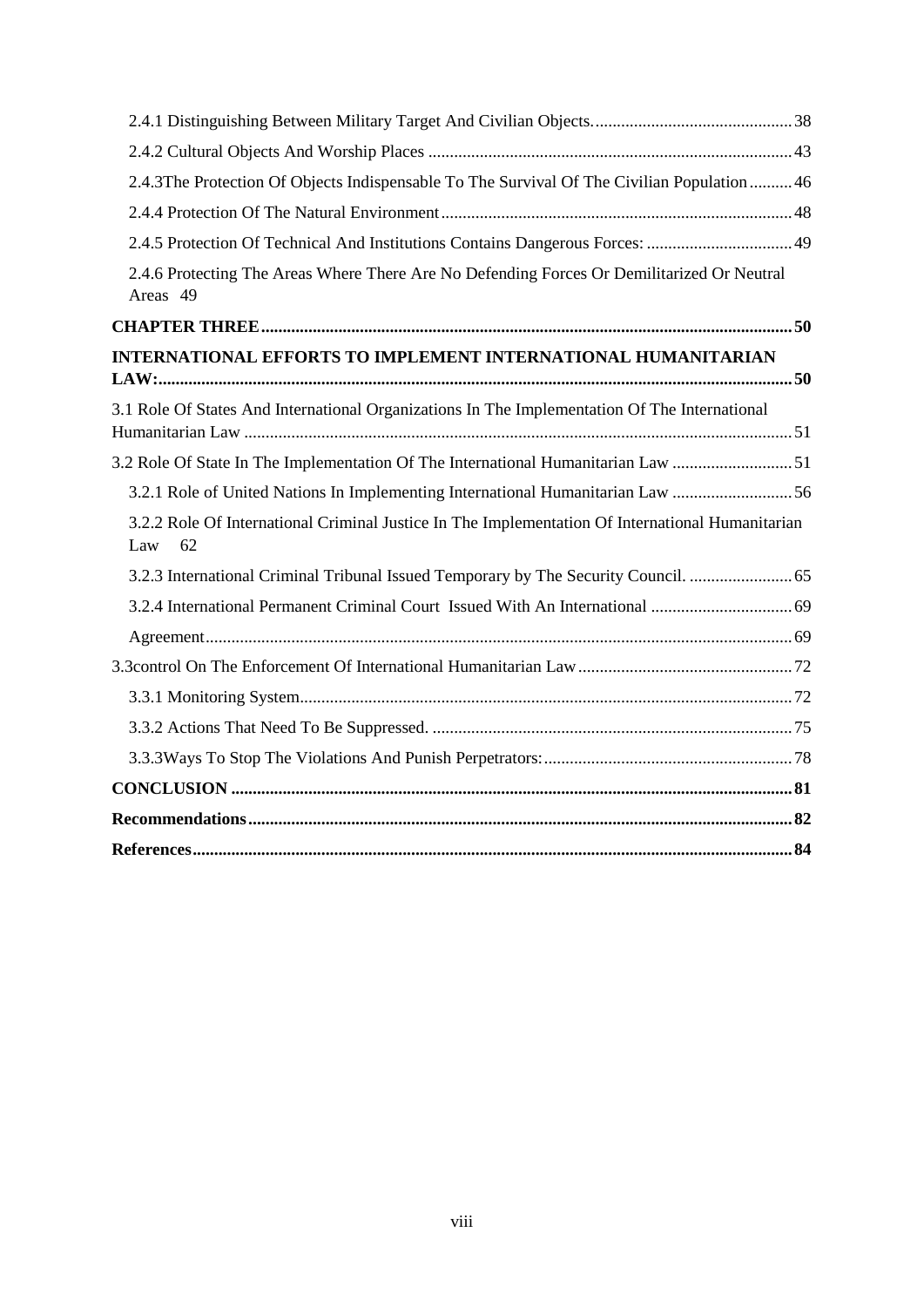#### <span id="page-8-0"></span>**ABBREVIATIONS**

- **IHL International Humanitarian Law**
- **IHRL International Human Rights Law**
- **UNSC United Nations Security Council**
- **ICRC International Committee of the Red Cross**
- **GC Geneva Conventions**
- **ICC International Criminal Court**
- **UNGA United Nations General Assembly**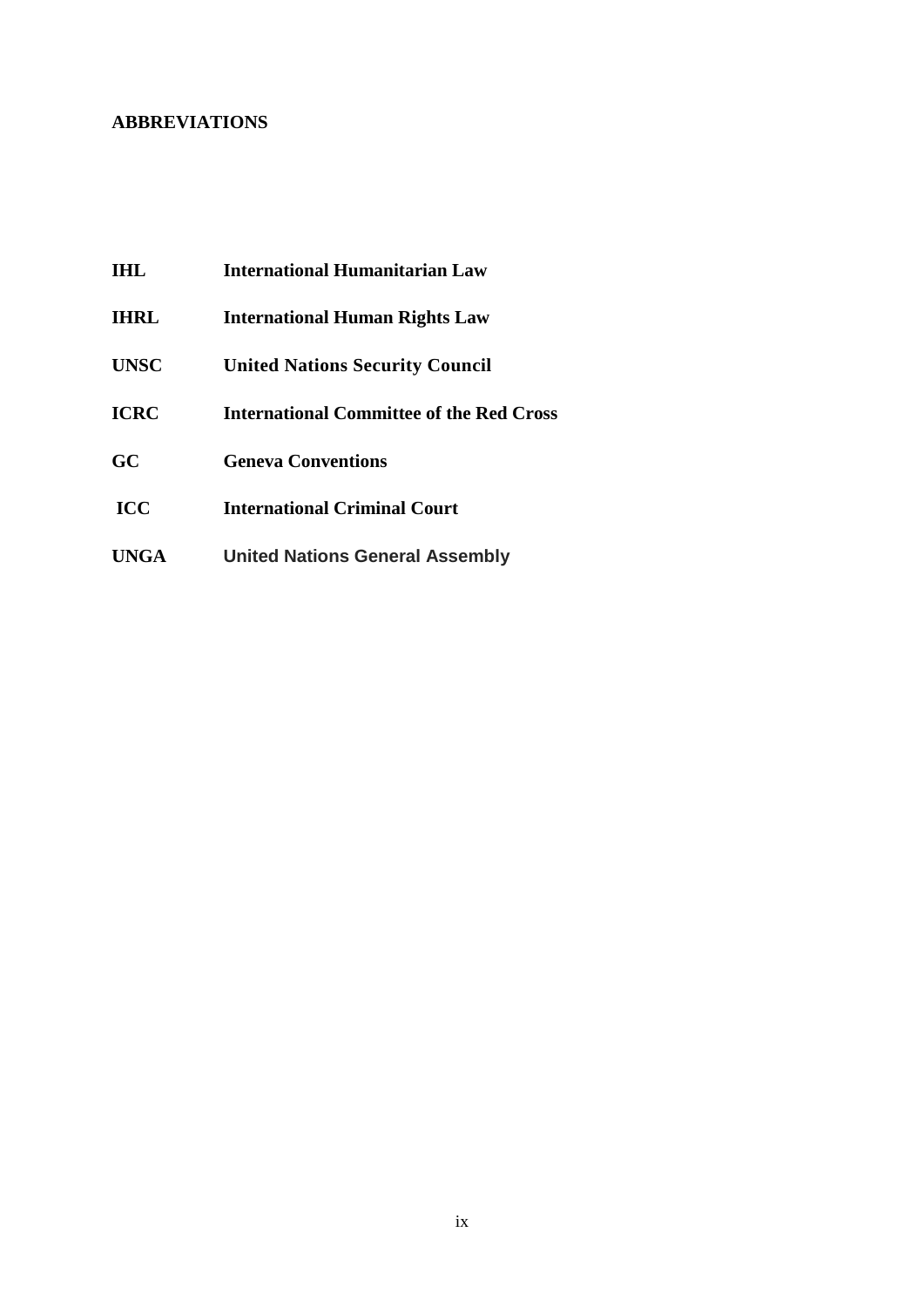### <span id="page-9-0"></span>**INTRODUCTION**

Through centuries, the war was method of settling a dispute between nations. In that time the war was inclusive, has no restrictions or limitations by any rules that regulate the attitude of the combatants during the fighting. When the enemy tries to complete vanish the other party, killing children, women and prisoners and torturing them when everything is allowed in the war.

According to what humanitarian catastrophe caused by warring, the demands on regulating combatant's attitude increased. To mitigate the brutality of its impact. Due to the development of the community's war range increased. In order to achieve the states its goals and ambitious and to guarantee its interests. Due to what mass chaos caused by warring. The international community started to work for limiting the use of power or threading in the use of power. Prohibiting the war as much as it is possible. Through establishing conventions and agreements and instituting regional and international organizations. Through international organization charters the world became internationally prohibited. Thus, describing military actions taken by states as hostilities.

As it is known that human being were in terrible horrors because of the wars. Particularly in the 18<sup>th</sup>, 19th, 20thcenturies and the first decade of the current century. As result of the absence of humanitarian rules that govern the war. In all of these wars, the enemy tries to achieve to the goals without considering the humanitarian principles that should be adopt during wartime.

The need to activate the International Humanitarian Law to rescue the victims of war and armed conflicts increased. The humanitarian sign emerged in the 19<sup>th</sup> century and some of other calls before that, all of those calls was asking to regulate the states interests. Humanity started to work on issuing rules through it to mitigate the impact of the fighting's evil. Protecting victims regardless of their participation in the combat or not. Enacted rules that regulate the attitude of the combatants in the wars which representing the conventions and agrehb ements established to mitigate the hostilities terrifying horrors and what humanity results from destruction and disrespect of human rights. All the conventions and agreements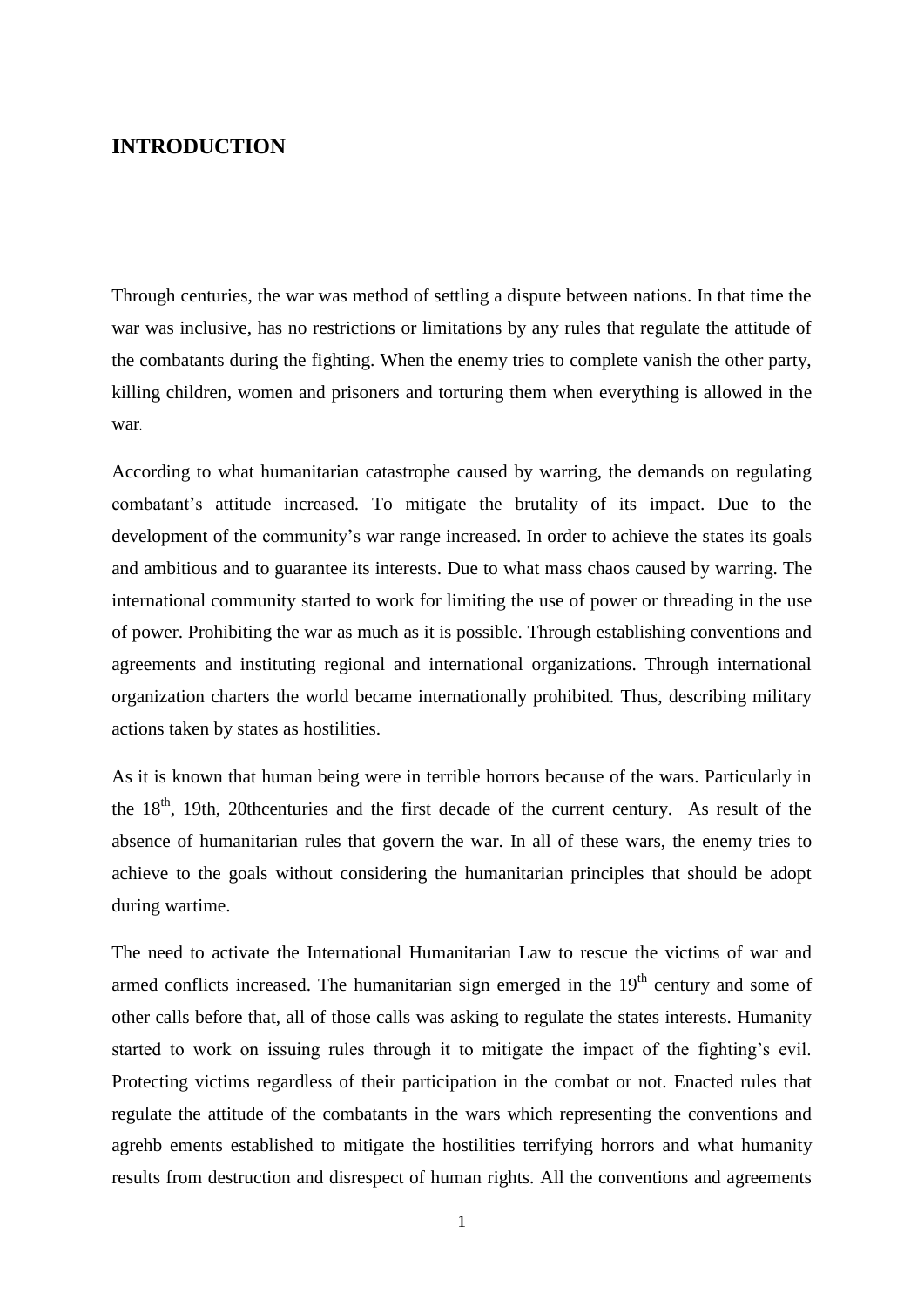known as International Humanitarian Law. Which it will be discussed in the body of this study.

The importance of this study emerges from the modernity of the topic. The negligence of the Kurdish universities especially the facilities of law and politics regarding this topic motivated the writer to select the topic. That is how the importance of this study is not objective only but, it is importance emerge from researching it in such circumstances. After the Iraqi occupation and the international effort and concerns to spread the rules of international humanitarian law and human rights.

There are many motivations for selecting this topic. Generally, starting with the long history of breaching the IHL until these days, human being faced many experiences in breaching the IHL. Particularly in Iraq, in one hand we faced multi flagrant violations of the IHL by multinational forces let by American States and Britain. on the other hand Iraq faces infinitive violations of breaching the IHL committed by al-Qaida and the Islamic State against the Iraqi population. And as mentioned Lack of researches, studies by the Kurdish Universities that studies the IHL define the actions made by international community to prohibit war catastrophes and to limit the extension of violations in the wartime.

The term of international humanitarian law is relatively new, but the rules and principles is the most important branches of public international law, thus, this research focused on the subject of civilian protection in the conflicts of international Humanitarian law. Meantime, the importance of this study in this time emerge from increasing of the wars around the world. Even after the end of cold war and the effective interfere of the international criminal justice to pursue international criminals in all around the world. Despite of that ICC had main role in facing the crimes of violations of the international humanitarian law but still those violations are too many. In that case the curriculum necessity needed to write the study in 3 chapters and an introduction and conclusion.

At the end, it cannot be claim that this study is an inclusive full comprehensive research. But it was aimed in this study to show all the facts and evidence in order to describe the formal and informal actions have been taken to protect civilians in the International Humanitarian Law.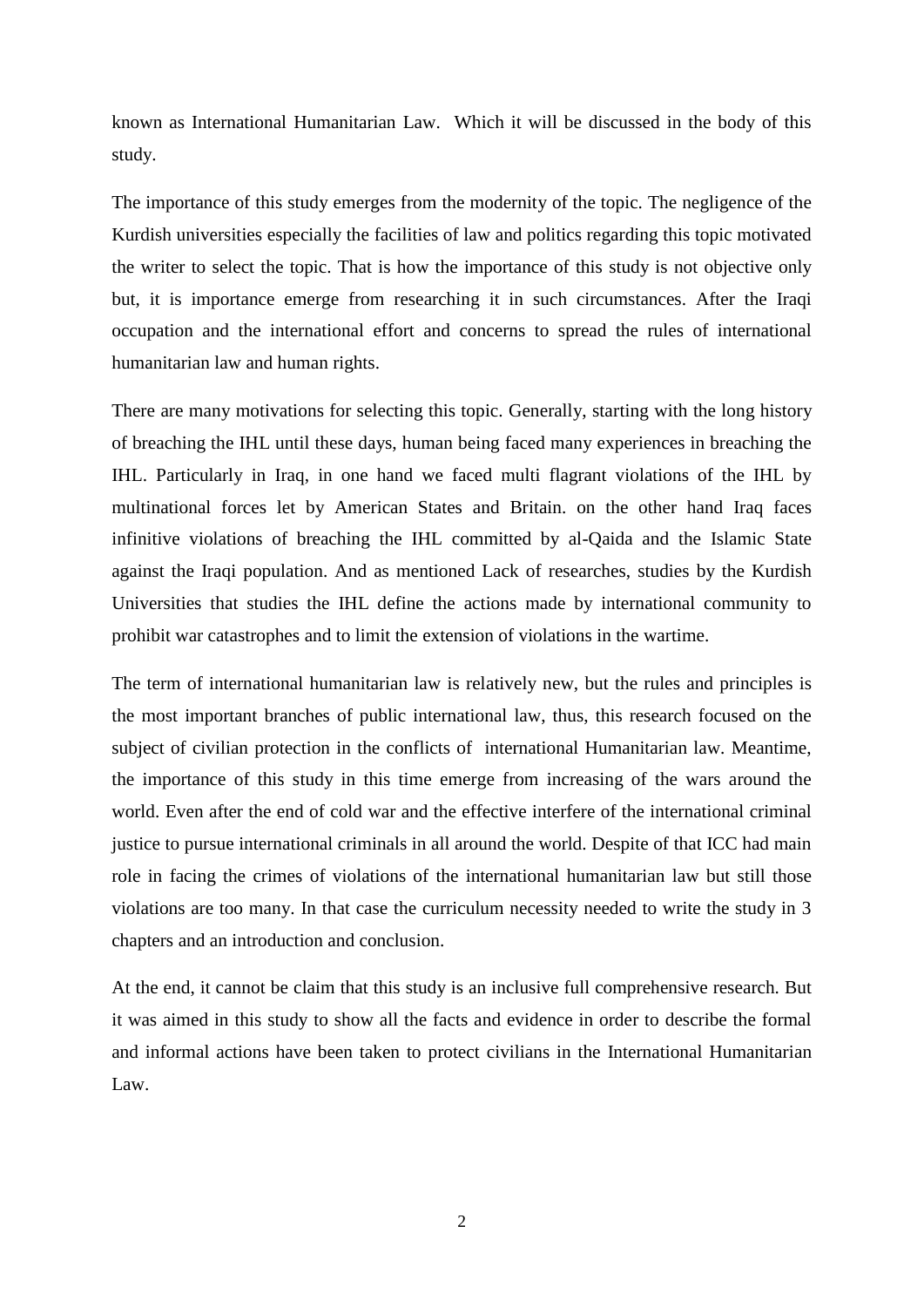### <span id="page-11-1"></span><span id="page-11-0"></span>**CHAPTER ONE What is the International Humanitarian Law**

The international humanitarian law wasn't made from nothing; it is a set of values and ethical principles which calls on rejecting wars that happen between states and peoples, so that they return to peaceful solutions for problems that arise between countries and states. In case that the war didn't happen, humanitarian consideration should be taken into account.

The international humanitarian law is considered one of the public international law sections. At the beginning it was commonly known as the" law of war", then it developed to "the law of armed conflicts" until it settled on the current use of the term "the international humanitarian law" $^{(1)}$ .

There were different standpoints about the real title of the international law. Different views between calling it international humanitarian law considering that humanity comes before internationalism. Other view adopted that internationalism belongs to the natural of law itself; this was the opinion of the International Committee for the Red Cross .

The term international humanitarian law is considered the latest terminology that was used in the international jurisprudence. It was used for the first time by the International Committee for the Red Cross in the documents that was submitted to the conference governmental experts which held its first round in Genève in  $1971^{(2)}$ .

This term means the set of rules and principles that place restrictions on the use of force in time of the armed conflict, in order to: First: reduce the effects of violence on combatants beyond the necessary extent required by military necessity. Second: sparing the people who don't participate directly in hostilities .For information on the opinions of the scholars about the definition of international humanitarian law and its development stages, the research is divided into two requirements:

<sup>&</sup>lt;sup>1</sup>Ahmed Fadi. Saeed.(2003) The International Humanitarian Law, A Guide For The Applications At The National Level, 1 Edition,Cairo, International Committee For The Red Cross, Arabs Future Office, , P17.

<sup>2</sup>Dr. Mahmood Sharif Bsyoni, Entrance To The Studies Of International Humanitarian Law, The New Rose Yousif Priniting Houses, Cairo, 2003, P3.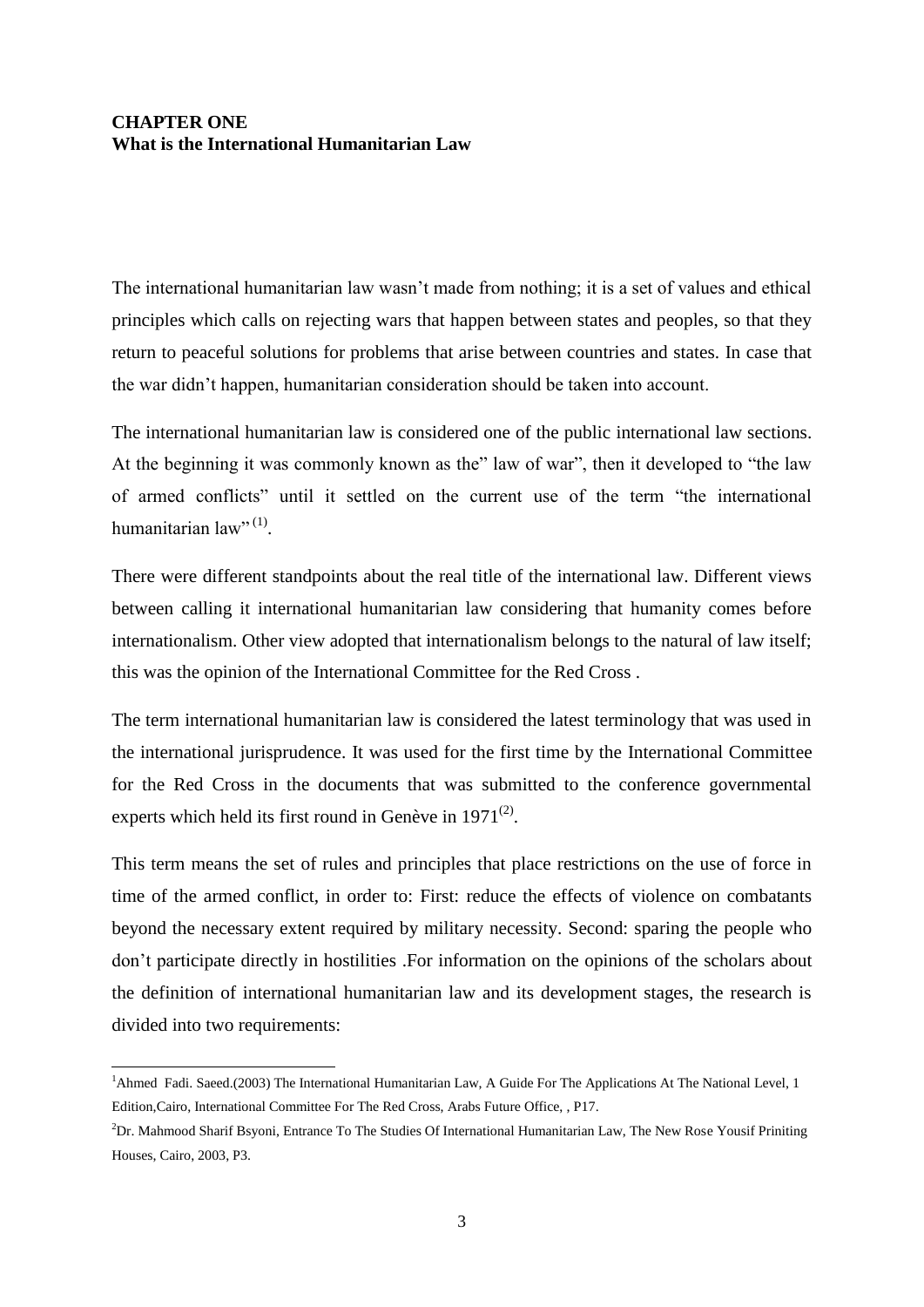#### <span id="page-12-0"></span>**1.1 The Concept Of The International Humanitarian Law**

There are many expressions which express the international humanitarian law such as, (the law of war), (the humanitarian law), (applicable legal rules during the armed conflict) and (the law of armed conflicts), although the expression (international humanitarian law) has become more common in modern literature. Since the diplomatic conference that was held in Geneva between the years (1974-1977) under the logo "Reaffirmation and development of the international humanitarian law in the armed conflicts"<sup>1</sup>.

It was defined that (international humanitarian law is a big section from the public international law that is inspired by human feeling which focuses on the protection of human in case of war)2.

It is defined by other view as "set of rules which seek, for humanitarian reasons ,to limit the effects of armed conflict. It protects persons who are not or are no longer participating in the hostilities and restricts the means and methods of warfare. International humanitarian law is also known as the law of war or the law of armed conflict".3

The opinion goes last in the section of international humanitarian law as international law which targets "a group of international law rules that targets situations of armed conflict which protects people or injured persons due to the conflict. In other words, it is the protection of notables whom have direct relation to the hostile operations". We have many notes on the previous definitions which are:

First: in the first definition, the moral character prevailed on the international humanitarian law, since it enters the circle of science ethics not the science of law which is mandatory and got it out of the legal norms that are peremptory norms.

Second: the first definition mentioned the protection of people in case of war, but it didn't mention the ways of this protection or its source and implementation mechanisms.

<sup>2</sup>Ahmed Mansour, A Star Of David, Joseph Preferred The Electronic Group Retrieved 10.1 .2016 From, Www.Almoharer.Net

<sup>&</sup>lt;sup>1</sup> Michael N. Schmitt, Louise Arimatsu, Yearbook Of International Humanitarian Law -Published By Springer Science & Business Media, 2012,P110

<sup>3</sup>What Is International Humanitarian Law, Retrieved 10.2 .2016 From [https://www.icrc.org/eng/assets/files/other/what\\_is\\_ihl.pdf](https://www.icrc.org/eng/assets/files/other/what_is_ihl.pdf)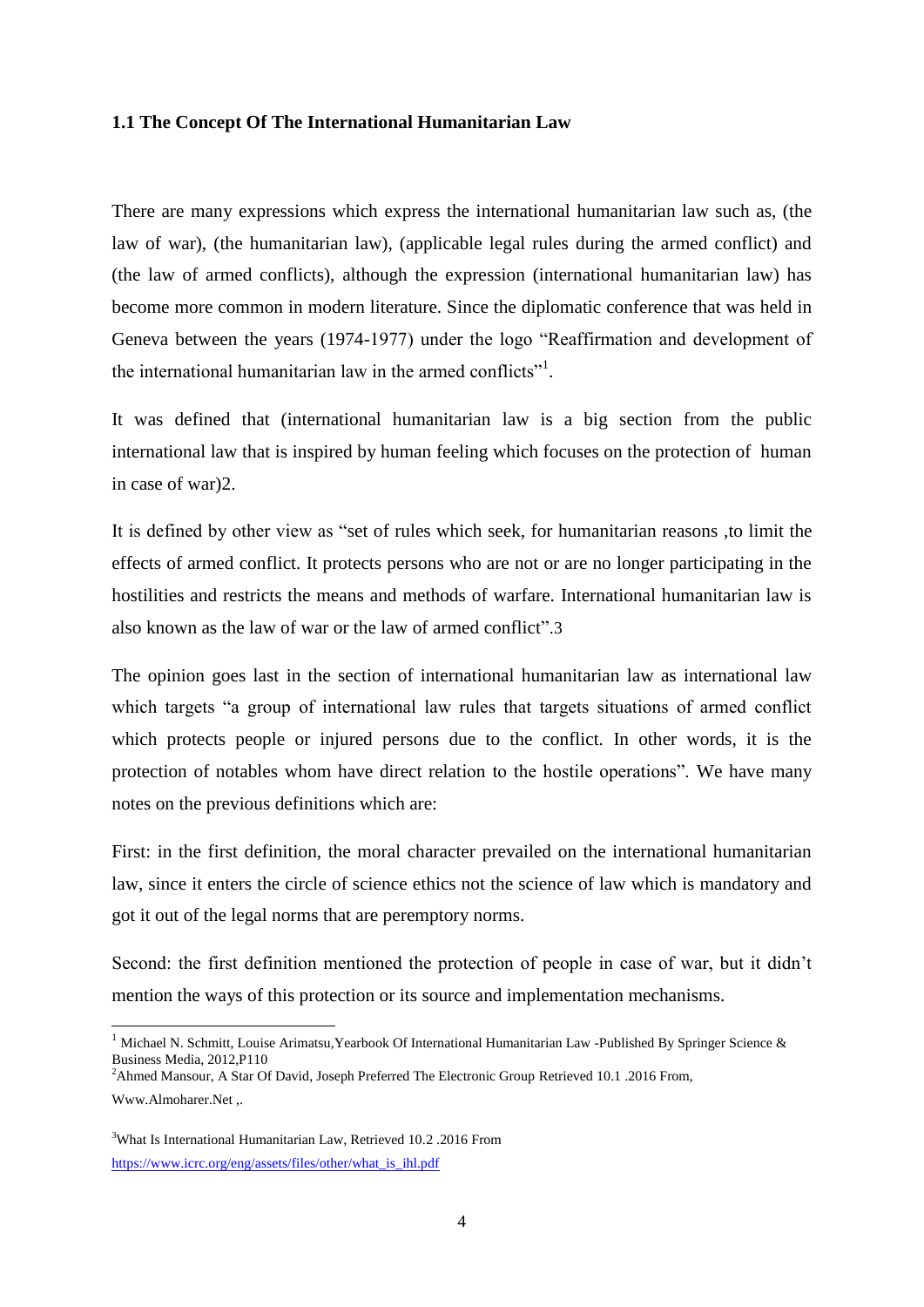Third: the second and third definition also came with the previous defects. In addition to that it focuses on the protection of the victims of conflicts, what is logical is that law prevents thev victims not the means of protection of victims, perhaps from other humanitarian work methods to confirm that they are not moral humanitarian principles and legal rules.

Another definition came for this law which is: "the international humanitarian law is not limited to the stated rules in The Hague and Geneva four conventions, protocols and their annexes, but to all humanitarian norms derived from any other international agreement, from the principles of international law and from the principles of humanity and the public conscience"<sup>1</sup>.

Another definition goes to as "it is one of the public international law branches which aim to protect the people who are affected in the case of armed conflicts and their sufferings. It aims also to protect the funds that haven't direct relation with military operations.<sup>2</sup>

It is also defined as the applied law in the armed conflicts, which means the international conventions and customary rules. It solves the humanitarian problems directly in the international and non-international conflicts. The rules of this law is limited to humane considerations that gives the right of the parties to the conflict to choose methods and means of warfare, it aims to protect persons and properties that are affected by the conflict. The expression (International Humanitarian Law applicable in Armed Conflicts) has been summed to (The Law of Armed Conflicts) or (human rights applicable in armed conflicts)<sup>3</sup>.

It is also defined as (a group of principles and provisions governing the ways and means of war, according to the protection of civilians, patients, wounded combatants and prisoners of  $war)^4$ .

According to the definitions mentioned above, we can conclude a set of properties of International Humanitarian Law which are:

<sup>&</sup>lt;sup>1</sup>. Ahmed Abo Alwafaa, The General Theory For The Humanitarian International Law In The Public Law And The Islamic Law. 1edition, The Arabic Renaissance Publishing House, Cairo, 2006, P3

<sup>&</sup>lt;sup>2</sup>Satneselaf A Nhelak, (Brief Introduction To The International Humanitarian Law), Translated By Riyadh Al Qaysii, The International Review Of The Red Cross, Cairo, August, 1984, P9

 $3Dr$ .Abd Al Ghanney, International Humanitarian Law, The Study Of Comparing The Islamic Law,  $1<sup>st</sup>$  Edition, The Arabic Renaissance Office, Cairo, 1991,International Humanitarian Law P9

<sup>4</sup>Dr.Zedanmarybot (Introduction To The International Humanitarian Law) Within The Folder Of Human Rights, Studies About The Regional And International Facts.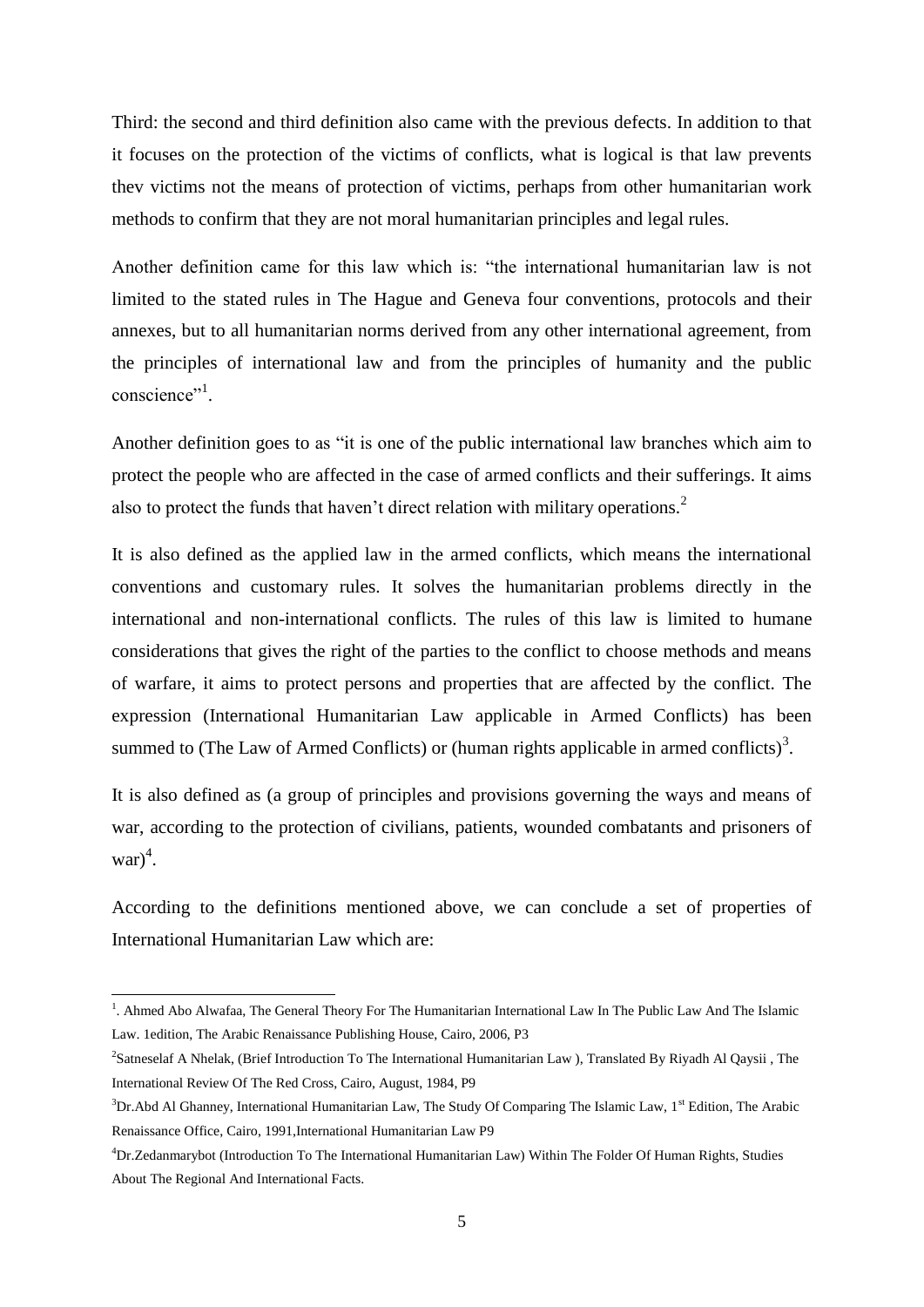First: the international humanitarian law is one of the public international law branches however it is a distinct one in which addresses its speech to the states for the favor of individuals. Whereas the traditional theory of public international law, was seen to regulate the relationship between states and defines the relationship and the duties of states towards each other.

Second: the international humanitarian law is not applied on the international conflicts only, but it is also applied on the internal non-international armed conflicts.

Third: the international humanitarian law does not only include The Hague and Geneva law sand their protocols, but it also includes all the rules of convention and other international customary stemmed from humanitarian principles and general conscience.

Fourth: the peremptory rules of international law are general and abstract  $\textsuperscript{1}$ The source of this characteristic is the international custom binding and also normative treaties, because it organizes topics related to humanity as a whole. Therefore does not fall within the framework of reciprocal relationships between states by application. This is confirmed by the decision of the Vienna convention on the law of treaties in 1969. The peremptory norm in article is defined as:

A norm which is accepted and recognized by the international community in all its states as an inviolate standard, and cannot be modified except by new rule in the public international law that has the same characteristic. It decided in article 60 (the provisions that prohibit retaliation against protected persons contained in such treaties have the nature of jus *cogens.*

Fifth: the international humanitarian law aims to:

-

- a- The restrictions on the right of the parties to the conflict to choose methods and means of warfare.
- b- The protection of persons and objects of religious and cultural property and environment in the event of armed conflict.

Sixth: the aim of international humanitarian law is the protection of human and property. It is a protective legal norm that prevents the occurrence of the act, not just after the act happen, or when individual become victim of armed conflict.

<sup>&</sup>lt;sup>1</sup>Ameralzmaly, Quoting Dr.Sherifatlem, Lectures On International Humanitarian Law, 5<sup>th</sup> Edition, Cairo, 2005, P10.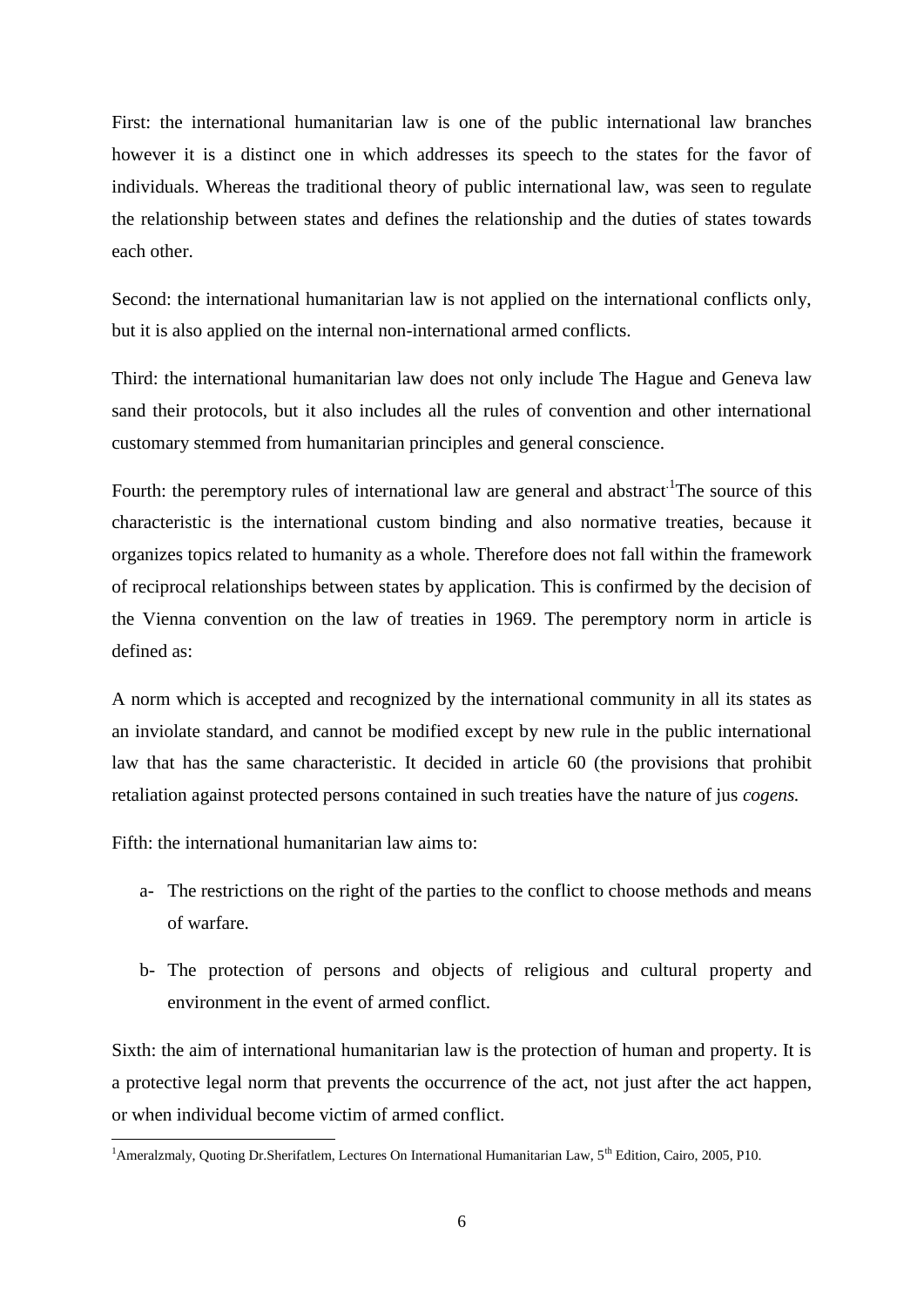We can express it by saying: (A wise guy who finds a solution for the problem before falling in it, not the one who looks for the solution after falling in it)In the light of the foregoing, we can define international humanitarian law as follows, a group of international legal norms preventive just with human dimensions seek to limit the effects of international and internal armed conflict, it protects the people who don't participate or stopped participating in the offensive acts, civilian objects, religious places, cultural properties and natural environment through restricting the means and methods of warfare.

#### <span id="page-15-0"></span>**1.2 Stages Of Development Of International Humanitarian Law**

It is commonly agreed that modern, codified International Humanitarian Law (IHL) was born in 1864, when the initial Geneva Convention was adopted.1However we cannot deny the historical fact that ensures the existence of humanitarian rules. The war gained special importance with the emergence of Empires and States. The outlook differed from era to era; it differs according to the applicable rules in our current age but no less in content on the latest findings of contemporary norms and laws. Therefore, we will not offer a historical study, but we will review each era of the ages and look briefly for these historical roots that we call today (international humanitarian law

#### <span id="page-15-1"></span>**1.2.1 In The Ancient Ages From (4000 B.C. - 395 B.C.)**

The international humanitarian law is not new, but it has roots in the depths of history. The laws of war are in fact old as the war itself and as the life on Earth. In about 2000 B.C., nations began to be formed and relations between people developed which showed the first roots of what is called now (International Humanitarian Law<sup>) 2</sup>.

In the East, Hammurabi  $(1750-1792)$  B.C. the sixth Babylonian king has appeared<sup>3</sup>. He issued his famous law after thirty years of his rule. The rule of Hammurabi was divided into

<sup>&</sup>lt;sup>1</sup>Fundemental Of IHL Historical Development Of IHL, Retrieved 10.06.2016 From Https://Www.Icrc.Org/Casebook/Doc, /Book-Chapter/Fundamentals-Ihl-Book-Chapter.Html

<sup>2</sup>Dr. Mohammed Fhadalshalala, International Humanitarian Law, Knowledge Facility, Alexandria, 2005, P11.

<sup>&</sup>lt;sup>3</sup>Prof. Shaeeb Ahmed Alhamdani, The Law Of Hammurabi, Dar Al-Hikma, Baghdad, 1979, P14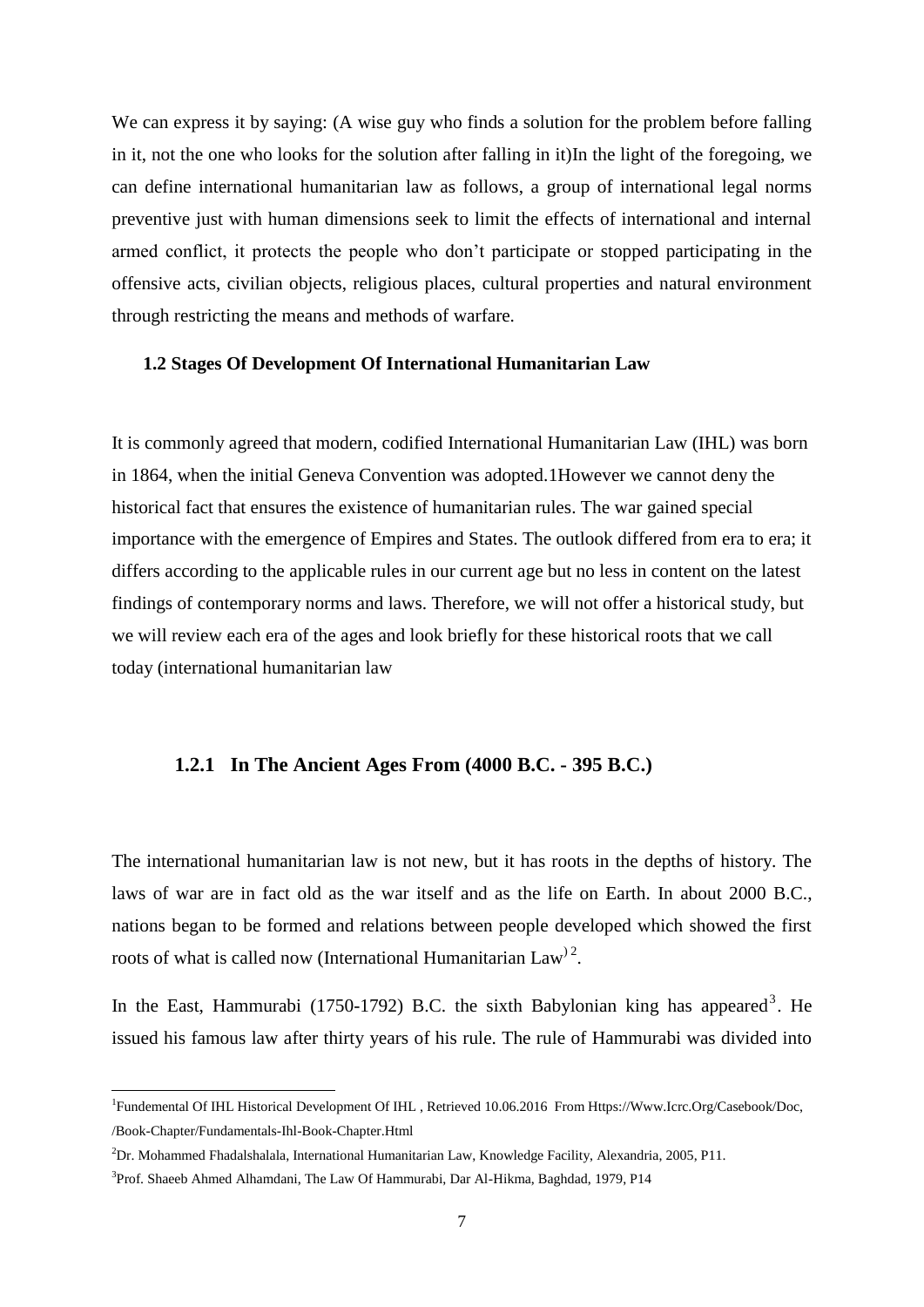an introduction, 282 articles and epilogue. He stated in the introduction "I decide these laws so that the strong doesn't enslave the weak, to spread justice in the country and so that good people enlighten the country".

In India, the law of Manor<sup>1</sup>in about the year (1000 B.C.), has necessitated (the warrior shouldn't kill a surrounded enemy, escaped prisoner, sleeping or unarmed enemy, a peaceful non-combatant person and an enemy intertwined with other discount.

In the ancient Greece there was recognition that certain acts are additional customs and traditional principles rejected automatically by the humanitarian public conscience  $\text{Historian}$ Herodotus<sup>(\*)</sup> said "even in the  $5<sup>th</sup>$  century B.C. there were certain prohibited behaviors".

The Persian envoy was killed by Alotinin and Alasbartian is no assignee in breach of human laws and the law of human race in general, not only a law that is applicable on the foreigners only. Zoroaster has recognized this law and bowed to it, that's when he responded to the suggestions by resorting to similar retaliatory measures. He shouldn't be like the people of Sparta who had violated the law of all people by killing his messengers and that he is not going to do the same thing which is not important. <sup>3</sup>

Herodotus: is the first great historian in Greek history. He was born in about the year (484 B.C,) in Halikarna mite Beccaria and died in Athens about the year 426 B.C.

#### <span id="page-16-0"></span>**1.2.2 The Middle Ages (395 B.C. – 1453 AD)**

The principalities and feudal kingdoms have appeared in Europe in the middle Ages, especially after the advent of Islam in the seventh century, and were characterized by two kinds of wars:

**A**-Internal wars in the countries, which aimed to eliminate the feudal lords in order to consolidate the sovereignty and unity.

<sup>&</sup>lt;sup>1</sup>Revue International, Delacroix- Rouge, No, 403, Huikket, 1952, P. 56.

<sup>2</sup> Prof. Mahmud Sharif Basyoni, Previous Resource, P20**.**

<sup>3</sup> Géza Herczegh ,Development Of International Humanitarian Law ,Akadémiai Kiad?, 1984,University Of Virginia,University Of Virginiap,65.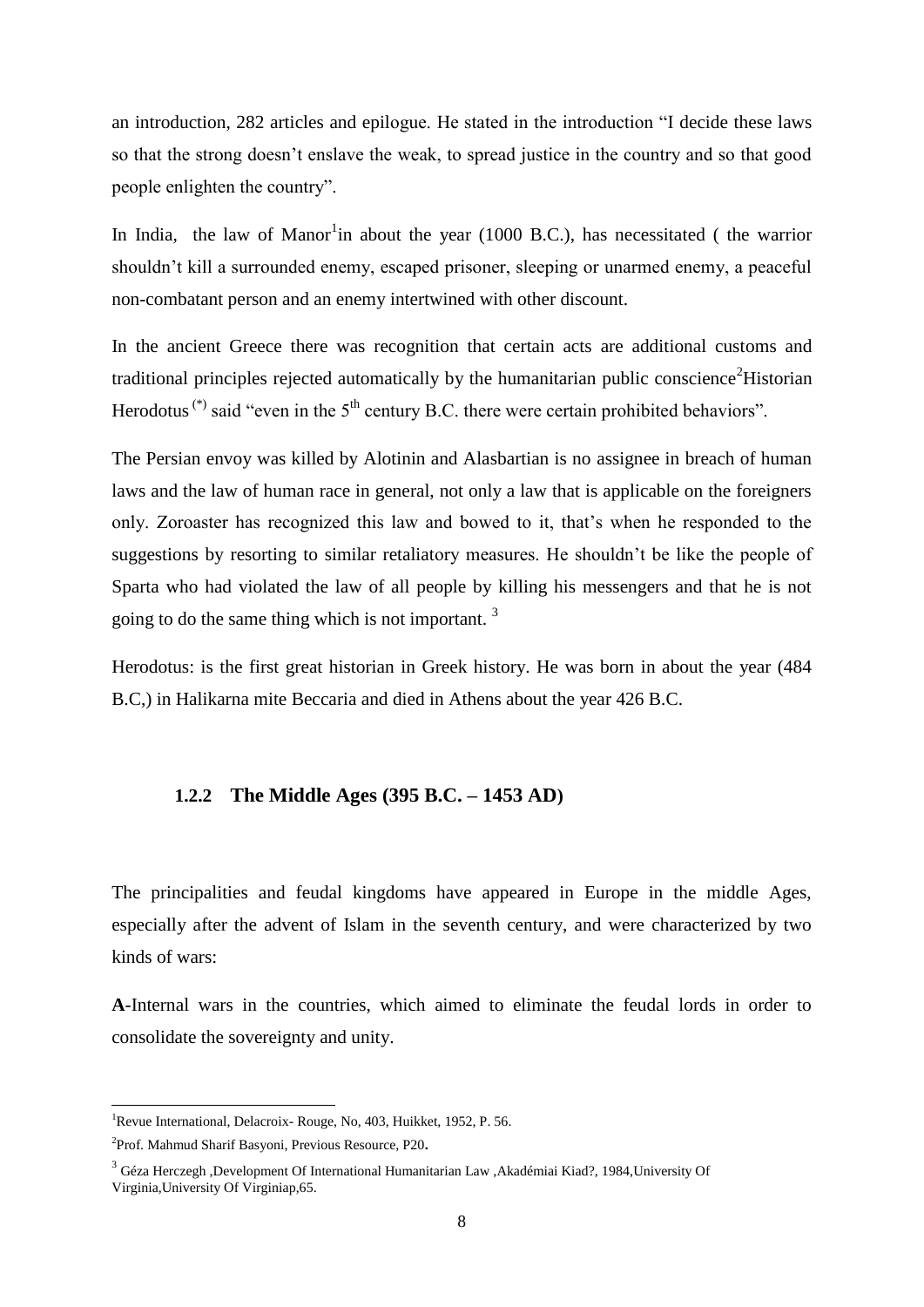#### **B**- Wars between nations for independence

Despite the harshness of the belligerent parties in their dealings with each other in general and with the civilian population in particular, this particular eras has witnessed later on certain disputes to make some of the methods and means of fighting armed conflicts and wars in a more humane way.

Christian and Islam religions have played a big role in that, and specifically to restrict the disposal of the belligerent parties in their dealings with the victims of war and the civilians, as well as in the identification and choosing methods to run combat operations<sup>1</sup>.

Equestrian education has contributed in the international law in somehow. Declaring war and the legal status of the negotiators and the prohibition of certain weapons are the heritage of horsemanship. But such self-imposed restrictions have not been applied by everyone .For each of the Greeks and ancient Romans, the rules of war were applied only to sovereign civilized nations. Wars took place in a period of history, Christian and equestrian met when the Crusaders conquered Jerusalem in 1099 AD and slaughtered the population. When Sultan Saladin entered Jerusalem in 1187, a stunning variation in the act has been observed , Muslims did not kill and did not mistreat any of the enemies, as the Sultan assigned a special protection patrols for Christians, then he released the rich prisoners in exchange for ransom, and the poor ones without any charge<sup>(2)</sup>.

#### <span id="page-17-0"></span>**1.2.3 The Modern Ages (1453-1789 )**

-

At the end of the fourteenth century, an act took place that was one of the biggest turning points in the military history, which is the appearance of the firearm; it replaced the authority of Feudalism to the authority of state, abolished private and slavery wars, and also noted interest in the prisoners who were released by ransom is a g, as well taking care of the wounded people.

In the sixteenth century, the new formation of the state and the decline of the Papal authority has led to a new concept for the law of nations, is called (Law between Nations) if political entities have become subject to the law rather than individuals<sup>1</sup>

<sup>&</sup>lt;sup>1</sup>Deep Akawi, International Humanitarian Law, State And Law Institute, The Academy Of Sciences In Kiev, 1995, P. 21.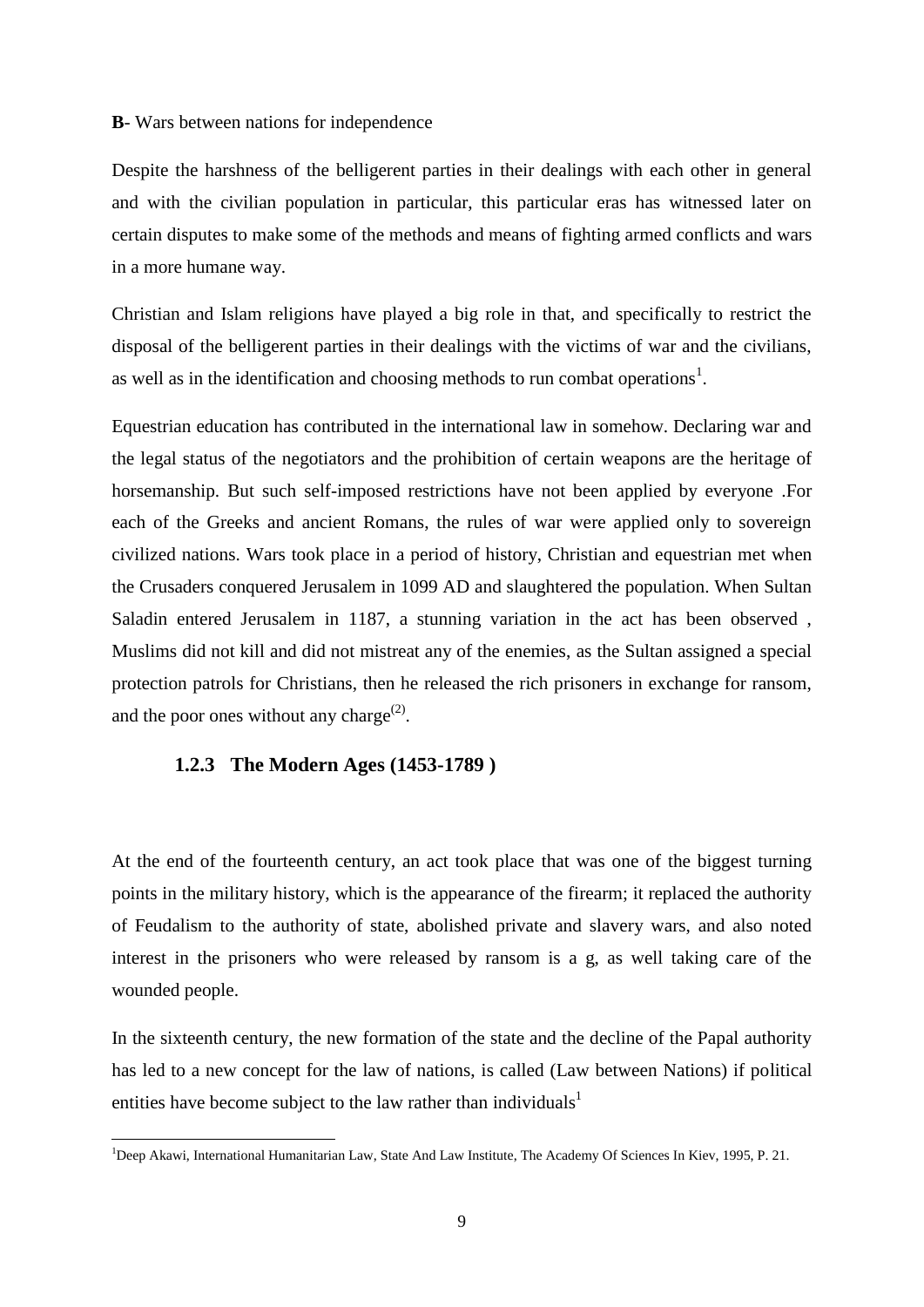The success of the American revolutions in 1776 and the French in 1789 had a major impact on the moral basis of international humanitarian law development who depicts the ethics recruited in (Is there a leader or a fighter does not want his opponent to applaud him while fighting, and respect him after he win, I have seen my cavalry visiting their wounded enemies and warming them with their coats I blessed the fate that gave me the opportunity to lead such men)

#### <span id="page-18-0"></span>**1.2.4 The Current Era (1789-1918)**

With the beginning of the modern age in the mid-nineteenth century, the international relations have witnessed intensive efforts between the countries for the legalization and regulation of international customary norms, which had originated in the conduct of hostilities and the protection of the civilian population and victims of wars and armed conflicts, and those rules was soon turned into mere habits and customs to written legal rules in the second half of the nineteenth century, through the codification of these rules, and those norms in the form of international agreements or statements or in forms of instructions from the government addressed to the armies in the field.<sup>2</sup>

The most important international conventions, which sent the first nucleus for the development of international humanitarian law are: Paris statement in 1856, Geneva Convention of 1864, the Declaration of Saint Petersburg for 1874, and the Hague Conventions for the first peace of 1899 and the Geneva Convention in 1906, the Hague Convention of 1907, and we'll look in detail these international conventions in the subsequent second topic $3$ 

1

[Https://Www.Loc.Gov/Rr/Frd/Military\\_Law/Pdf/RC\\_Sep-1967.Pd](https://www.loc.gov/rr/frd/Military_Law/pdf/RC_Sep-1967.pd)

<sup>&</sup>lt;sup>1</sup>Dr. Jan Bktey, International Humanitarian Law, Its Development And Principles, The Publisher Maahd Henry Donan,

Geneva, 1984, P24**.**

<sup>&</sup>lt;sup>2</sup> Michael Bothe, The Handbook Of International Humanitarian Law, OUP Oxford, 2013m P213

<sup>&</sup>lt;sup>3</sup> International Review Of The Red Cross (ICRC), The Seventh Year, No. 40, P. 465.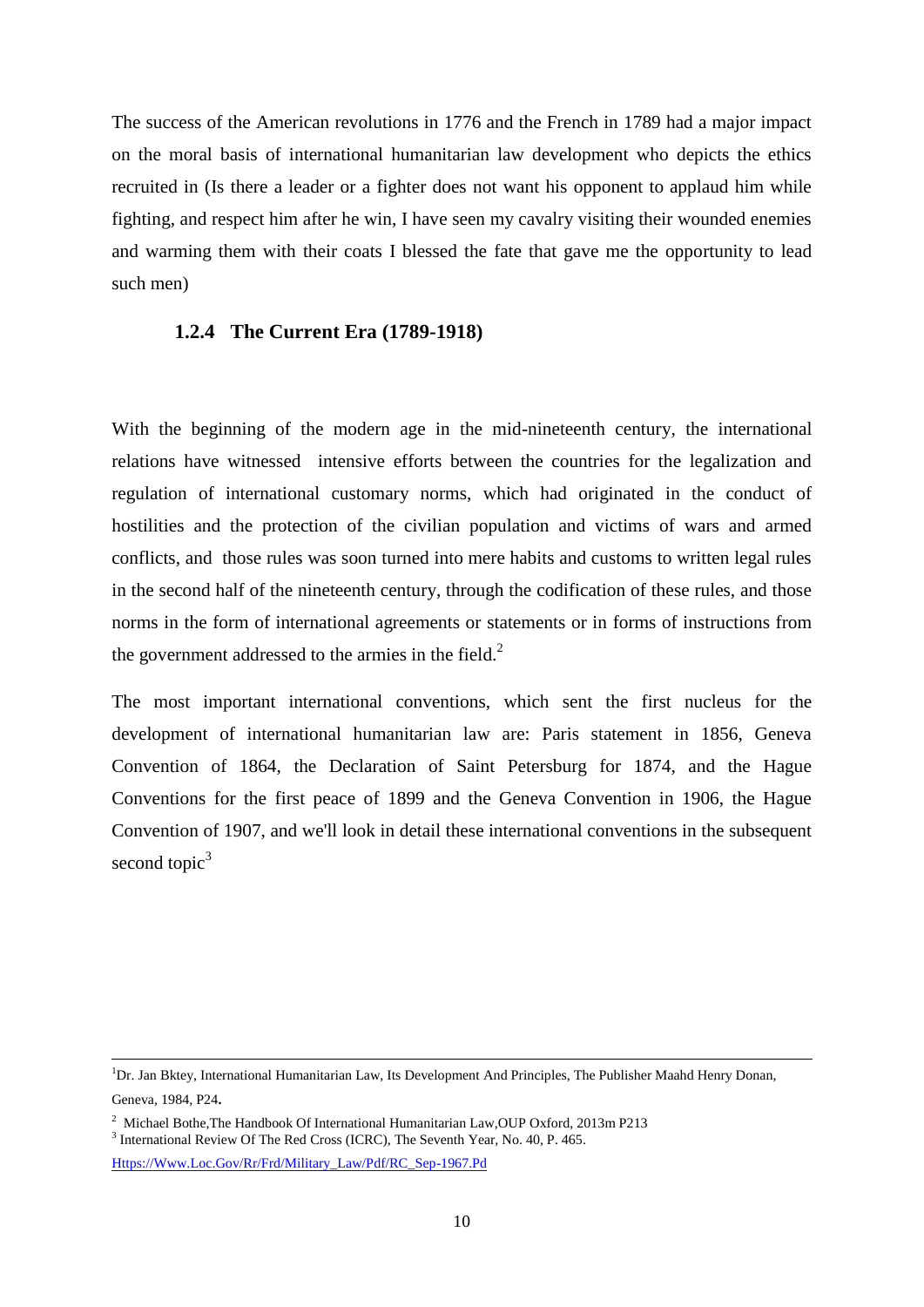#### <span id="page-19-0"></span>**1.2.5 The Contemporary History Of The (1918 - onwards):**

The Contemporary international humanitarian law, which was made with the first Geneva Convention of 1864, has witnessed various stages of development which often came in the wake of wars, and to fill the growing need for humanitarian aid resulting from the development of weapons in the types of conflicts, and the most important agreements signed in this age are:

Protocol of 1925, the Geneva Conventions of 1929, and the four Geneva Conventions of 1949 and the Hague Convention of 1954, the 1972 Convention and the Additional Protocols of 1977 to the four Geneva Conventions of 1949 and the Convention in 1980, and the Convention in 1993, Additional Protocol of 1996 to the Convention in 1980, and the 1997 Convention, and the Rome Convention of 1998 and Protocol III to the Geneva conventions of 1949, held in Geneva on 8 December / December 2005 on (red crystal badge). We will discuss in detail these agreements in the subsequent second topic<sup>1</sup>.

#### <span id="page-19-1"></span>**1.3The Legal Nature of The Rules Of International Humanitarian Law**

The international humanitarian law is consider as a part of war law, Therefore, since the war was threatening the existence of the states themselves and while all their energies are conscripted for battle, the rules of war are threatened more than others if not to abide by the international humanitarian law .in addition, the war obstruct the impose of penalties on those who violate these rules. $2$ 

The international humanitarian law is a law which concern to the state and it conclude and applied by the states. Therefore, the international humanitarian law it's only a sequel of interests of the parties (any state) nevertheless the people who have power within the state they often can practice a positive influence in the formulation and application of law Under the pressure of general opinion.

<sup>&</sup>lt;sup>1</sup> In Arthurnoseyoum, International Humanitarian Law, The Answers To Your Questions, Publications International Committee Of The Red Cross (Icrc) Retrieved From [Https://Www.Icrc.Org/Eng/Assets/Files/Other/Icrc-002-0703.Pdf](https://www.icrc.org/eng/assets/files/other/icrc-002-0703.pdf)

<sup>&</sup>lt;sup>2</sup>Roberta Arnold, Noëlle N. R. Quénivet,International Humanitarian Law And Human Rights Law: Towards A New Merger In International Law,Brill, 2008,P223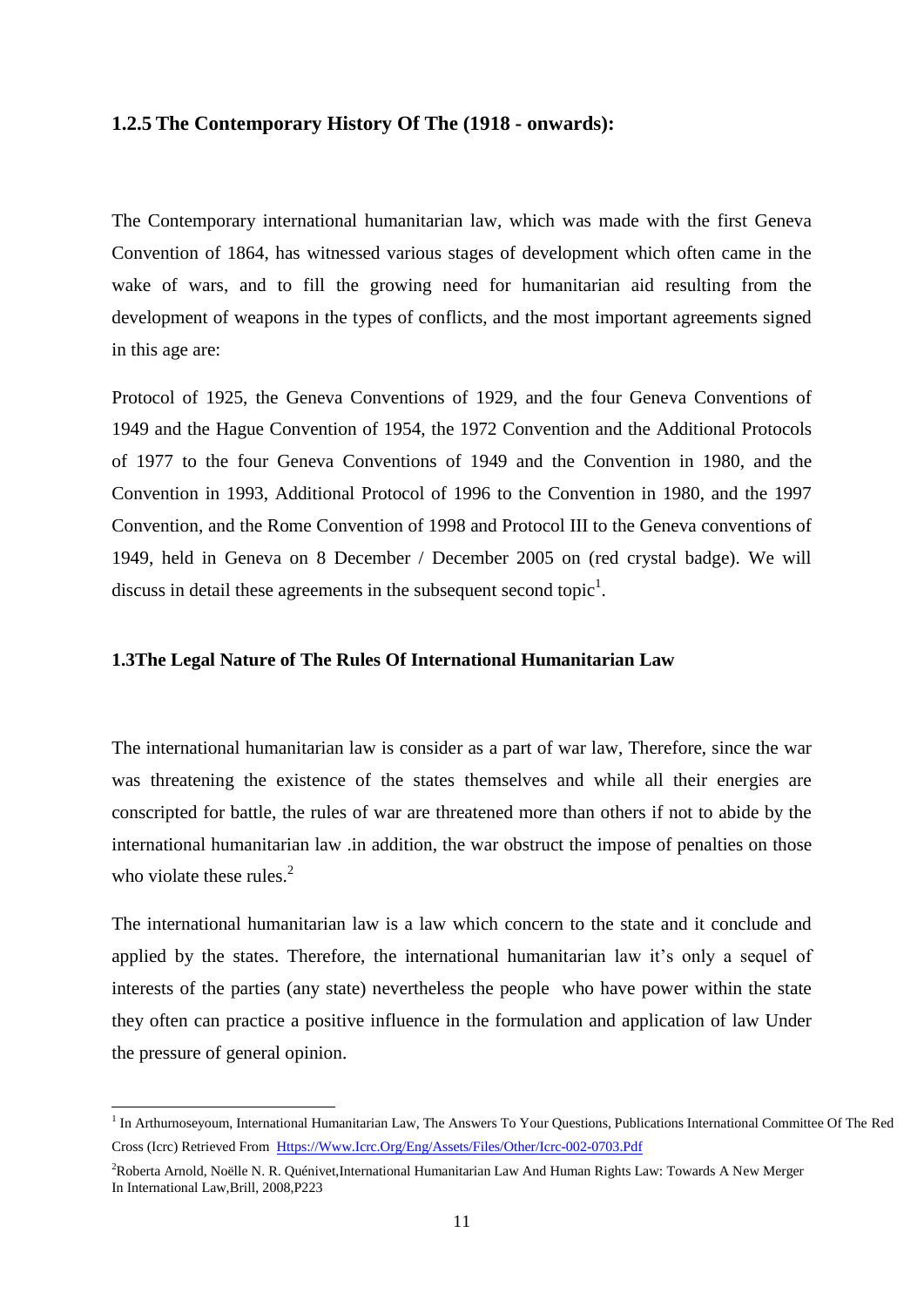However, the legal nature of the fundamental Conventions has been differed, each one of them has its own Independent nature that Organized war procedures.

#### <span id="page-20-0"></span>**1.3.1 The Legal Nature Of Customary Rules That Are Installed In The Hague.**

Conventions in 1899, 1907 and can be performed as follows: This convention affected by traditional concepts of international law arose in spaciousness, where the theory of voluntary, which sees at the rules of international law as reciprocal contractual relations between, states. As a result this convention was act as the international rules and only among states. The reciprocal and contractual character for this convention shows in overall participation condition and which provides that The provisions of the Convention does not apply to relations between all the warring parties unless all the warring parties are parties in the Convention, even between the warring parties that bounded with the convention and that's so the bound by the convention cannot have any effect on the balance of power between warring parties .The interactive character also appears in the is permissible to The interactive character also appears in permissible to resort to reprisals or retribution measures during the fighting as a penalty for violation of the provisions of the Convention by one of the warring parties what allows the other party to take these actions that violate the provisions of the Convention, in turn, or other provisions of international humanitarian law.<sup>1</sup>

The four Geneva Conventions of 1949 represent a fundamental shift in international humanitarian law, following the world war, which suffered from the horrors of humanity twice in the first half of the twentieth century, the establishment of the World Trade Organization, the United Nations and the beginning of the international movement for the protection of human rights, these agreements came modern notions, contributed in development of an important aspect of international humanitarian law conferred upon it the characteristics distinguishing it from other branches of public international law from several key aspects that are :

<sup>&</sup>lt;sup>1</sup> A. C. Kiss, J. G. Lammers, Hague Yearbook Of International Law, 1990, Brill Academic Pub, 1991, P129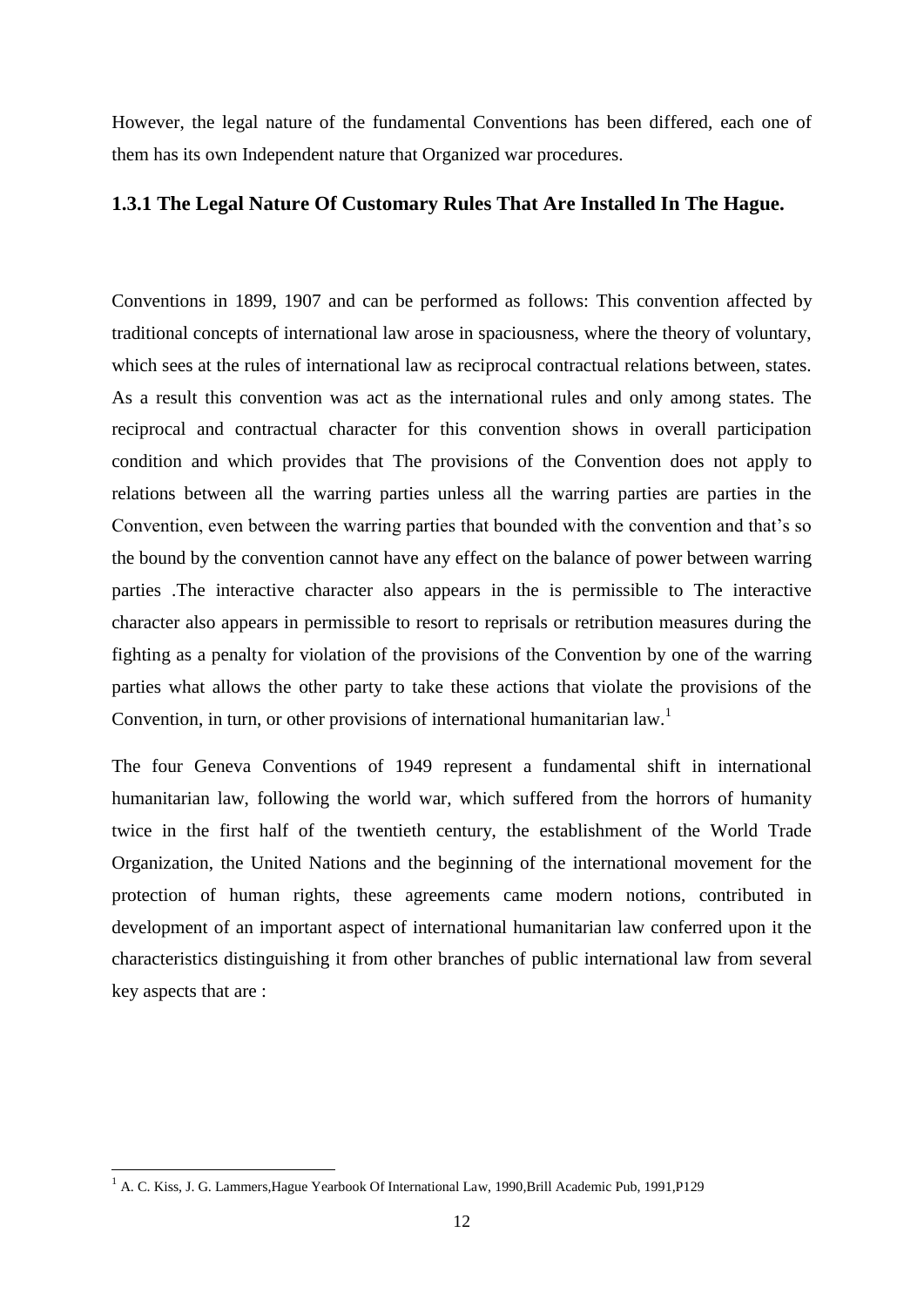#### **A. The Reciprocal Character And The Inadmissibility Of Revenge, Or Reciprocity:**

If the (pacta suntservanda) base were the fundament of every agreement  ${}^{1}$ It is the supporters of voluntary doctrine in international law it could not commit to an international treaty unless its parties, as a general rule, As for supporters of the objective doctrine.  $2^2$ 

They see the opposite is the possible departure of the effects of a treaty to non-parties in certain cases, notably those of treaties known as the normative treaties.The1949 Geneva Conventions fall in this category of international treaties, they are of normative treaties, conventions or that exceed the contractual framework, applicable to non-parties agreeing upon. $3$ 

This was confirmed by the second common article to the four Geneva Convention of 1949, which states: if a dispute party wasn't part to this convention, the States (the parties)which remain bound in their mutual relations, and it adheres to the Convention about the state and if the latter accepted and applied the provisions of the convention.

Rejecting the interactive nature shows, also, that the four Geneva Conventions of 1949, to take any retaliatory action against persons and property protected by the Conventions on common material, (46, 47, 13and 33) even as a reaction to violations of other side.

Article (46) of the Geneva Convention of 1949 (prohibiting reprisals of wounded, sick or employees who are protected by this Convention, or building or tasks that are protected also)

The refusal was based on the interactive nature also, these conventions are not subject to the condition of reciprocity and if it recognized that, as a general rule, the non-implementation of a party to a treaty may eventually lead to degradation of the other party of its obligations or justify cancellation of the Treaty, this doesn't apply to Geneva Conventions, where they remain valid in all conditions and is not subject to the conditions of reciprocity, it was not

<sup>&</sup>lt;sup>1</sup> Georges Abi-Saab, The Geneva Conventions, 1949, Between Yesterday And Tomorrow, Studies In International Humanitarian Law, The Future Of The Arab House, Cairo, 1999, P. 352.

<sup>2</sup> Les Rapports De La Volontedanslestraites, Lois And Les Traites Contracts, Melangesseferiades, I, Athene 1961, P. 351.

<sup>&</sup>lt;sup>3</sup>Izz Al-Din Fouda, The Legislative Role Of Treaties In International Law, The Egyptian Journal Of International Law, Vol. 27, Cairo, 1971, P 7.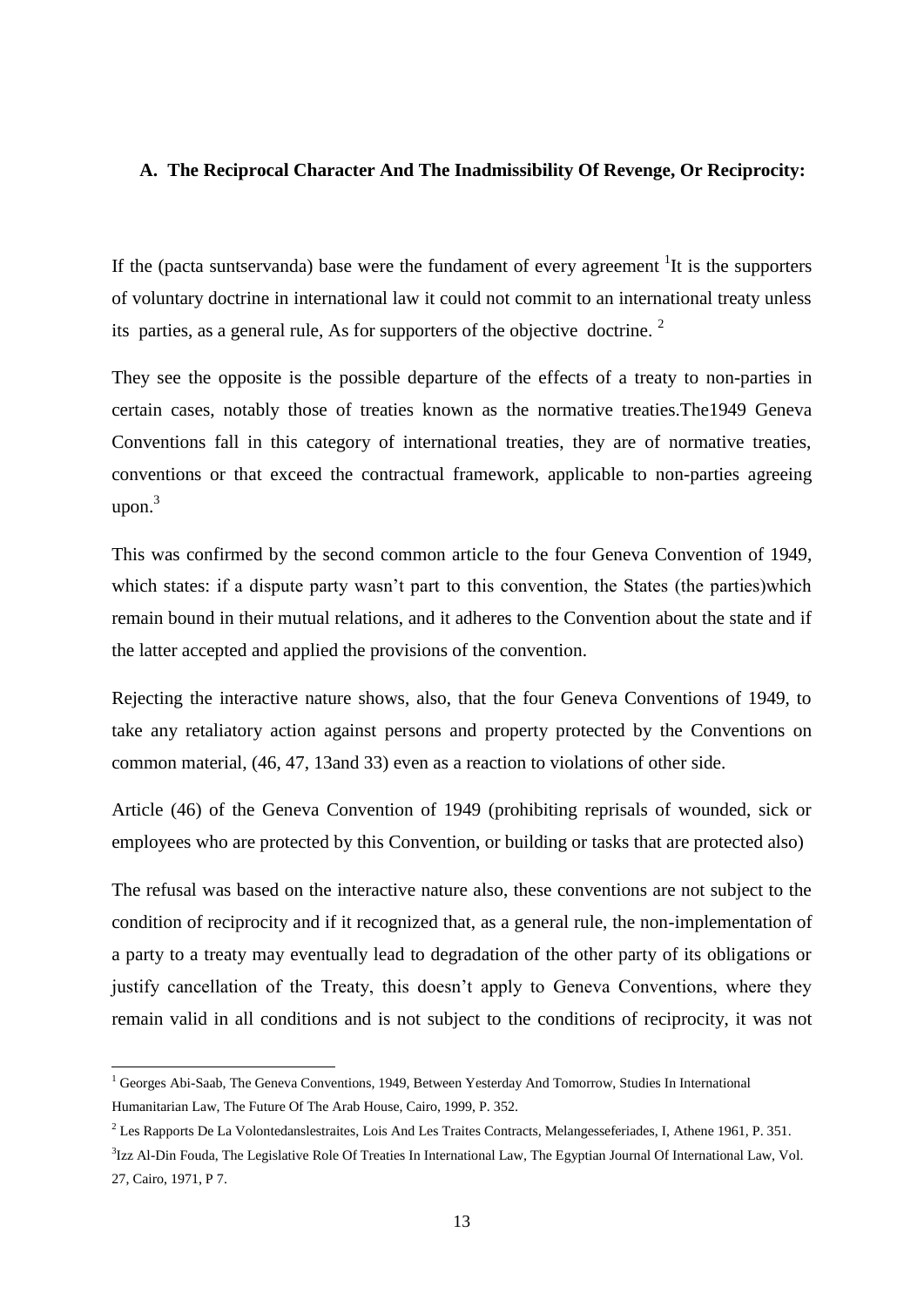logical to accept that the party warrior resorts to ill- treatment of prisoners or killing them, because his opponent had committed such crimes.

This is based on the principles of humanity underlying international humanitarian law, because if international conventions aimed at preserving the interests of the parties, the situation is different in the Geneva Conventions of 1949, it aim to maintain the interests of mankind through a set of substantive rules, which announces to the world the guarantees are the right of every person.

The Vienna Convention had reaffirmed the law of treaties of 1969 , the interactive nature of the refusal and condition of reciprocity in international humanitarian law conventions generally stated in article ( $60(3)$  provides as follows<sup>1</sup>: (Any gross violation of a multilateral treaty by a party gives to the other parties the right to suspend the implementation of the Convention in whole or in part, and any breach of any provision considers as a gross violation and is the basis for multiple purpose.) The same article also stipulates that this rule does not apply to provisions concerning the protection of the individual included in the ally of a humanitarian character, in particular provisions prohibiting any kind of reprisals against individuals who are protected by the conventions.<sup>2</sup>

#### **B- Address People Other Than States:**

Geneva Conventions of 1949 featured that it exceeded the traditional concepts that the international agreements are based on, for speaking directly to entities other than States. For example, members, non-governmental organizations (Red Cross and Red Crescent), and people who seek to get their right to self-determination, as well as members of the armed resistance to certain conditions, these agreements granting them rights and hold them obligations, directly and away from affiliates countries, and has this sense confirmed the common Article (7) to the four Geneva Conventions of 1949 as follow:<sup>3</sup>

<sup>2</sup>The Vienna Convention On The Law Of Treaties Of

<sup>&</sup>lt;sup>1</sup> Saeed Salem Goueli, The Legal Aspects Of Countermeasures In General International Law, Published Economic And Legal Magazine, Faculty Of Law, University Of Zagazig, Sixth Edition, 1994, P. 138

<sup>196</sup>[9.Https://App.Icrc.Org/Elearning/Understandinggdetention/Story\\_Content/External\\_Files/Geneva%20convention%20iv](https://app.icrc.org/elearning/understandinggdetention/story_content/external_files/Geneva%20Convention%20IV%20%281949%29.pdf) [%20%281949%29.Pdf](https://app.icrc.org/elearning/understandinggdetention/story_content/external_files/Geneva%20Convention%20IV%20%281949%29.pdf) 

<sup>&</sup>lt;sup>3</sup>Iv Geneva Convention Relative To The Protection Of Civilian Persons In Time Of War 1949 Retrieved On 11.06.2016 From

[Https://App.Icrc.Org/Elearning/Understandingdetention/Story\\_Content/External\\_Files/Geneva%20convention%20iv%20%2](https://app.icrc.org/elearning/understandingdetention/story_content/external_files/Geneva%20Convention%20IV%20%281949%29.pdf) [81949%29.Pdf](https://app.icrc.org/elearning/understandingdetention/story_content/external_files/Geneva%20Convention%20IV%20%281949%29.pdf)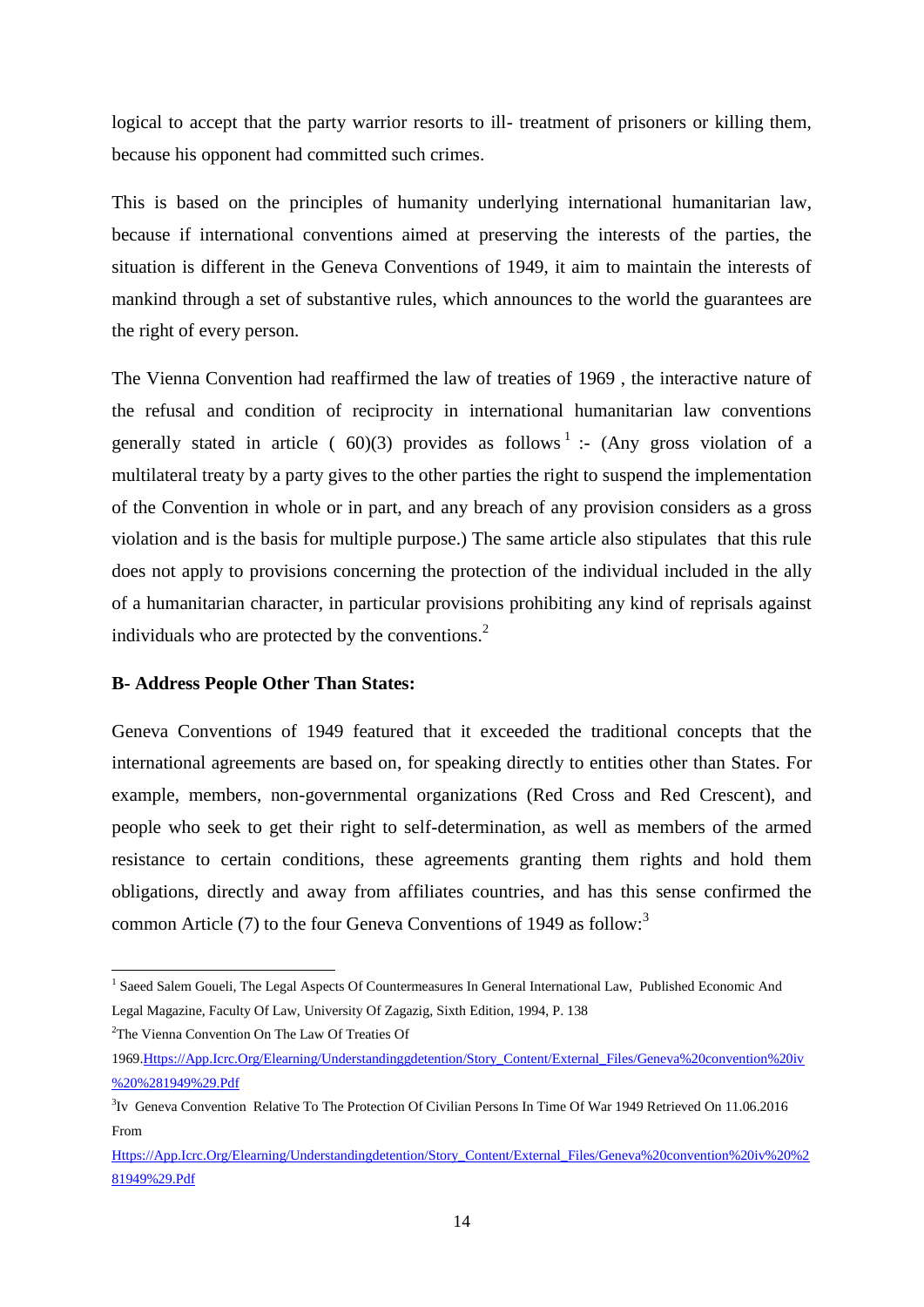(It's not permissible for the wounded or sick people as well as the medical and religious personnel to waiver in any conditions partly or entirety the rights granted to them under this Convention or under special agreements referred to in the previous article, if founded)

#### **C**- **The Nature Of Jus Cogens OF Geneva Conventions 1949:**

Internal legal systems classified the rules into two types:-

Complementary rule that the parties may agree on what opposes. Jus and rules that may not agree on what opposes, the internal law called the jus cogens (the rules of public order).

The idea of peremptory norms or rules of public order is based on the need to protect the basic concepts and values in society and protect the same legal system. It is not envisaged that there would be a legal regime without being abide by people to maintain or to have absolute freedom of contract without any restrictions.<sup>1</sup>

In particular, the idea of (public order) is one of the fixed concepts on all domestic legal systems, but it's not imaginable that it could be without developed legal system. And the public international law defines such a division also. Where the international jurisprudence categorizes the international rules into two main classifications:-

Consensual Rules: - which is the rule that explains obligated power with the principle of (the committed one is the slave commitment) that leaves the person of the international law the freedom of determine the scope of the executive of its sovereignty in relation to other sovereignty. Or international organization and these rules can be modified in violation rules. The jus cogens: is the one that cannot be agreed on what opposes it.

The international jurisprudence insures on the humanitarian international rules, it categorized in the range of jus cogens that it's not permissible to agree on what it opposers. This is stipulated in article (60) of Vienna Convention for treaties law of 1969. After mentioning the possibility of decomposition from the obligations contained in multilateral treaties. In case one of the parties breaches these obligations stipulates that the provisions relating to personal protective humanity in international humanitarian law will be exception. The contained rules in the Geneva Conventions, because of their nature jus differ from other rules of international

<sup>&</sup>lt;sup>1</sup>Mohamed Abdel Salam, Espionage Conflict Between Egypt And Israel Is Constantly On The Sit[e Www.Newbbc.Com](http://www.newbbc.com/), May 12, 2016.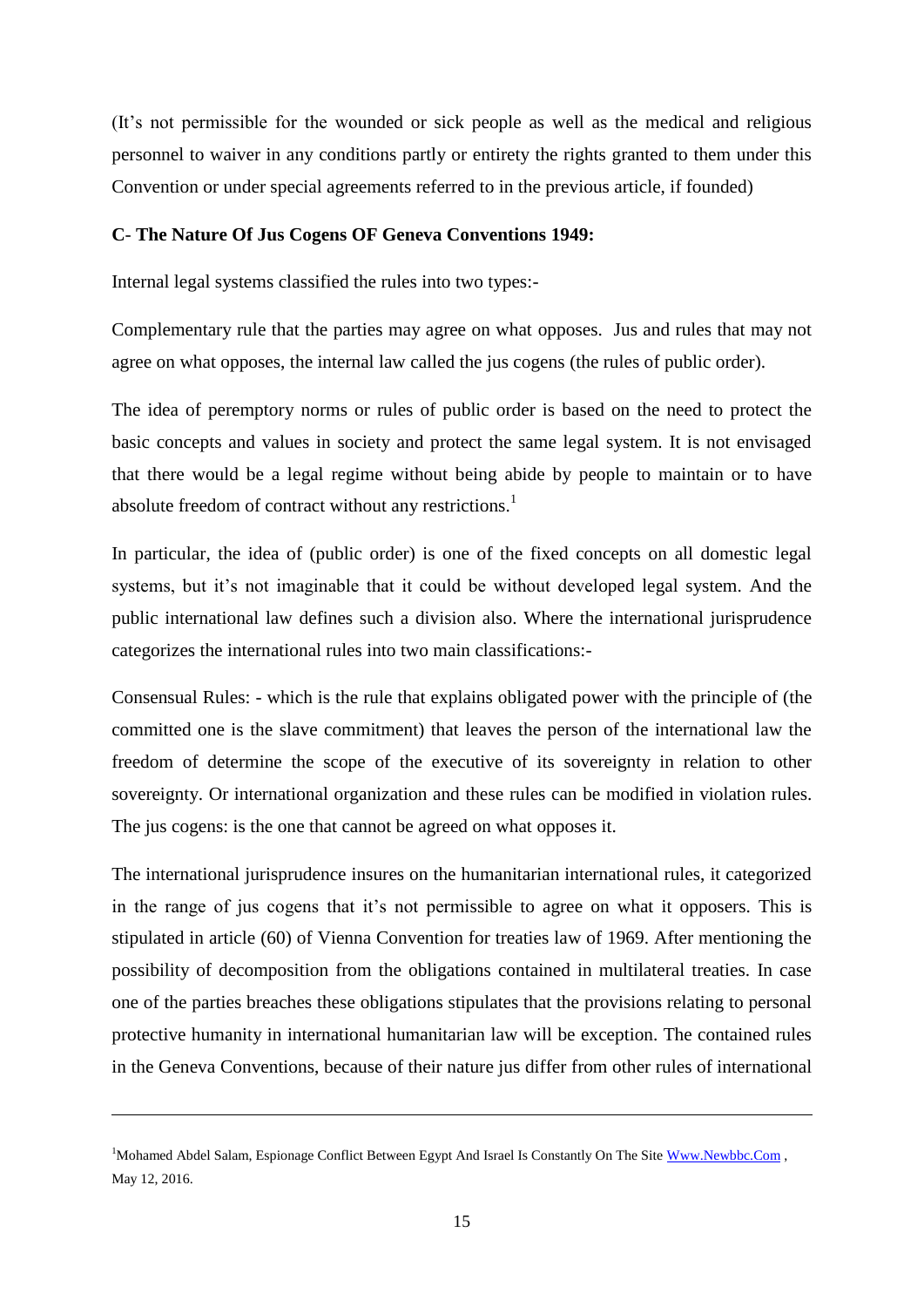law. This means that the execution of international humanitarian law is not subject to any condition it was ; it is not permissible for the state to suspend the execution of the convention, if the other party do some work or the availability of certain political or military conditions far from the texts of conventions.

#### **D -The Absolute Character Of The Protection Rules:**

The absolute character of the protection rules that contained in Geneva Conventions of 1949 shows by reading common materials (6.6, 6, 7) and (7.7, 7 and 8). Where article (6) of the First Geneva Convention states as follows: (Furthermore, the special agreements expressly provided for in Articles 10.15, 23.28, 31.36, 37.52,the high Contracting Parties may conclude special agreements on any of the issues that see separate provision, nor any special convention adversely affect the situation of the wounded and the sick, or the status of medical and religious personnel services, as defined in this convention or whereby longer rights confers upon them  $\cdot$ <sup>1</sup>

(And the benefit of this convention continue to the wounded and sick, medical and religious personnel services, as long as the Convention is applicable to them, unless there where explicit provisions to the contrary contained in the aforesaid or in subsequent convention or if this party or that of the conflict parties have taken a more suitable measures for them).

Under the previous mentioned article, other conventions used by the parties of the 1949 Geneva Conventions will be canceled and detract from the protection rules under the Geneva Conventions, and by the violation concept , Naturally these parties may conclude convention allows the increased protection, and this rule will be applicable even after the end of armed conflict ( common Article 51, 52,131,148), the victorious party cannot impose on the defeated party to relieve him of his responsibility for violating the conventions and the rights of persons protected in the peace treaty, for example.

Article (7) of the First Geneva Convention stipulates that: (the wounded and sick, as well as medical personnel and chaplains, they are not permissible to waiver in any case partly or completely for the rights granted to them under this Convention, and by the special conventions referred to in the previous article if any) .

<sup>&</sup>lt;sup>1</sup>Abdul Hussein Shaaban, Civilized Dialogue, 1970, Published On The Website [Www.Rezgr.Com](http://www.rezgr.com/) , March 2 ,2016.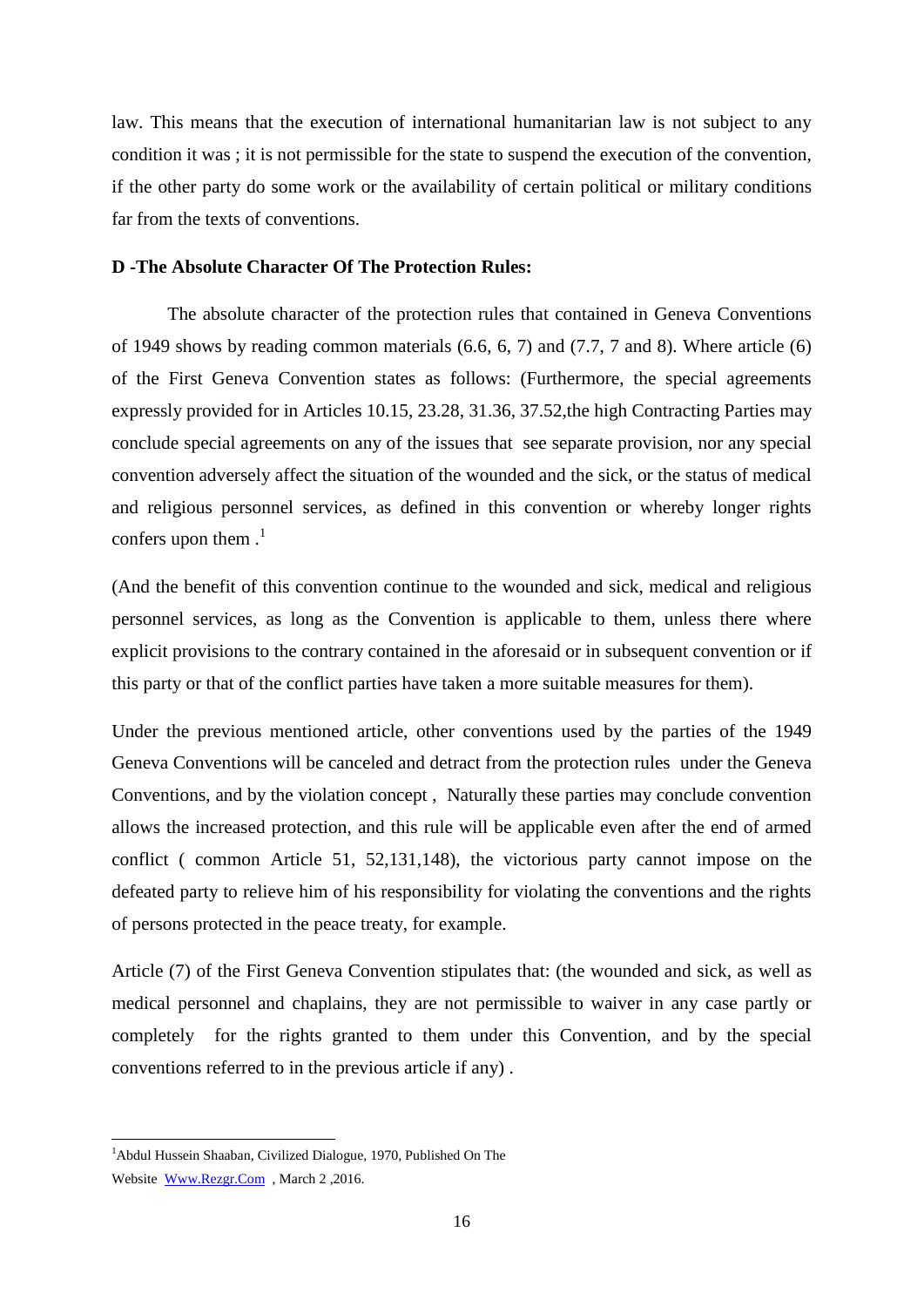This provision means that the individual cannot waived by agreement for the afforded protection to him by the convention.

In other words, the conventions protect the weaker party against his weakness; he cannot enter into a contract with another party to reduce or cancel the protection or to exempt the other party from the effects of violations of its obligations.

The absolute protection character as evidenced as well as from the obligation under first common article on states parties not only to respect but also to ensure respect for the conventions in all cases. Each one of them takes overseeing work responsibility on the best application of the conventions by all other parties, regardless of whether this application untouched directly or not, in other words, the conventions have decided the collective liability of the circle of states parties to make each guarantor, solidarity and guarantor to respect its provisions  $<sup>1</sup>$ </sup>

#### **E) The Entry Into Force Of The Geneva Conventions Of 1949 Erga Omnes**

Given the importance of interests and values aimed at protecting the Geneva Conventions of 1949, it occupied the bases rank higher than others, not as the only peremptory norms or public order rules, but as such applicable rules omens that applies to face all the members of the international community. Thus its available interest situation to each member of this community demanding implementation. Even if the violations couldn't touch the member directly, which means that both of them can initiate public proceedings or popular, a suit known in Islamic law calculation to ensure the correct application of the Conventions in all circumstances.<sup>2</sup>

The first common article expressed that through the Geneva Conventions of 1949, which included a provision consider as the nucleus of collective responsibility system and the text was as follows:

(The High Contracting Parties undertake to respect this convention and to ensure respect in all circumstances)

<sup>&</sup>lt;sup>1</sup>Mohamed Abdel Salam Full-East, Mercenary Men Dirty Errands, Community Magazine, Issue (1636) On The Site Www.Almujtamaa-Mag.Com , May 2,2016

 ${}^{2}Dr.$  Saeed Salem Goueli, The Special International Conventions On International Humanitarian Law And Legal Nature, Quoting The Book Of International Humanitarian Law, The Prospects And Challenges, Part 3, 1st Floor, Al Halabi Legal Publications, 2005, P. 270.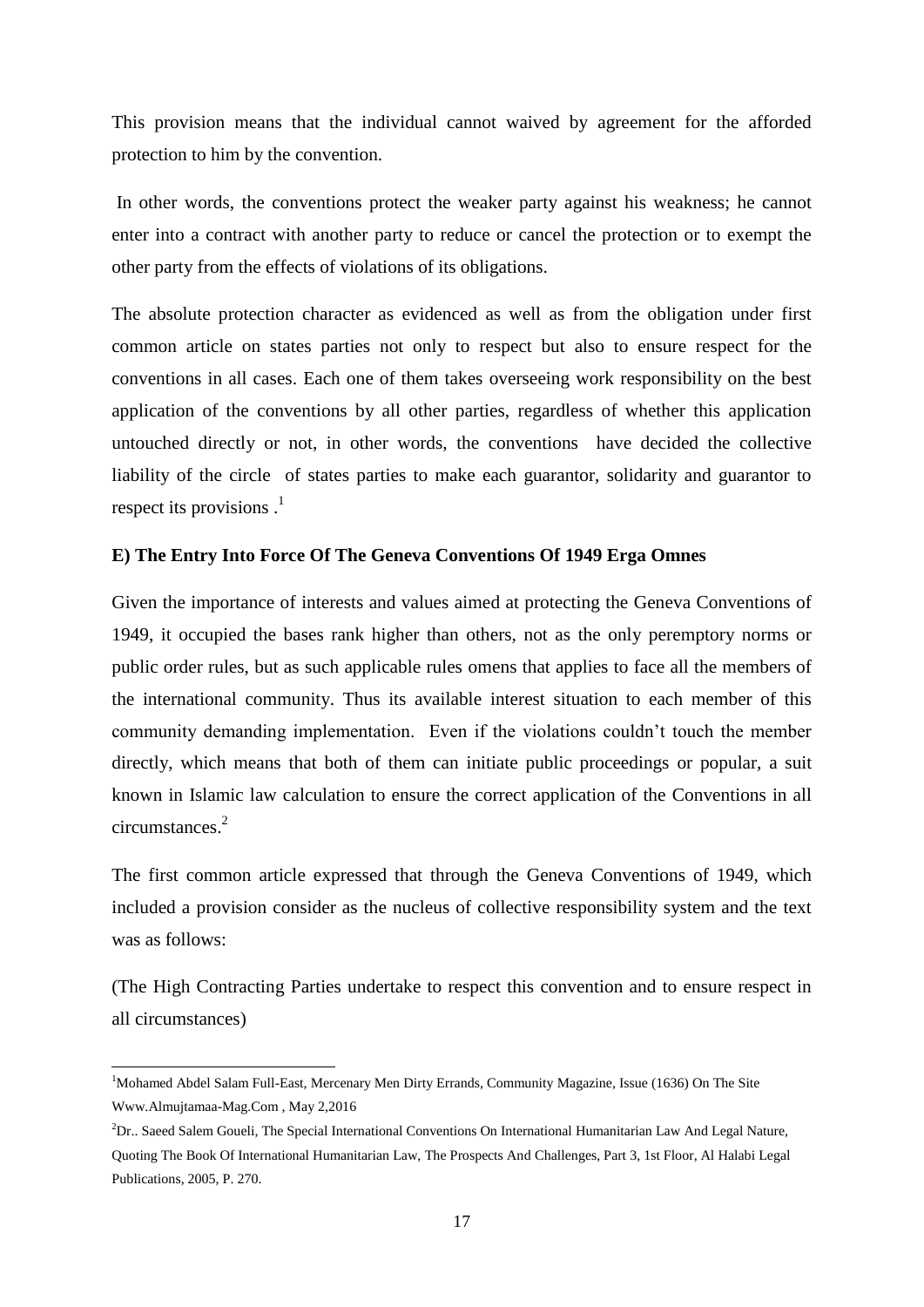In light of the above, we can conclude that international humanitarian law draws its provisions from a wide range, variety, from multiple international conventions and parties, the restoring to such conventions began in the second half of the nineteenth century, increased in the second half of the twentieth century, and the provisions of these agreements spins in general, around two major themes: the organizing tools and methods of warfare, and the protection of victims of armed conflict, and we noted that international humanitarian law conventions, include peremptory rules of international public order, are not subject to the principle of reciprocity, and it is binding on all, without exception, because it aimed at protecting the entire humanitarian community.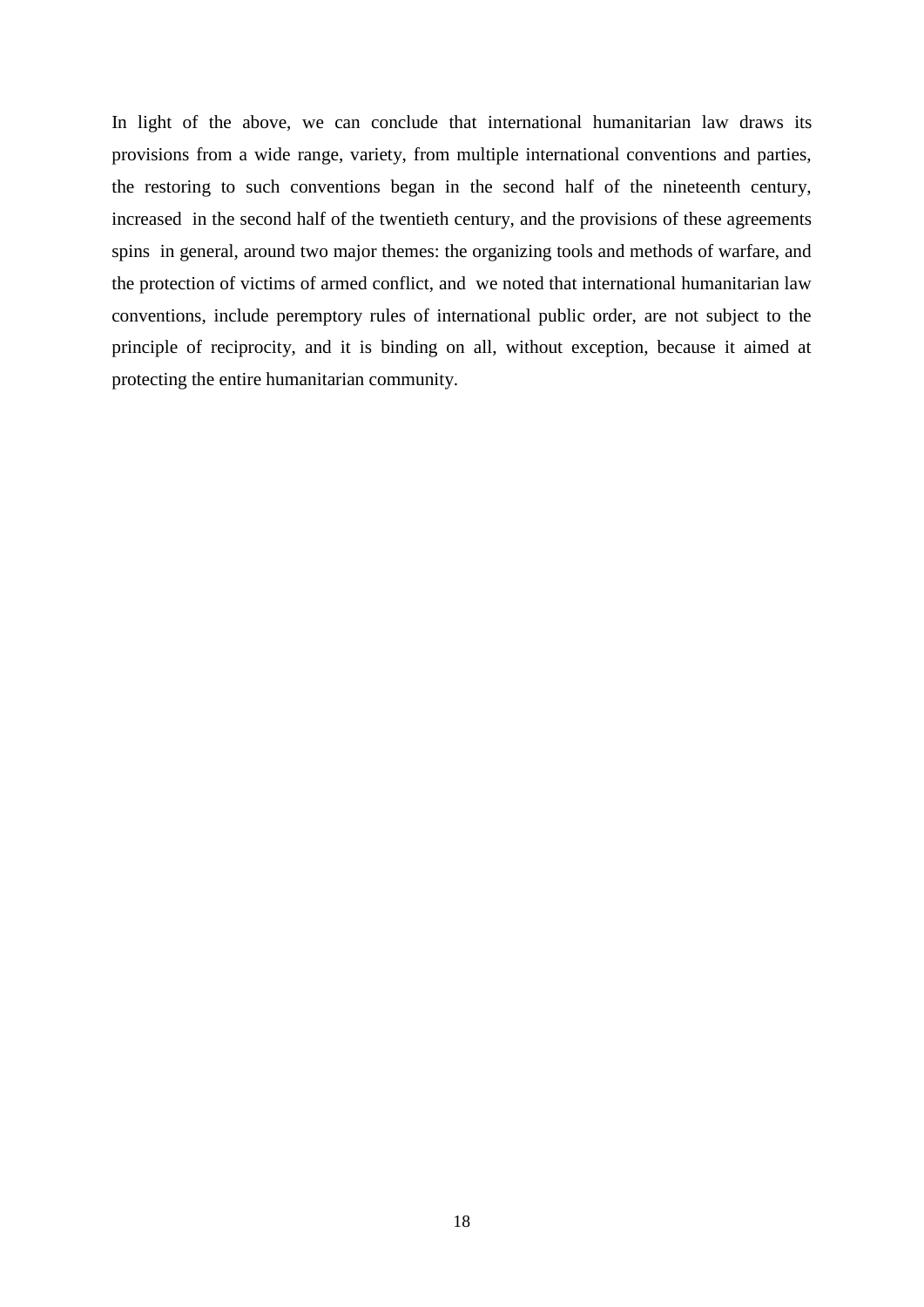#### <span id="page-27-0"></span>**CHAPTER TWO**

## <span id="page-27-1"></span>**CATEGORIES OF PROTECTED CIVILIANS IN INTERNATIONAL ARMED CONFLICTS**

Legal Scholars Oftentimes talk about the categories of protected civilians during international armed conflicts, Specified by the international humanitarian law, that applies to this conflict and recognizes the principles of respect and protection. The truth is that giving special legal status to certain persons Individuals or groups mainly stems from the principle of distinction between combatants and non-combatants. Which based upon (International Humanitarian law). Since ancient times this principle was inherent in the wars. Anyone who observe the commandment of the prophet Mohammad peace be upon him, will notes that the groups ofpeople and property must remain outside the circle of battles. "Fight in the name of god and on the religion of the messenger of god. Do not kill; any old man, not a child, nor young, nor woman. Do not Hyperbole, take your booty and do well, because God love Good doers".<sup>1</sup>Additionally on the prohibition of the killing Elders, children and women; He added the general principle that prohibit fighting non-combatants in comprehensive manner, The fighters who stop fighting because of illness or injury or who are Trapped in the control of the enemy they are noncombatants also.<sup>2</sup>

#### <span id="page-27-2"></span>**2.1The Conception Of The International Armed Conflict**

The international armed conflict idiomatically: (It is the use of armed force by the belligerents parties, at least, it must be one of them regular army, located outside the boundaries of one of the parties usually begin to declare, and stop field reasons, (cessation of hostilities) or strategy (truce) and ends either surrender agreement or reconciliation).

International armed conflict is the one in which two countries or more fights against each other by weapons, in case of the absence of declaring war or with the declaration of war or in

 1 . Abu Dawood Sulaiman Bin Shaggy Sijistani, Sunan Abi Dawood, A Former Source, The Number Of Modern (2614).

<sup>2</sup> Jenny Kuper,International Law Concerning Child Civilians In Armed Conflict,Clarendon Press, 1997,P87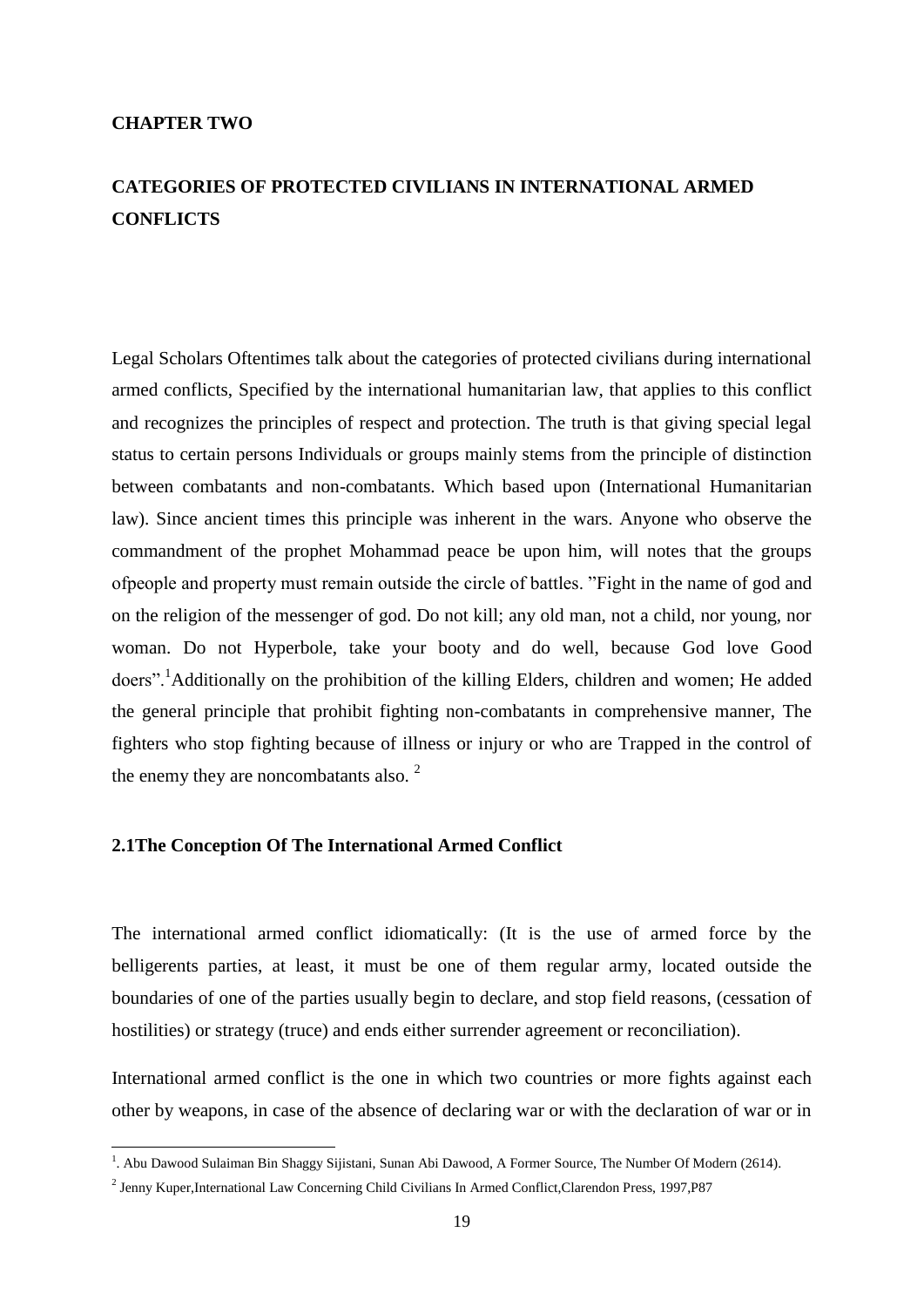both situation. Or those where the people suffering against the colonial domination or foreign occupation or against the crimes of racial discrimination, these conflict are subject to large number of international rules, including those set forth in the four Geneva Conventions of 1949 and Protocol I of  $1977<sup>1</sup>$ 

International armed conflicts are of two types: limited, and extensive (war), and if the Limited international armed conflict srepresents the use of armed force for specific place and period to achieve a certain goal, it will match with war conditions. The wide-international armed conflicts characterized with the extension of its framework, with the extension of the operation on large scale between the two countries or the warring states. The word war even used in the limited armed conflict.

This mean that the international armed conflict, characterized by several characteristics. They take place among the states, or more precisely between the persons of international law, which include using of armed force, whether in land or sea or air. As well as it is characterized by the wide of its operation on a relatively large scale. Finally armed conflict aims to achieve a certain goal, such as the case of forcing a country into submission to the demands of the Aggressor State, or the occupation of part of its territory, or to act or refrain from action, or seek to destroy the determination of a specific country or its ability to resist.<sup>2</sup>

As for the declaration of state of war, states in the modern era 1453-1789 decided to declare ware before starting the aggression, because it will consequent rights and obligations between them on hand , and between them and the neutral states, and foreign countries on the other hand.

All of this was customary rules, the ethics of international law cover it. The Hague Conference has addressed in 1907 the issue of how the war started, and ended. At the conclusion of the agreement which is the third agreement the following were decided.

First, the war shall not start only after prior unambiguous notification. This notification shall be either in the form of a reasoned declaration of war, either in the form of a final warning, in which the war is declared between the parties if the country did not obey the requests of the other country.

<sup>&</sup>lt;sup>1</sup> Article 3 Of The Regulations Respecting The Laws And Customs Of War On Land, The Hague, October 18 / October 1907, (M. A. S. A). D Retrieved On 11. June 2016 Fro[m Http://Avalon.Law.Yale.Edu/20th\\_Century/Hague04.Asp](http://avalon.law.yale.edu/20th_century/hague04.asp)

<sup>2</sup>Lewis Maaloufjesuit, Upholstered In Language, Literature, Science, Op. Cit., P. 801.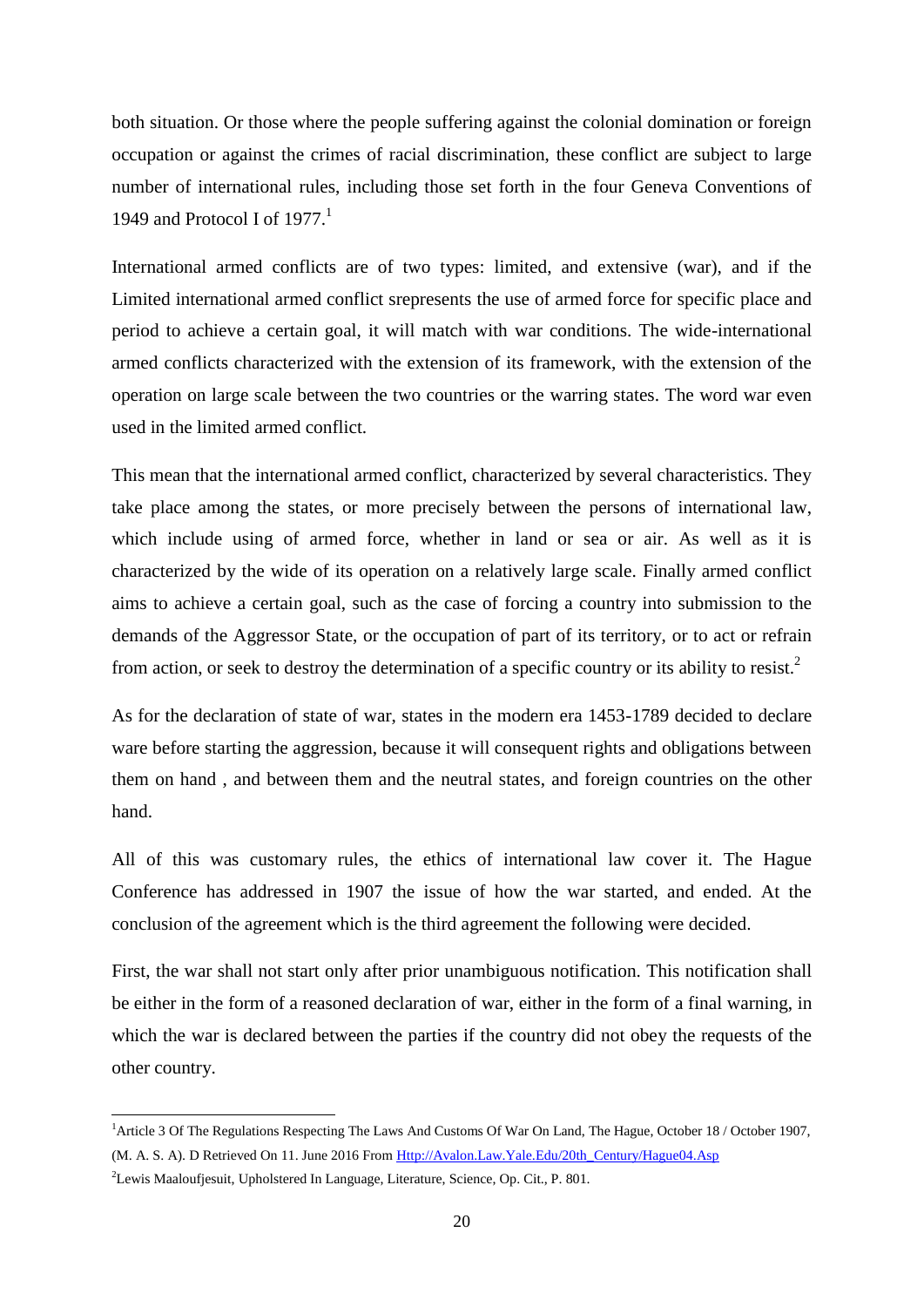Second, the war must be reported to the neutral countries immediately. The war shall not result in any effect only after the arrival of the report, even if it was telegraphically. Nevertheless, no neutral countries has the right to invoke after the arrival of the declaration unless if it has proven that the country did not receive the declaration.

The Dutch government has proposed in time of the discussion of this agreement that twentyfour hours, should be provided at least for the declaration and began the hostilities. However, this proposal ignored, and by that, there is no law that prevents on the state to surprise the attacked country starting the hostilities act after the announcement directly, even by minute one. This is what Germany did in World War II with all States that was attacked, and what Japan did when the destruction of the US fleet in the port (Pearl - Harbor) and some of the British fleet cut in the Pacific.

In addition, states were not acknowledging the existence of a state of war existed between itself and others to ignore the provisions of war law on themselves. In the Sino- Japanese conflict 1932-1931 although the fighting between them was extensive, but the two sides have denied a state of their war. So as result The Hague Conventions of 1907 and the Geneva Conventions of 1925 provisions were not applicable to the case of (no war). Therefore the need to reconsider the provisions that existed to regulate the cases of war was increasing. It was put forward 1938 in the 15 conference held by the International Committee of Red Cross. an so it was after efforts have been made to reconsider the laws of war, where he developed new texts expansion of the scope of the wars that applicable to them the Hague Regulations and the rules of the 1925 Geneva.

In 1949, after establishing fourth Geneva Conventions, the provisions of the situation in this regard states <sup>1</sup> This Convention shall apply to all cases of declared war or of any other armed conflict which may arise between two or more of the High Contracting Parties even if one of them did not recognize the state of war. Convention shall apply to all cases of partial or total occupation of the territory of a High Contracting Party, even if this occupation meets with no armed resistance. If you were not one of the countries of the conflict party to this Convention, the state's parties to the conflict remain bound by it in their mutual relations as it adheres to the Convention for that State if the latter accepts the provisions of the Convention and implemented.

<sup>&</sup>lt;sup>1</sup> Article 2 Common To The Four Geneva Conventions Of 1949.Op.Cit.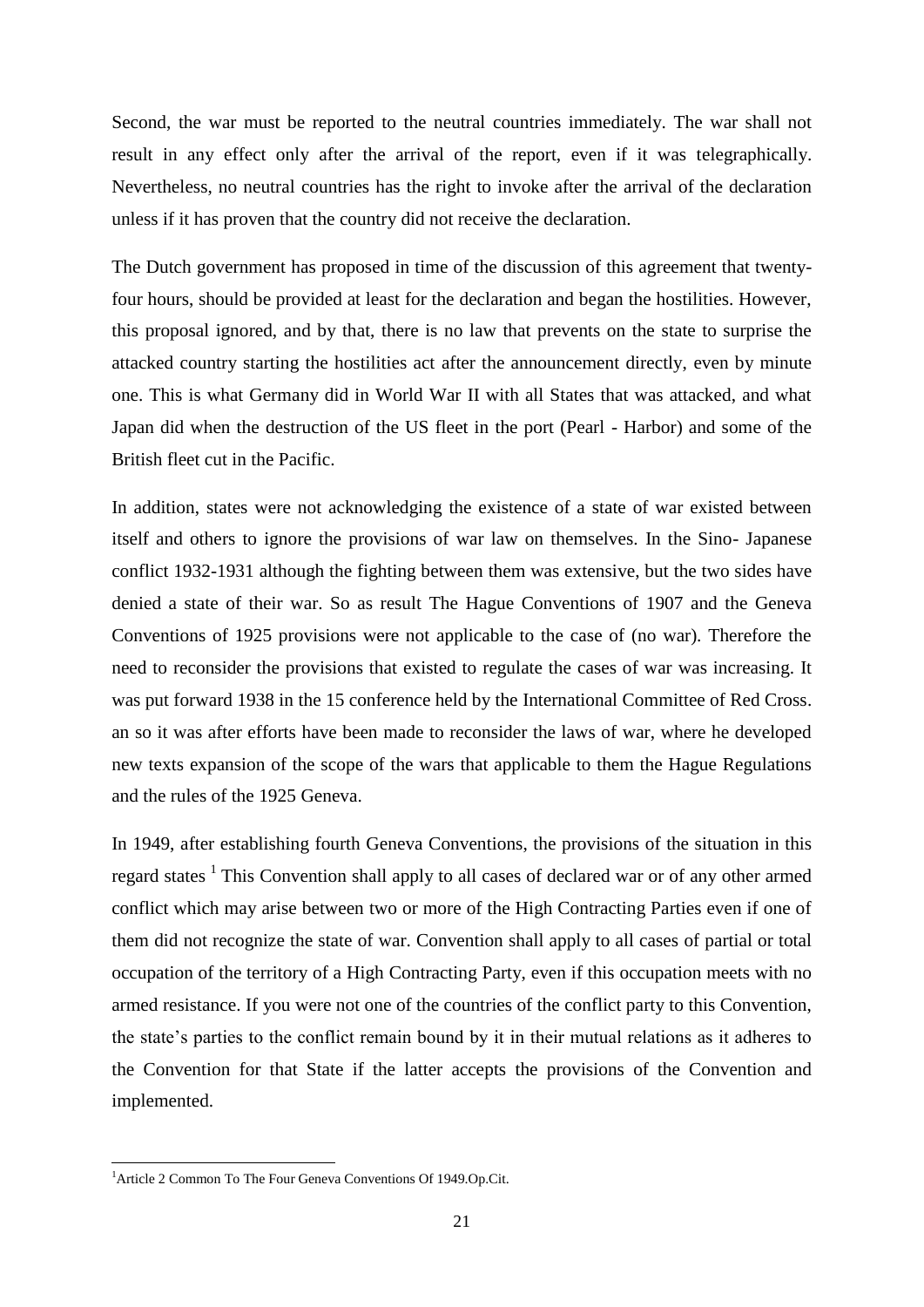This article cut the road to the cohesion of the expediency and allegations that may be occur by these countries in order to get rid of its commitment to performance. There are no need any more to the declaration of war or to the recognition of this convention to oblige them with the rules of this convention. But if the aggressive action took place for whatever reason it is enough to apply the law of war, named after that international humanitarian law, because it was not specified with its meaning as it is stated in Hague convention and it includes all kinds of the international humanitarian conflicts. It will apply on the fighting parties whether they are parties to this convention or not. The obligation still applicable for the member states and effective against its enemies. By that Geneva Convention changed the effects that Hague convention applied 1907. The absence of some formal conditions was not a reason to obey this Convention and a cause of not biding of its rules by some states.

Things did not stop in the conventions of 1949 that covered with its rules all kinds of international armed conflicts. Some articles added to the international humanitarian law in the first additional protocol 1977, that make from this law to be applicable on new brand of the international conflicts which being led by national liberation movements against colonies and the foreign control and against the foreign occupation and racist regimes.<sup>1</sup>

Then in another article the additional protocol elaborated how some of the convention rules are being implemented that completing it from the parties. States that is facing armed conflict from this type shall obligate and respect the rules of this protocol and other conventions that linked to its conflict with the National liberation movement<sup>2</sup>.

Regarding for the national liberation movements article 96 part 2 from the first protocol states, that authority that represent the population collaborate with higher party contracted in armed conflict from the mentioned type in article 4/1 from the same protocol shall agree on applying convention and the agreement and this appendix (protocol), and the effect of this declaration shall appear against the authority who inter the convention and this appendix under the application phase, to the mentioned authority immediately describing it as part of the conflict in an immediate effecting. Mention authority shall exercise same rights and obligations that gived to the higher part contracted to the convention or first additional protocol. As the obligation of this protocol and convention is obliged on all parties equally.

<sup>&</sup>lt;sup>1</sup>Article 1 P-4/1. Four Geneva Conventions Of 1949.

<sup>2</sup> Article 96 P 1, Ibid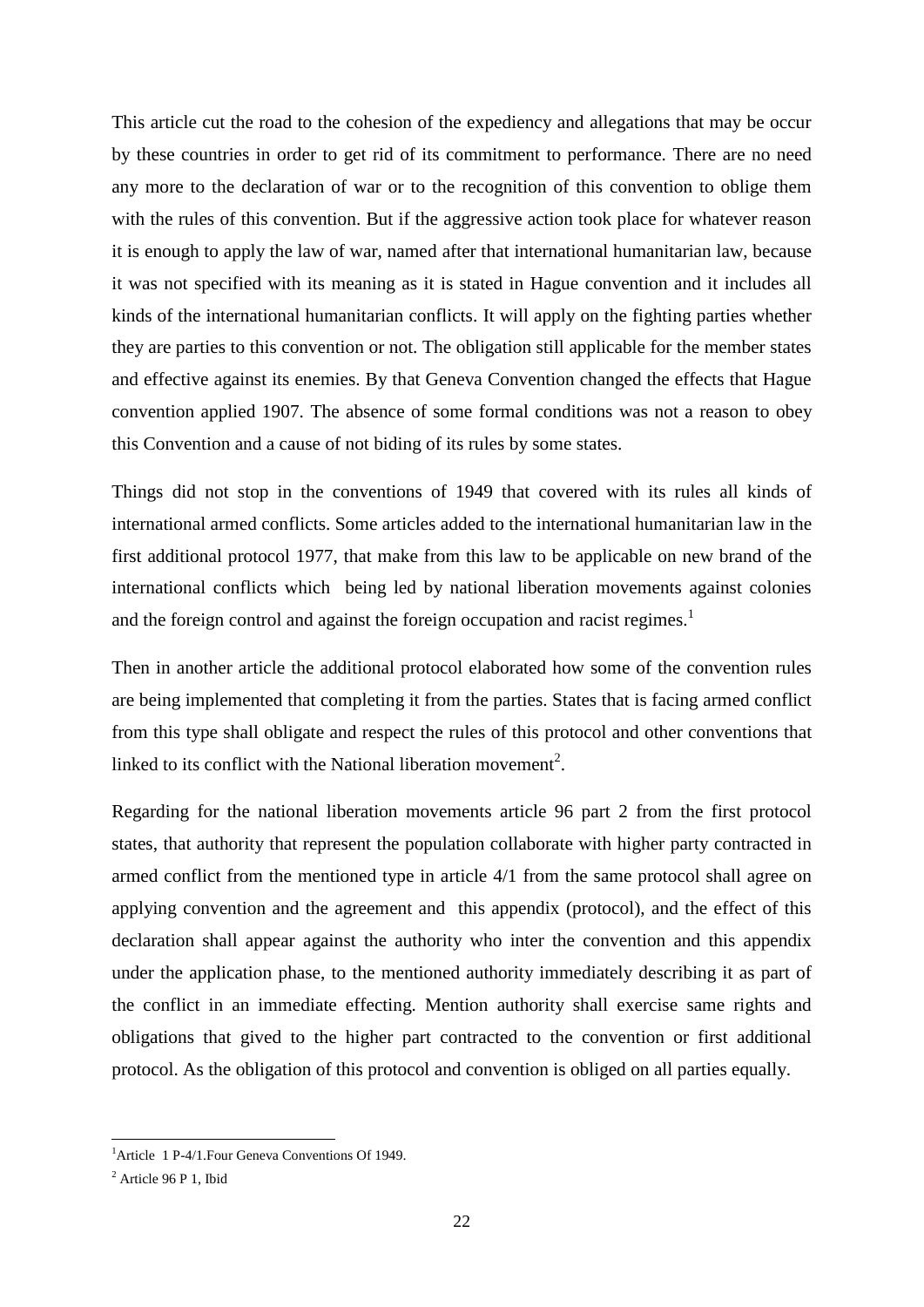The characterization of the International armed conflict and the armed conflicts not international the internal. It is the conflicts that apply on the region of one of the higher party from its armed force and armed force dissident or organized groups armed and exercise on the party region part of the authority and control. That made it capable of doing armed operations continuously coordinated implementation of this  $\text{Annex}^1$ .

These conflicts happen inside the international border of specific state for example: rebellion or armed insurrection for the separation from central authority, or demanding for certain things to achieve. Revolved between revolved between the regular armed forces of the State and the dissident armed forces or other irregular groups, and therefore no longer an internal conflict situations of internal disturbance and stress (such as riots and violence occasional rare). However, the internal armed conflict.

However, the internal armed conflict. It can turn into force during or at the end of the international armed conflict in many conditions including:

**First**, considering the effects, if victorious rebels or insurgents, as in this case, a new state may appear, if the purpose of the revolutionaries separation, or a new government if the aim was to overthrow the existing government truly.

Second, in the case of recognition of insurgent by other states as an insurgent fighters or revolutionaries, thus internal armed conflict towards them will have international implications.

**Third**: third state may intervene in an armed conflict to rebel side and this intervention will raise the article 2 same to the four Geneva convention according to these forces while it result into the entry force ,Article 3 the Convention between government rebels or the. Or the evolution of the internal armed conflict to an international conflict, where it becomes the belligerents have different nationalities and their actions are attributed to more than one country, which is what happened in the former Yugoslavia.<sup>2</sup>

<sup>&</sup>lt;sup>1</sup>G.I.A. O. Draper, The Relation Ship Between The Human Right Regime And The Law Of Armed Conflict, Icrc, Genera, 1971, P. 203.

<sup>2</sup> Philippe Breton, (Actualitedudroitint, Humanitarian Applicable Dans Les Conflict Arms) Hubert Thierry, Levolutiondudroit, Melangsofferts, Apedone, Paris, 1998, P. 59.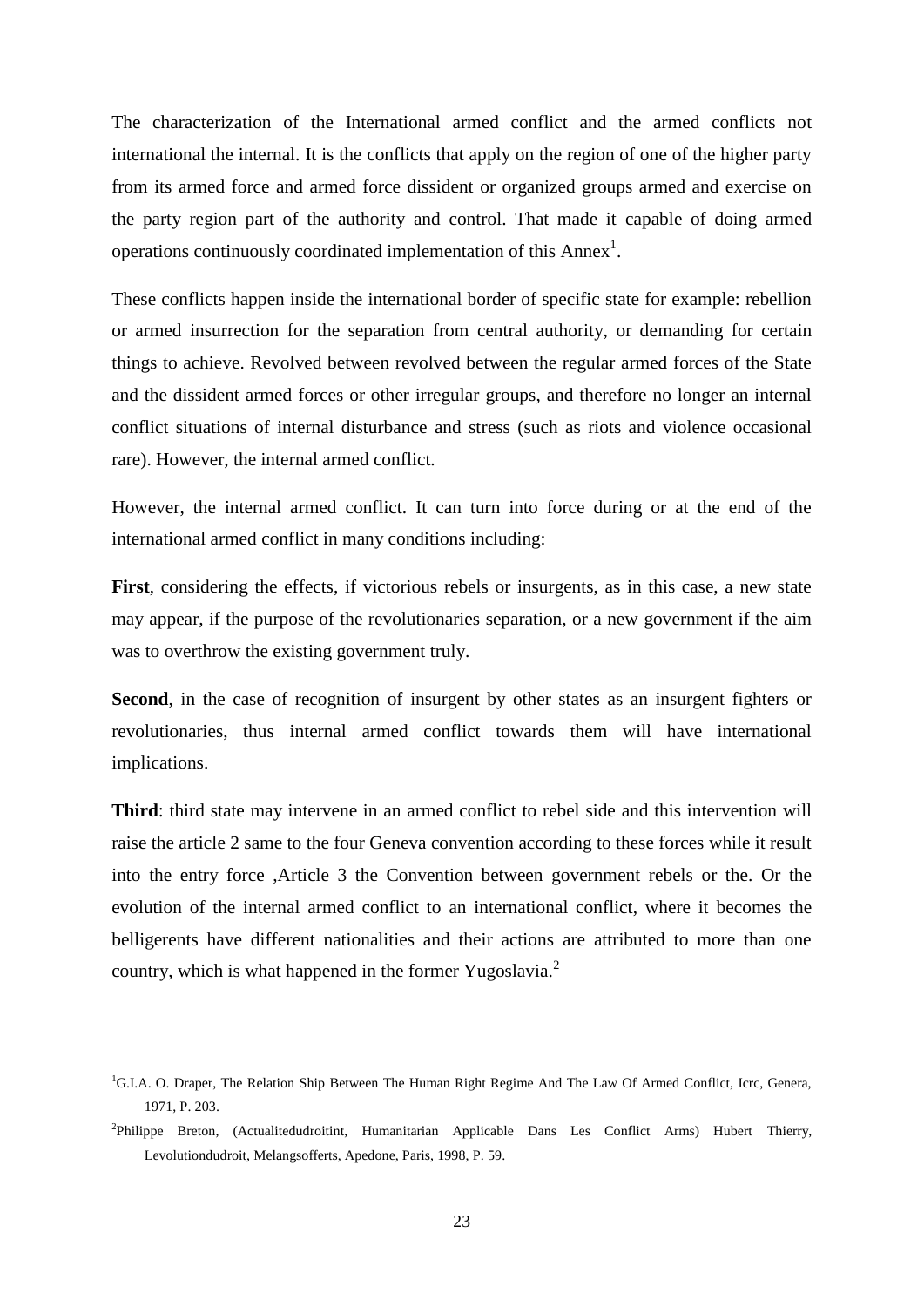**Fourth**, the internationalization of the conflict should be relevant to the intervention of international forces as UN or to regional organization. Decided to intervene for humanitarian reasons to send troops to solve the international conflict with a solution and negotiated settlement as when happened in Cambodia, which ended with an armed conflict and the establishment of Paris convention.

According to this the rules of the international humanitarian law the special one with the internal conflict will inter to the force in one hand and specially the rules of article 3 the common with Geneva Convention which is characterized as customary rules specialized with the international armed conflicts.

#### <span id="page-32-0"></span>**2.2Rules Of The Protection Of The Civilian People**

Since the creation of the human being, the violence created. Enclosed with the diligent pursuit of the human for peace, and during that period since the beginning of the history human societies created self-contained groups shall fight and handle the tasks of war. It was not coincidence that thought the history the society declaration that the heads of its fighters is the guaranty of insurance of its security and protection of civilians. The protection rules of civilians in the international humanitarian law concentrated on two basic pillars:

First, humanitarian rule; it is the commitment of the parties to the conflict, who do not have an absolute right to attach the enemy. In which it will make the civilian population outside the scope of effect of the military operations.

Second, it is military rule, representing in the commitment of the parties of the conflict to focus their operations to the destruction and to weaken the military sources deductible. Rules of international humanitarian law devoted very important principle recognized by the international system, which prohibited directing The military operation against civilians population as long as combatant are the only party who is resisting. They are obvious target for the operations. But civilians should not be the object of the attack as they must not participate in the fighting.

The expression of this principle implicit for the general protection of the civilian population and essential pillar of the law of war. International humanitarian law protects persons and a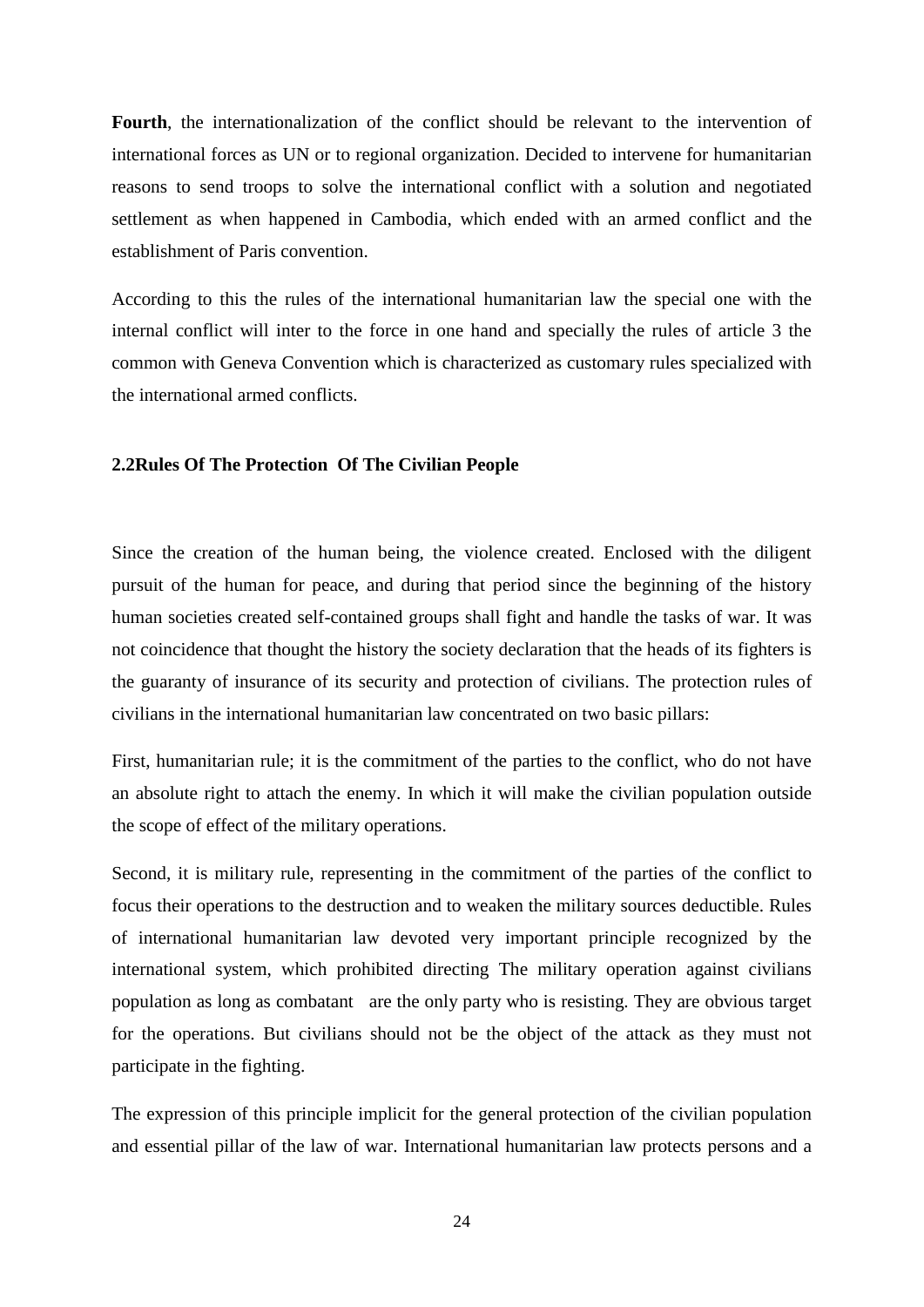number of places and things. Prevents the use of a number of means and methods of warfare and humanitarian law sets out basic legal safeguards for the protection of civilians as follows:

First, the fundamental guarantees of international humanitarian law is a set of rules to ensure a minimum level of treatment for each person under the authority of conflict party to the. These rules stated in the first Geneva protocol should be respected in every time and place from all parties of this agreement. It represent the human rights declaration applicable in time of war. It can fill the gaps that may occur in the law, it complementary not inconsistent with provisions that ensure greater protection for some categories of persons<sup>1</sup>.

Second: Do not allow any excesses, even if it so requires state security or military necessity and therefore the breach of fundamental guarantees is serious violations of international humanitarian law, which must be punished with such violations.

Third: to prevent at all times and in all places, affecting the lives and the health and safety of persons, and persons must treated humanely.<sup>2</sup>

Fourth: the Additional Protocol I of 1977 states: that people to be treat humanely in all circumstances, regardless of their race, color, religion, sex, language, or political opinion.<sup>3</sup>The military necessity principle was an obstacle to the full protection of civilians. We find this principle available in the rules that impose protection which maintained by the Warring States in the conflict.

As a result, however, civilian people exposed to certain danger arising from military operation, the risks that are either directly or indirectly. Even the civilian population enjoys general protection from the effects of hostilities; there are obligations incumbent upon them as follows:

<sup>&</sup>lt;sup>1</sup>D. Mustafa Ahmed Abulkhair, The Theory Of War In Islam, Published On The Websit[e Www.Almatshar.Com](http://www.almatshar.com/), April 23,2016

<sup>2</sup>Zakariaazmi Hussein, The Theory Of War To The Armed Conflict, A Study In The Protection Of Civilians In Armed Conflict, Phd Thesis, The Rights Of Cairo, 1978, P. 347.

<sup>3</sup>Respect For International Humanitarian Law And Ensure Respect For, A Practical Guide For Parliamentarians No. (1), The International Committee Of The Red Cross (Icrc), The International Parliamentary Union, Translated By Mohammad Dizziness, 1999, P. 15.Also Available On

[Https://App.Icrc.Org/Elearning/Understandingdetention/Story\\_Content/External\\_Files/Geneva%20convention%20iv%20%2](https://app.icrc.org/elearning/understandingdetention/story_content/external_files/Geneva%20Convention%20IV%20%281949%29.pdf) [81949%29.Pdf](https://app.icrc.org/elearning/understandingdetention/story_content/external_files/Geneva%20Convention%20IV%20%281949%29.pdf)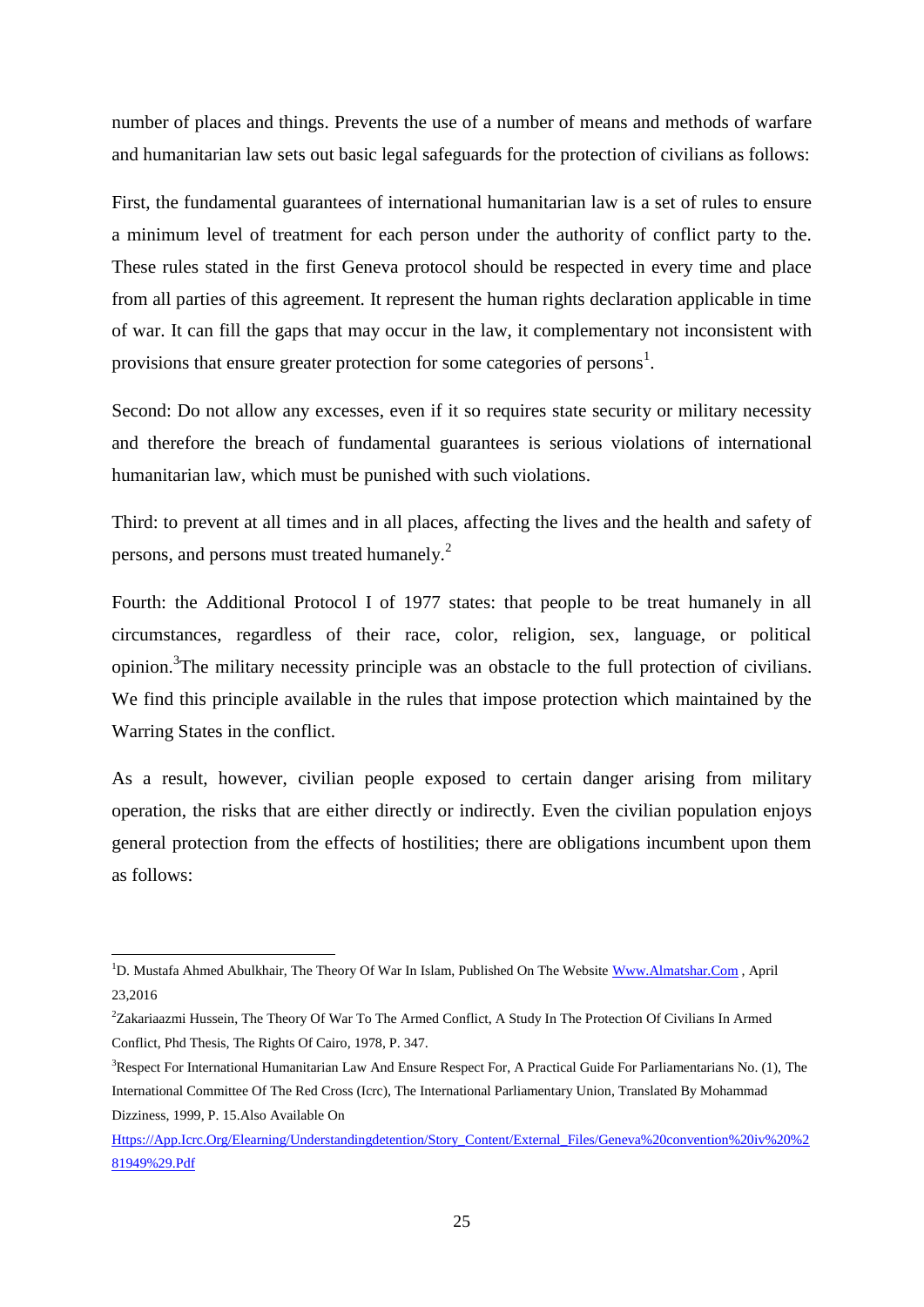First, non-participation in military operations. Secondly Do not take an active role in the war effort .Third: stay away as much as possible, and not to be present within the circle of military targets or near so as not to cause the risk of inflicting them directly .Basis from above, the amount of general protection of civilian people depends on the amount of their refraining in the previous work.

Based on the above, we note that the Fourth Geneva Convention of 1949 focused protection of the civilian population in the occupied territories, and do not provide the means of adequate protection of civilians during armed conflict. It is also limited to protection of victims of international armed conflicts, and it does not provide protection to all victims of armed conflict Civilian protection is not applicable on citizens of neutral states or the states that is the enemy of the warring state to one of the belligerents. As long as there were diplomatic representation with the state on its territory.

On the other hand, the Fourth Convention was limited to protecting civilians who are in the hands of the enemy, from enemy's attacks. Especially from the long-range missiles, and air strike, missiles that have caused, increasingly and continuously, the greatest number of harm, victims among civilians since First World War.<sup>1</sup>

Fourth convention last one of the four red cross conventions. The adoption of fourth Geneva Convention was to protect the civilian, which represent genuine contribution to international humanitarian law development. For the first time in history, we find internationally provision deals extensively with the fate of civilians in time of war.

#### <span id="page-34-0"></span>**2.3 Civilian Protection In The International Armed Conflict.**

-

Civilians are often subject to terrible ordeals in today's conflicts, and sometimes they are direct targets. Massacres, hostage-taking, sexual violence and harassment, deportation and forcible movement of people, looting and deliberate deprivation of food and water, health care, represent some of the practices which spread terror and suffering among civilians.

<sup>1</sup>Respect For International Humanitarian Law And Ensure Respect For, A Practical Guide For Parliamentarians No. (1), The International Committee Of The Red Cross (Icrc), The International Parliamentary Union, Translated By Mohammad Dizziness, 1999, P. 15.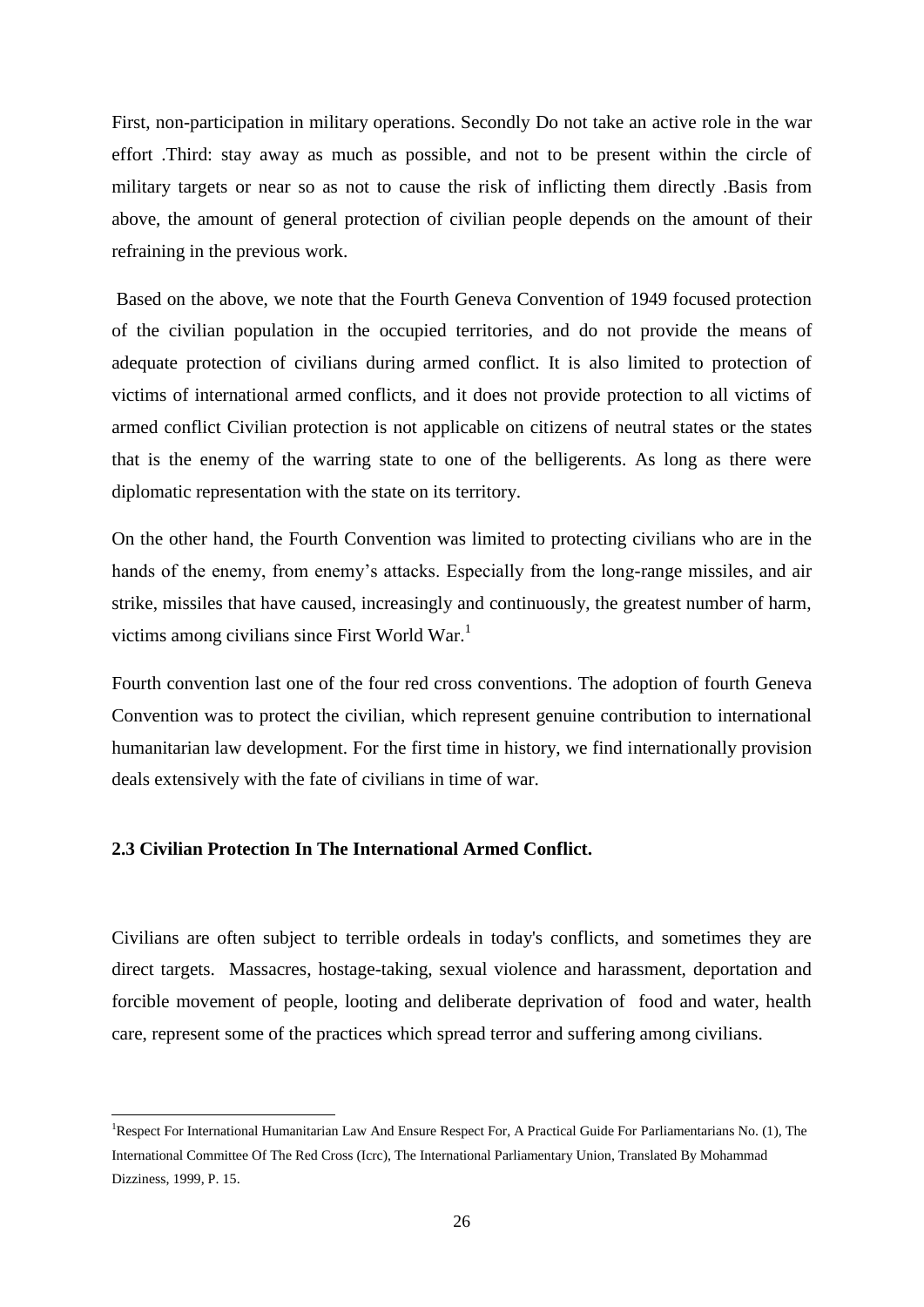The concept of protection idiomatically: it is the legal relationship established between two states because of putting one of the state under the wards of the other willingly or forcibly, under the wards of the other State. Protection defined in the first case (agreement protection), and in the second as the (colonial Protection) $1$  and the protection is maintenance of others from the dangers and suffering which they may expose and defend them and provide them with assistance and reinforcement.

## <span id="page-35-0"></span>**2.3.1 Conception Of Civilian People And Other Protected Groups And Other Fighters.**

#### **First: Conception of Civilian People.**

-

The conception of civilian people in fourth Geneva Convention 1949 in Article 4 defined as: persons this convention is protecting are those who find themselves in any moment and in any way in an occupation or conflict situation. Under the authority of a party of the conflict they are not belonging to, or under occupied state, they are not its citizens. This convention does not protect the citizens of a non-protected country. However, the citizens of neutral state in the territory of warring state and citizens of warring state they will not considered as protected persons. As long as the state to which they belong represented normal diplomatic representation in the country, that fall under its authority). That the provisions of Title II of the Fourth Geneva Convention, the widest in the application as defined in Article 13. Stating, which decided to protect the general people groups without distinction of race, nationality or religion, political views, a desire to mitigate the suffering caused by armed conflict.

According to the conception of this convention, persons protected by the Geneva Convention for the Amelioration of the Condition of the Wounded and Sick in Armed Forces in the Field. August 1949. or the Geneva Convention to improve the condition of the wounded, sick and shipwrecked at sea (Second Convention), or the Geneva Convention relative to the Treatment of Prisoners war (third Convention). They will not considered as protected persons by this convention.

Article 5 from the mentioned convention states two kinds of exceptions where this convention will not be applicable

<sup>&</sup>lt;sup>1</sup>. Ahmad Gift Of God, Political Dictionary, Arab Renaissance Publishing House, Cairo, 1968, P. 480.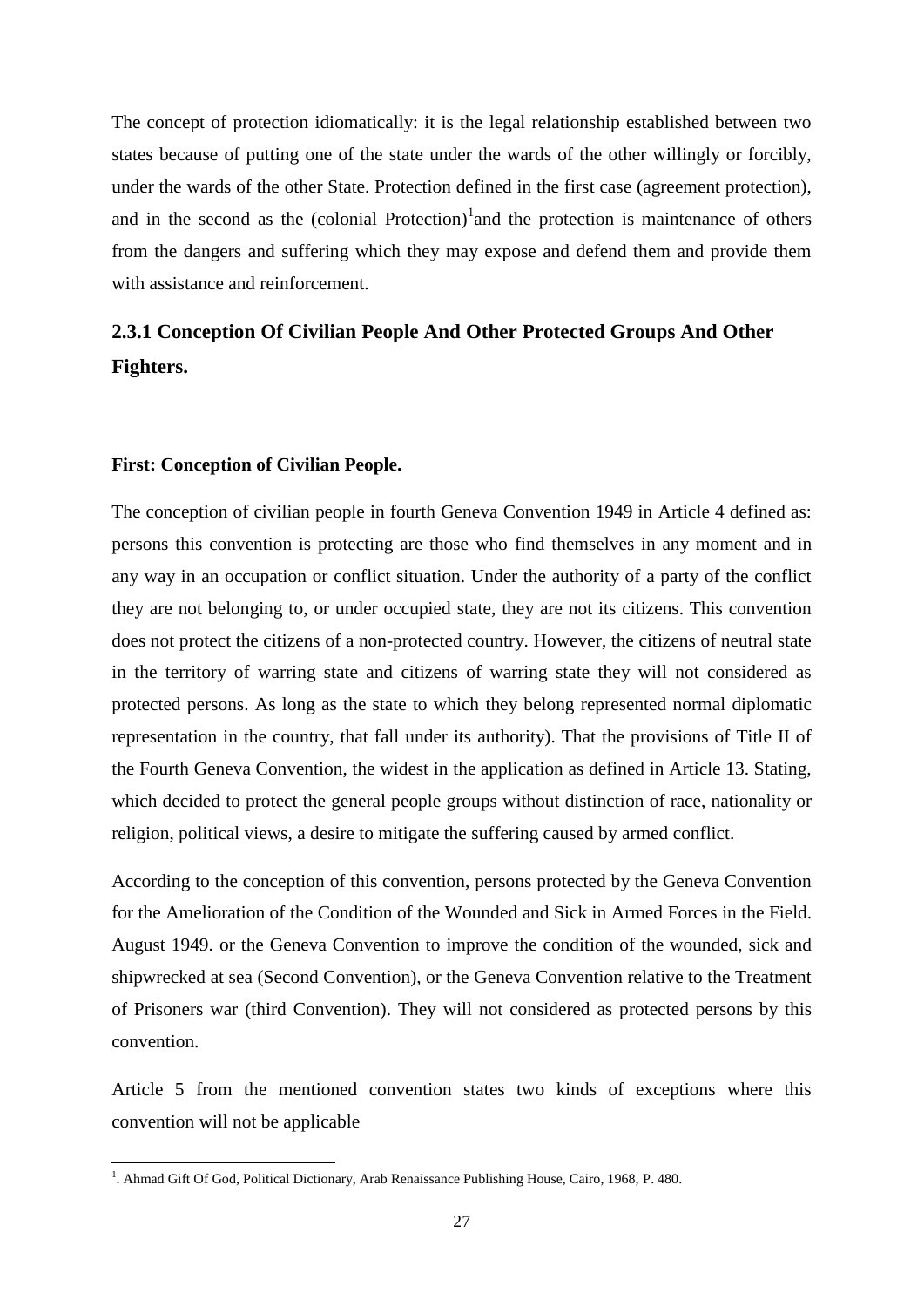- **A.** If the parties of the conflict believed with the existence of suspected person protected by the convention in territory of the engaged party and threaten the security of the state. If his activity proved this person should be deprive from the privileges and rights given by this convention, which may harm the security of the state if it is awarded to him.
- **B.** If a protected person arrested on charge of spying or destruction or because of being suspected in engaging in activities dangerous on the security if the state. This person will be deprive from the rights that war security provide.

Second: categories determined special protection by international humanitarian law:

## **A. children**:

International humanitarian law protects children and is the most important rules are applicable as follows  $<sup>1</sup>$ </sup>

- 1. Treatment of newborn babies same place as treatment of wounded.
- 2. Children under age of 15
- Shall be received in safe areas and hospitals
- There recruitment in the armed forces is prohibited
- 3. The evacuation of children temporarily in order to protect them (in the case of the besieged territory).
- 4. Prohibit children participation in the combat operations
- 5. Importance of reunite separated families as result of armed conflict.
- 6. Prohibition of implementing death penalty on those who have not reached the age of 18 at the time of offense.
- 7. The need of educating children.

-

8. Prohibition of recruiting children under the age of 18 as soldiers compulsory in the armed forces or groups.

<sup>1</sup> Sharif Atlam, D. Mohammed Maher Abdallah, (M. E. S. D. A) Former Source Material (14, 17.23, 25.27, 38.50, 51.68, 76.81, 82.89, 94.132 0.136) / C 4, Articles (8.70, 74.78) / 1, And Materials (4.6) / 2.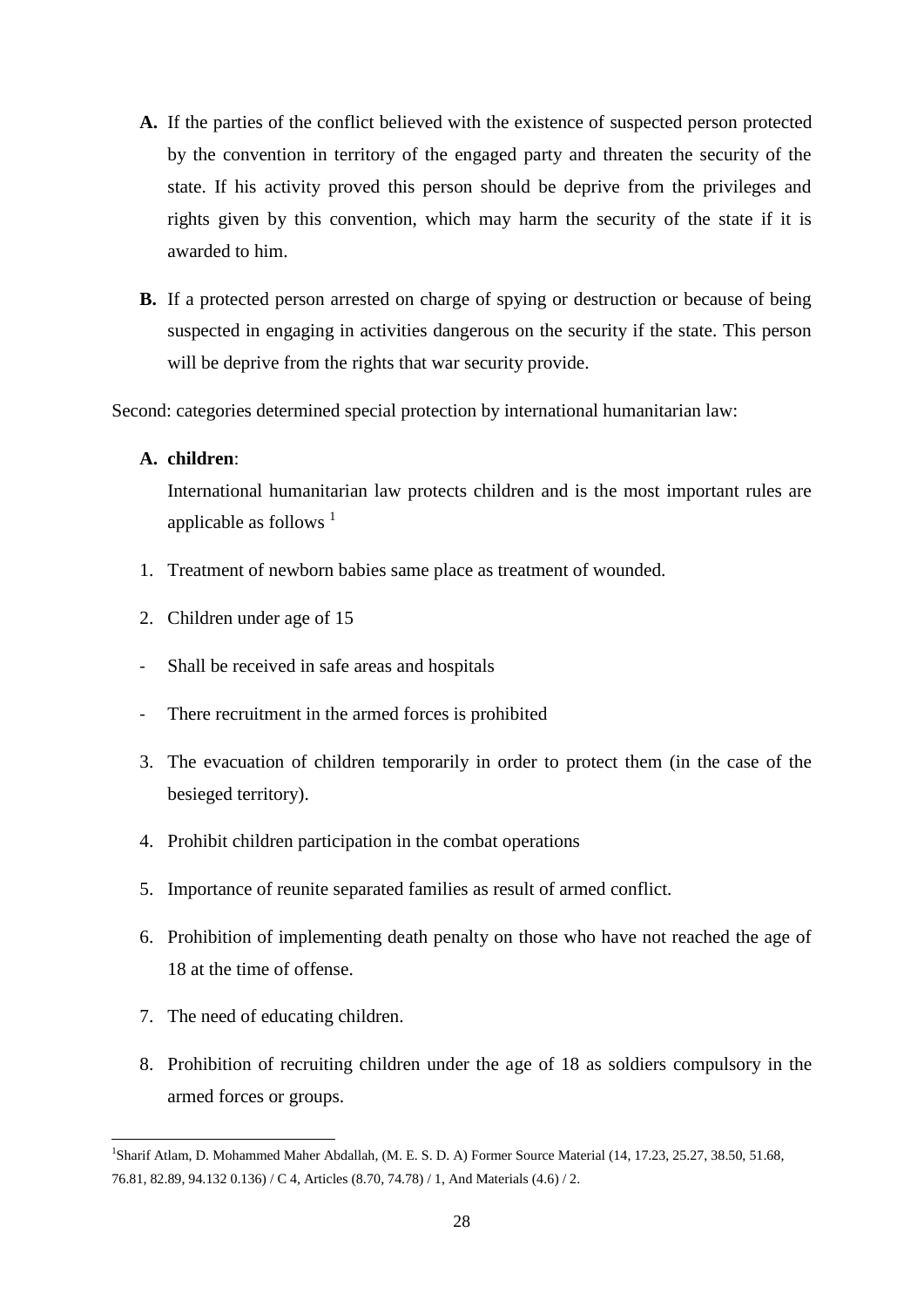### **B. Women**

-

Women enjoy the granted protection for civilians, if they were part of the armed forces of the adverse party; they enjoy equal treatment for men.<sup>1</sup>

In addition, IHL states other aspects for women's protection.

- 1. Protect them against all forms of humiliation or personal attacks on the honor, including rape or indecent assault.
- 2. Give the highest priority to consider issues of women pregnancy, mothers of young children they arrested, detained, or interned for reasons related to the armed conflict.
- 3. It is prohibited to implement the death penalty on pregnant women or mother of young children who are having dependent children.
- 4. Women who are deprived from their liberty for reasons related to armed conflict shall be separated from men and supervised by women .
- **C. Hostages:** it prohibits taking of hostages, taking them and killing them considered as war crime.
- **D. The protection prescribed for relief workers:** Fourth Geneva Convention imposed on the occupying state to provide for the civilian all what they need from food supplies, medical supplies, as well as may not take over the supplements before checking the adequacy of the need of civilians. As occupying authority must allow protected persons in the occupied territories to receive individual relief consignments sent to them taking into account the security measures considered coercive. Fourth Geneva Convention of 1949 and Protocol I of 1977 to the parties to the dispute also imposed on Each High Party to allow and facilitate rapid and unimpeded passage missionaries and relief equipment for workers with them, in which sent to the civilian population even if they are affiliated to the other warring party.<sup>2</sup>

<sup>&</sup>lt;sup>1</sup>Nesty International, The American Threats Of The International Criminal Court, Citing The Sit[e Www.Ara-Amnesty.Org](http://www.ara-amnesty.org/). Dated April 4, 2016.

<sup>&</sup>lt;sup>2</sup>Nesty International, The American Threats Of The International Criminal Court, Citing The Site Www.Ara-Amnesty.Org , Dated April 4, 2016.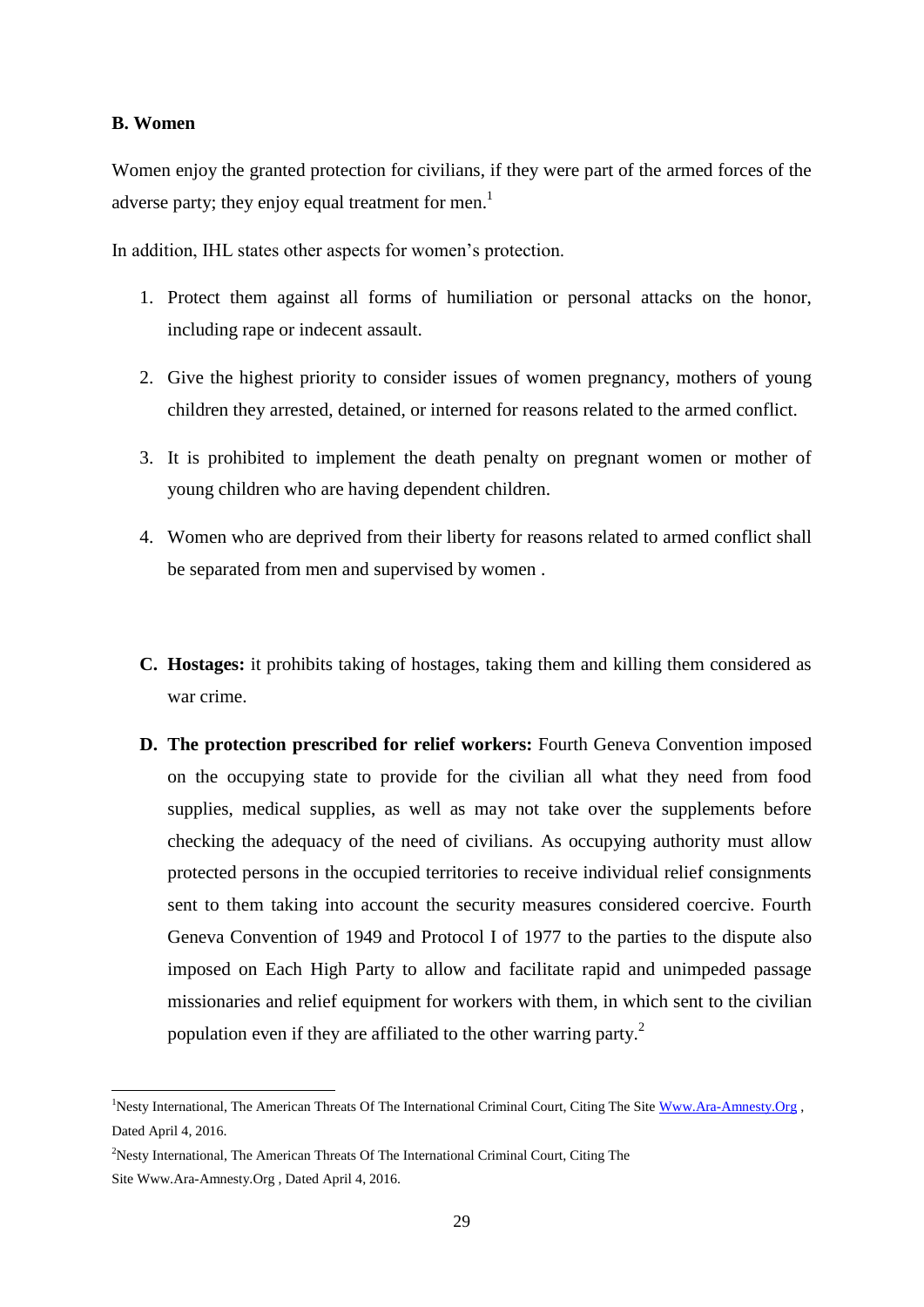- **E. Paratroopers**: in military plane crush parachute will jump in this case two rules will be implemented,
- 1. It should not attack them during the landing.
- 2. When they arrive to the land belonging to the enemy party, they must give them chance to surrender before attaching them unless it was clear that they are engaged to hostile  $\arctan^{-1}$
- **F. Missing and dead persons**: Rules of international law for armed conflict need to search for missing person report (of the wounded, sick and shipwrecked ... etc.) who allegedly from hostile party as well, and so to take all appropriate action to make it happen. Have it as soon as possible in accordance with the existing conditions. Full report immediately after the end of hostilities<sup>2</sup>. Dead must burred in known graves; conflict parties must return remains of dead person on the request of the relevant state.
- **G. Resident foreigners in the territory of one conflicting party:** Article 35 of the Fourth Geneva Convention of 1949 states that,a protected person who wants to leave the country at the beginning of or during a conflict entitled to do so, unless their departure is contrary to the national interests of the state. Article 5 states, if the one conflict party believed in suspected resident person in its territory that this person is engaged in hostile threaten the public security of state. Alternatively, if proved he is in this activity is subject to attack the state, such person deprived from the rights presented to him by this convention provisions. Which may harm the security of the state if given to him.
- **H.** If the person arrested protected by the Convention in the occupied territory on charges of espionage or subversion, to the presence definitely suspected of, or engaged in activities hostile to the security of the Occupying Power could deprive a person in the cases required by the truly military security rights of communication provided for in this Agreement.
- **I. Humanitarian services staff:** humanitarian services includes humanitarian work that protected persons by IHL benefits from it. Including moral and material support. They represent the organizations and bodies. We will mention medical and spiritual services personnel and family associations relief volunteer and members of the

<sup>&</sup>lt;sup>1</sup> Article 42. Fourth Geneva Conventions Of 1949. Op. Cit.

<sup>2</sup> Article 19 Ibid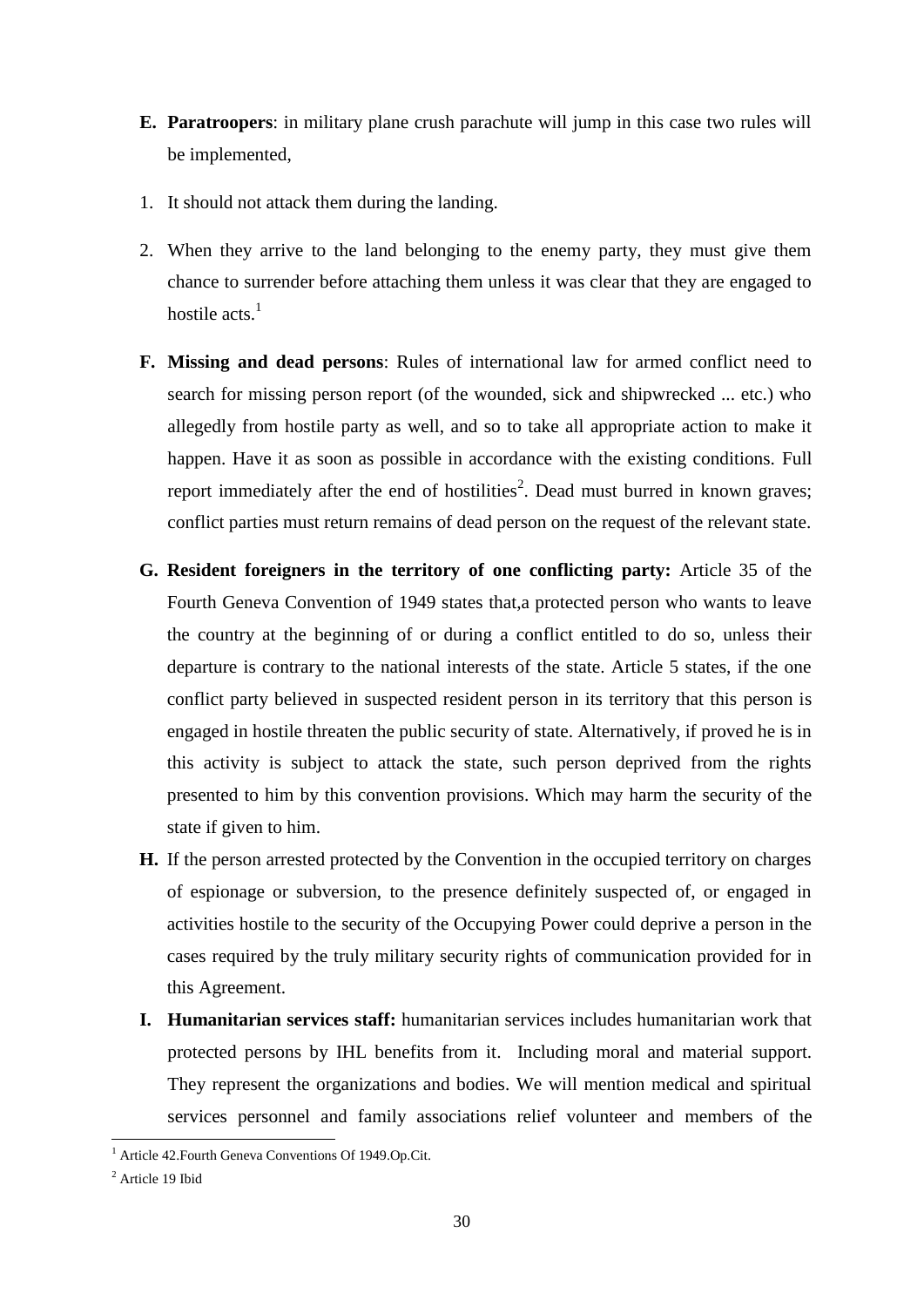defense civil and the staff of the United Nations: Medical Services staff or members divided into three sections, namely: Completely full-time to search for the wounded, sick and shipwrecked, transfer or treated, completely full-time for the management of medical units and establishments. Military personnel specially trained to work when needed. Such as nurses or aid tanker holders searching for wounded. Sick, shipwrecked, transporting them or treading them. However, the spiritual staff they are attached to the armed forces. It is not required from them to totally or partially to treat the wounded spiritually. Because there work in armed forces need to be legally associated to the military, and they need to have formal relationship with the army. As the relationship should be formal between volunteers and the army, so they can have the protection of convention.  $\frac{1}{1}$ 

#### **J. Members of volunteer aid organizations:**

- Staff of the Red Cross and Red Crescent organization. As an example. in terms of the national government's recognition of the association to which they belong, Government approval for them to operate during the war as an assistant to the interests of the Army's health. Informing that government peacetime and the rest of parties and informing the enemy during the war. Subordination of those volunteers' staff to military laws and rules wartime, working under the responsibility of the state.
- Members of the relief societies of neutral country who are doing humanitarian services for the benefit of one of the parties to the conflict, and enjoy the guarantees granted to their colleagues belonging to that party, in term of the availability of some conditions such as informing other conflict parties in their relief voluntary work involvement.
- Civil protection staff / Civil Defense: Article 61 / c of Protocol I states, the civil defense staff are the people who appoint them one of the parties to the conflict. To perform humanitarian missions aimed at protecting the civilian population from the

<sup>&</sup>lt;sup>1</sup>Mohamed Abdel Salam, Espionage Conflict Between Egypt And Israel Continuously, On The Sit[e Www.Bbc.Arabic.Com](http://www.bbc.arabic.com/), Dated April 28, 2016.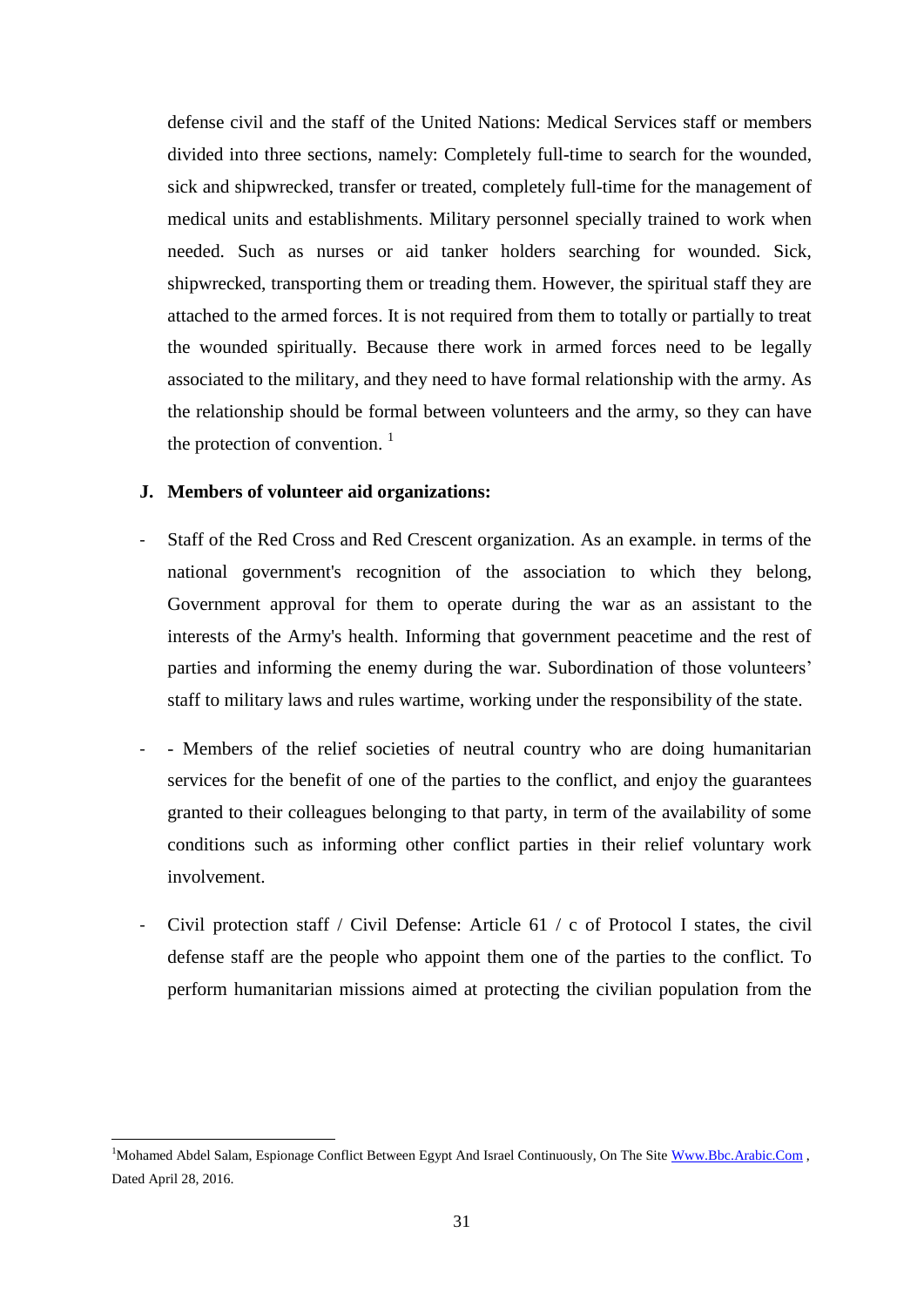dangers of hostilities or disasters. Helping them to overcome the direct effects of the attacks and provide them with the necessary conditions of survival. <sup>1</sup>

The general principle of the protection of civilians who are required to refrain from acts hostile to civil defense and means of their staff. Acts of civil defense shall not considered as harmful for enemy even if it directed under the supervision of military authority or management. Nor the cooperation between them and the military in the work of the civil protection works or military recruiting to its bodies or utilization some of the military casualties of the civil defense services, especially if they become hors de combat.

Employees of the civil defense may carry light weapons for civil protection, as not to confuse between them and fighters. If there organization were as military pattern or their work was compulsory, that would not their right of legal protection.<sup>2</sup>

United Nations staff and associated personnel: With the growing role of the United Nations in various world conflicts, some countries initiated to embrace an idea of treaty to protect UN staff and associated personnel, this treaty approved by the General Assembly of the United Nations at its 49 Convention on safety. This treaty does not apply to any United Nations operation authorized by the Security Council as a measure of the rescue measures under Chapter VII of the Charter of the United Nations with the participation of any of the individuals as combatants against organized armed forces .In which it the international law of armed conflict is applicable on the last.

Third: Combatants fighters practice combat operations during armed conflict existed between conflicting parties. They are entitled to attack the enemy and resistance. That is why they are also a legitimate target for the enemy in the field of fighting, they are target to be killed wounded and this linked to the implementation of international law provisions in the armed conflict, type of combatants involved in hostilities and nature of armed conflict. Therefore legal situation changes depending on the category to which they belong, which can be divided into the following categories: Fighters Regulars, irregular fighters', and the illegal fighters, and non-combatants.

 1 Protocol Additional To Geneva Convention Retrieved On 11.June.2016 From [Https://Treaties.Un.Org/Doc/Publication/Unts/Volume%201125/Volume-1125-I-17512-English.Pdf](https://treaties.un.org/doc/Publication/UNTS/Volume%201125/volume-1125-I-17512-English.pdf)

<sup>&</sup>lt;sup>2</sup>Amer zemmali, Introduction To International Humanitarian Law, Op. Cit., P. 85.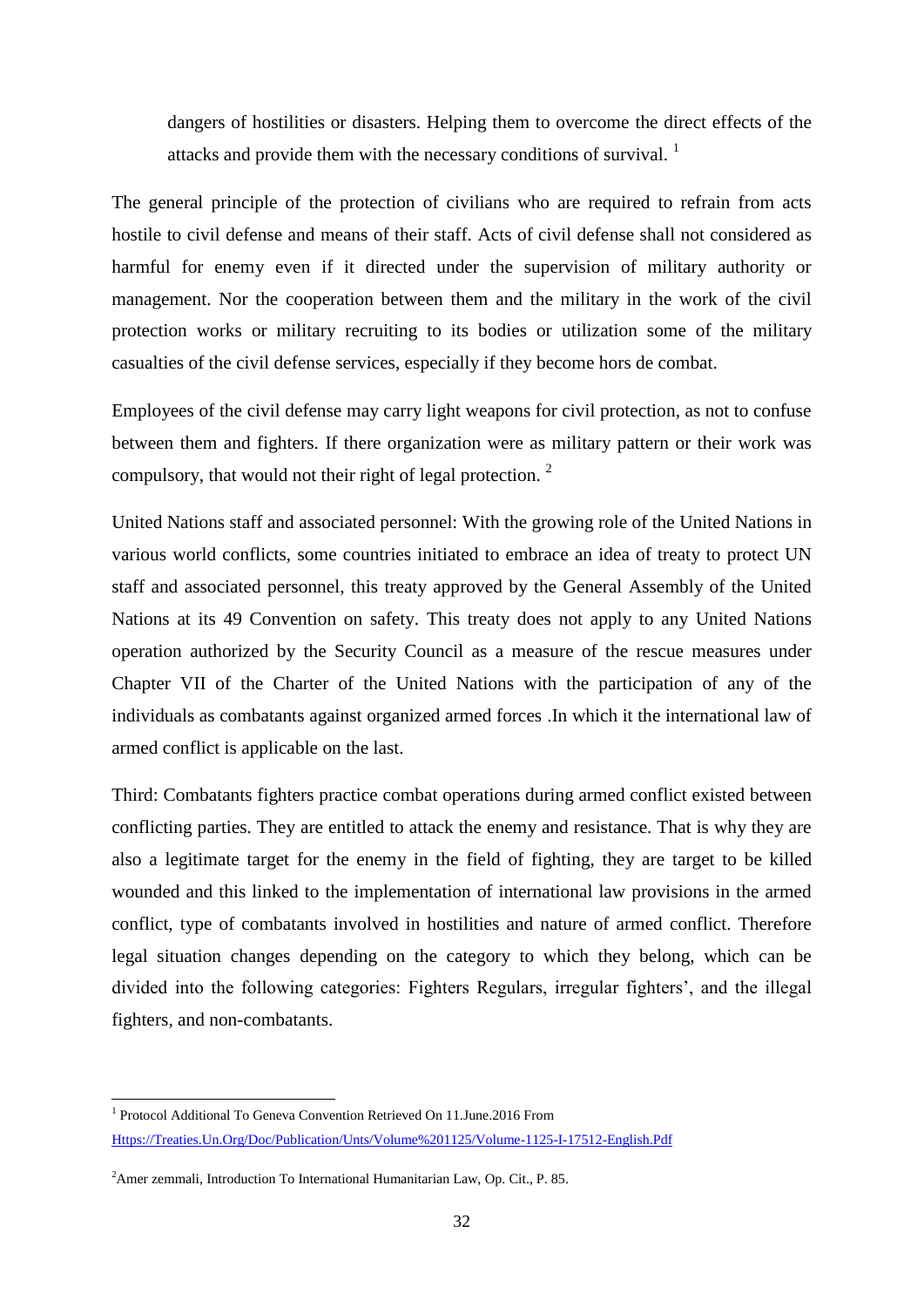**Regular combatants**: means uniformed fighters, the military members of armed forces for party of the conflict participants in the international or non-international armed conflict. Armed forces considered as basic organizer of the regular combatants. They are entitled to exercise hostilities against the enemy and resist it by all legitimate means. Thus they have right to kill or wound the enemy combatants as long as they continue to resist. Armed forces includes different formation, land, sea, air on all categories of combatants. The regular armed forces in the international armed conflicts, regular armed forces (permanent), regular and militia unites.

**Members of regular armed forces**: Members of regular armed forces are composed of individuals Onshore & Offshore air military units, who exercise the military service, and other group that are part of them They are entitled to direct participation in hostilities, and subject to the internal organization of the regular armed forces of the domestic law of each country. Police forces may added to them in sometimes. Mentioned in paragraph 3 article 43from protocol I 1977. Its paramilitary enforcement agency extension into law.

The regular armed forces and includes permanent armed forces, which consist of (members of the armed forces of a Party to the conflict and police agencies). It is the regular and militia units and teams of regular volunteers. $\frac{1}{1}$ 

#### **A. Incorporation of police forces:**

1

Duties of police forces imposes respect for protection law on the preservation of the internal security of the state. However, the nature of these forces and their paramilitary organizational links to the armed forces and thus legal status can be identified in three types of states.<sup>2</sup>

States those police forces are part of its armed forces in war and peacetime such as Belgium, which announced in the first protocol 1977 that police forces in its country are part of the armed forces in addition to its mission. According to the concept of war of the armed forces of a party to the conflict mentioned in article 43 of the protocol. This is consistent with the substance of paragraph (3) of Article 43 of Protocol I which emphasizes the right of parties to

<sup>&</sup>lt;sup>1</sup>Washington, Pentagon And The Privatization Of The War Against Terrorism, From The Sit[e Www.Islammema.Cclarticlel,](http://www.islammema.cclarticlel/) Dated February 5, 2016.

<sup>&</sup>lt;sup>2</sup> Derek Jinks, Jackson N. Maogoto, Solon Solomon, Applying International Humanitarian Law In Judicial And Quasi-Judicial Bodies,Springer, 2014,P473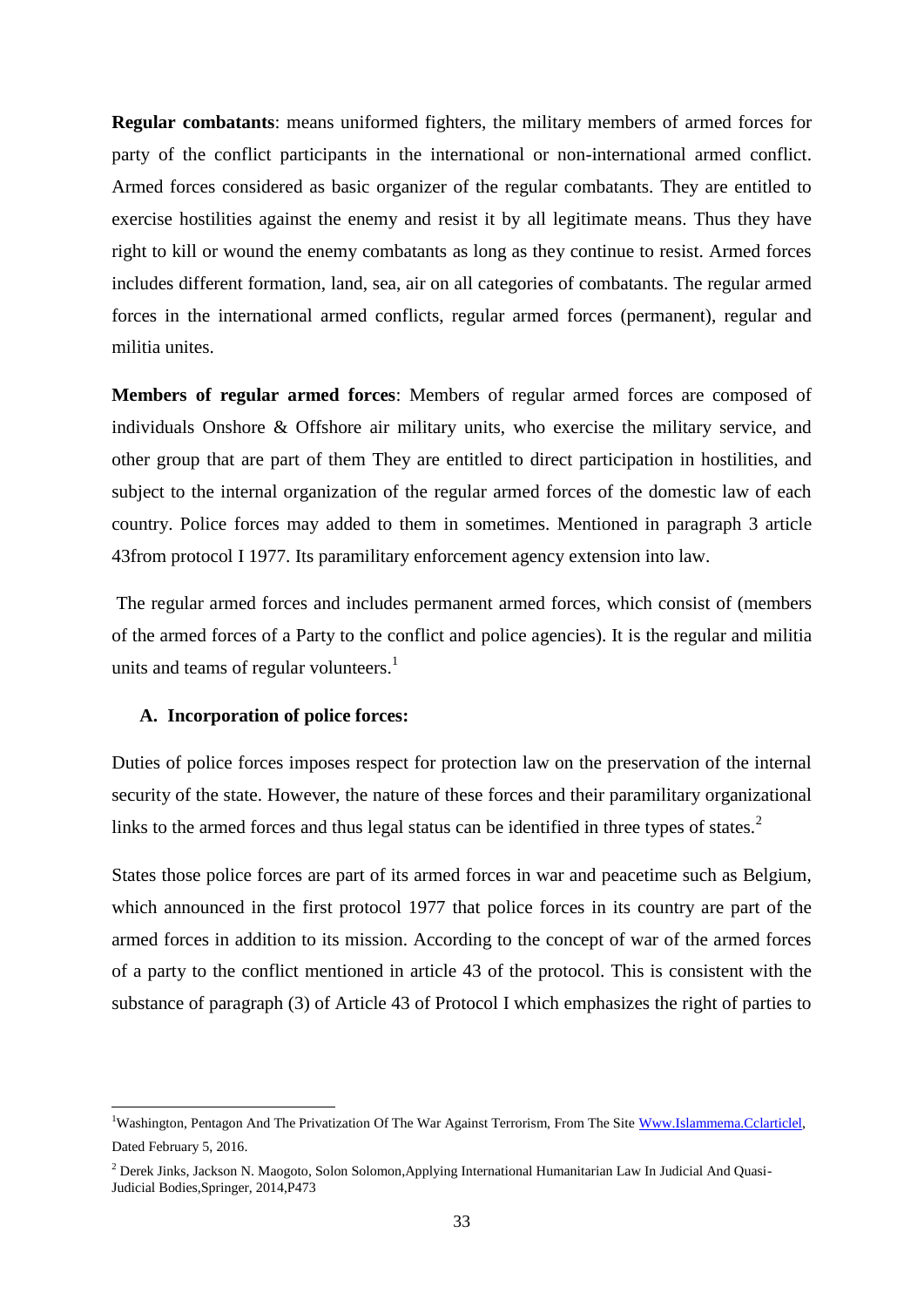the conflict in integrating these bodies in the armed forces, on condition to provide notice to the other parties of the conflict for such procedure.<sup>1</sup>

Countries integrate police forces in the armed forces in the armed conflict situation. Like Iraq before the occupation on April 9, 2003. Were border police forces, customs offices and police agencies merged with the armed forces. As well as federal republic of Germany, which has police force operating in peacetime with the border guards and can have part in hostilities in time of armed conflict.  $2^2$ 

As well as in state of Sweden which has National Guard forces for industry. Groomed for peacetime defend their locations against any aggression actions on the industry, and as such, they are fighters in this case only.

Most states separate police from the armed forces. In this case, police forces which imposed to respect and protect the civilians are protected by the provisions of Fourth Geneva Convention of Annex IV and Section (Protocol I). $3$ 

### B. **Legal Status Of Regular Militia Units And Volunteer Groups**:

Regular militia units and volunteer groups from the combatant appointed to protect them. last paragraph  $(1 / a)$  of Article  $(4)$  of the Third Convention are: (militia teams or volunteers forming part of such armed forces) and we will look to these two groups briefly as follows:

#### **A. Regular And Reserve Units: Regular Militia Groups.**

These units consist of military personnel who have served for a certain period in the permanent armed forces of both laid off volunteers because of separation or convoked to perform national service for a temporary period expires after a period of being recruited. This constitute the militia as strategist credited. Called in specific periods of training as it was in

<sup>&</sup>lt;sup>1</sup>Mohammed Hamad Asbali, The Legal Status Of Prisoners Of War In International Humanitarian Law, Knowledge Facility In Alexandria, 2005, P. 23.

<sup>2</sup>Commentary On The Addition Protocol, Footnote No. 37. P. 518.

<sup>&</sup>lt;sup>3</sup>Michael Bothe National Jmple Mentioned Ihl. Proceeding Of On International Colloquium Held At Bad Homburg June 17 – 19. 1988 Mortisusnijh Off Publishers Dordrecht – Boston – London .Available

O[nhttps://Books.Google.Iq/Books?Id=7bngmldr\\_Ccc&Pg=Pa166&Lpg=Pa166&Dq=Michael+Bothe+National+Sample+Me](https://books.google.iq/books?id=7Bngmldr_CcC&pg=PA166&lpg=PA166&dq=Michael+Bothe+National+Sample+mentioned+IHL.+Proceeding+of+on+international+colloquium+held+at+Bad+Homburg+June&source=bl&ots=M2V1SMf-k0&sig=2Q64iQfaD73I88ECMpum2tX-g2M&hl=en&sa=X&ved=0ahUKEwiq7tue9p_NAhVFwBQKHb1sATMQ6AEIHjAA#v=onepage&q&f=false) [ntioned+Ihl.+Proceeding+Of+On+International+Colloquium+Held+At+Bad+Homburg+June&Source=Bl&Ots=M2v1smf-](https://books.google.iq/books?id=7Bngmldr_CcC&pg=PA166&lpg=PA166&dq=Michael+Bothe+National+Sample+mentioned+IHL.+Proceeding+of+on+international+colloquium+held+at+Bad+Homburg+June&source=bl&ots=M2V1SMf-k0&sig=2Q64iQfaD73I88ECMpum2tX-g2M&hl=en&sa=X&ved=0ahUKEwiq7tue9p_NAhVFwBQKHb1sATMQ6AEIHjAA#v=onepage&q&f=false)[K0&Sig=2q64iqfad73i88ecmpum2tx-](https://books.google.iq/books?id=7Bngmldr_CcC&pg=PA166&lpg=PA166&dq=Michael+Bothe+National+Sample+mentioned+IHL.+Proceeding+of+on+international+colloquium+held+at+Bad+Homburg+June&source=bl&ots=M2V1SMf-k0&sig=2Q64iQfaD73I88ECMpum2tX-g2M&hl=en&sa=X&ved=0ahUKEwiq7tue9p_NAhVFwBQKHb1sATMQ6AEIHjAA#v=onepage&q&f=false)

[G2m&Hl=En&Sa=X&Ved=0ahukewiq7tue9p\\_Nahvfwbqkhb1satmq6aeihjaa#V=Onepage&Q&F=False](https://books.google.iq/books?id=7Bngmldr_CcC&pg=PA166&lpg=PA166&dq=Michael+Bothe+National+Sample+mentioned+IHL.+Proceeding+of+on+international+colloquium+held+at+Bad+Homburg+June&source=bl&ots=M2V1SMf-k0&sig=2Q64iQfaD73I88ECMpum2tX-g2M&hl=en&sa=X&ved=0ahUKEwiq7tue9p_NAhVFwBQKHb1sATMQ6AEIHjAA#v=onepage&q&f=false)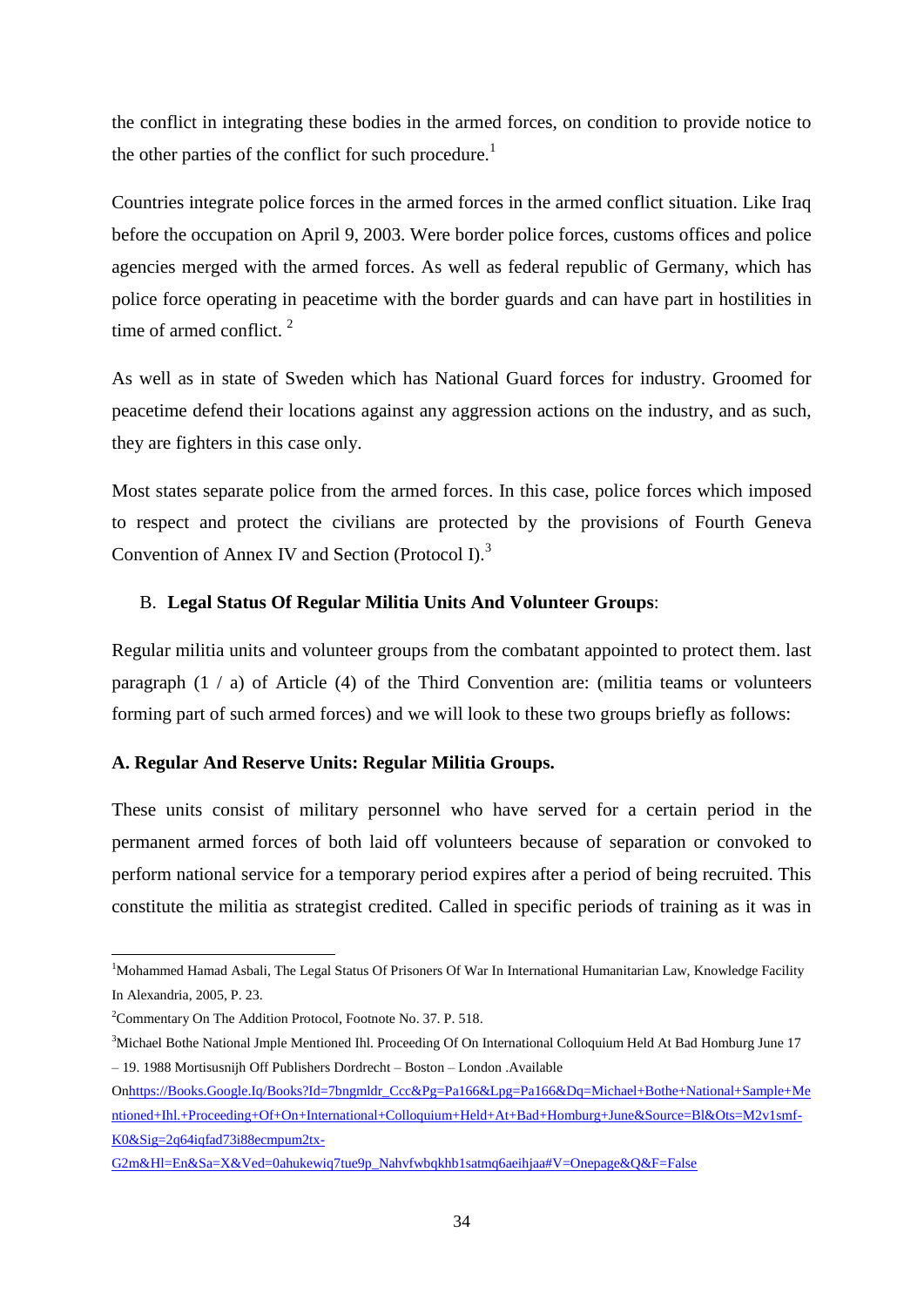the former Iraqi Armey, where the laid off solder were called to be trained for two months every year. As it was in public emergency or in cases of armed conflict. These units are part of the regular armed forces, the national law of each State regulate militia groups and its unites grant the right to participate in the combat operations in the times of armed conflict. As special corps were formulated in the militia units in the Iraqi army at the Iraqi-Iranian armed conflict 1980 – 1988 And the formation of units of the Iranian Revolutionary Guards, which is part of the public Iranian army which granted the legal status of prisoners of war by the Iraq authorities. $<sup>1</sup>$ </sup>

#### b**. Irregular combatants:**

1

Combatants who do not belong to regular armed forces defined as irregular combatants. The beginning of the attention to the legal situation started with the legalization of the combatant's situations in general. The reason is their role as a force fighting alongside the regular armed forces in many countries, either to help its forces to confront the enemy, or to carry out defensive operations in the event of the defeat of these forces, or in the absence of these forces at all. Such groups resist the enemy in the framework that all have the right to defend their homeland. These groups divided into members of irregular militia units and irregular volunteers units and varieties of similar fighters similar to volunteers in an irregular situation, including foreign volunteers from irregular persons and individuals from third countries. Who do not make up their own teams, but they join to units of the conflicting party and fight alongside the armed forces as individuals, including non-Iraqi 200 volunteers who met with the United Nations mission in 1985 in Dawdia camp in Tehran they are citizen of 15 state. The volunteers mostly from the Iraqi Armey. The mission confirmed that in accordance with the provisions of the Third Convention of 1949, volunteers in should be treated as combatant in the Iraqi Army, so they are entitled as prisoner of war statues and should and should be registered in this place and cannot be considered mercenaries<sup>2</sup>

Thus, individual volunteers from third country who are joining the armed forces of a party to the conflict shall considered as prisoner of the war when they fall in the hand of the enemy. In accordance to paragraph (a / 2) of Article (4) of the Third Geneva Convention. As well as

<sup>&</sup>lt;sup>1</sup>P. Tavernier: Combatants And Non-Combatants In The Gulf War Of 1980 - 1988 Avaliable On [Https://Books.Google.Iq/Books?Id=Xyy7sbs1wryc&Pg=Pa129&Lpg=Pa129&Dq=Tavernier:+Combatants+And+Non-](https://books.google.iq/books?id=xYy7sbS1wrYC&pg=PA129&lpg=PA129&dq=Tavernier:+Combatants+and+non-combatants+in+the+Gulf+war+of+1980)[Combatants+In+The+Gulf+War+Of+1980](https://books.google.iq/books?id=xYy7sbS1wrYC&pg=PA129&lpg=PA129&dq=Tavernier:+Combatants+and+non-combatants+in+the+Gulf+war+of+1980)

 $2$ Iran – Iraq War In International Legal Perspective Edt. By Leg F. Dekker. London 1992. P. 134.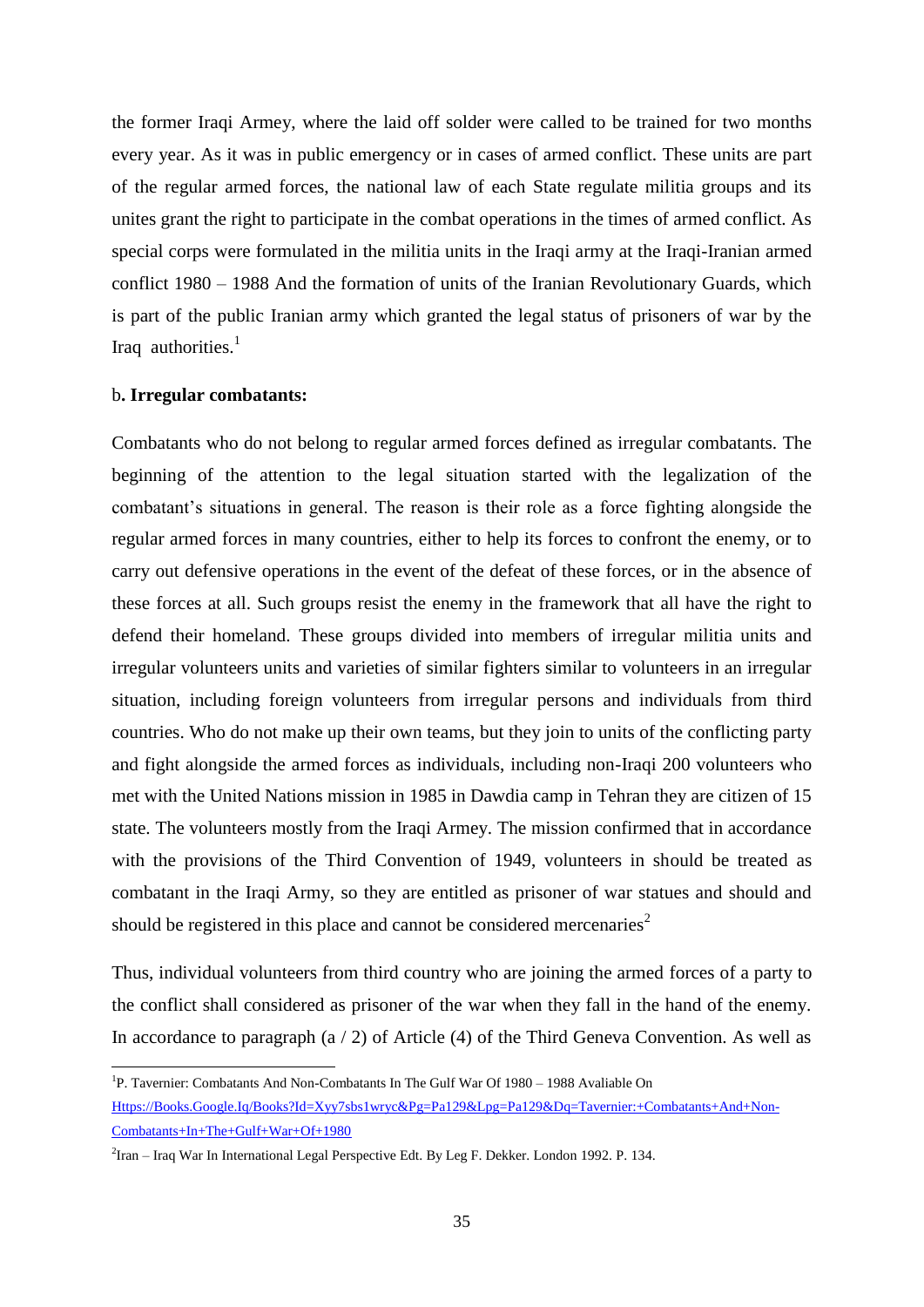Article 43 of Annex I to the Protocol in 1977, which indicate to consider volunteers who are not fighting for money as prisoner of war and excluded from the definition of mercenaries. The other combatants similar to irregular volunteers. They are the national persons who enrolled to the enemy and military advisers.<sup>1</sup>

## **2.3.2 Protection Of Civilian Under Military Occupation**

Territory is occupied if the state is not able to exercise it authority in a realistically and effectively, because of the invasion carried by attacking states. As the attack state maintaining the order there as stated in the article 41 of the rules of land warfare<sup>2</sup> adopted by international law 1880.<sup>3</sup> International legal rules states that region is occupied if the territory is under the control of the colonize army or military leadership in practice. As the governing authority has moved to the occupier in reality. Occupier shall take all possible measures to restore and ensure safety and public order with the necessity of respecting law in force in the occupied country. All of that unless there are circumstances preventing from access to it, is strictly and absolutely. Military occupation governed with many of rules enacted mostly in the protection of civilian persons in wartime 1949 Geneva conventions, known as forth Geneva Convention<sup>4</sup> and Hague Convention on the laws of land warfare. Held 1907. As well as laws of land warfare adopted by the International Law complex in 1880, and the additional Protocol I of the Geneva Conventions of 1977, we can summarize must of the important rules in the following:

A. Individuals and their properties must be respected under the occupation. Article 49 of fourth Geneva Convention states "forcible transfers of protected individual is

<sup>3</sup> Please See [Http://Www.Loc.Gov/Rr/Frd/Military\\_Law/Pdf/Rules\\_Warfare-1914.Pdf](http://www.loc.gov/rr/frd/Military_Law/pdf/rules_warfare-1914.pdf)

<sup>&</sup>lt;sup>1</sup>The Report Submitted By The Secretary-General's Mission To Investigate The Situation Of Prisoners Of War In The Islamic Republic Of Iran And Republic Of Iraq, The Secretary-General's Memorandum No. 16961 / S, Paragraphs 263 267. Retrieved From [Http://Www.Securitycouncilreport.Org/Atf/Cf/%7b65bfcf9b-6d27-4e9c-8cd3-](http://www.securitycouncilreport.org/atf/cf/%7B65BFCF9B-6D27-4E9C-8CD3-CF6E4FF96FF9%7D/Disarm%20S17911.pdf) [Cf6e4ff96ff9%7d/Disarm%20s17911.Pdf](http://www.securitycouncilreport.org/atf/cf/%7B65BFCF9B-6D27-4E9C-8CD3-CF6E4FF96FF9%7D/Disarm%20S17911.pdf)

<sup>2</sup>Rule Of Land Warfare. Retrieved On 11.June.2016 From Official Record Of 1977, Vol Xv, Para. 106. P 406.

<sup>4</sup>The Question Of The Observance Of The Fourth Geneva Convention Of 1949 In Gaza And West Bank In Cluding Jerusalem Occupied By Israel In 1967), Un, New York, 1979, P, 54. Retrieved On 11.June .2016 From [Https://Unispal.Un.Org/Dpa/Dpr/Unispal.Nsf/0/Ceee0a514875a47085256d65007b36c9](https://unispal.un.org/DPA/DPR/unispal.nsf/0/CEEE0A514875A47085256D65007B36C9)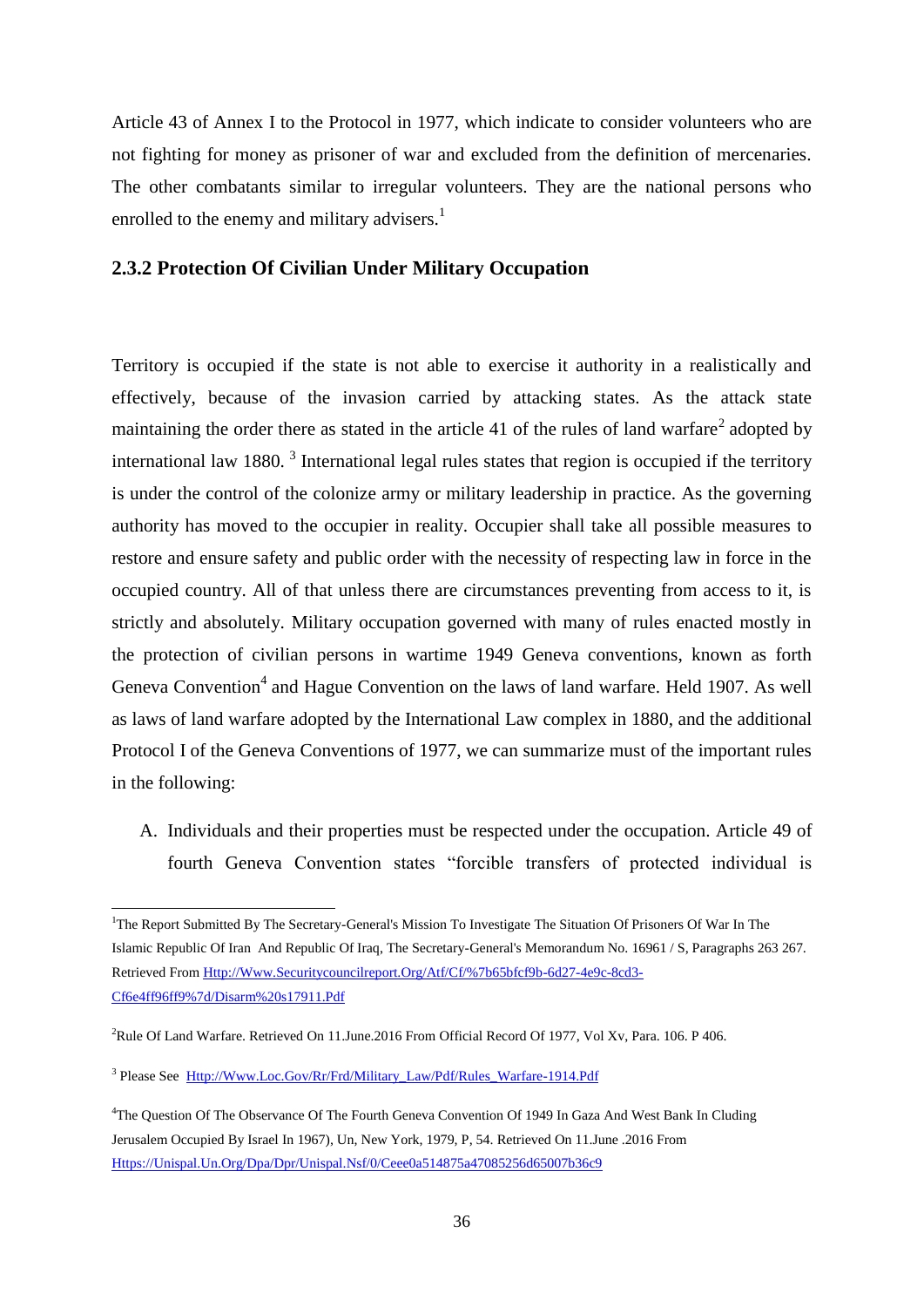prohibited. Exile them from occupied territory to the territory of the Occupying Power or to that of any other country, occupied or not is prohibited regardless the reasons. It is prohibited to transfer or deport of parts of the occupying state's own population into the occupied territory.  $\frac{1}{1}$ 

- B. No protected persons shall be forced to serve in the armed forces of the occupying state.
- C. No protected persons will be imposed be house arrested unless it was absolute necessary because of the public security of the protected state to do so.
- D. Refugees of the enemy state shall not be counted as enemies just because they belong to enemy state.
- E. State cannot use the weapon of starvation against civilian .as well as destruction or attack the things that are indispensable to their lives, such as grain silos, agricultural areas, water purification plants, irrigation facilities.
- F. People shall not prosecute people for acts they committed before the occupation with exception of the laws and customs of war.
- G. Regarding the legislative aspect, penal laws of the occupied territories window remains what not abolished the Occupying Power or malfunction if it was a threat to its security or an obstacle to the application of this Convention.
- H. the courts shall apply only the laws that were in effect prior to the offense, which was in accordance with general principles of law, particularly the principle that the punishment be proportionate to the offense, and we must bear in mind that the accused is not a national of the occupation.
- I. Occupying state cannot force civilians to provide loyalty to the enemy power
- J. Must respect the family's honor and rights, the lives of persons and private property, as well as religious convictions and practice, and may not be the confiscation of private property.<sup>2</sup>

<sup>&</sup>lt;sup>1</sup>Ahsan Hindi, Op. Cit., P. 285.

<sup>&</sup>lt;sup>2</sup> Icrc Additional Protocol I Of The Geneva Conventions Of 1977 retrieved On 11. June. 2016 From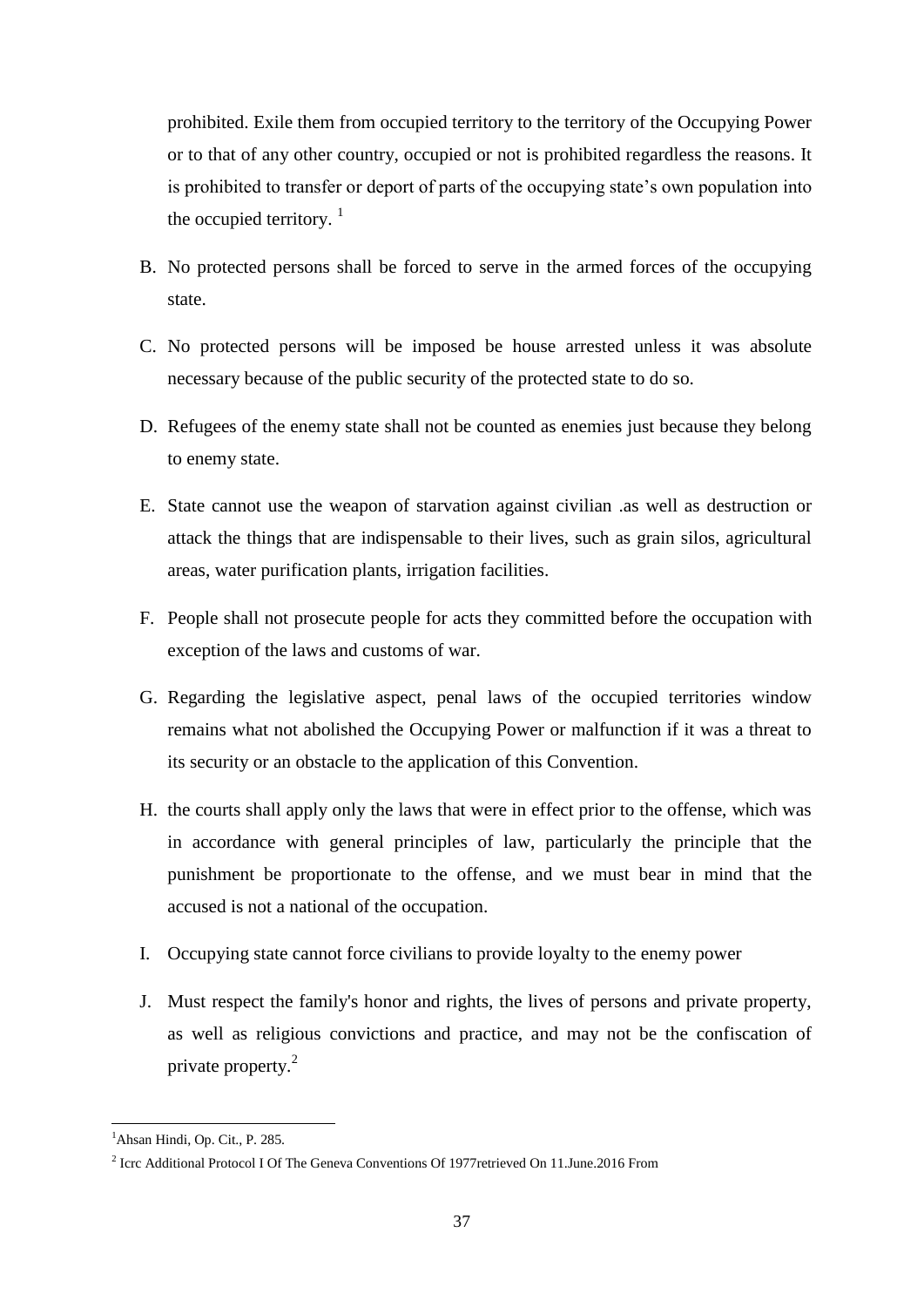As the rights prescribed for the civilians in the additional first protocol,was the main purpose of Geneva Convention .which strengthened international protection system for civilians in the time of armed conflict. It should be noted that this protocol developed general protection of civilians. It regulate wars of national liberation, and the conceder it as an international war under the fourth paragraph of the first article, and addressed the issue of protection of the civilian population against the airstrikes in the articles 24- 31. Which considered as the most creative legislation. Because it filled the gaps in fourth Geneva Convention. Developed many rights and protection for civilians under the authority to a party of conflict.

#### **2.4 Protection Of Civilian Objects In International Armed Conflicts**

Conception of civilian objects and distinguishing them. Attention attracted to secure the public objects of civilian, especially between the first and the Second World War. In order to strengthen the protection of civilian population, or what can follow it from the dangerous and harm as result of destruction.

Fourth Geneva Convention 1949 came up with some of rules and provisions that forbidden the destruction of non-military targets that have special nature. However, it could not cope with the modern forms of the armed conflict. Several provisions described the protection of civilian objects in the protocols of 1977 and in the customary rules of the international law.

## **2.4.1 Distinguishing Between Military Target And Civilian Objects**.

A. Military target: the target that has military nature or as its location or because of its purpose of use. That its partial or total destruction or disabling or capturing it will prevail definite advantage.<sup>1</sup> Military objectives remain military objective even if civilian people were found inside it. Civilian's persons who are present within the target or in the surroundings are subject to the same risk that the object subjected.

[Https://Www.Icrc.Org/Ihl/Intro/470](https://www.icrc.org/ihl/INTRO/470)

<sup>1</sup> Samer Ahmed Moussa, A Former Source, P. 5.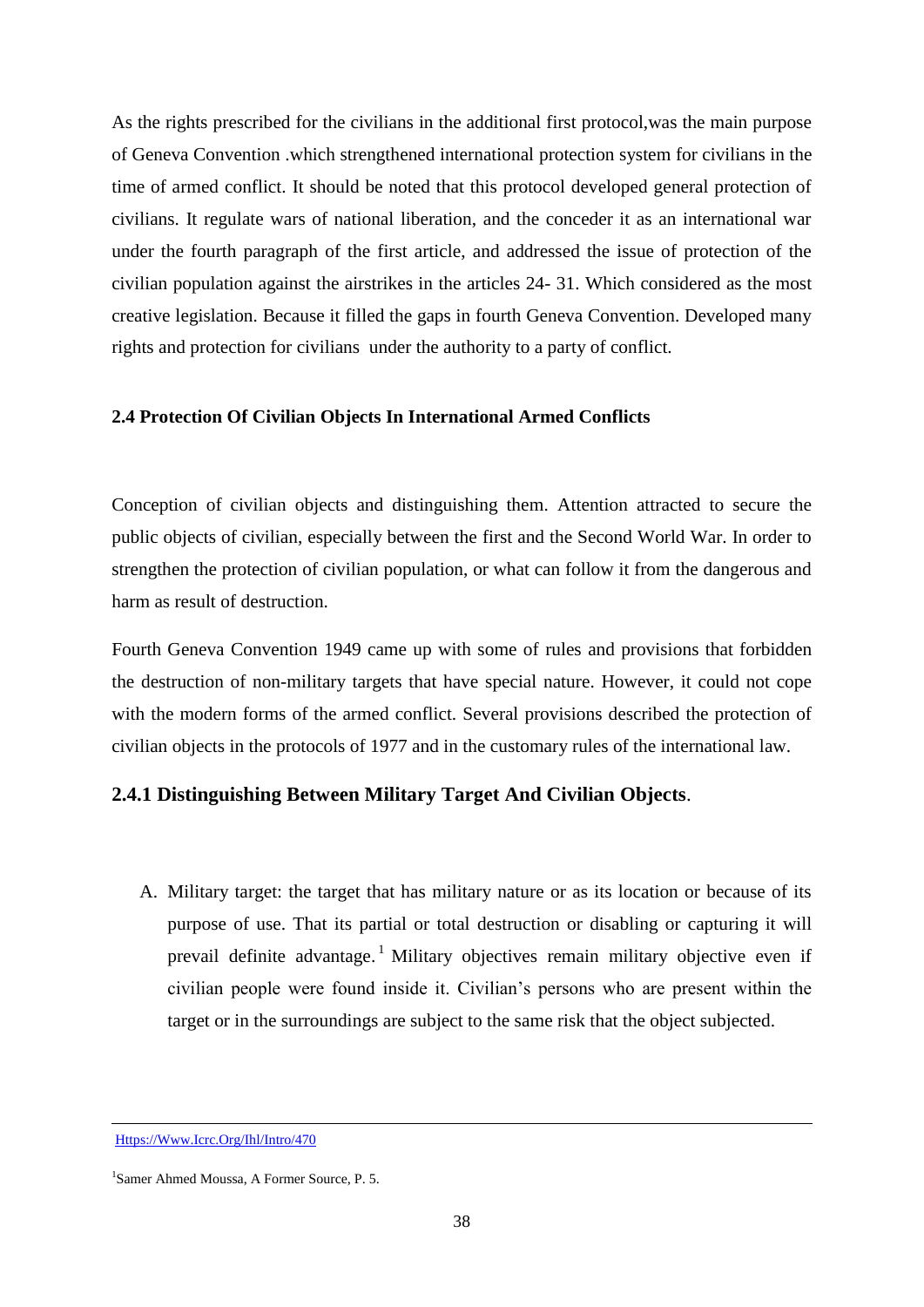If doubts raised about whether an object used for civilian purposed. Such as a place of worship, house, school or any other civil use. It is being used to an effective contribution in military action. Two rules control military targets:

- 1- Military target only can be target for military operation and attacks by other party. And when attacking these targets must take all the necessary precautions by each party at the preparation and execution of the attack on them, if this would damage to civilian objects.
- 2- Military equipment of enemies can be taken as war booty<sup>1</sup>.

# **B. Civilian Objects:**

Places that have civil nature enjoys full protection therefore any attack upon it will be real violation of the provisions set forth in this. Civil Objects and that cannot be under attack or directing the attack to it are:

- 1- Hospitals, health institutions, medical personnel, and ambulances.
- 2- Educational institutions, universities, institutes and schools.
- 3- Service institutions electricity, water and telephone stations.
- 4- Cultural institutions, museums and archaeological areas.
- 5- Places of worship and religious institutions.
- 6- Dams.
- 7- Residential districts and inhabited areas.
- 8- Shelters.

The most important features of such protection in the following:

Attacks directed to the shelters for wounded and sick civilians that protected them from effects and hostility facility, base 35.

It is prohibited to Attack against demilitarized zone agreed on by the parties of the conflict.

<sup>&</sup>lt;sup>1</sup> Article 45 Lipper Legislation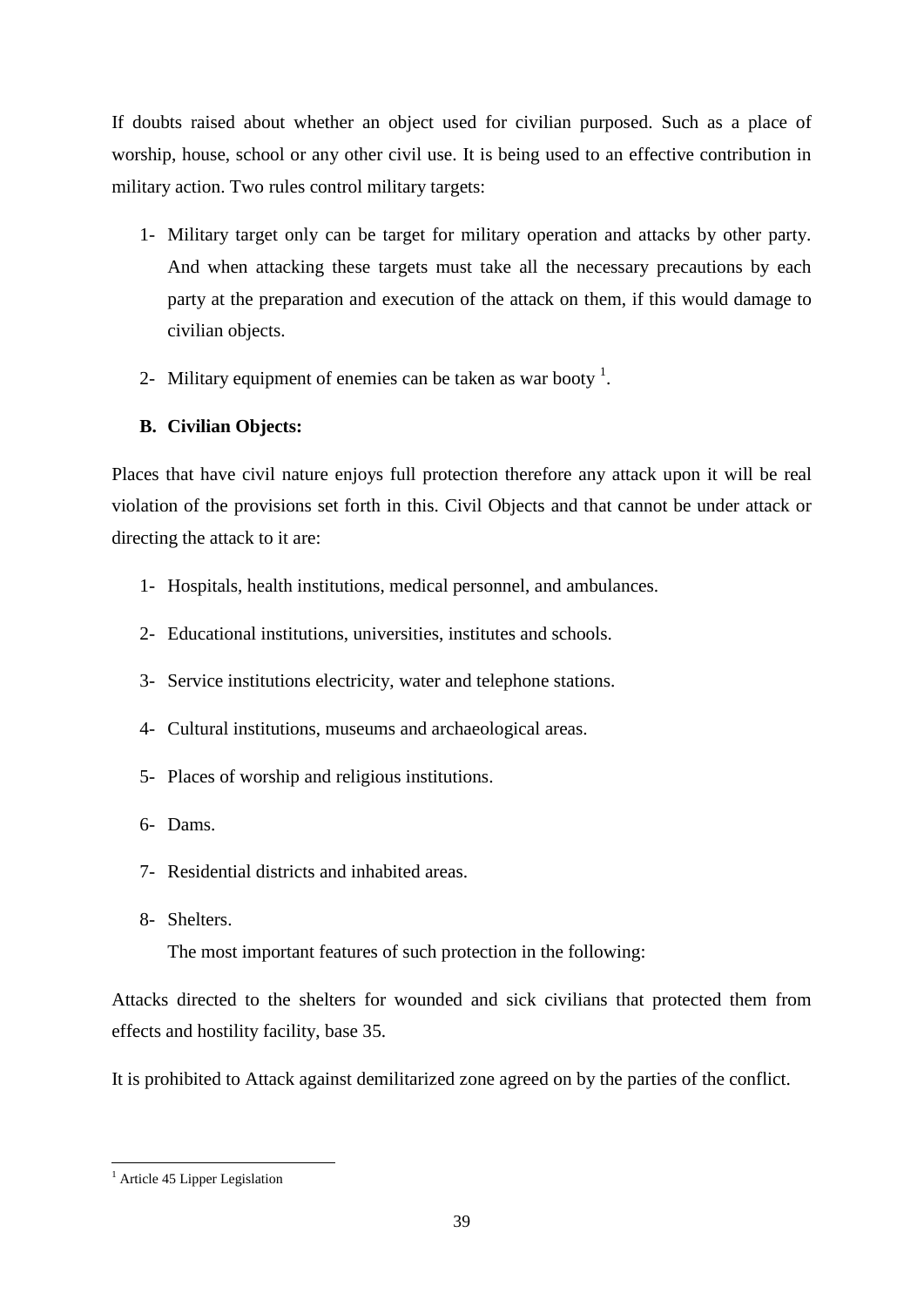Thus, objects enjoy general protection, meaning that it should avoid any attack on them when launching military operations.

Preventive actions must be taken, presented as taking into account the precautions in attack. Article 57-58 from the first protocol.

Enemy properties may not be confiscate or destroyed, unless it was military necessities.

(Hospitals should not be attacked, unless they are used for harmful purposes to the enemy, and after warning includes period of time).

As well as starvation of civilians also is prohibited or attacking indispensable materials for their survival such as water, food, irrigation water. Civilian properties must be respected even in case of military occupation and so forth Geneva Convention states on the prohibition of destructing properties and funds in article 53(it is prohibited to destroy from the occupying authority. any real estate personal property owned by ordinary people of individual or collective ownership or state-owned.Any public authority, Or for social or cooperative organizations, unless such destruction is an absolute necessity).

Hague Convention of 1907 in article 46 prohibits confiscating of private property, by stating (family's honor and rights should be respected and the lives of persons and private property, as well as religious convictions and practices shall not privately confiscated).<sup>1</sup>

As well as article 8 from the statute of the international criminal court states: war crime is destruction on large scale of properties, not justified by military necessity which is performed illegally and intentionally, as well as intentionally directing attacks against civilian objects.

# **C. Mixed Objectives :**

After the description of military targets and civilian objects. Mixed objects emerged. Which may not have military significant importance. Proving that it has military importance is essential condition for the legitimization of the destruction in the prevailing circumstances. Particularly it will be necessary to define mixed targets in this study of same characters. These targets not always are military targets in essence. They are often civilian targets turned to military objectives through the occupation or use, and therefore can be returned to civilian

<sup>-</sup><sup>1</sup>International Committee Of The Red Cross, The Consequences Of The Misuse Of The Emblem,

On-Sit[ewww.Icrc.Org](http://www.icrc.org/) , Dated April 15, 2016.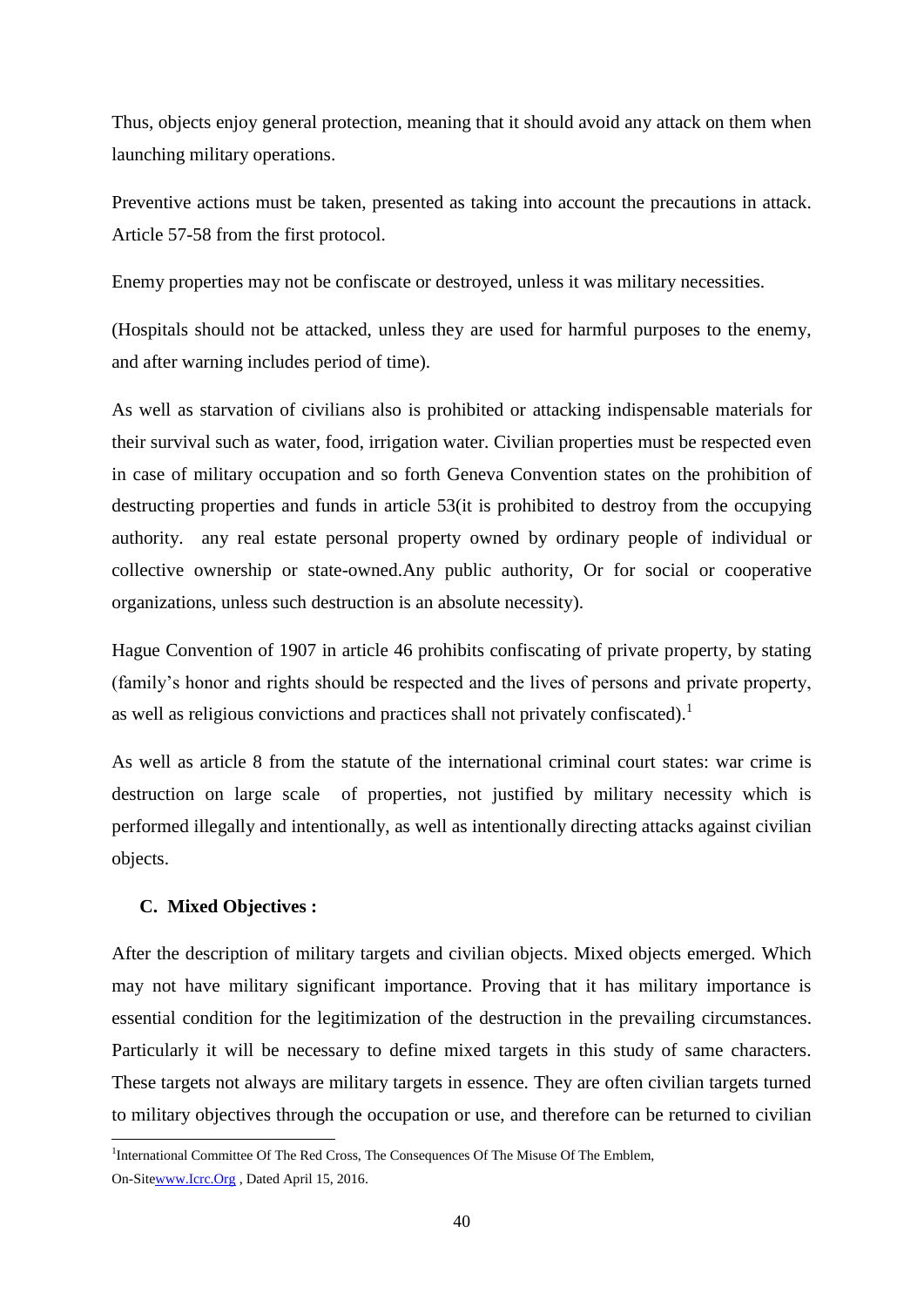targets easily (such as homes, schools). These targets are located mainly in the area of military operations; any area of site being indefensible by creating hypothesis that it is military target should be dismissed. In this case, there are no commitment except buildings. The hardest issues is the case of defining bilateral military targets because it is directly linked to the strategic bombing. This case it will not deal with targets used for direct fighting. However, with targets that have economic relations with war. Article 57 from the first additional protocol resolved this subject. Restricted the legality of the use of this right in dealing with secondary military targets, it is contingency obligations to avoid causing incidental loss of civilian. $<sup>1</sup>$ </sup>

Paragraph A from the article 57 of the first protocol states : Second (to take all feasible precautions in the bias means and methods of attack in order to avoid incidents loss of civilian life, or causing injury or damage to civilian objects, and so incidental, to minimizing it in tight scope).

Third: : (to refrain from taking a decision on any attack which may be expected to cross, that losses happen in civilian life, injury, or damage to civilian objects, or a combination thereof losses and damages occur, excessive what is expected to result in the attack in military advantage in direct and concrete way).

As paragraph B. of article 57from the mentioned protocol state: any attack to be cancel or suspended if it appears that the objective is not a military one, Or if it is subject to special protection. On the other hand, that the attack may be result in losses of civilian life, injury, or damage to civilian objects, or it will occur combination of losses in damages. Overly exceed in the occasional results that expected in concrete and direct military attack. This concept is realistic because even enemies are being destroyed by regular armies. It is wrong to simplify things and think that indiscrimination is a victory. Absolute freedom in indiscriminate destruction prevent the monopoly of these targets, which are crucial. By that, it identifying such targets cannot be considered as military target. Only those that are closely linked to military operations.

If we look today to the needs of any army to manage military operations, substantially: weapons, ammunition, equipment and supplies, fuel, and transportation of all kinds, and then the facilities used directly for the production of the goods or service. It can make up the

<sup>&</sup>lt;sup>1</sup>Nada Hussein Hussein, Islam And International Humanitarian Law, Phd Thesis, University Of Baghdad, 1983, P. 118.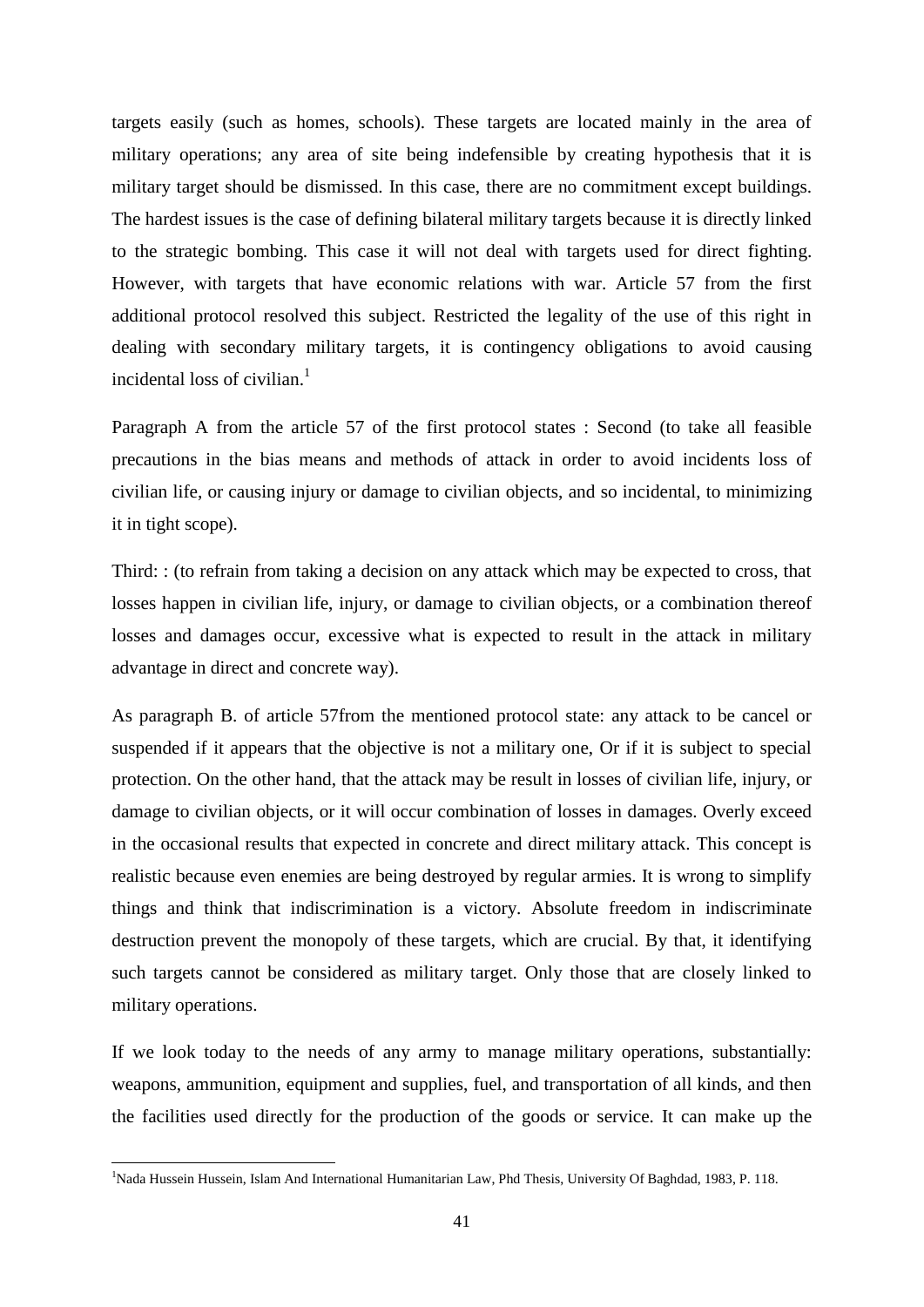military targets, and as well as this, it is necessary to transport these products to the battlefronts, and then add to the transportation and communication lines suitable partly military character,

The difficulty lies in determining the nature of these facilities that are used in both military and civilian production .in, which it is the mixed target. Any reasonable explanation would be based on the relative importance of these two types of production in accordance with the principle that state, the armed forces are the only legitimate human objectives, and the crowds of the civilian population or individual they are not so.

But we see that military institutions cannot continue their work without workers. That is why they called theworkers as(semiconductor fighters) It is generally recognized that the civilians who happen to be within the military targets are exposed to risks related to these objectives. And that their presence does not grant the target any immunity. If the meaning of this idea is these workers are legitimate targets. It will exposed the civilian population immunity in danger because it will be impossible at that time to distinguish between civilians and combatants. This new concept creates class of fighters who are deprived from the rights and privileges granted to fighters. In which there activities are not legitimate and must be fought with full force. Therefore, I think it is important that the state adhere manner of special protection in order to ensure the protection of a large part of civilians and civilian population and object. By developing large-scale system of safety areas. Which looked to the first Geneva Convention 1949. In addition, the idea of demilitarized zones and sites referred by protocol I of  $1977<sup>1</sup>$ 

However, the problems raised by the establishment of these areas. Its existence assume pre agreements before the starting of new war. The issue needs the interest of to insure that certain places should be neutralize which does not produce any militaries benefits or strategy for combatants. That these areas will be able to become self-sufficient economically survivor, and it cannot be used for transportation. Finally that the international monitoring system will take place to ensure the non-use of these areas for military benefits.

However, it is better to ensure the protection of civilians and civilian objects and others which in their judgment of the wanton destruction of strategic bombing. which causes mass without discrimination as well as the principle of proportional distinguish between military

<sup>&</sup>lt;sup>1</sup> Articles 23 Paragraph 1 And Articles 14-15 Paragraph 4. Retrieved On 11.06.2016 From [Https://Www.Icrc.Org/Ihl/Intro/470](https://www.icrc.org/ihl/INTRO/470)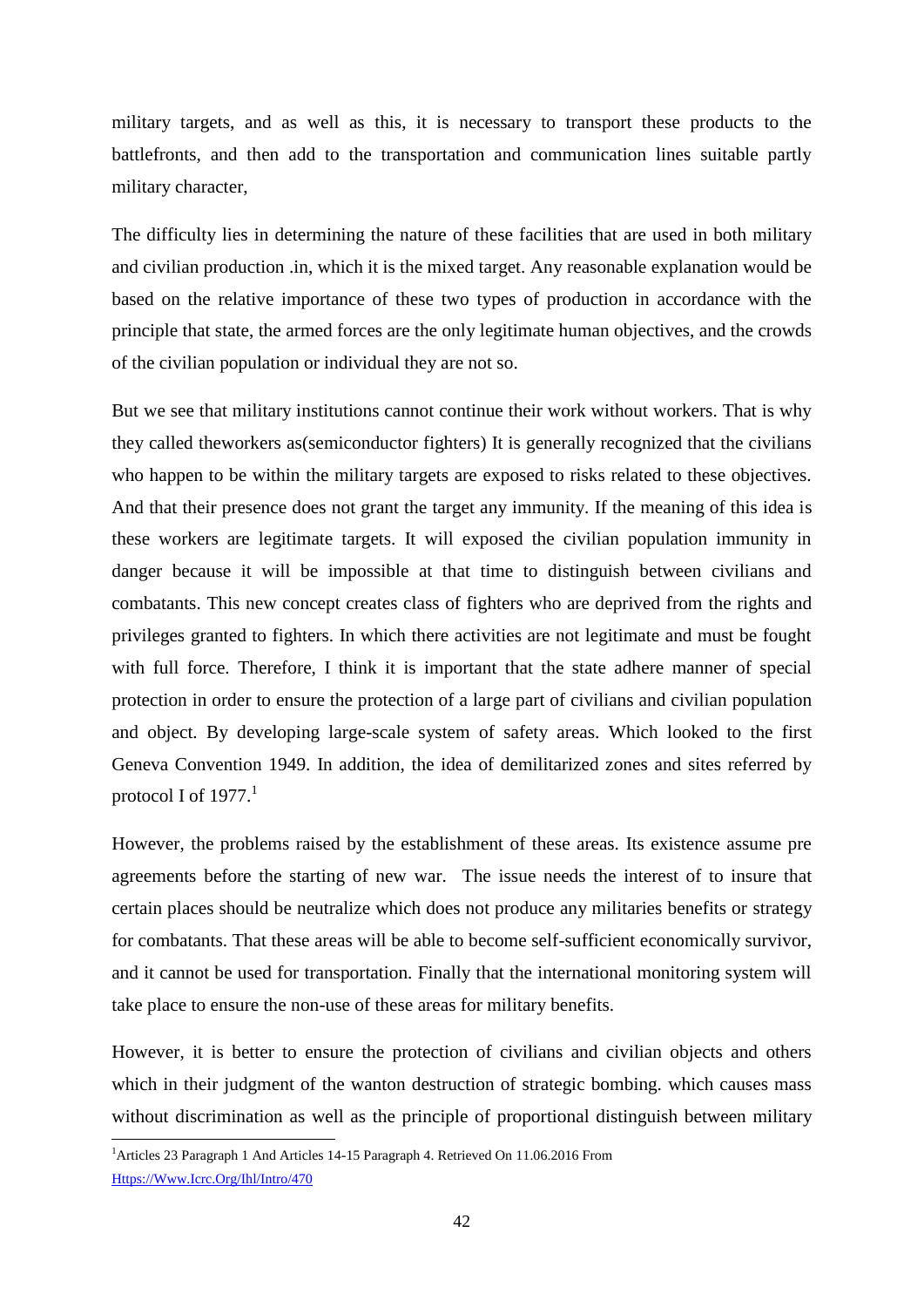targets and civilian objects with the benefit of all the guarantees of the civilian population addressed by the norms of international law and the Geneva Conventions and Additional Protocols.

## **2.4.2 Cultural Objects And Worship Places**

International protection of cultural property during armed conflict reflect the expansion of the scope of the international humanitarian law. As has been the case until the mid-twentieth century, to protect the victims of wars of individuals and ease their suffering. However, it was extended to ensure the international protection of cultural property in times of conflict, and this was the expansion of the scope of international humanitarian law to include protection of cultural property as a natural result of what mankind has experienced stretch the devastating effects of armed conflicts. Not only to humans but also to public and private property, especially with cultural and religious character.<sup>1</sup>

The first attempt was made in the regulation respecting the laws and costumes of war on  $1$ and $^2$ 

The cultural property and places of worship have great importance to the cultural heritage of the peoples, religious holy places, architectural buildings, archaeological sites, art works or books. These cultural objects and places of worship constitute the common heritage of humanity, so it is natural that custom and contemporary international law aims to protect them, even during armed conflict.

Customs and legal rules control the protection worship places and cultural objects in the time of armed conflict and military occupation:

A. Each party of the conflict respect cultural property:

1

<sup>&</sup>lt;sup>1</sup>Amr Mohammed Saleh, The International Protection Of Cultural Property In Times Of Armed Conflict, Human Rights Publications Halabi, Cairo 0.2000, P. 16.

<sup>&</sup>lt;sup>2</sup>Protection Of Cultural Property In The Event Of Armed Conflict A Challenge In Peace Supporting Operations, Edited By Edwin G. Retrieved From [Http://Www.Bundesheer.At/Pdf\\_Pool/Publikationen/05\\_Pcp.Pdf](http://www.bundesheer.at/pdf_pool/publikationen/05_pcp.pdf)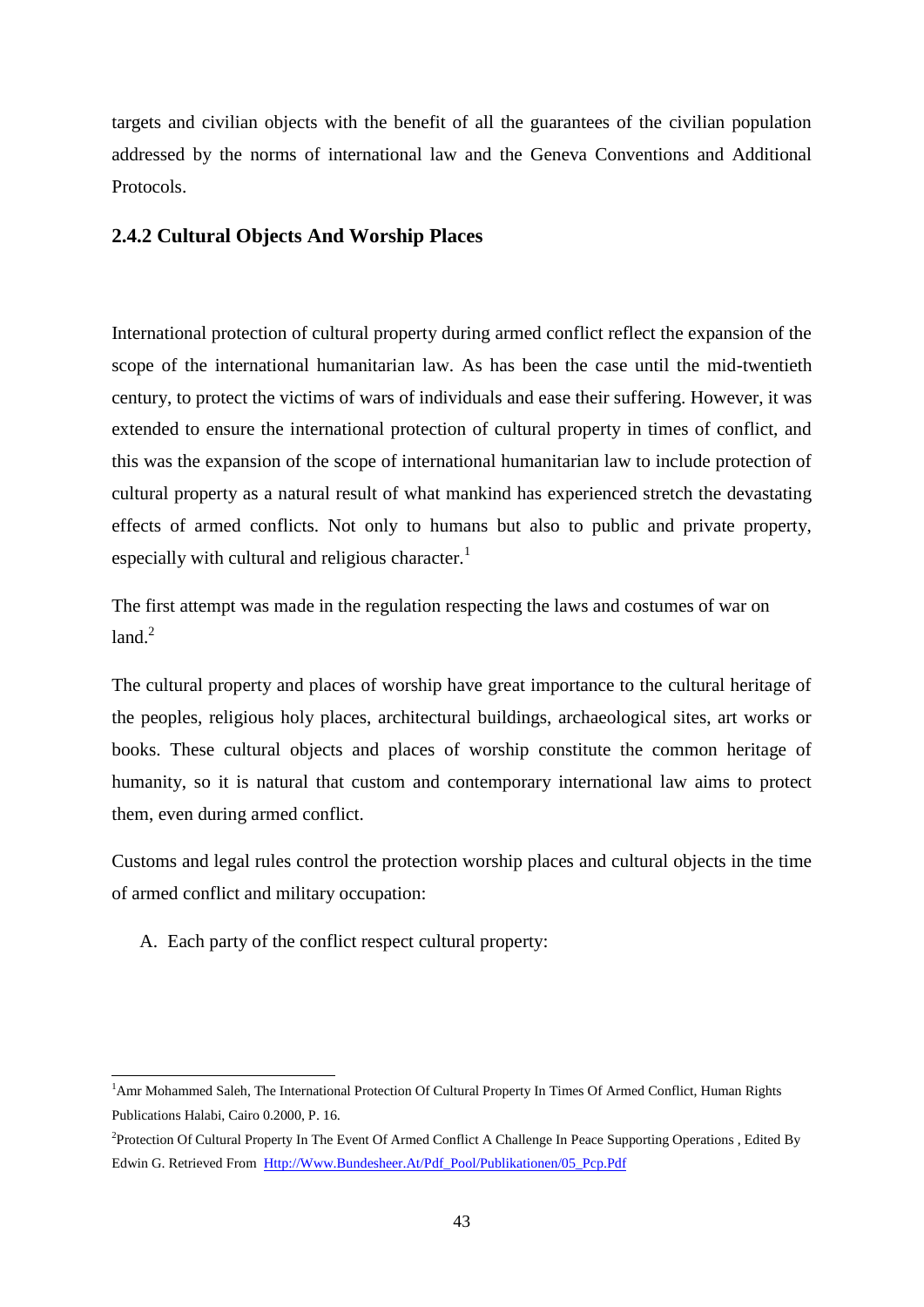- 1- Special attention must be given in the military operation to avoid damages allocated to religious or artistic, educational, charitable purposes unless if it is not a military target.
- 2- Important properties to cultural heritage must not be an object of attack, except in cases required by military necessity. Rule 38
- B. Use of important properties is prohibited that has great importance of the cultural heritage of people, for the purposes of likely to exposed to discrimination or a damage, except in cases required by military necessity), the Rule (39).
- C. each party to the conflict protects the cultural property:
- 1- seizing or destruction of the assigned institutions for religious, charitable, educational, scientific purposes, or the historical monuments of technical, scientific, business purposes is prohibited
- 2- It prohibits any form of robbery, looting and any acts of vandalism, which affects the great importance of the cultural heritage of a people.
- D. State of the occupation to prevent the illegal export of cultural property from the occupied territories, the return of this property to the competent authorities in the occupied territories) power. The rule (41)

This is the customary international rules that pay particular attention to the respect and protection of cultural property and religious objects.

There are many legal rules and conventions of international protection and respect of cultural property and places of worship during the control or under military occupation and armed conflict, including:

- A. general protection system: -
- 1. The basic principle governing the cultural objects in times of armed conflict in the parties' commitment to maintain the respect of those of the objects
- 2. It is prohibited to exercise acts of reprisal against cultural objects.
- 3. must be distinguished cultural objects sign or a special logo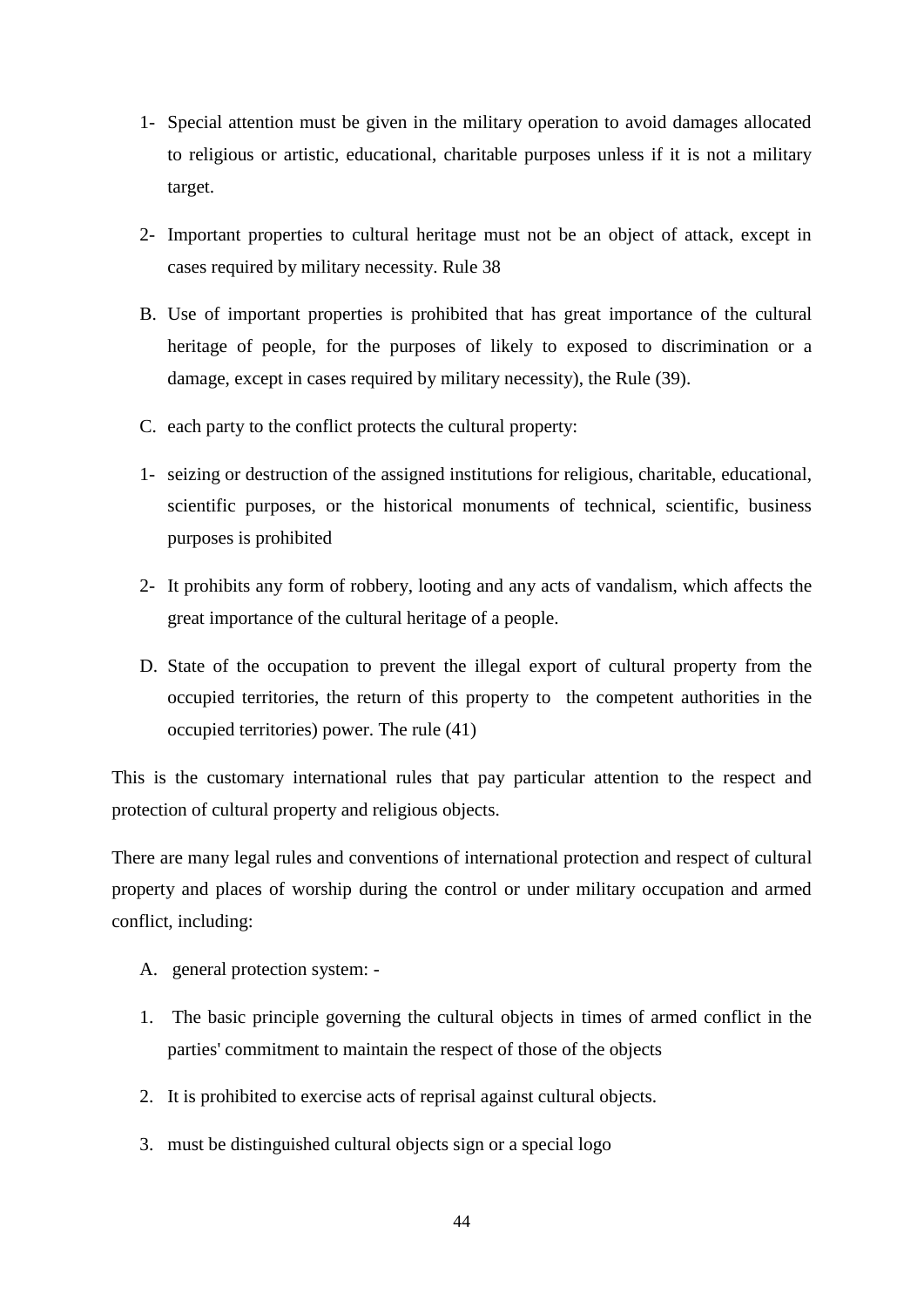- 4. article (8) of the Statute of the International Criminal Court (Rome May / May 1998). That the war crimes among in both international armed conflicts, or conflicts not of an international character. Intentionally directing attacks against buildings dedicated to religion, education, art or science or charitable purposes, historic monuments, hospitals, and places where the sick and wounded, they are not military targets.
- B. Special general system
	- 1. the Hague Convention of 1954 on a system called System stated (special protection) and benefiting shelters sheltering movable cultural property in armed conflict, and centers containing monuments and other cultural objects immovable in condition $1$
- To be placed in a sufficient distance away from any public military target. If placed near a military target, it could benefit from special protection if the State pledged not to use the target in the case of armed conflict.
- Not to be used for military purposes (article 8), if it is used for military purposes other party does not adhere to the protection prescribed (article 11 ). - To be entered in the (International Register of Cultural Property under special protection) and maintained by the Director-General of UNESCO.
	- 2. States is committed to respect the cultural property and prohibit or prevent any theft or looting exposed (article 4).
	- 3. first Protocol to the Hague Convention in 1954, and for preventing the export of cultural property from occupied territory in whole or in part on a number of rules in this regard,
- Necessity of reservation of the cultural property that came out to the territory of any party to the Protocol.
- The need to return the property to its original state, immediately after the end of hostilities and cannot be seized to meet the damages of the war.

<sup>1</sup> <sup>1</sup>Convention For The Protection Of Cultural Property In The Event Of Armed Conflict, The Hague, May 14 / May 1954.Retrived On 11.06.2016 From [Http://Portal.Unesco.Org/En/Ev.Php-](http://portal.unesco.org/en/ev.php-URL_ID=13637&URL_DO=DO_TOPIC&URL_SECTION=201.html)[Url\\_Id=13637&Url\\_Do=Do\\_Topic&Url\\_Section=201.Html](http://portal.unesco.org/en/ev.php-URL_ID=13637&URL_DO=DO_TOPIC&URL_SECTION=201.html)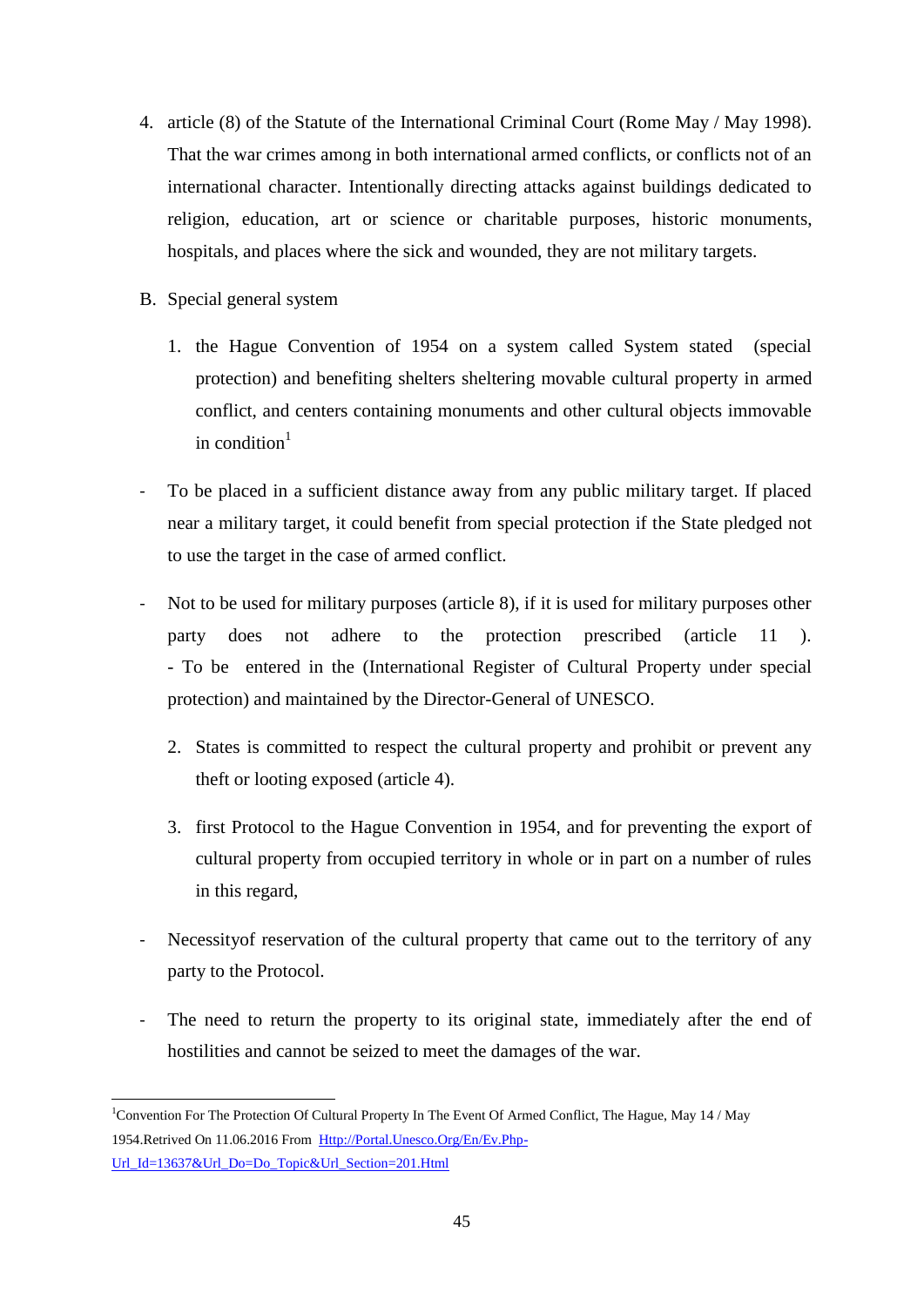- The occupation authoritiesshall cooperate with the competent national authority in the occupied territory in order to ensure the protection of cultural objects.

# **2.4.3The Protection Of Objects Indispensable To The Survival Of The Civilian Population**

The conflicting parties used starvation of civilians' means to put pressure on the will of other party and to force them to surrender. Force them to surrender methods, as they were used economic warfare methods on a wide range of maritime risk and air and ground, as the United States imposed economic sanctions on Iraq since 1990 and until 2003, which led to the economic and psychological destruction of the Iraqi people. As well as Israel currently uses the blockade and economic war against the Palestinian people. These methods leave adverse effects on civilians and combatants alike.

For these reasons, international efforts tended to work on approve the customary rules and legal to protect the things necessary for the survival of the civilian population and for the continuation of normal life and facilities. This protection designed to complete aspects of the protection of the civilian population and the preservation of their lives and their survival or prevent their displacement to other places they live as refugees. Several customary rules come up in the customary international humanitarian law to protect important objects and indispensable to construction of the civilian population, including.

- A. Ban on starvation of the civilian population as a method of warfare. (Rule 53).
- B. To prohibit attacks on indispensable objects to the survival of the civilian population, to be destroyed or moved, or to be disabled. (Rule 54).
- C. Parties of the conflict shall allow passing humanitarian relief for civilians in need, and facilitate the passage quickly and without obstruction, and provides relief without bias or any adverse distinction, with the parties retain right to monitor. (Rule 55).
- D. Parties of the conflict provide necessary freedom of movement to do their jobs for the authorized humanitarian relief team. They can temporarily restrict the movement only in cases of military necessity compelling. (Rule 56).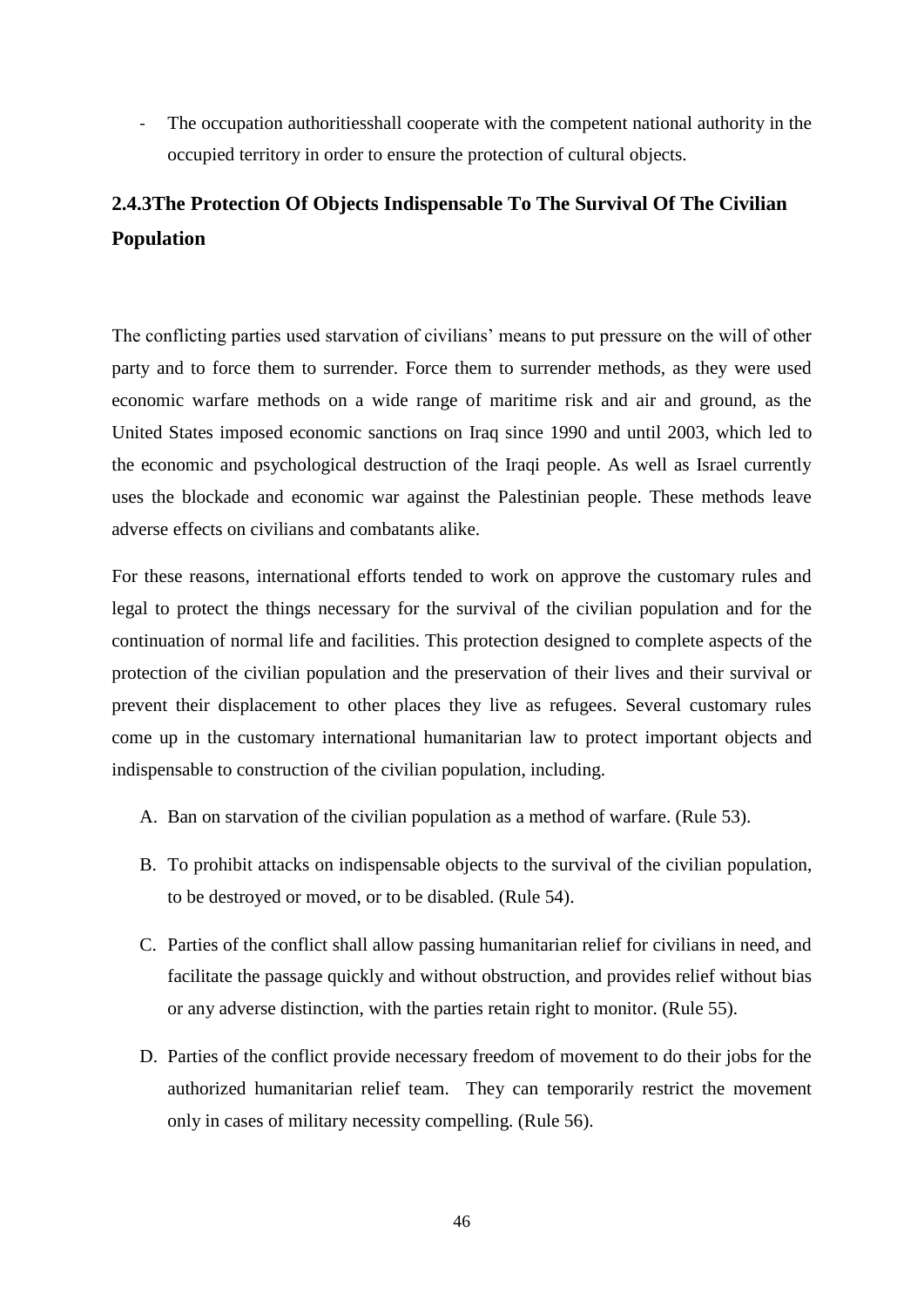As the international efforts tended to approve international provisions to oblige warring parties to protect indispensable objects to the survival of the civilian population  $<sup>1</sup>$ </sup>

- A. To prohibit the attack, destroy, remove or render objects, which are indispensable to the survival of the civilian population, such as foodstuffs, agricultural areas for the production of foodstuffs, crops, and livestock, drinking water installations and supplies and irrigation works. If the purpose was whether to starve the civilian or to cause them to move or if it was for any other motive.
- B. It is prohibited to starve the civilians as method of warring methods.
- C. Prohibition do not apply if the thing pointed and mentioned in the last points was as the following:
- 1- If it was for the survival of the members of the armed forces.
- 2- If it was for the direct support of military action
- D. These objects shall not be made the object of reprisals.
- E. It allows taking into account that requirement for any party to the conflict for the defense of its national territory against invasion.

As the Second Protocol of 1977 stated, including material for the protection of objects to the survival of the civilian population as follows<sup>2</sup>

- A. It is prohibited the Starvation of the civilian as method of combat.
- B. It is prohibited to attack destroy, remove or render useless objects indispensable to the survival of the civilian population alive, such as foodstuffs, agricultural areas for the production, crops, livestock and facilities, networks and supplies and irrigation works drinking water.

Thus, the rules of Geneva protocol made the rules of strong protection for dignitaries and necessary facilities for the survival of the civilian population to protect their lives.

<sup>1</sup> <sup>1</sup>**Article 54 Paragraph 1four Geneva Conventions Of 1949.Retrived On 11.06.2016 From**  [Https://Www.Icrc.Org/Customary-Ihl/Eng/Docs/V2\\_Rul\\_Rule54](https://www.icrc.org/customary-ihl/eng/docs/v2_rul_rule54)

<sup>2</sup> Article 14 Paragraph 2 Ibid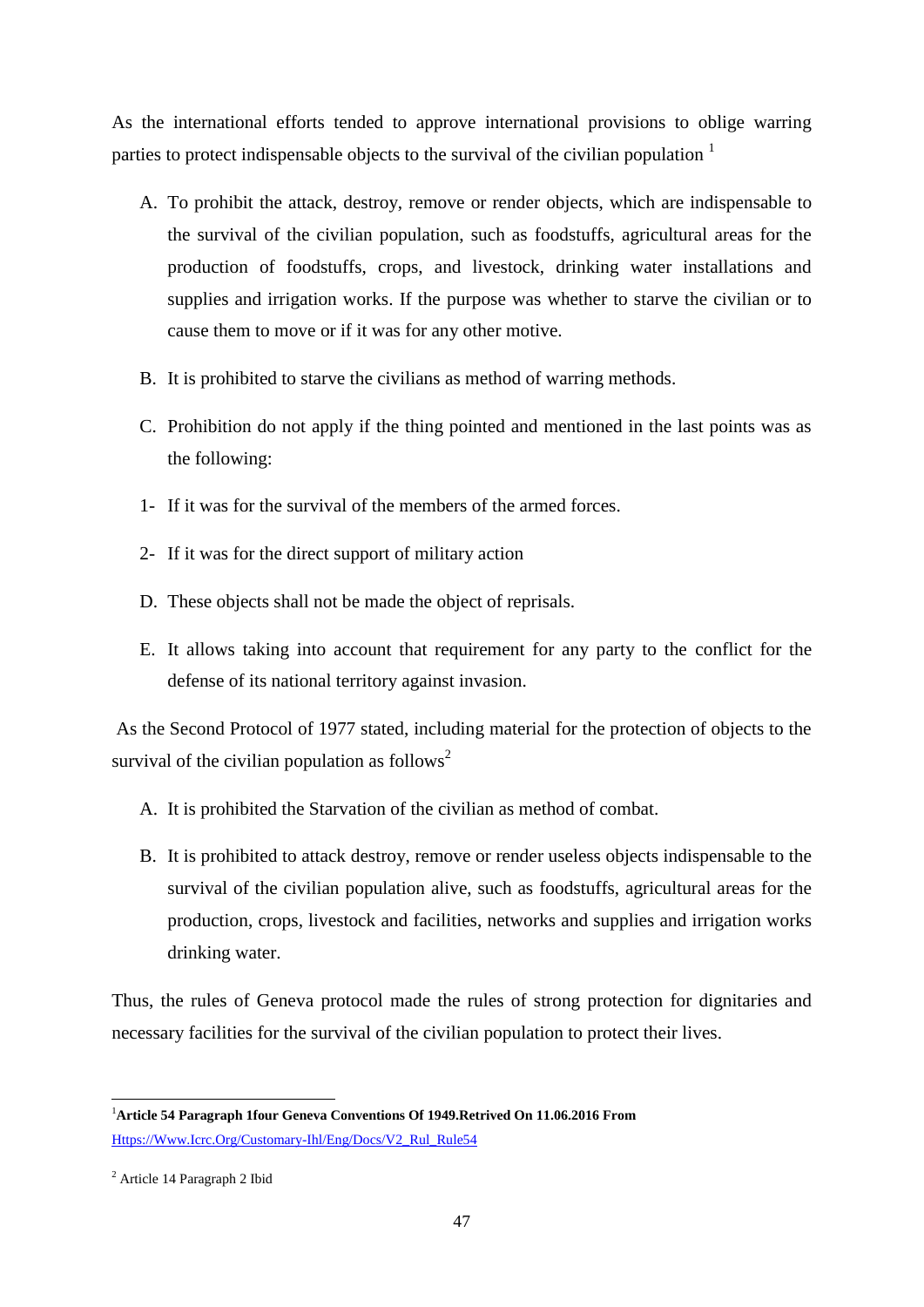Both provisions was good things that mentioned as an example and not limited. Therefore, they do not restrict the scope of protecting facilities and objects. On the other hand. All images of assault were prohibited against these objects.

## **2.4.4 Protection Of The Natural Environment**

The war has fears and devastating effects. If the war were banned nowadays because of the principles of prohibiting the use of force and resolving international disputes by peaceful means. However, it is still having devastating effects on earth.<sup>1</sup>

There is no doubt that impact of the war, among other things, a significant impact on the environment of different elements: land, sea and  $air<sup>2</sup>$ .

From here, it is necessary to focus on protecting the environment during armed conflict. The most dangerous damage that affects the nature caused by radioactive materials and the use of atomic and nuclear weapons it needs dozens and dozens of years to restore the nature to its previous state. Not to mention what damage caused to human from health infections that cause permanent disabilities and deaths.

On 6 August / August 1945, the first atomic bomb dropped on Hiroshima in Japan, which left more than a hundred thousand people, which destroyed the city. Left marks on the city for decades on the nature and environment and the region. Any nuclear explosion leave its mark on the land, air and especially to humans. Experts states that blowing one megatons of nuclear bomb can cause broken spine of each animal within 130 thousand square meters from the scene of blast. One neutron bomb strongly cause the death of every human being is within the area 270 km from the blowing scene. The protection of the environment from radiation danger that threatens all human beings, is possible only through a complete ban of the use of nuclear and neutron weapons.

<sup>&</sup>lt;sup>1</sup>Ahmed Abu Al-Wafa, Book Flags The Rules Of International Law And International Relations In The Law Of Islam, C 7, 1st Floor, Arab Renaissance Publishing House, Cairo 2001, P. 220.

<sup>2</sup>Protecting The Environment During Armed Conflict, An Inventory And Analysis Of International Law. Retrived On 11.06.2016 Fron [Http://Www.Un.Org/Zh/Events/Environmentconflictday/Pdfs/Int\\_Law.Pdf](http://www.un.org/zh/events/environmentconflictday/pdfs/int_law.pdf)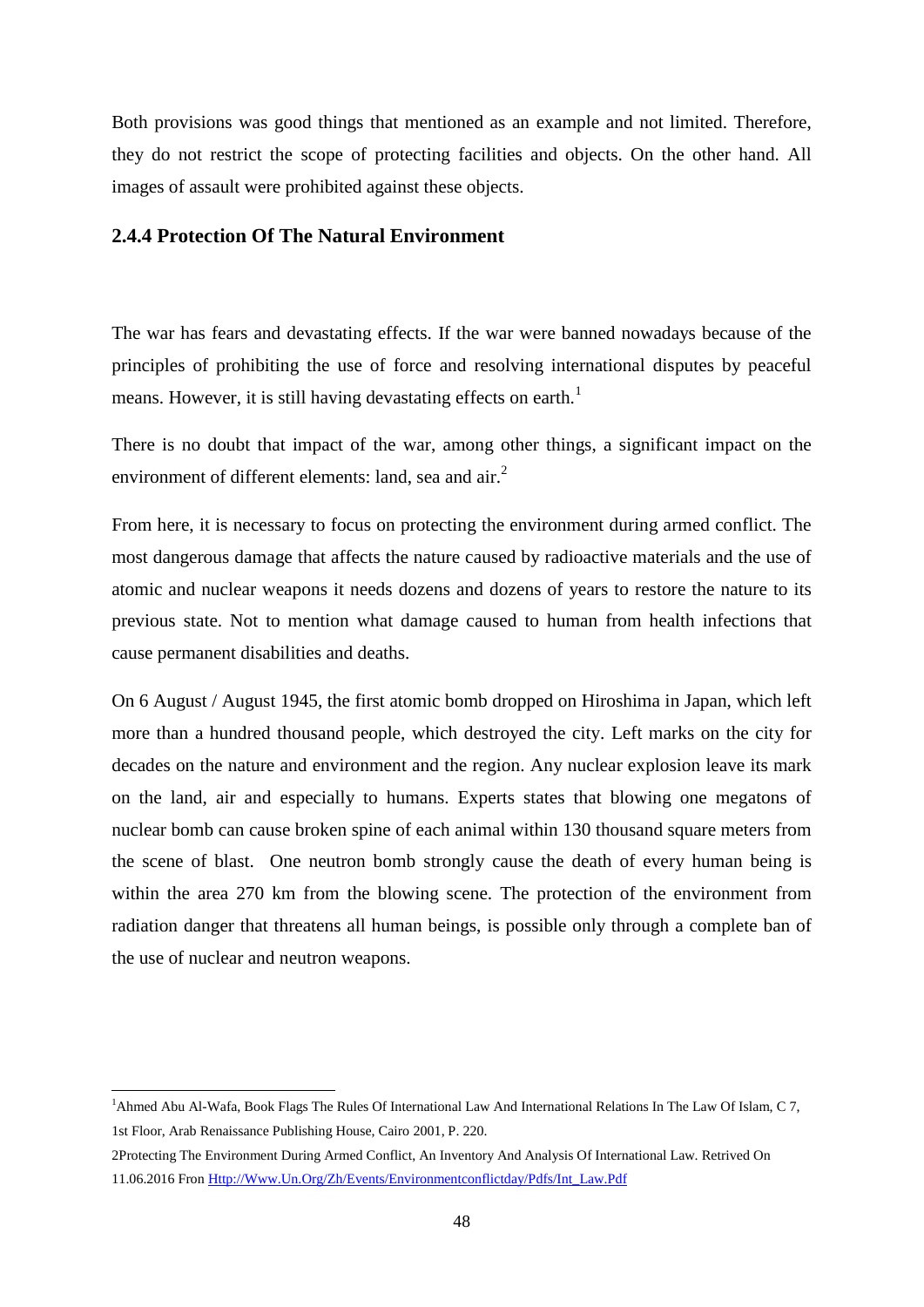## **2.4.5 Protection Of Technical And Institutions Contains Dangerous Forces:**

Institutions containing dangerous forces are those that attacking on it can affect great losses to civilians. As an example of the dangerous forces that, we can mention: (Dams, power plants, that operate nuclear powered) such as facilities may not be attacked. Even if it was direct military objective.<sup>1</sup> it can be attacked if it was used on regular basis and directly and important way to support the military operations. In condition that the attack is the only method this support or this use.

# **2.4.6 Protecting The Areas Where There Are No Defending Forces Or Demilitarized Or Neutral Areas**

The areas where defending forces are not existed. Areas where prone to be occupied by the enemy, or that exist in the region where armed forces are very converges. Establishment of such areas can by unilateral declared to other parties or by an agreement between both parties on conditions:

- 1- All moving fighters and military equipment shall be evacuated
- 2- Military united should not be used in the hostilities
- 3- Not to take any promotion or help of the military operation (Article 59 of Protocol I). It should be noted that the (Article 60 of Protocol I) states regarding the demilitarized zones that conditions are very close to those areas that has not force to defend. As well as article 15 of the fourth Geneva convention 1949 by an agreement , Created neutral zones, (Neutralized Zones) in areas where fighting is taking place in order to spare the wounded and sick, as well as civilians who are not taking part in hostilities  $2^2$

<sup>&</sup>lt;sup>1</sup>Kamal Haddad, The International Legal Regime For The Protection Of The Environment, (B. D), Beirut, 1995.

<sup>&</sup>lt;sup>2</sup>Ahmed Abu Al-Wafa, The General Theory Of International Humanitarian Law, Op. Cit., P. 111.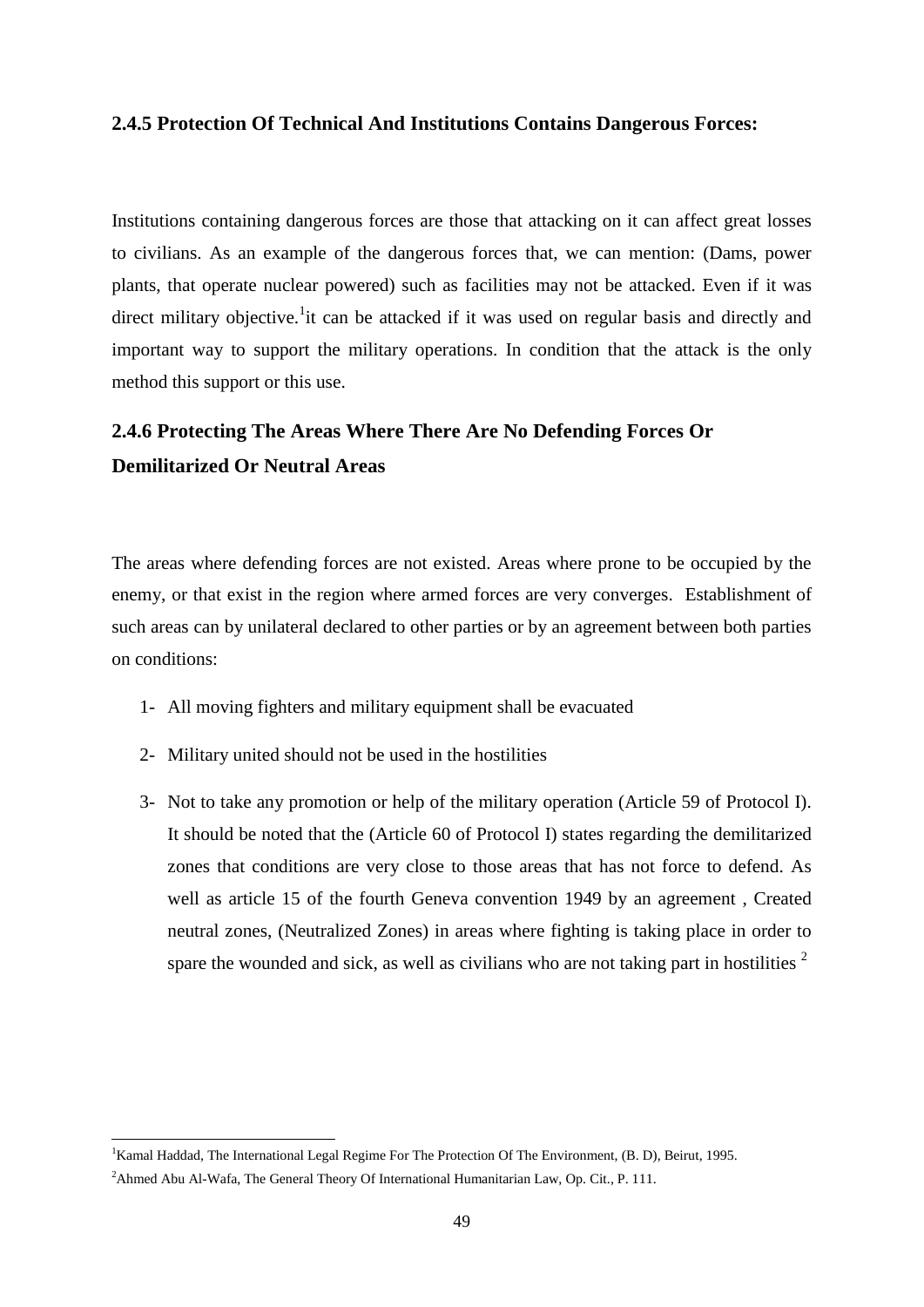# **CHAPTER THREE INTERNATIONAL EFFORTS TO IMPLEMENT INTERNATIONAL HUMANITARIAN LAW:**

International humanitarian law like any other law remains a dead letter, if the state parties did not take any legal and practical action to ensure its implantation during armed conflict. There is reason to be careful on the implementation of international humanitarian law more than other laws. The implementation and enforcement of international law in general and IHL in particular is problematic. The international legal system is based on the notion of the sovereign equality of States, and, generally speaking, no State may interfere in the internal affairs of another sovereign State.<sup>1</sup> This law applied on the international and internal conflicts, where people's lives are at significant risk and dangerous. As it is known if the doctor made a mistake caused the death of a person (the patient), but if military commander, made mistake possibly can cause of killing of hundreds or even thousands of people. The IHL should put into force by the state parties to the conventions that make up this law. States parties to the four Geneva conventions agreed on the respect of its terms in all circumstances. that violations of this law is more enormity of a violation of any other law, as these violations can lead to human suffering and loss of human lives that can be avoided in case of knowing this law. Prohibited and put them into practice, and we say in this sense (if the sins of the army worst from the enemy's). $^{2}$ 

<sup>1&</sup>lt;br>
Information About The Law Nfw, Implementation And The Enforcement Of Ihl, Retrieved On 11.06.2016 Fromhttp://Www.Legalanswers.Sl.Nsw.Gov.Au/Guides/Hot\_Topics/Intnl\_Humanitarian\_Law/Enforcement\_Ihl.Html

<sup>2</sup> Orna Ben-Naftali,International Humanitarian Law And International Human Rights Law,Oup Oxford, 2011,P255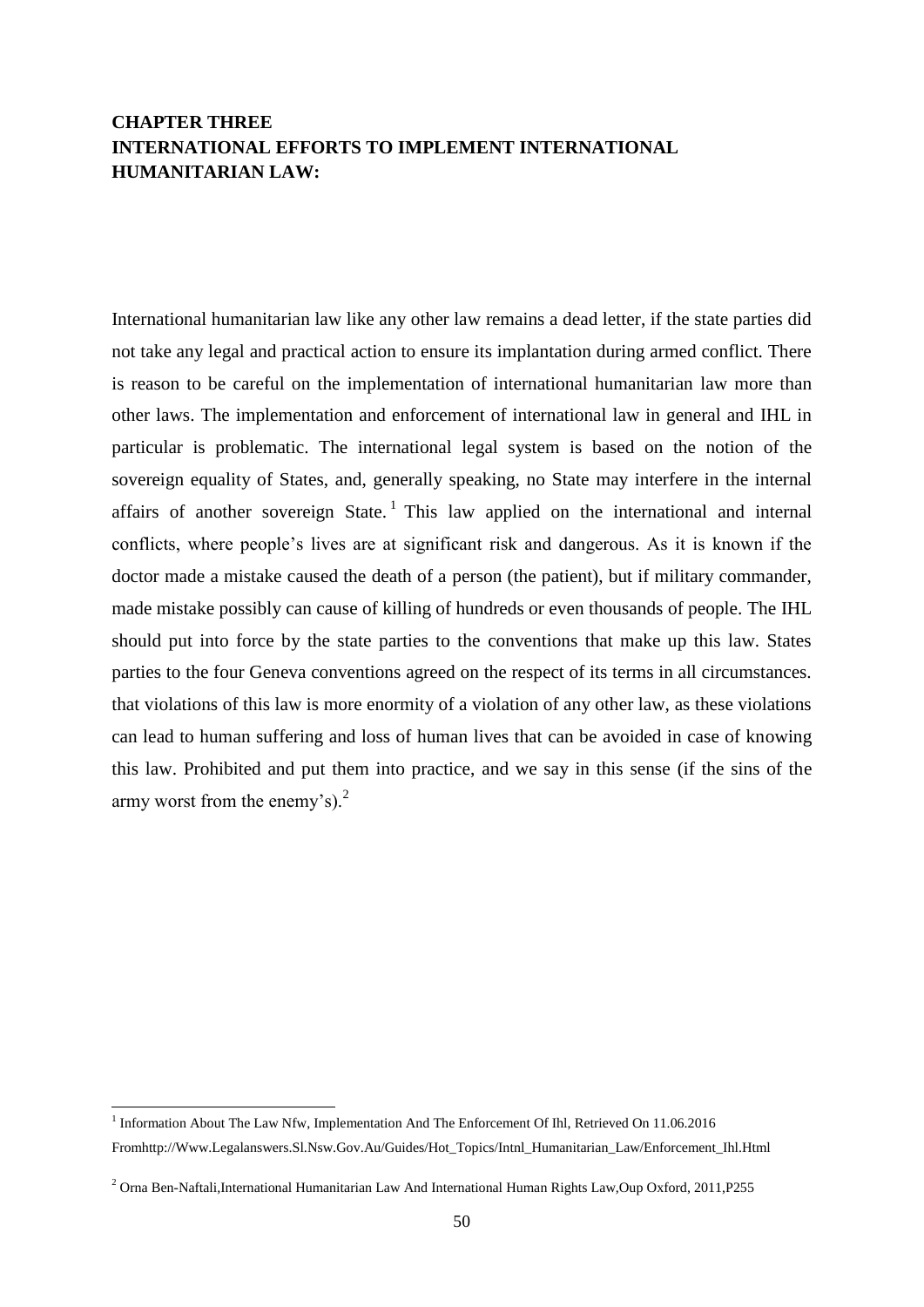## **3.1 Role Of States And International Organizations In The Implementation Of The International Humanitarian Law**

International Humanitarian Law is the overall legal rules that States are obliged to respect and which are designed to provide the protection of victims of international armed conflicts. First article state: higher contracting parties promise to respect and ensure respect of this annex (Protocol) in all cases.

As article 80 state: high contracted parties undertake with the conflicting parties immediately all necessary measures to implement their obligations under the agreements and procedures of this Annex (Protocol)).

Second paragraph also states high contracting parties with the conflicting parties to issue orders and instructions to ensure respect for the conventions and this annex .Protocol. Overseeing the implementation.

The International Committee of the Red Cross has established its advisory services,  $\frac{1}{1}$  since 1996 on international humanitarian law in order to strengthen its support for countries that have started of the implementation of this law at the national level. These services work in close collaboration with the National Societies of the Red Cross and Red Crescent Societies and academic institutions and other organizations.

## **3.2 Role Of State In The Implementation Of The International Humanitarian Law**

Country's obligation with a specific legal rule shall oblige its implementation. First article of four Geneva Convention states that: the High Contracting Parties undertake to respect this agreement, and to ensure respect in all cases. Even in the case of withdrawal from the conventions the withdrawal has no impact on the obligations prescribed by the principles of international law arising from Customs established between civilized nations. The humanitarian laws and public conscience rules.

<sup>&</sup>lt;sup>1</sup>Ihsan Indian, Activation Of The Rules Of International Humanitarian Law In The Methods Of Solid Domestic Legislation, Research Presented To A Symposium Of International Humanitarian Law, The International Committee Of The Red Cross, Daoudi Press, Damascus 0.2001, P. 63.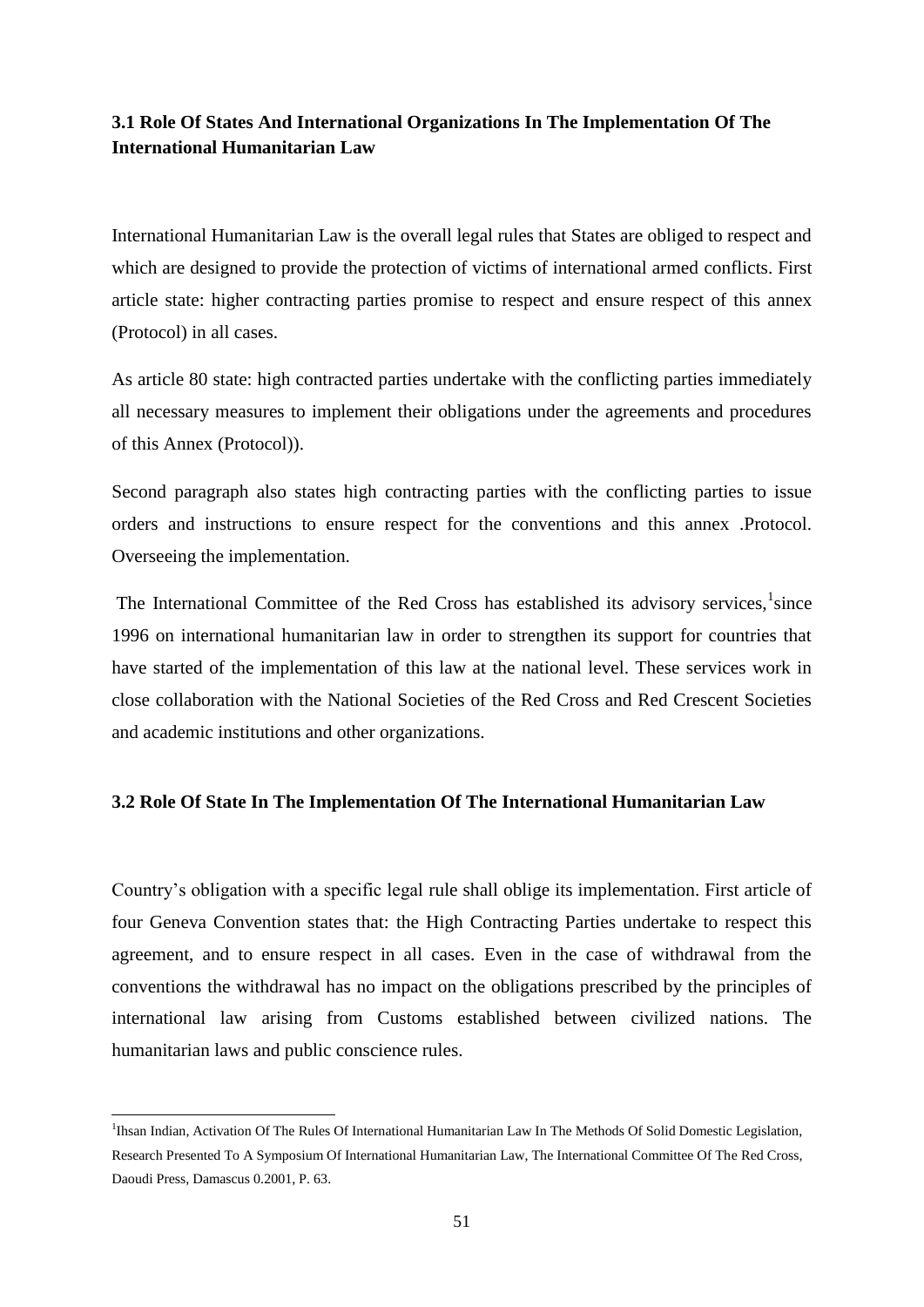Respect: it means that the states committed to doing every possible thing to ensure the rules are respected by its organs and also by all those who fall within the scope of its jurisdiction.

Ensure respect: it means that countries, whether engaged or not engaged in a conflict must take all possible steps to ensure the rules are respected by all. Especially by the parties to the conflict. $1$ 

This means that international humanitarian agreements establish a formal and explicit duty on the shoulders of each of the parties to respect these agreements, which make others respect it. This commitment cannot determinate until the fully implantation. As article 26 of Vienna convention 1969, special of the law of treaties states: pactasuntservanda.<sup>2</sup>

In addition to this general obligation, which imposes on the State during the armed conflict, there are other obligations under international humanitarian law by its conventions on the states.To ensure the effective implementation of the provisions of international humanitarian law, the actions taken in peace and wartime.

First: spreading and encouraging the culture of International Humanitarian Law: Spreading this law in peacetime shall be educational work. Which ask to control behavior in the outbreak of crises.<sup>3</sup> Ensure the implementation of international humanitarian law during armed conflicts requires prior knowledge of its provisions in peacetime. Even in times of armed conflict to ensure the deployment of awareness and understanding of these rules, which can only be reached through every state effort in spreading the rules of these conventions by defining its rules and training the people of its rules.

An article provided identical material in each of the four conventions (83/1, 144/c3, 47, 48) stating that high contracting parties to spread terms of these conventions on wider scale in their countries in peacetime as in armed conflict times. By including studies in the military and civil education curriculum so that these instruments may become known to the armed forces and civilians and members of the medical and religious services.

<sup>1</sup> Stanislav. Onhilak, Op. Cit., P. 40.

<sup>2</sup>Mohammad Fahad Shalaldeh, Op. Cit., P. 334.

<sup>3</sup>Atlam Sharif And Mohammed Maher Abdel Wahed, The International Encyclopedia Of International Humanitarian Law And The Red Cross Conventions, Op. Cit., P (65.94, 116 191 293).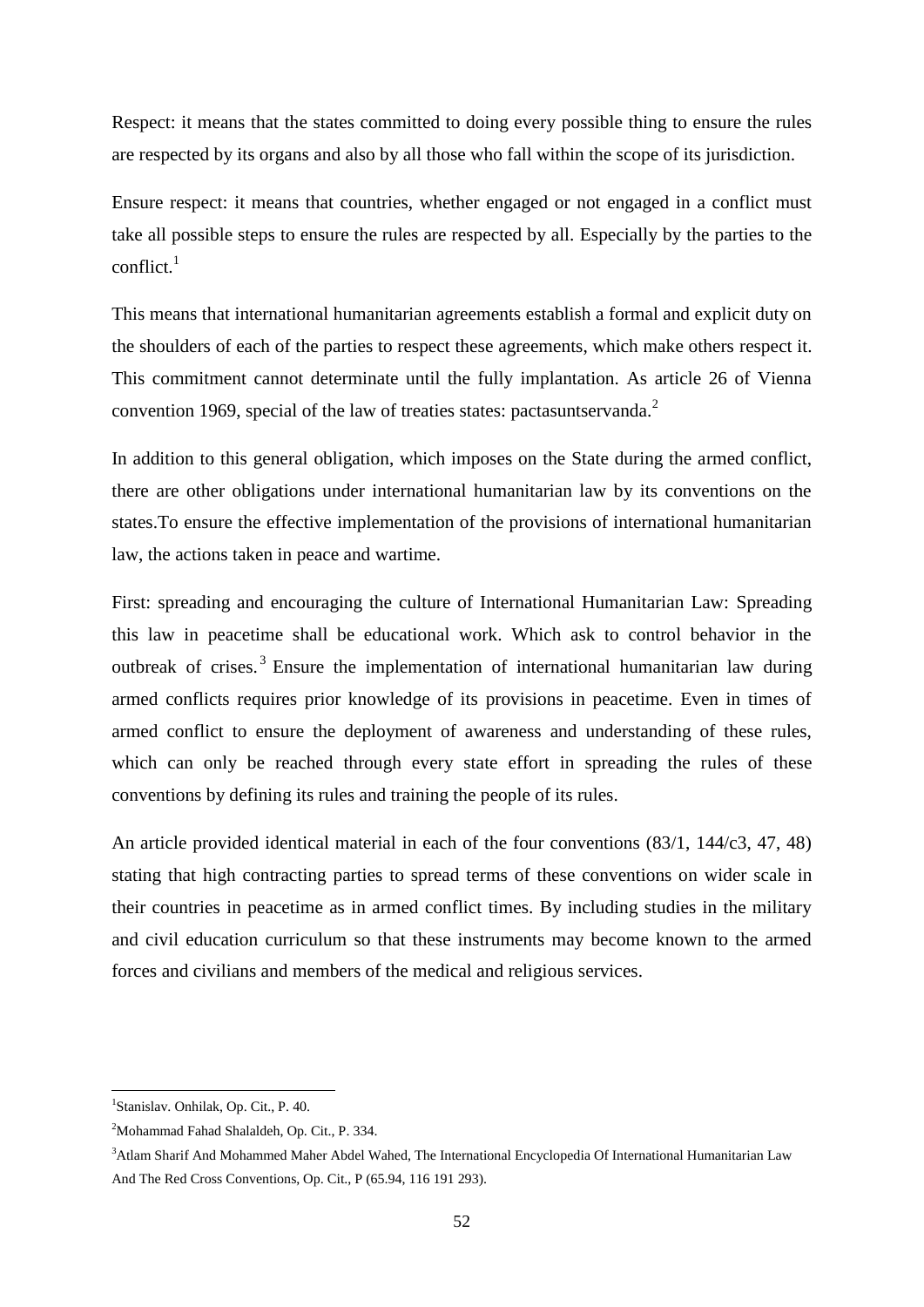As it is provided in article 99 paragraph 4 on the importance of the declaring the convention provisions inside the detainee in a language understood by the detainees, and to teach relevant personnel to monitor the detainee provisions of the Convention and instructions.<sup>1</sup>

Implementation of the last provision shall be by the ratification of the state on these thee protocols and convention. That would be by publishing the law of ratification in the formal gazette. This procedure is particularly important and that because of its legal feasibility. Convention and agreement of the international humanitarian law become part of national legislation after ratification and by its publication in the official gazette, everyone in the country will have knowledge about it. In fact, the study of international humanitarian law essential found estranging the world better. Any human being shall be interested in the armed conflict topics, who is among us does not become sad when he hear about the seekers for asylum who fleeing from the armed conflict areas. Especially when they are massive numbers, or mass graves or ethnic cleansing that displaced people on large scale or forcible rapes, and starvation of civilians as a method of warfare and other horrors accompanying wars.

Second responsibility of commanders, advisers and qualified people in the armed forces:

Other obligations of states imposed by international humanitarian law to ensure the implementation of the provisions of this law. Create qualified personnel and legal advisors in peacetime.

As article 87 on some of leader's duties states

- A. Mandated military commanders to prevent violations of four conventions and protocol by members of the armed forces who work under them.
- B. To suppress these violations and reported to the relevant authorities if necessary.
- C. Necessity to confirm the leaders of the armed forces who are working under their command are aware of their obligations enshrined in the Conventions and the Protocol.
- D. If violation of conventions or protocol happened. The leaders shall undertake disciplinary and criminal procedures against the perpetrators of such violations.

<sup>-</sup><sup>1</sup>Ahmed Abu Al-Wafa, A Former Source, P. 131.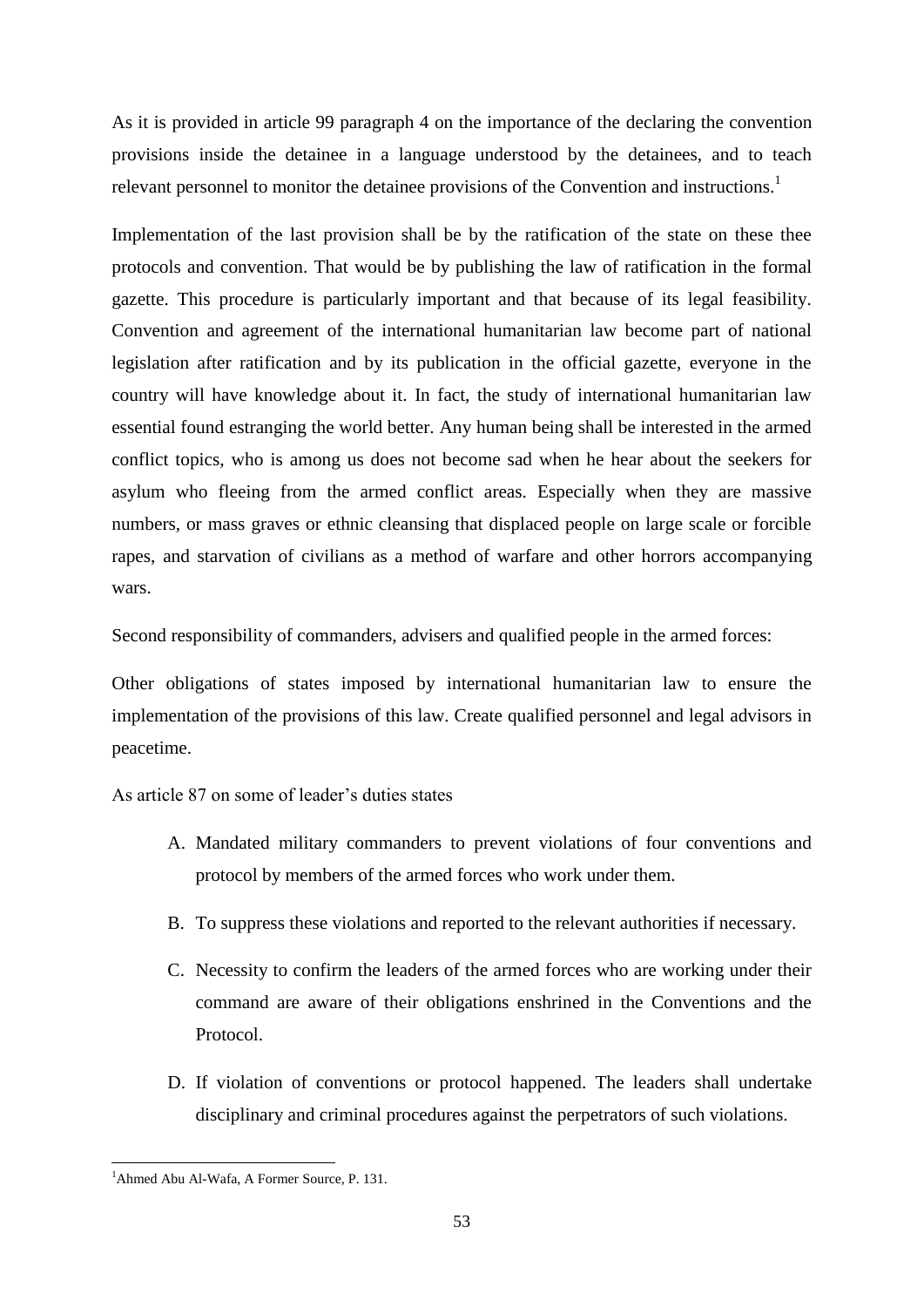As for the qualified people to find knowledgeable staff to implement the international humanitarian law. Which would ensure implementation.

Article 6/1 stated that: Parties shall endeavor to prepare qualified personnel in order to facilitate the Conventions and Protocol, particularly with regard to activity of the Protecting Powers.

This arrangement is at the heart of national jurisdiction of each country and the use of these persons, outside the territory of the state, the subject of special agreements between the parties concerned.

As for the legal advisers they play an important role in ensure the implementation of international humanitarian law, they are advising military commanders, and interpret legal provisions and working to determine how to implement it.

Article 82/1 on the role of consultants

-

- A. Present the advice to military commanders on the application of the conventions and protocol
- B. Present the advice the appropriate instructions that should be given to the armed forces on this subject. $<sup>1</sup>$ </sup>

Third: Enacting of legislations and the issuance of military laws and regulations of the armed forces:

Responsibility of the state is enacting of criminal legislation defining appropriate penal sanctions in the case of serious violations of international humanitarian law violations, which is what Geneva Conventions stated on 1949 in the articles:

49,50,50,51,129,130,146,147,85,91,28. The agreement of protection of cultural property in armed conflict states high contracting parties The High Contracting Parties undertake to adopt within the scope of criminal legislation all necessary steps to prosecute persons who violate the provisions of this Convention or who order on the opposite of this principles.

Undertaking criminal and disciplinary sanctions on them no matter what their nationality was.

<sup>&</sup>lt;sup>1</sup>Mohammad Yousufalwan, The Deployment Of International Humanitarian Law, Within The Book Studies In International Humanitarian Law, Preparation Of An Elite Of Specialists, Provide D. Mufidshehab, Op. Cit., P. 496.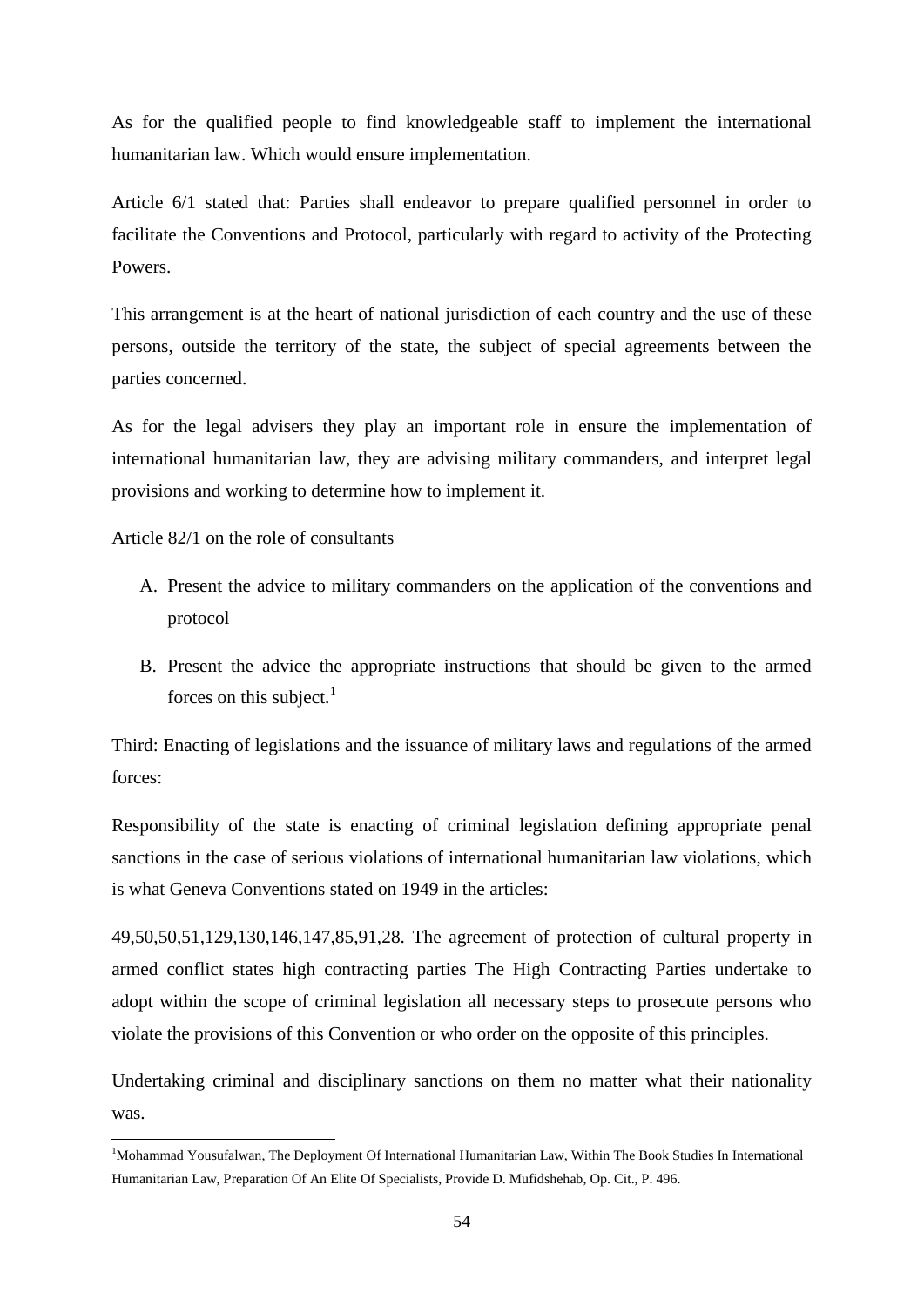On the other obligations of States to enact legislation to prevent and suppress the misuse of badges and markings at all times, which is expressed by the Geneva Conventions of 1949 in the articles 53.54 / c 1 and article 43.45 / c 2 Accordingly, each party to the agreements Geneva demands to impose its respect on the armed forces. Because it is the direct responsible on its behavior and work it is the responsibility of states to make regulations and laws for military regulations of the armed forces to insure the implementations of Geneva Conventions 1949 as stipulated in articles  $48 / c$  1, 49 / c 2, 128 / c 3, 145 / c 4 as well as 84 /  $1^{1}$ 

Approaches taken by States in order to activate the rules of international humanitarian law:

As the political, legal and judicial systems of the States is not one. Approaches taken by state to implement provisions of this law will not be one. However, vary from one state to another; there are several methods to implement their obligations:

First: private criminal text style:

In this style, the legislation will enact the same words contained in the Conventions and the Protocol. In order to facilitate the task of the judge on one hand and to unify the legislative statutes of the various States Parties of this Convention, on the other hand .One state that used this method Belgium<sup>2</sup> within the law, issued on June 16, 1993. It was reported in this law the acts which are such as (grave breaches) to the four Geneva Conventions and its First Protocol, also added to the acts prohibited committed under the Second Protocol of 1977. Which had not been provided for and should criminalize violations, which lies to its provisions, mainly because it did not differentiate between acts of international armed conflict or internal armed conflict.

Second insertion method: insertion means grave breaches under the provisions of the national criminal legislation under the provisions of the national criminal legislation, within the provisions of (the General Penal Code) or within the provisions of (Military Penal Code).

One States that took this method was Yemeni military penal code No. 21 issued on July 25, 1998, which included a special chapter on war crimes, and eliminate the provisions of this chapter to punish any act committed in time of international armed conflict or non-

<sup>&</sup>lt;sup>1</sup>Marsaad Allah, Op. Cit., P. 274.

<sup>&</sup>lt;sup>2</sup>Sharif Atlam, The International Criminal Court, A Former Source, P. 379.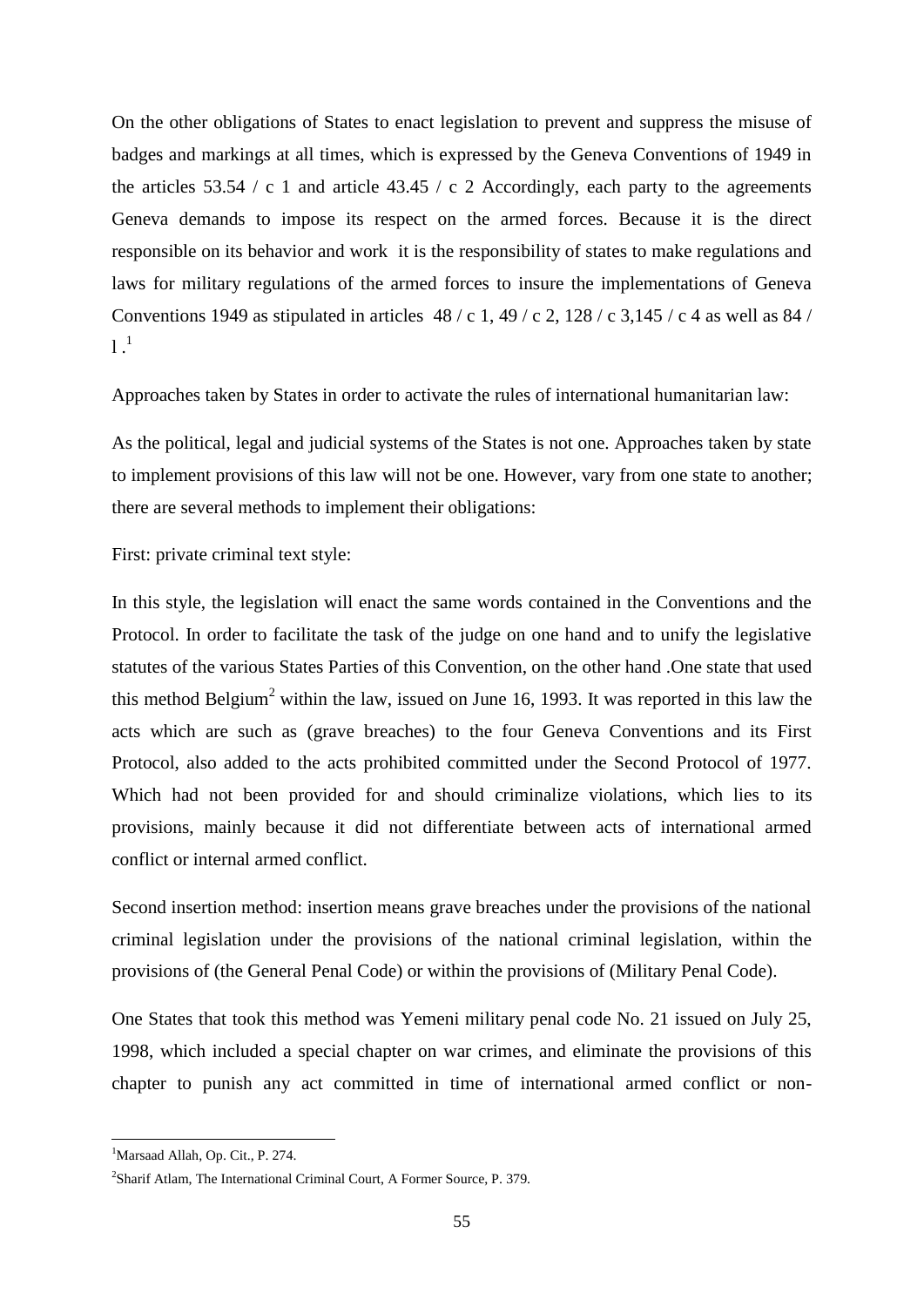international. Damage the protected persons and objects protected under international conventions to which Yemen is a party of it.

Third referral method:

-

It mean to enact legislative brief consists of an article or several articles the domestic law referral to the international provisions the issues of determining serious violations that occurred during the armed conflict, while retaining determining the penalty for every action within the framework of domestic law.  $1$ 

Countries that took this method (United Kingdom) in the Act of July 31, 1957 amended on 31 December / December 1978 to include the violations set forth in the First Protocol of 1977

Fourth comparable method: it means issuing patriotic legislations similar to each international crime. Crimes that adhere by international humanitarian agreements of a similar crime stated in internal national legislation. In terms of conditions of occurring of the offense, the amount of penalty and the possibility of mitigating or tightening it. States that took this method (France). The law of 28 August / August 1944. The crime of compulsion of protected person on serving for the enemy armed forces is an international crime, under the same offense within the illegal recruiting of the armed forces contained in the text article 92 of the French Penal Code.

#### **3.2.1 Role of United Nations In Implementing International Humanitarian Law**

Access to the victims of armed conflict is always preceded by a preliminary stage to collect information and sometimes complicated negotiations. Today it become challenge, especially because the humanitarian organizations are the only ones dealing with this issue for example; authorities who are undertaking and keeping on peacekeeping has been developed. This development led to civil-military cooperation and thus led to the inserting of political action programs. As well as economical action program which become an increasingly important factor in situations of armed conflict, as influential countries would like to have a stronger voice in the dealing with the issue of civilians in armed conflict.

<sup>&</sup>lt;sup>1</sup>Nagham Isaac Zaya, A Study Of International Humanitarian Law, International Human Rights Law, Doctoral Thesis, University Of Mosul, 2004, P. 216.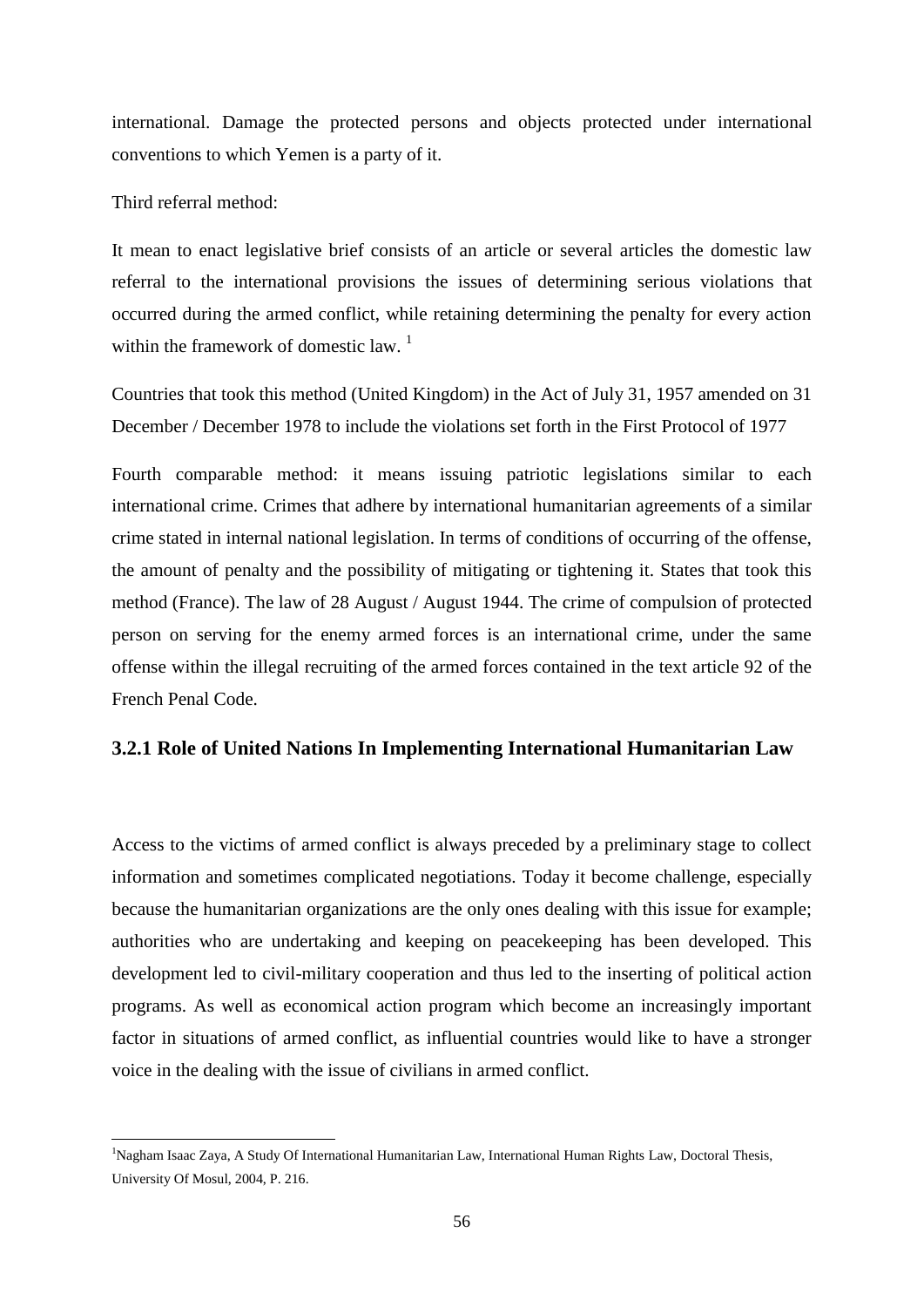Despite of prohibiting the war by international Covenants, It remained one of the method to solve disputes by the nations. It is no longer permissible :threading or use of force against the territory integrity or political independence of any other state, or in any manner not inconsistent with the goals of the United Nations

United Nations Charter article 2 paragraph 3 stated: global organizations objective is to resort the state parties to the peaceful means for the settlement of the armed conflict and that means the inadmissibility of the use of force before resorting to peaceful means. This mentioned essentially in the preamble of the United Nations: we are the peoples of the United Nations determined to save succeeding generations from scourge of war.Whichtwice in our lifetime has brought untold sorrow to mankind. To reaffirm faith in fundamental human rights, in the dignity and worth of human person. in equal rights of men and women and nations large and small.<sup>1</sup> This desire bu the UN and international community to erase the specter of war and strengthen the bonds of international links, which led this organization to ensure peacekeeping, and seeking to disarmament and the prohibition of the war and to find effective ways to promote peace and peaceful settlement of disputes. In recent years, there has been a great shift has led to a change in its contents and basic concepts. This transformation is reflected in that there is a global trend led by the United Nations Commission aims to develop and apply the rules and principles of international humanitarian law applicable in armed conflict. This resulted in setting new rules represent a constructive addition to the principles of international humanitarian law efforts.

First: UN support of the IHL through international conventions

UN supported international humanitarian law through several conventions, declarations and resolutions from General Assembly and the Security Council on the occasion of armed conflicts, whether existing or in anticipation of armed conflict.

The important UN conventions regarding this are:

- A. Convention on the Prevention of Genocide and Punishment approved in General Assembly in 1948.
- B. Prohibition of the Use of Nuclear Weapons:

<sup>-</sup><sup>1</sup> Un, Preamble Retrieved [Http://Www.Un.Org/En/Sections/Un-Charter/Preamble/](http://www.un.org/En/Sections/Un-Charter/Preamble/)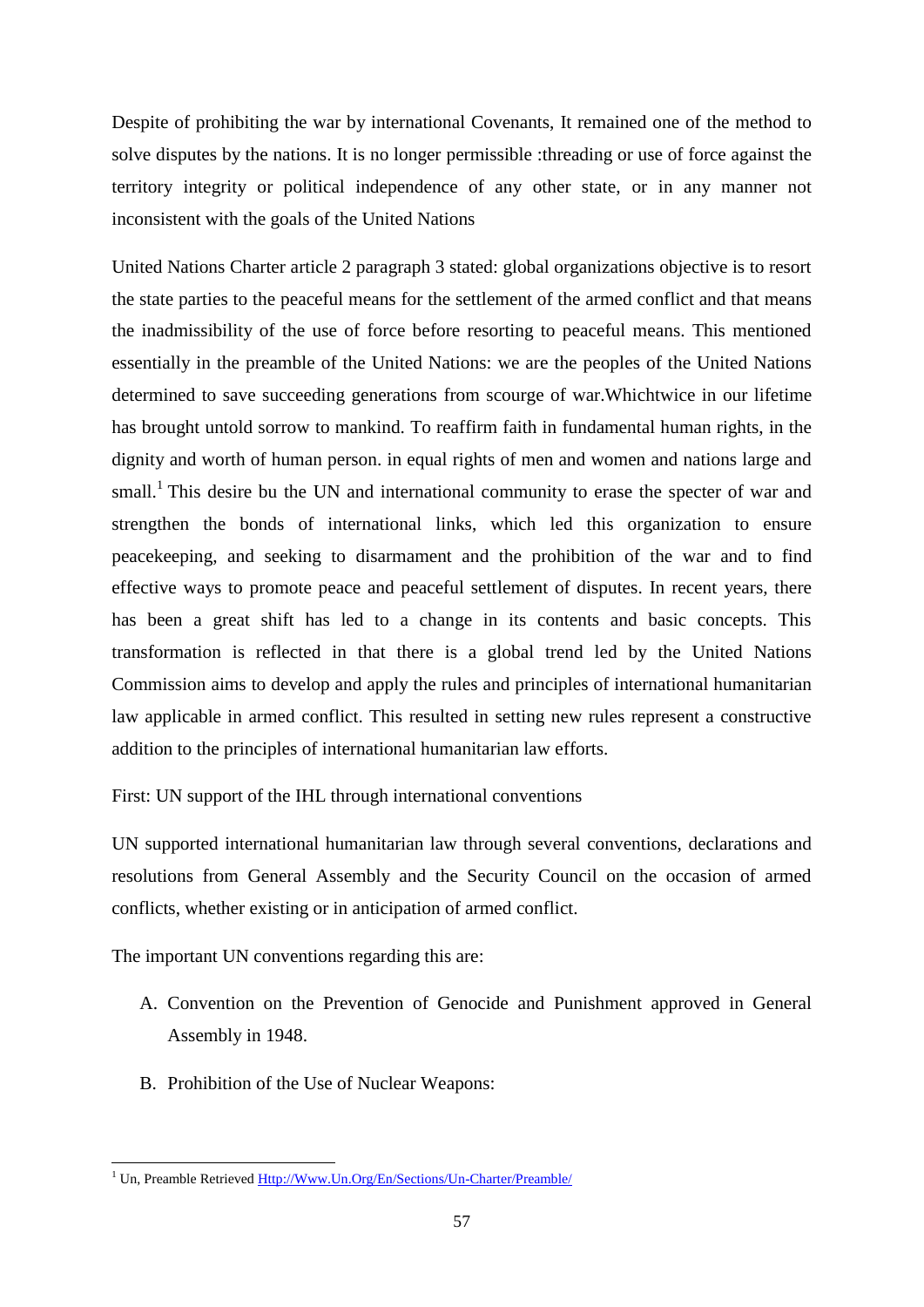At the end of WW II, the peoples of the world found itself in the face of the most terrifying weapon, after nuclear energy discovered. The seriousness of this topic was discussed in heated debate. It was not clearly prohibited in the IHL Conventions, because these agreements was prior to it.

Till now it has not been subjected to the rules under the General Treaty, but the United Nations General Assembly has prohibited it in a resolution 1961, strictly forbidden as a breach of the principles of its charter and the humanitarian principles.  $\frac{1}{1}$ 

- C. The Banning Nuclear Weapon Tests in the Atmosphere, in Outer Space and Under Water: was in 1963 the Treaty Banning Nuclear Weapon Tests in the Atmosphere, in Outer Space and Under Water signed.<sup>2</sup> Although the treaty has not held under the auspices of the UN, the General Assembly approved it. The parties announced that they seek to achieve the cessation of all experimental explosions of nuclear weapons forever and they are determined to put an end to the pollution of the environment with radioactive materials.
- D. Convention of restricting and prohibiting the use of certain weapons. Which may cause excessive injurious and indiscriminate effects and the annex protocols with it. UN Conference adopted the ban and restrictions on the use of Certain Conventional Weapons Which May Be Deemed to Be Excessively Injurious or to Have Indiscriminate Effects, held in Geneva the following instruments on October 10 / October 1980.

1. Convention on Prohibitions or Restrictions on the Use of Certain Conventional Weapons, Which May Because Excessive Injurious or that have Indiscriminate Effects.

- 2. Protocol on fragments that cannot be detected by X-ray.
- 3. Protocol on Prohibitions or Restrictions on the Use of Mines, inclusion and other devices. 4. Protocol on Prohibitions or Restrictions on the Use of Incendiary Weapons.<sup>3</sup>

E. Chemical and bacteriological weapons: the General Assembly recommended that States that have not yet acceded to the 1925 Protocol banning military use of asphyxiating gases, or

<sup>&</sup>lt;sup>1</sup> Jean Pictet, International Humanitarian Law, Op. Cit., P. 59.

<sup>&</sup>lt;sup>2</sup>Abdul Karim Alwankhudair, Mediator In Public International Law, And The Third Book, Human Rights, Amman, 1997, P. 244

<sup>&</sup>lt;sup>3</sup>Sharif Atlam D. Mohammed Maher Abdel Wahed, (M A S T A), Op. Cit., P. 488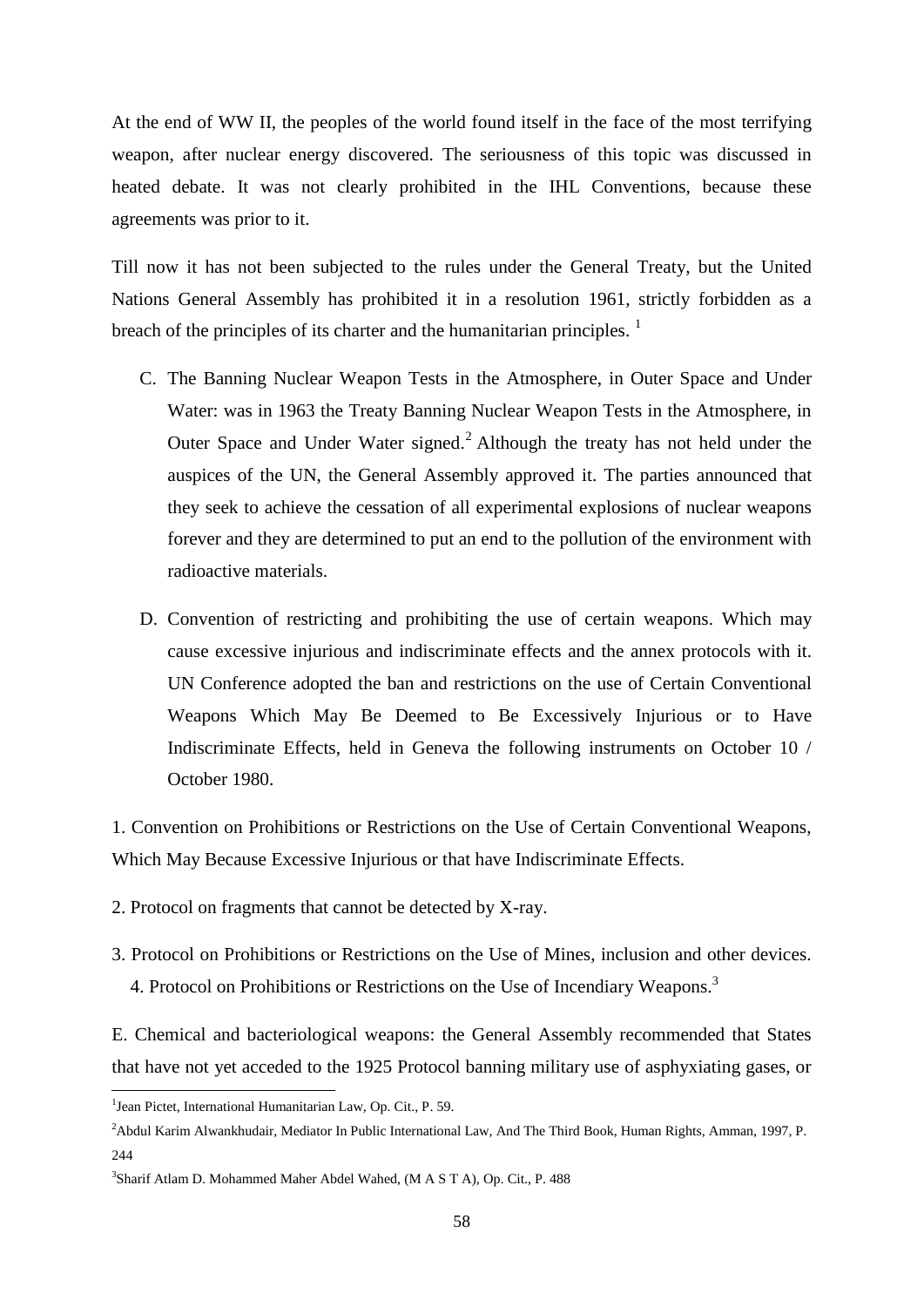toxic, or the like, and of Bacteriological Methods to join to the protocol. The convention of Prohibition of the Production and Stockpiling of Bacteriological 1975 has entered into force and four conferences held 1980.1986, 1991.1996 As well as a special conference held in 1994, the United Nations General Assembly discusses also regularly issues relating to the **Convention** 

As the chemical weapons convention entered into force on April 29, 1997 $<sup>1</sup>$  the Chemical and</sup> Biological Weapons Convention reflect the care from nations of the world to promote the principles and rules of international humanitarian law, which prohibits the use of certain weapons, to take additional measures to ensure the prohibition of the development, production or stockpiling of these weapons.

- E. Non-Statutory Limitations to War Crimes and Crimes against Humanity: The General Assembly adopted the Convention, which entered into force on 1970.
- F. Article (29) of the Convention states the following:
- 1- War crimes defined in the primary law of Nuremberg military court issued on 8 August 1945, in particular the (serious crimes) and enumerated in the Geneva Convention of 12 August 1949 for the protection of war victims.
- 2- Crimes against humanity, whether in war or peacetime. Defined in the primary law of the Nuremberg International Military court issued on 8 August 1945,
- G. Fighters for freedom UNGA in 1973 identified legal status of fighters who are struggling against colonial and racist regimes for right of self-determination, principles agreed on are: -
- 1. This kind of struggle is a legitimate struggle and agree with the principles of international law.
- 2. Violation of the legal status of combatants entails full responsibility in accordance with the rules of international humanitarian law.
- H. Protection of women and children :

<sup>&</sup>lt;sup>1</sup> Fantineromatov, The Political Dimension Of The Agreement (Silent Weapons), A Translation. Sz Sabri And His Group, The International Review Of The Red Cross (Icrc) Version, The Tenth Year, No. 55, June 1997, P. 293.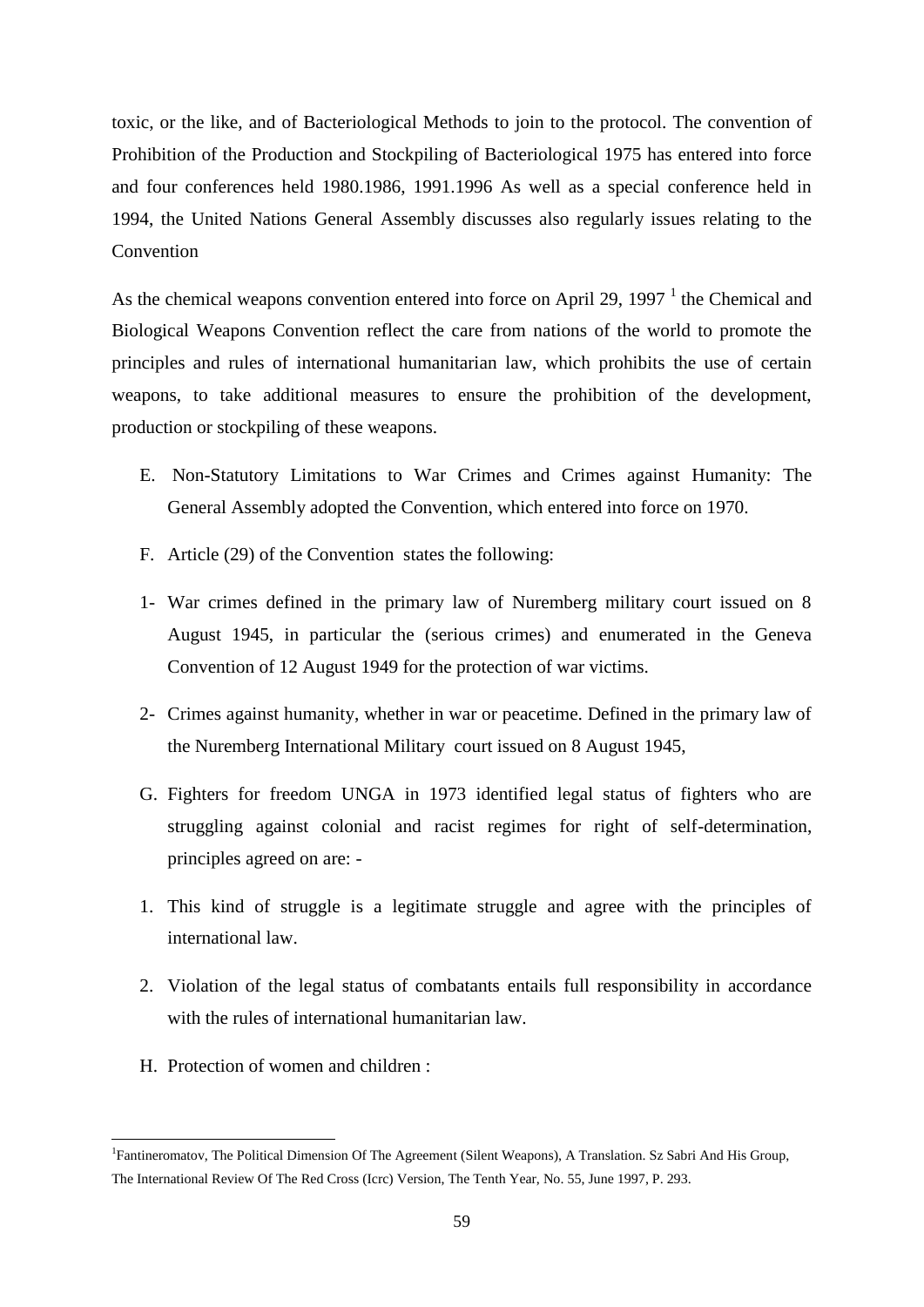UNGA has issued in1974 the declaration on the Protection of Women and Children in Emergency and Armed Conflict. The Declaration states that all acts committed by combatants during military operations or in occupied territories, which make up the forms of repression and cruel and inhumane treatment of women and children, including imprisonment, torture and launch bullets, mass arrests, collective punishment, destruction of dwellings and forcible eviction, are criminal acts.<sup>1</sup>

I. Special Status of journalists and protect them:

UNGA addressed the situation of journalists issued resolution dated 1973 Secretary-General of the United Nations to the presentation to the upcoming Geneva Diplomatic Conference, This point been addressed in Article 79 of Protocol I.

H. Mercenaries:

-

Using of mercenaries against the national movement or for overthrowing governments condemned as a criminal act. The General Assembly, Security Council, Economic and Social Council and the Commission on Human Rights condemned it. Recommendations and resolutions of the General Assembly started to draft (the International Convention against the Use, Financing and Training of Mercenaries 1989. It was clear that first protocol and the article 47 in particular had an impact between the African Convention and the UN Convention on mercenaries.

Second: methods of addressing violations of the International Humanitarian Law principles by UN means .With regard to the United Nations mechanisms for the implementation of the commitments of the international covenants and conventions, there must be beginning to make it clear that the United Nations has not yet been able to develop an effective and active mechanism to compel States to implement their obligations under international conventions. Like the sanctions imposed by the local laws on citizens who violate the law. It is known that of Penal Procedure that the United Nations that imposed are only those contained in Chapter VII of the Charter of the United Nations. For the use of force in situations of armed aggression and violation of international peace and security, under a decision issued by the Security Council no to be opposed by any of the permanent members of the council<sup>2</sup>

<sup>&</sup>lt;sup>1</sup> Article 2 Of Prevention Of The Crime Of Genocide And Punishment Of The 1948 Convention.

<sup>&</sup>lt;sup>2</sup> Arafa Abdul Salam Saleh, International And Regional Organizations, Public House For Publication, Distribution, Advertising, Benghazi, 1993, P. 486.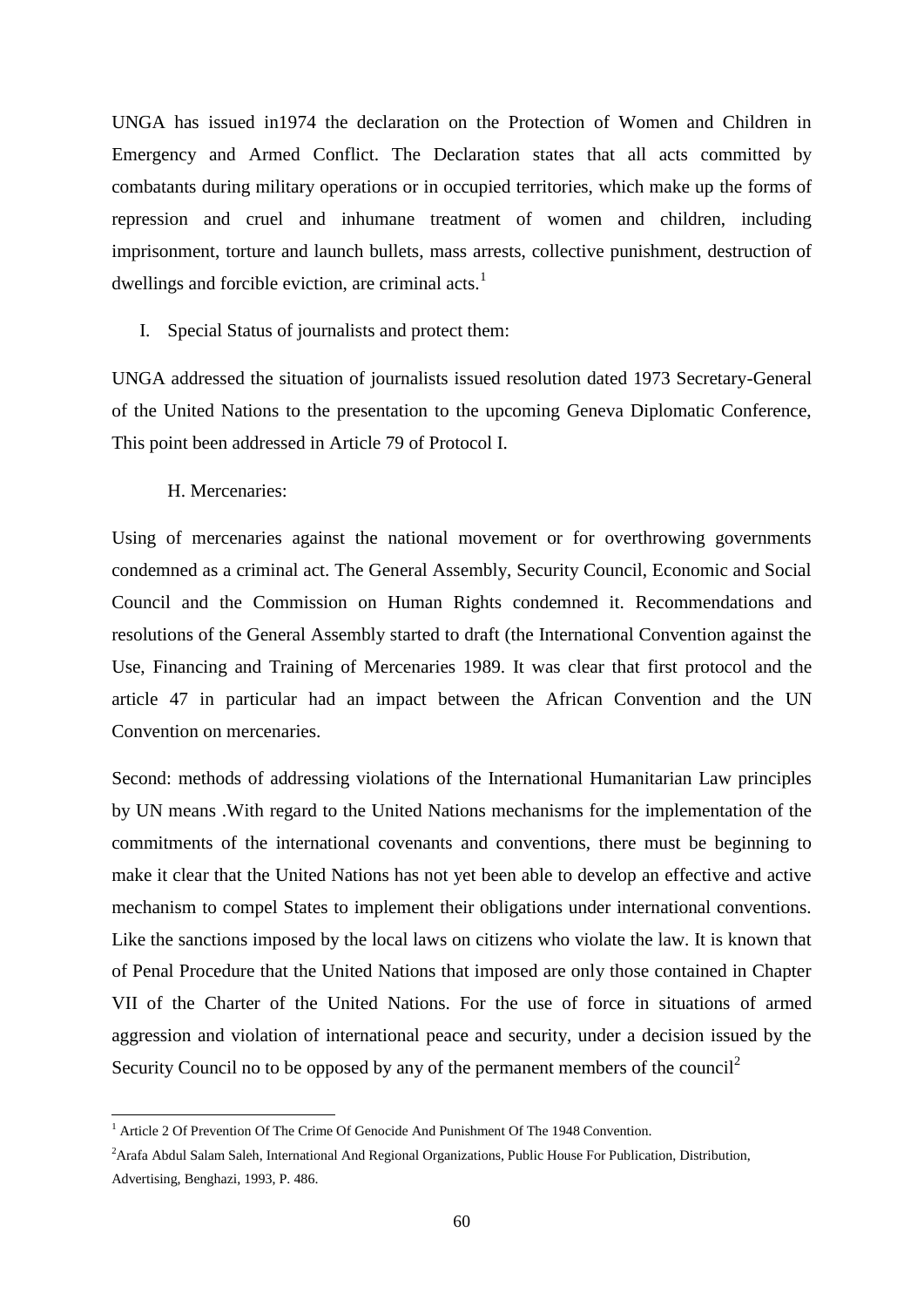The UN with an objective criterion does not solve international problems in accordance with principles of the international law. While these problems solved by the permanent members of Security Council particularly the USA. These actions are being solved electivity and double standards in addressing human rights situations, or the right to self-determination of peoples in this country or that.

The principles and rules of international humanitarian law without implementation will become just theories that IS why all countries in the world shall contribute to strength and develop the implementation of the rules of IHL.  $<sup>1</sup>$ </sup>

World War II experience restricted war by provisions contained in the Charter of the United Nations. Second article from the charter included the following provisions:

Three: all Member States to settle their international disputes by peaceful means in a way that international peace, security, and justice shall not face any dangerous or risk.

Fourth: all Member States to refrain in their international relations from treating or use of force against the regional entity, or independent political of any state, or in any other manner against the goals of the United Nations.

International mechanism to protect the IHL includes General Assembly, the Economic and Social Council, and the Security Council, the International Court of Justice. IHL contain guarantees to implement its rules by provisions provided as compensations or criminal sanctions in case of violation of rules and some actions stated as breach of its rules, which is war crimes.

Although the UN managed human rights violations during armed conflict using a vary methods to investigate human rights situation. Yet it has not succeeded in finding appropriate mechanism because of the breaching of many countries of principles and rules of IHL.

Role of UN has its effect in exposing the nature of states wrong actions and embarrass the states politically and morally before world opinion.

United Nations staff has made many successes in achieving the international collective security. Ensuring the fundamental rights and freedoms of man and remove the causes of tension between peoples.

<sup>&</sup>lt;sup>1</sup>Gerhard Van Glahn, The Law Of Nations, C 1 Translation Abbas Dar-Old New Horizons,, Beirut, (B C), P. 14.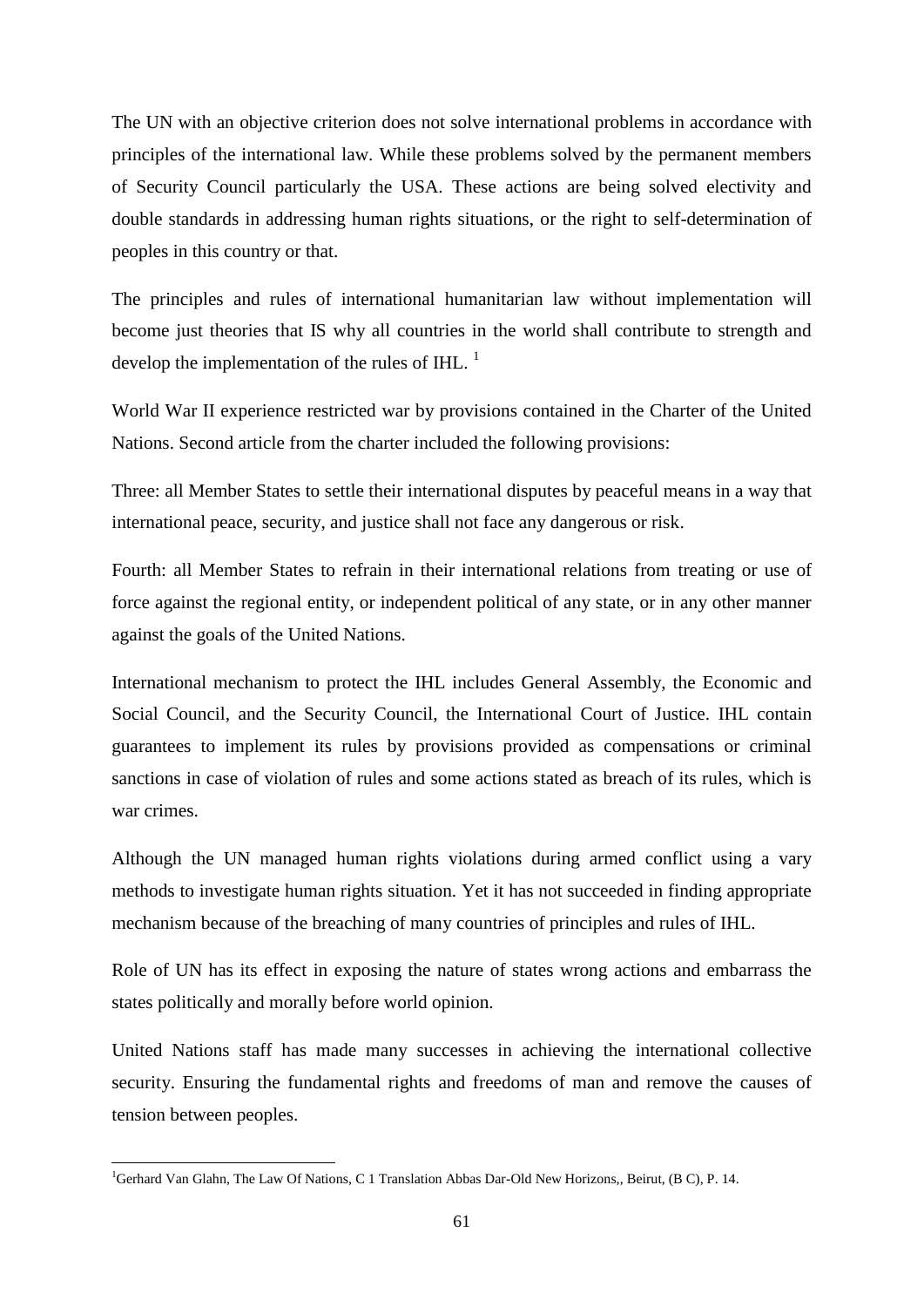However, through facing a lot of international crises and problems they did not act neutrally. Interests of the permanent members of the Security Council influenced their actions. and the best example of this is the United Nations dealing Gulf crisis, unlike dealing with the solution of the Palestinian problem.

# **3.2.2 Role Of International Criminal Justice In The Implementation Of International Humanitarian Law**

The establishment of these courts and defining its objectives shall be devoted balance in the relationship between justices. Because it is humanitarian concept has no limits in time or place, and between international sovereignty because it's limited concept geographically and politically.

As its establishment represent an important phase in the history of humanity. It was known as phase of global wars that killed tens of millions. On its impact public awareness was started to spread. Military tribunals established in Nuremberg under London Convention rules on 8 August 1945. And the Court of Tokyo on 20 / December 1945.

First: international military tribunals at Nuremberg. Despite of holding many peace treaties after the First World War 1914-1918 such as Versailles treaty 1919. It failed in establishing peace. League of nation was unable to stop the international crises and the breaching of the global peace. That is why many f the comments of the officials was essential reasons for the responsibility of the international crimes especially in time of war.

On October 1941 US president Roosevelt said that terrorism and intimidation cannot bring peace to the countries of Europe. It only spread the hatred that will lead someday to terrible retribution. At the same time, British Prime Minister Winston Churchill stated that sanctions on the crimes is one of the main purpose of the war now. On January 13, 1943 St James Palace, issued by nine European countries stated these countries lay among its goals and objectives the need to punish through fair organized means on the criminals and those responsible for war crimes against humanity.  $\frac{1}{1}$  According to this statement, special committee

<sup>&</sup>lt;sup>1</sup>Abdel Wahed Mohamed El-Far, International Crimes And The Power Of Punishment On Them, Public International Law,

Dar Arab Renaissance, Cairo 1995, P. 095 Of These Countries Are (Belgium - Czechoslovakia - France - Greece - To Oxmburg- Holnda- Norway - Poland - Yugoslavia) Was Attended By Delegates From ( Britain - Australia - Canada - India - New Zealand - Union Of South Africa - The United States - China - Soviet Union As Observers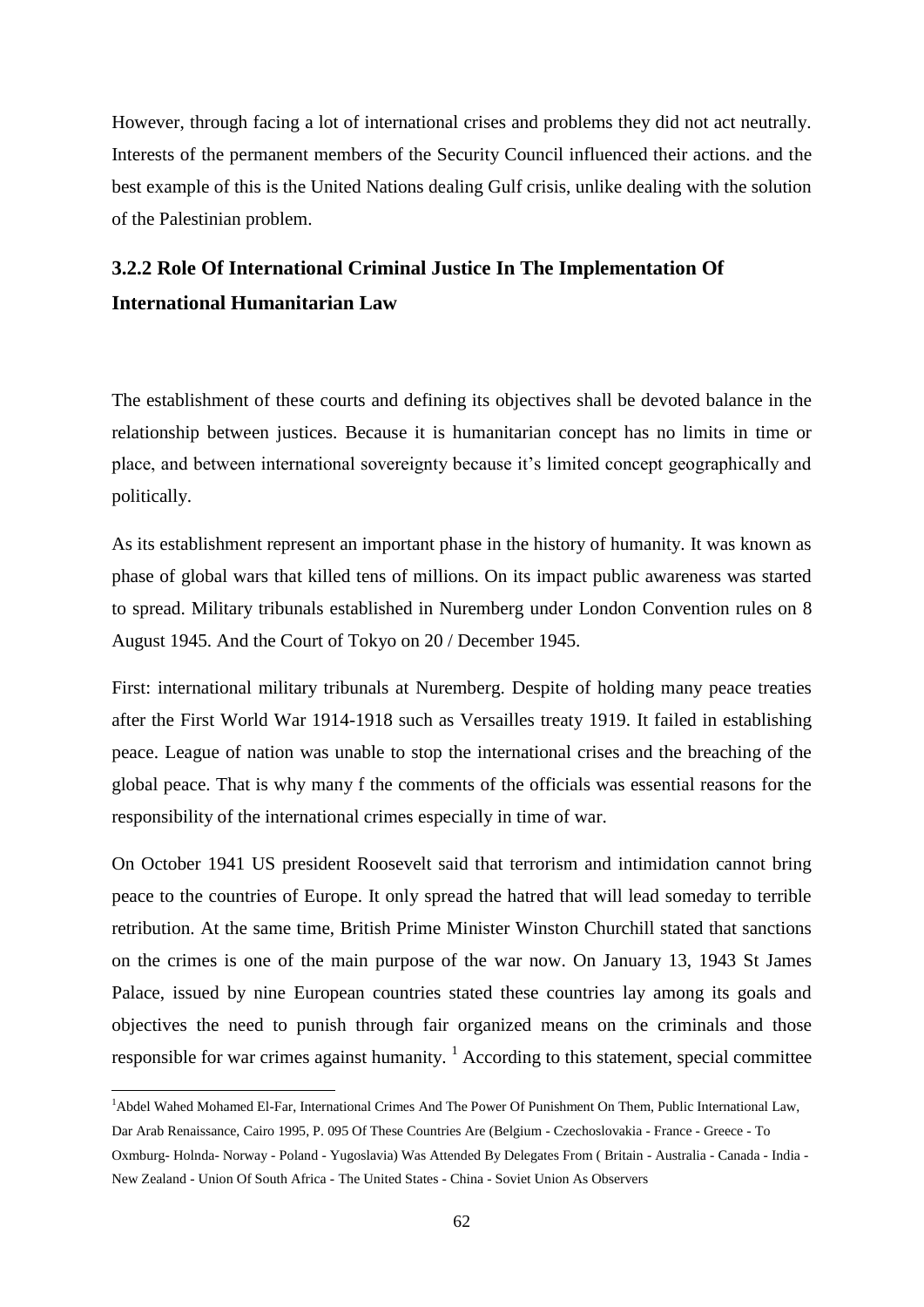established to look into war crimes committed. This committee consists of 17 members' state; called (Committee of the United Nations War Crimes)<sup>1</sup>

One of the most notable declaration was Moscow on 30 October 1943 by presidents (Roosevelt - Churchill - Stalin). This statement has laid down more specific rules in the field of international criminal responsibility and prosecute criminals decisively. According to this, the court must pursue every person who commits an international crime or crimes against humanity. According to London Convention on 8 August 1945 it create (International Military Tribunal), which is entrusted with the task of doing the trial.

First article of this convention stated an international military tribunal established after consultation with the Supervisory Board on Germany to trial war criminals. With no particular geographic crime. Whether they defined in personal, Or as members in bodies or organization. As desire achieve uniformity in the legal principles that created by this convention. Supervisory Board of Germany issued Law No. (10) On 20 / December 1945 in order to prosecute those who are responsible for war crimes who did not face the international military trial.

Legal problems and criticism faced by the Nuremberg Tribunal:

-

The court faced a series of legal problems and criticism the most important were:

- 1- Governing Law problem: the governing law by the court was the biggest problems faced that experience for two reasons:
- Tribunal established to prosecute the senior German war criminals and those were subject to domestic German law as their own Personal Law.
- Charges against top criminals was to commit acts, which its criminal affect was in unlimited geographical area. Despite the exclusion of the application of German criminal law as a personal law, exclude the application of the regional criminal law, the Charter of the Nuremberg remained silent about the applicable law  $2$ . That was on the court to choose one of two methods. Either to exercise its authority in supreme method to choose the applicable law. Or to resort to measure and work on

<sup>&</sup>lt;sup>1</sup>Hamid Al-Saadi, Introduction To The Study Of International Criminal Law, I 1, Knowledge Press, Baghdad 0.1971, P. 63.

<sup>&</sup>lt;sup>2</sup>Abdul Hussein Shaaban, The International Criminal Court, Read The Human Rights Problems In A Systematic And Scientific, Journal Of The Arab Future, The Number (281) In July 2002 7, P. 6.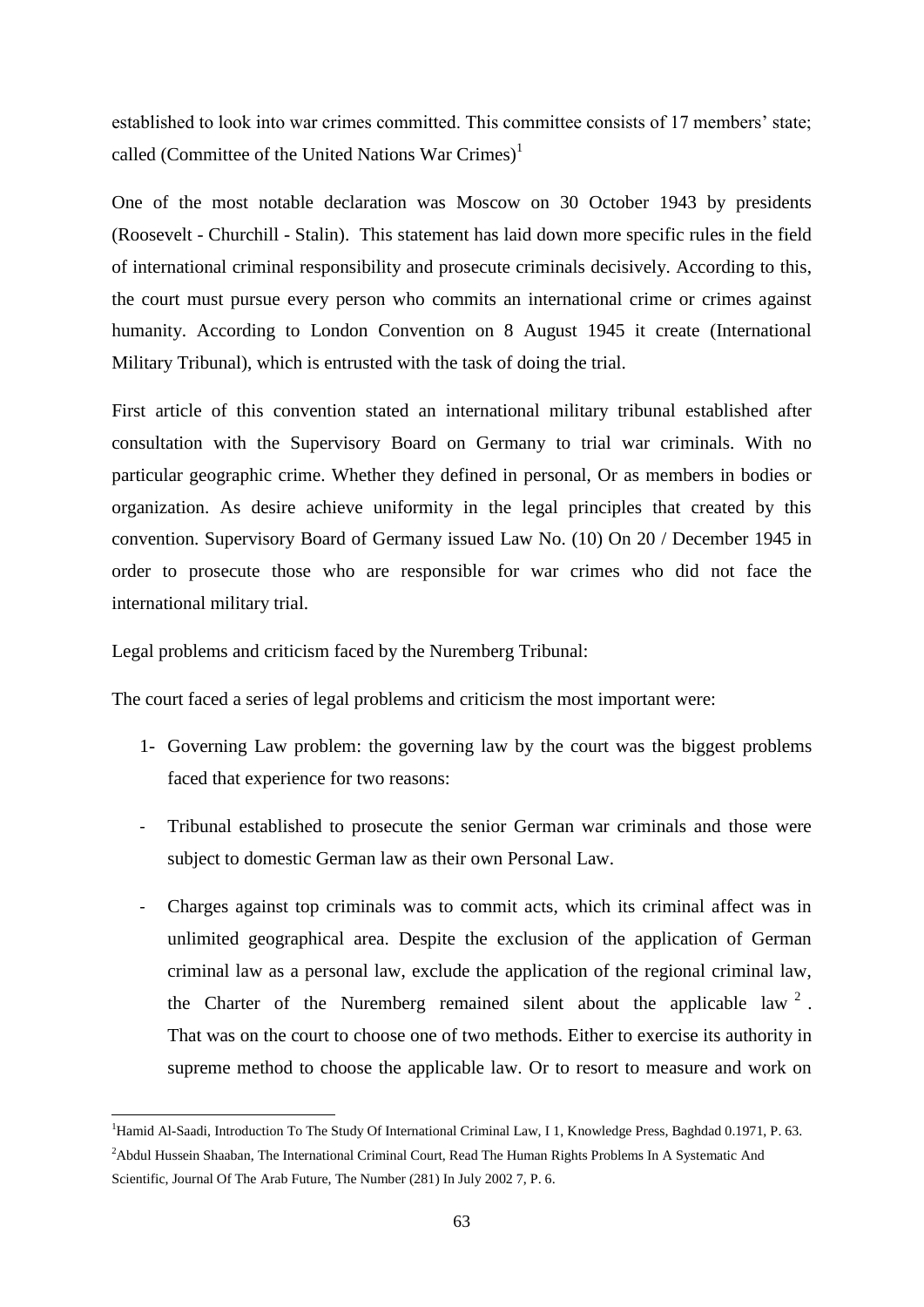the implementation of the article 28 from the statue of the international permanent court of justice. More often court was forced to special second method within the definition of international crimes.

- 2- Lack of representation of neutral countries and Germany in the formation of the court.
- 3- Distinction of the court to trial the defeated only. Without trialing the victory parties. Nuremberg court did not trial USA on the atomic bomb in Japan.
- 4- Illegality of crimes and sanctions. Defense body based on the accused criminals on this principle on which that this crimes did not happened with establishing Nuremberg charter. This means the failure of legitimate part in one hand and lack of determining penalty on who commit such acts from other hand. Despite all the criticism legal problems faced by the Court. However, these international criminal trials of violators of IHL is actually a lesson for all those who try in the future to commit an offense against the law and customs of war. This Court has set a legal precedent and procedure that will serve as a deterrent in the wars that may arise in the future.<sup>1</sup>

Second Tokyo international military court:

In 1 December 1943 On Cairo conference for the allied countries: China, England and America stated that the goal of is an end to Japanese attacks and persecuting criminals. In 1945 in another declaration in Potsdam in July the three allies concentrate on the need of prosecution of criminals especially who have committed crimes against prisoners.

On 2 September 1945 and when Japan surrendered and defeated in the World War II. Marc Douglas Arthur the American as commander in chief of the allied forces in the far east special issued statement in January 19, 1946 to issue a military tribunal for the far east. Headquartered in Tokyo or anywhere determined later.<sup>2</sup>

This court issued from ten judges representing eleven countries. Ten of them fought Japan and neutral country. The court names(court of Tokyo) because it was held in the city of Tokyo in Japan.<sup>3</sup>

1

<sup>&</sup>lt;sup>1</sup>United Nations Crime Commissions, Retrieved On 11.06.2016 From

[Https://Www.Loc.Gov/Rr/Frd/Military\\_Law/Pdf/Law-Reports\\_Vol-1.Pdf](https://www.loc.gov/rr/frd/Military_Law/pdf/Law-Reports_Vol-1.pdf)

<sup>&</sup>lt;sup>2</sup>Abdel Wahed Mohamed El-Far, International Crimes And Punishment By The Authority, A Former Source, Pp. 108-109. <sup>3</sup>International Military Tribunal For Far East Of 4 November 1948 Retrieved From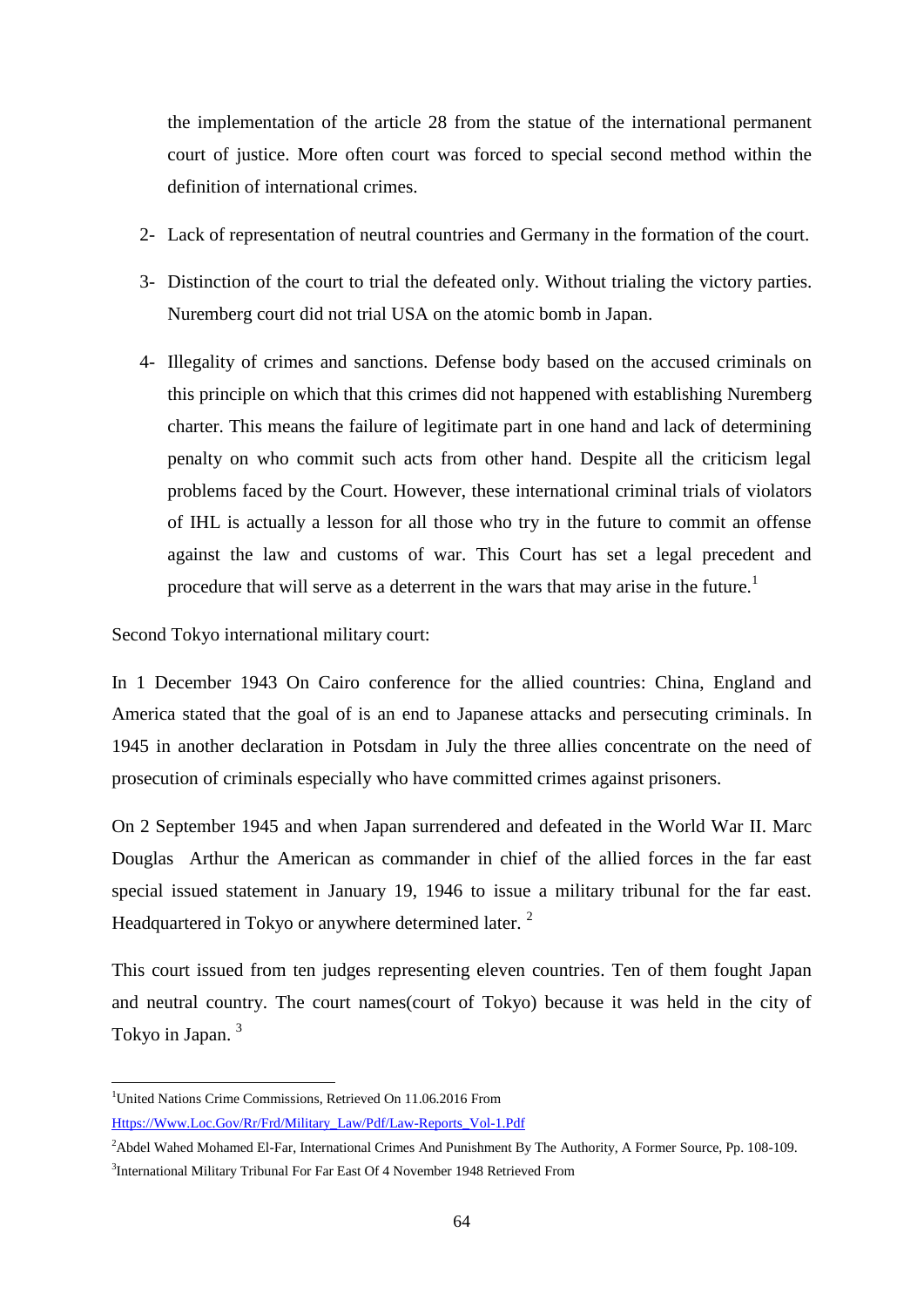Tokyo court system does not differ in anything fundamental with Nuremberg Tribunal system. Particularly regarding the definition of crimes that should be punished, which is crimes against humanity.

In conclusion, we can say that this military tribunal was first steps to build international penal justice. Despite the criticism on the international military ,that it was a court designed for victories countries and that victor's justice is not legal principle. Because justice has one absolute rule. Does not changes and do not effect by the outcome of the battle. Has no relation with the defeated country or the victorious state.

# **3.2.3 International Criminal Tribunal Issued Temporary by The Security Council.**

Scandals and massacres that accompanied armed conflict that erupted between the former republics of Yugoslavia and the outrageous violations of the rules of international humanitarian law lead to establish an international court for the former crimes by Security Council.

As the ethnic conflict in Rwanda and the ugly massacres that took the lives of hundreds of thousands of innocent people was direct reason to create criminal tribunals to persecute the responsible on the violations of IHL in Rwanda. These independent tribunals present the real formation of the modern criminal justice.

#### **First: The Former Yugoslavia International Criminal Court:**

Because of the worsening violations of the basic humanitarian rules in the conflict in the former Yugoslavia. Because of the shock of the bloody event that followed the disappearance of the former Yugoslavia, It was necessary to wait until the acceptance of the international community to establish an international criminal court especially for this country. The Court has already established under Security Council resolution the United Nations No. 808 and 827), adopted at the February 22 and 27 May / May 1993. The court was responsible on Prosecution of Persons Responsible for Serious Violations of International Humanitarian Law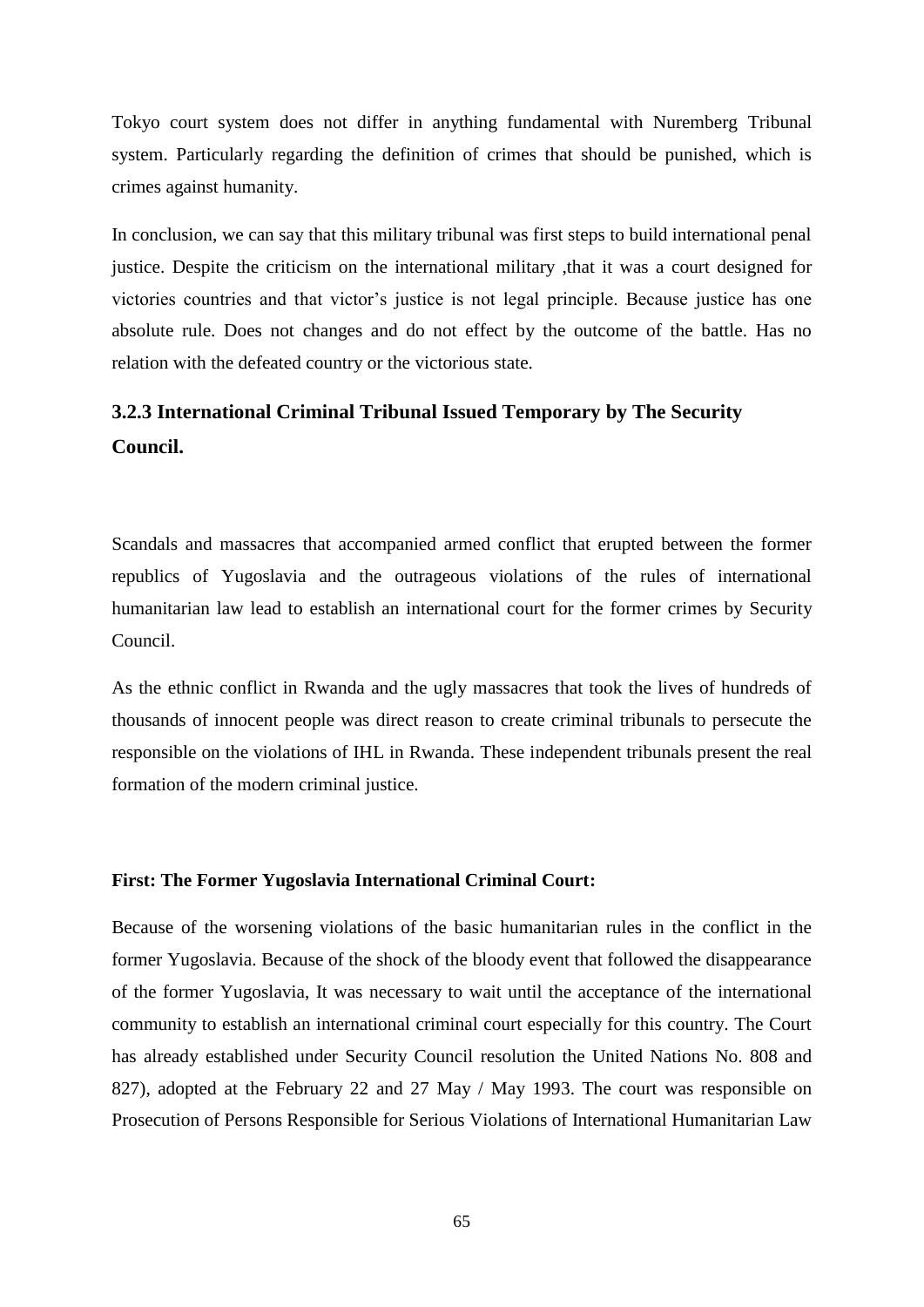committed in the territory of the former Yugoslavia, starting from the first of January 1991 violations $1$ 

After Security Council resolution (808) in 1993, the General Secretary was assigned to prepare a draft of this court. 60 days given to the GS as deadline to finish it and to bring this project to the Security Council. To implement this decision the General Secretary issued report include the statue draft of the court commenting on the articles of the statue.<sup>2</sup>

The statute also provided the individual criminal responsibility, including head of states. For some specific violations committed during the temporary jurisdiction of the Court, and those crimes are –

- grave violations Geneva Convention in 1949.
- Breaches of the laws and customs of war.
- **•** Genocide.
- Crimes against humanity

The statute of the International Criminal Court pointed in the articles 6-7 to the individual criminal responsibility, and Article VI on the following:

(The International Tribunal has jurisdiction over persons under the provisions of this Statute).

The Statute of the International Criminal Court for the former Yugoslavia members provided the Article VII to state the individual criminal responsibility, as follows:

- A. Person who plan, order, commit, help or is keen on planning or execution of a crime referred in articles 2-5 of this statute, will be responsible individually for this crime.
- B. The official character of any accused person. Whether he is Head of State or Government, or Government Official, will not be exempt from criminal liability and will not ease his punishment.

<sup>-</sup><sup>1</sup>Mohammad Yousufalwan, The International Criminal Court, Research Presented To A Symposium Of International Humanitarian Law, Reality And Ambition, Held In Syria, Publisher Of The International Committee Of The Red Cross (Icrc), Daoudi Press, Damascus 0.2001, P. 200.

<sup>&</sup>lt;sup>2</sup>. M. Cherifbassiouni, International Criminal Court, The New Presses Rose Al-Youssef, Cairo, 2002, P 55.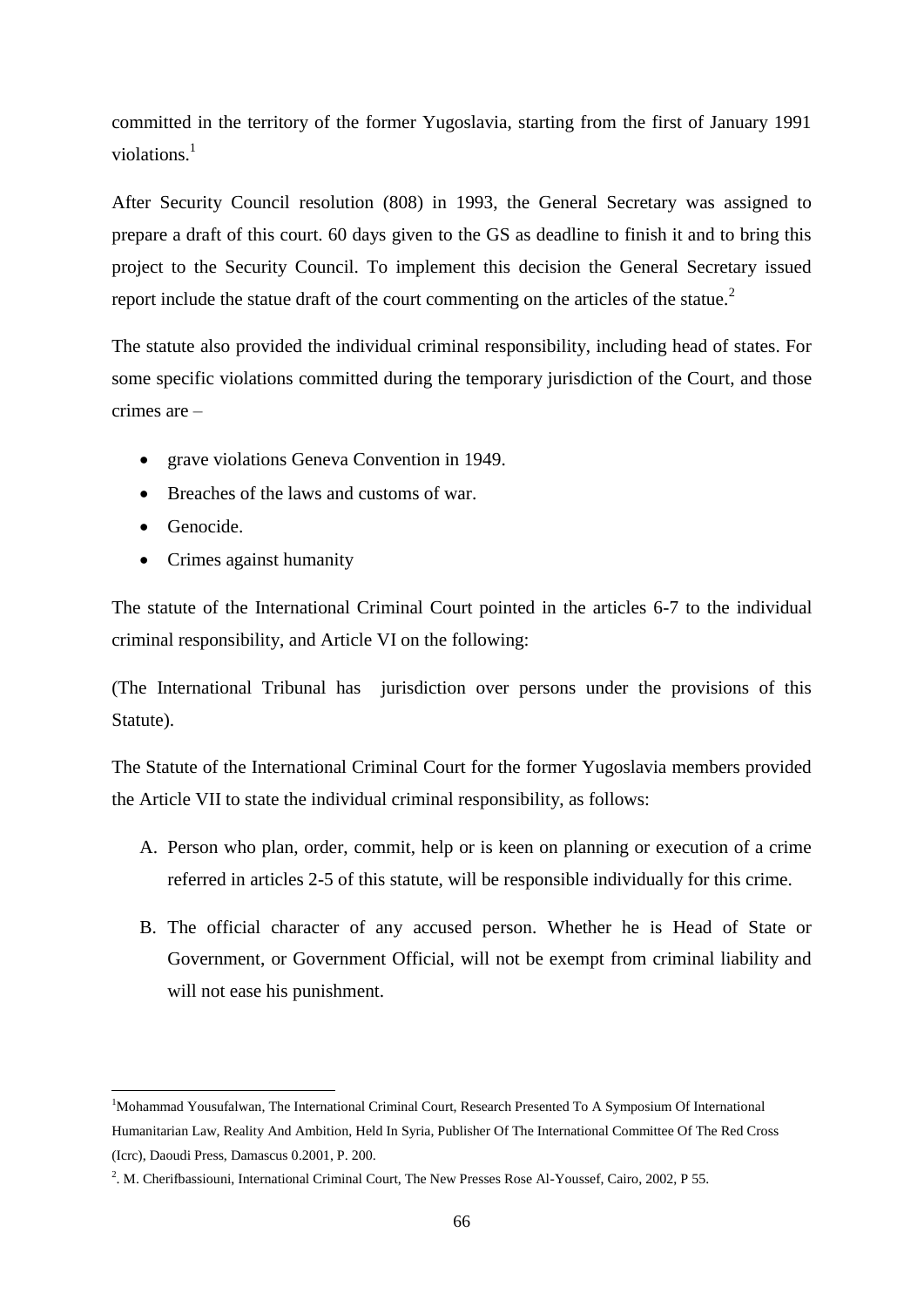- C. Any of the acts referred in articles  $2 5$  from this statute has been committed by subordinate r will not absolve his president from the liability if the president knew or should have known that the subordinate was in the process of committing such acts. On the other hand, if he had committed it but the president failed to take necessary and reasonable measures to prevent such acts and punish the perpetrators.
- D. the disposal of the accused person in accordance with the order of his government or the boss will not exempt him from criminal responsibility, but it can be taken into account to reduce the punishment if the International Tribunal decided that justice so require

### **Second: Rwanda International Criminal Court:**

-

Massacres in Rwanda in Africa resulted from an ethnic dispute. What happened from where many of the killings and mass torture and crimes committed by the tribe (Hutu) in 1994, Which took the lives of more than a million people from the tribes (Tutsi). All of that pushed the government of Rwanda to resort to the Security Council, which had formed a committee of experts to investigate crimes committed in Rwanda in 1994 under resolution no. (935) in 1994.

Security Council issued No. (955) on November  $18<sup>1</sup>$ , 1994 to establish a special criminal court. Based under Chapter VII of the Charter of the United Nations, as the situation in Rwanda constitutes a threat to international peace and security. Its task was to restore and preserve the peace and national reconciliation by the persecution of the persons who are responsible for acts of genocide or other serious violations of international humanitarian law committed in Rwanda.

As well as citizens of Rwanda who are responsible for committing such acts or violations in the territory of neighboring countries in the period from the first of January to 31 December / December 1994. Court consists of three devices, and the Office of the Prosecutor, Registry. The main branch of Rwanda Tribunal in Arusha (Tanzania).

Resolution of Security Council no.955 of the statute was on judicial means of Rwanda tribunal. The article related to criminal liability of individuals was mentioned in the statute in the same way that was mentioned in statute of the International Criminal Tribunal for the

<sup>&</sup>lt;sup>1</sup>Peace Resource Center, Ircc, Retrived On 11.06.2016 From [Https://Www1.Umn.Edu/Humanrts/Peace/Docs/Scres955.Html](https://www1.umn.edu/Humanrts/Peace/Docs/Scres955.Html)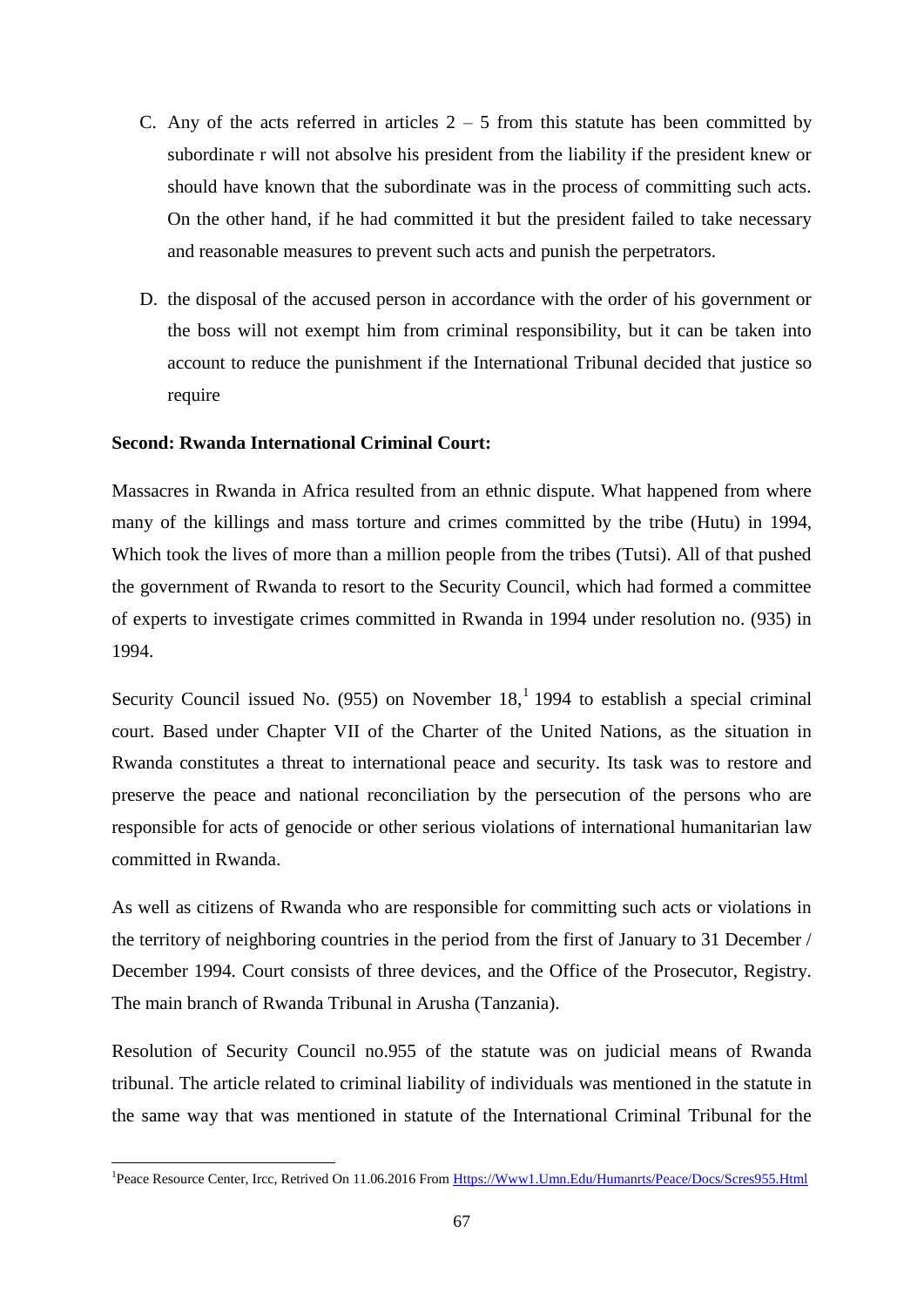former Yugoslavia in line with Rwanda circumstances. Rwanda tribunal had temporary jurisdiction from the first of January until 31 of December 1994. It is by that similar to the International Criminal Tribunal for the former Yugoslavia, which had the right to persecute crimes of genocide and crimes against humanity, but violations of the laws and customs of war and the Geneva Convention of 1949 private international disputes were not subject to the jurisdiction of the court. Because the conflict in Rwanda had civil nature. While the violations of the third common article in Geneva Convention 1949 and additional Protocol II entered into the jurisdiction of the court.  $1$ 

There is no doubt that Rwanda tribunal shall contribute in reducing the cases of impunity in Africa. Because the penalties will be issued will show for military officials and politicians that they will be punished on the violations of IHL in any civil conflict.  $2^{\circ}$ 

What should be considered by this court is known and specific compared the international military tribunal in former Yugoslavia. Specific in terms of time and even the nationality of the persons liable on committing crimes happened in September 1999. There are approximately 667 people representing 81 countries in this court. Its budget identified for mentioned year by \$68.531.900. Tribunal began Court began its work in November 1995 until August 1999 issued 25 an indictment against 48 people, including 38 in the case of the temporary arresting. At July 1999, the court issued four rulings ranging from life imprisonment and imprisonment fixed they were convicted of mass murder and charges of violating the laws and customs of war and charges against humanity.<sup>3</sup>

<sup>&</sup>lt;sup>1</sup>Cecil Atel, The International Criminal Tribunal For Rwanda, The International Review Of The Red Cross, No. (58) In January 1998, And (B Died), P. 623.

<sup>&</sup>lt;sup>2</sup>Gentaombo, The International Criminal Tribunal For Rwanda, The Role Of The Court In The Framework Of The African Reality, The International Review Of The Red Cross, No. 58, Op. Cit., P. 633.

<sup>3</sup> Sharif Atlam, The International Criminal Court, The Constitutional And Legislative Adapters (Draft Model Law). International Committee Of The Red Cross, 3rd Floor, Cairo, 2005, P. 27.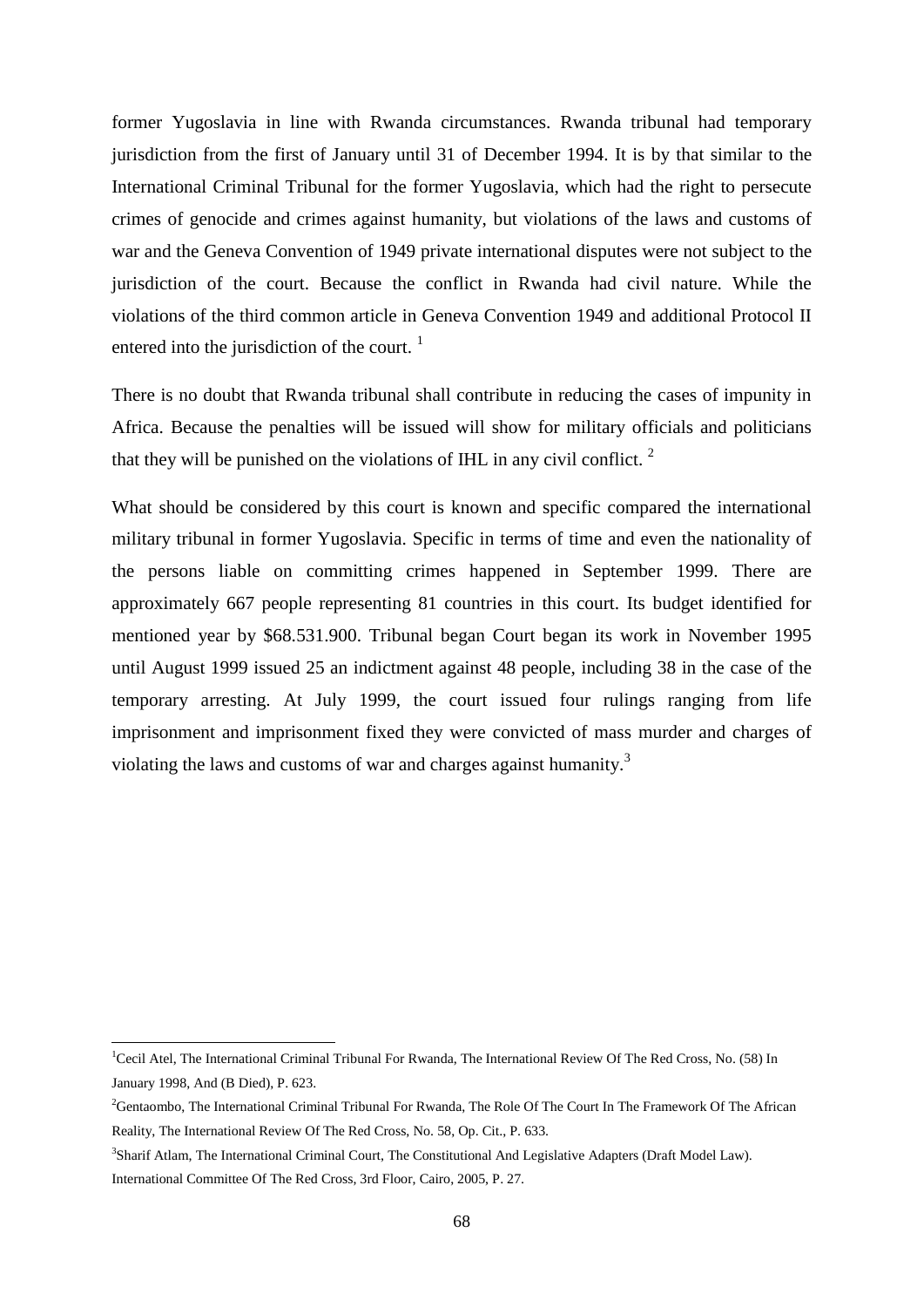# **3.2.4 International Permanent Criminal Court Issued With An International**

# **Agreement.**

Establishment of the ICC the first attempt to create a permanent international criminal justice. It was mention to establish such court previously in to establish such courts in the agreements of forbidden to suppress the crime of genocide and the 1948 Convention on the Prohibition and suppression of the Crime of Apartheid in 1973with achieving that goal.

In 1989 the UNGA asked international law commission to study the establishment of ICC. This commission embarked to establish primary law for the court from the 42 session to 46 1994-1999. General Assembly established a special committee to study the major substantive and administrative issues of the project and commissioned in 1995, a preparatory committee to prepare a consolidated text. They special committee gathered during 1998-1996 for completing unified copy of the primary law. It was submitted to the diplomatic conference held at the headquarters of the Food and Agriculture Organization in Rome during the period from June 15 to July 17, 1998 and they adopted the statute of international criminal court. We will address the emergence of the idea of the International Criminal Court, and the judicial structure of the Court and its terms of reference and principles and the difference between them and the International Court of Justice, the legal rules and procedures for the investigation and trial, judgment and appeal.

First: the emergence of ICC idea.

-

Establishing International Criminal Court was dream of United Nations on 1948 when the General Assembly asked International Commission to study the possibility of establishing a permanent international criminal court. However, humanity has always been terrified by the horror of the crimes against them. Trying to realize the dream to establish the court but it was achieved on a small scale, with the formation of the Nuremberg Tribunal, and the Court of Tokyo after World War II.

In the late twentieth century two international criminal courts has been established in Rwanda and Yugoslavia. Unlike previous courts established to look into the crimes occurred in times

<sup>&</sup>lt;sup>1</sup>M. Cherifbassiouni, International Criminal Court, A Former Source, Pp. 75-80.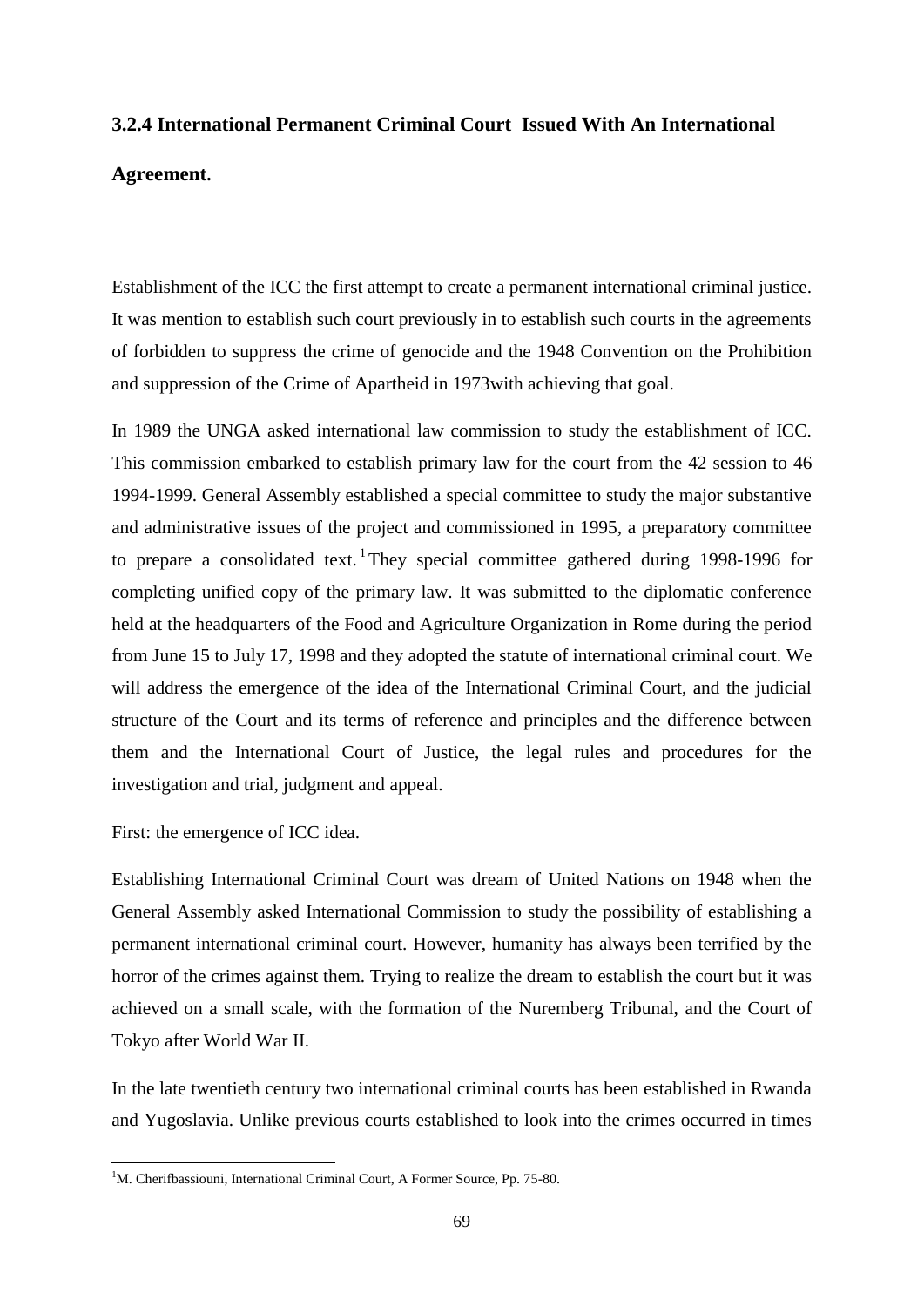and specific areas that have seen the Italian capital Rome held the United Nations Diplomatic Conference of Commissioners concerned Establishment of an International Criminal Court from June 15, 1998 until July 17, 1998. Delegations representing 160 countries, 31 international organizations and 136 non-governmental organizations participated the work in the conference as observer's members. Primary law released in this conference. This law considered as an international treaty will take effect after 60 days of ratification by 60 States.

120 state voted to establish the ICC 7 refused to vote for its establishment. While 21 refused to vote. In 31 of December 2000 US President Clinton signed on Rome statute as positive. However, the US role was major since the administration of President Bush on his tasks in 2001. In May, US took unexpected step, which was backing away from the signature of Rome primary law. it launched a global campaign to weaken the court and work on all US citizens evade punishment issued under the jurisdiction of the Court. The representative of Israel has justified the refuse of his government's to establish the court by that settlement should not be major international crimes that jurisdiction falls within the terms of reference of the ICC which means that Israel should be outside the international legitimacy, deduced from the rules of international law.

It is noteworthy that Iraq has taken a positive step during the government of Dr. Ayad Allawi , where he signed the Statute of the International Criminal Court in February 2005, but public opinion surprised because after two weeks when Iraq withdrew without giving reasons or justifications.<sup>1</sup>

Despite of passing more than eight years on the establishment of the court statute, Russia has not sign on it. In time, that china did not sign as well. Spain called on behalf of presidency the union and other states to join to the treaty of Rome as fast as they can. Emphasizing the unconditional support from everyone, because the court would be an effective tool in combating impunity from crimes, which was announced by French President Jacques Chirac also. $2$ 

If the Israel state was understandable why we do not have any Arabic country that ratified this court except Jordan. As still eight Arab countries outside signature system. Djibouti has embarked later to ratify the Rome court statute and thus be the second Arab state, while still

<sup>&</sup>lt;sup>1</sup>Abdul Hussein Shaaban, Ibid., P. 5.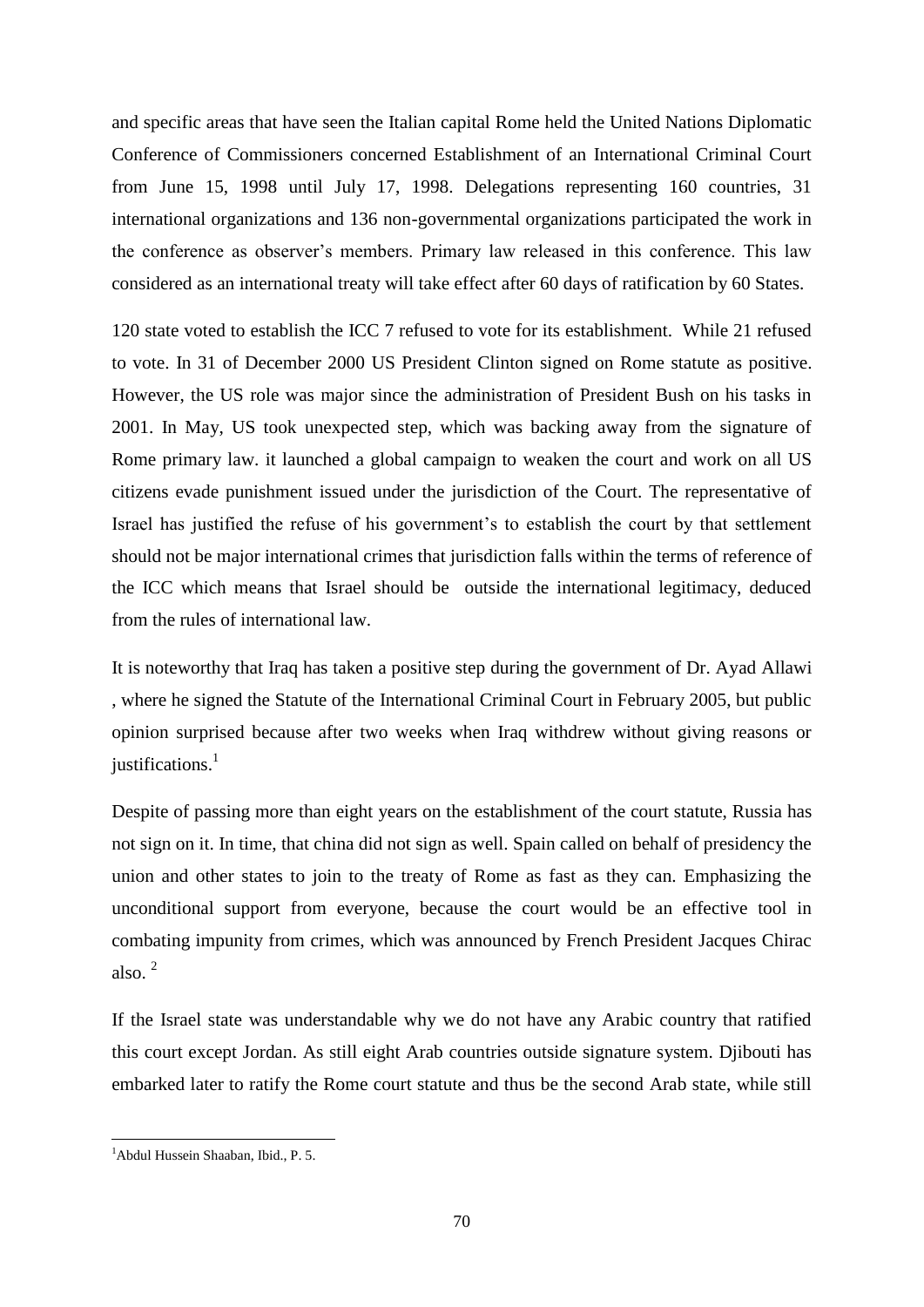the matter raises serious questions about the seriousness of talking about international justice for many of the Arab countries.

On this occasion, we must be point to the benefit of signing international treaty before end of signing time and the importance of ratification and privileges of the pioneering states. Article 125 has identified the Statute of the Tribunal (first paragraph) end of signing on 31 December 2000.

Accordingly, the signatory countries will be participation in Member States Association since its inception, which will give the opportunity to participate in decision-making and in facilitating the emerging work of court. Especially that the first sessions of the Assembly of the member states will discuss the rules and evidence for the court and the various pillars of the crimes falling within the jurisdiction the definition of these crimes.

If this was the features of the signatory country, ratification feature will begin immediately with the ratification of 60 state or that will ratify later.in the first sessions many decisions will be made. Such as election of judges, determining the budget and other procedures. That not ratified Arabic country will deprive it from this privilege. Which is the thing that can be overcome by the signing on the take its place soon in the convention.

Second: principles of the International Criminal Court<sup>1</sup>

Based on five principles

- 1- Its international judicial system arose from the will of States parties and signatories that established the court.
- 2- The Court's jurisdiction will be prospectively only and does not intend to work retroactively.
- 3- International court will be complementary for the national jurisdiction. The priority is for the national jurisdiction but the court can exercise its jurisdiction in two cases: first in the collapse of national judicial system. Second in refusing or failing to carry out its legal obligations to investigate and prosecute persons accused of crimes.

<sup>&</sup>lt;sup>1</sup>General Principles Of International Criminal Law, Retrieved On 11.06.2016 From [Https://Www.Icrc.Org/Eng/Assets/Files/2014/General-Principles-Of-Criminal-Icrc-Eng.Pdf](https://www.icrc.org/eng/assets/files/2014/general-principles-of-criminal-icrc-eng.pdf)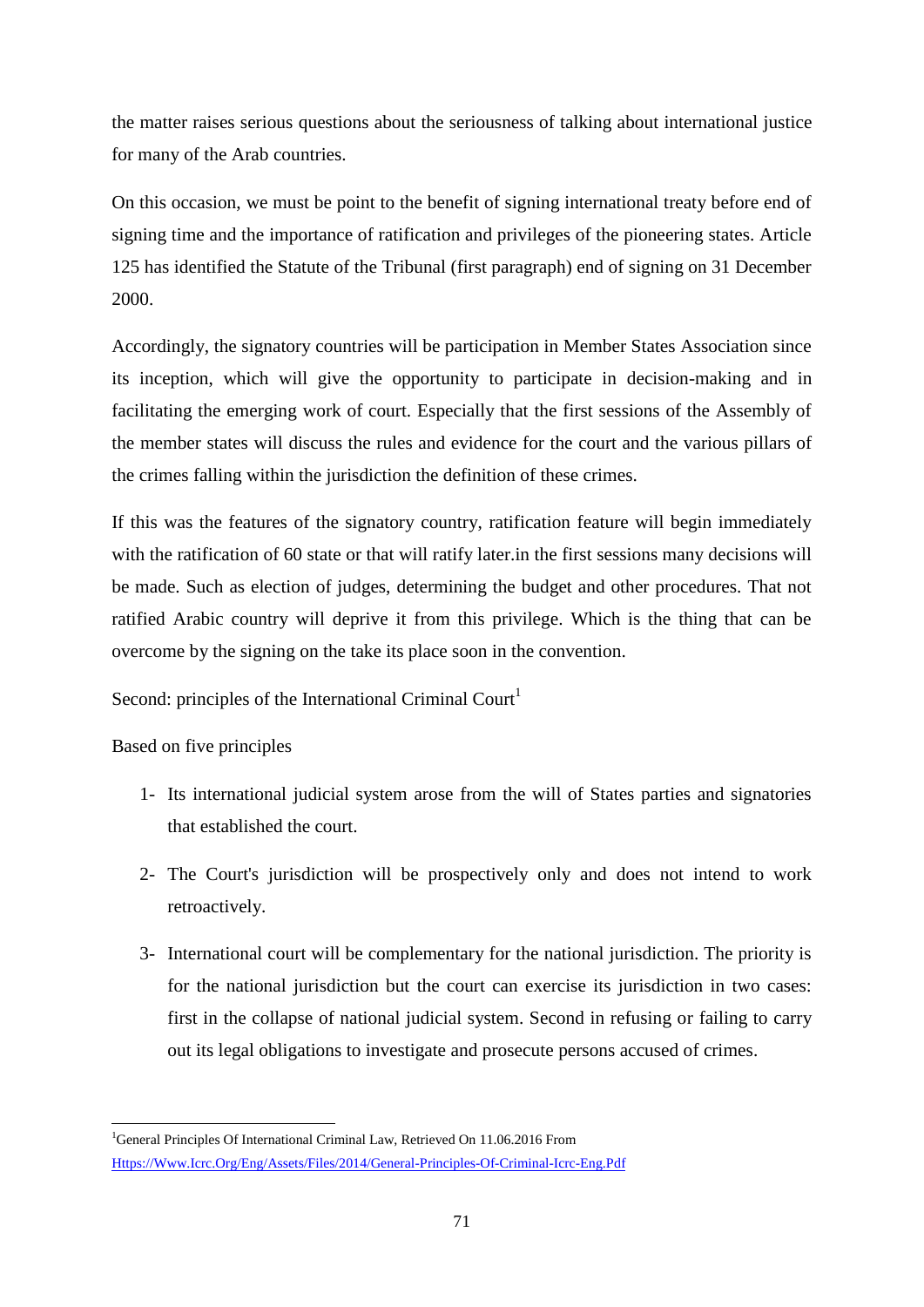- 4- Court's jurisdiction was limited to three crimes in war crimes, crimes against humanity and the crime of genocide Article 5 from Treaty of Rome.<sup>1</sup>
- 5- Punishable responsibility is individual responsibility. It is worth mentioning that the Primary law does not invoke by the immunity arising from official centers of president of state or head of government or cabinet minister or Member of Parliament. where there will be no evade from criminal liability and therefore will not allow applications for immunity based on the official status of the person during the trials, and the members of the armed forces or Community members help them fall under penalty of accountability in order to commit acts that directly or acts committed by their subordinates.<sup>2</sup>

# **3.3control On The Enforcement Of International Humanitarian Law**

#### **3.3.1 Monitoring System**

1

It has known that any international legal system needs an effective system to control over the enforcement. This what Geneva conventions and its additional protocols did in applying it on the legal system to control the implementation of the provisions of international humanitarian law. Through the protecting power system or its replacement and the International Fact-Finding First: protecting power or its replacement.<sup>3</sup>Protecting Power is a neutral country or other state, which is not a party to the conflict appointed by party to the conflict and by the opponent. Agree on tasks of Protecting Power in accordance with articles (8) of the First Geneva Convention and the second, third and Article (9) of the Fourth Geneva Convention and Article (2 / c) additional Protocol I of 1977. The alternative is an organization replace Protecting Power in accordance with Article (5/4) of Additional Protocol I. if both parties did not assign any protecting power they shall accept the offer provided by the International Committee of the Red Cross or any other organization. Which all that neutrality guaranteed

<sup>&</sup>lt;sup>1</sup>. Mohammad Fahad Shalaldeh, International Humanitarian Law, Op. Cit., P. 400.

<sup>&</sup>lt;sup>2</sup>M. Cherifbassiouni, International Criminal Court, A Former Source, P. 139.

<sup>3</sup>Enforcing International Humanitarian Law, Wiliam A. Schaba[s Https://Www.Icrc.Org/Eng/Assets/Files/Other/439-](https://www.icrc.org/eng/assets/files/other/439-460_schabas.pdf) [460\\_Schabas.Pdf](https://www.icrc.org/eng/assets/files/other/439-460_schabas.pdf)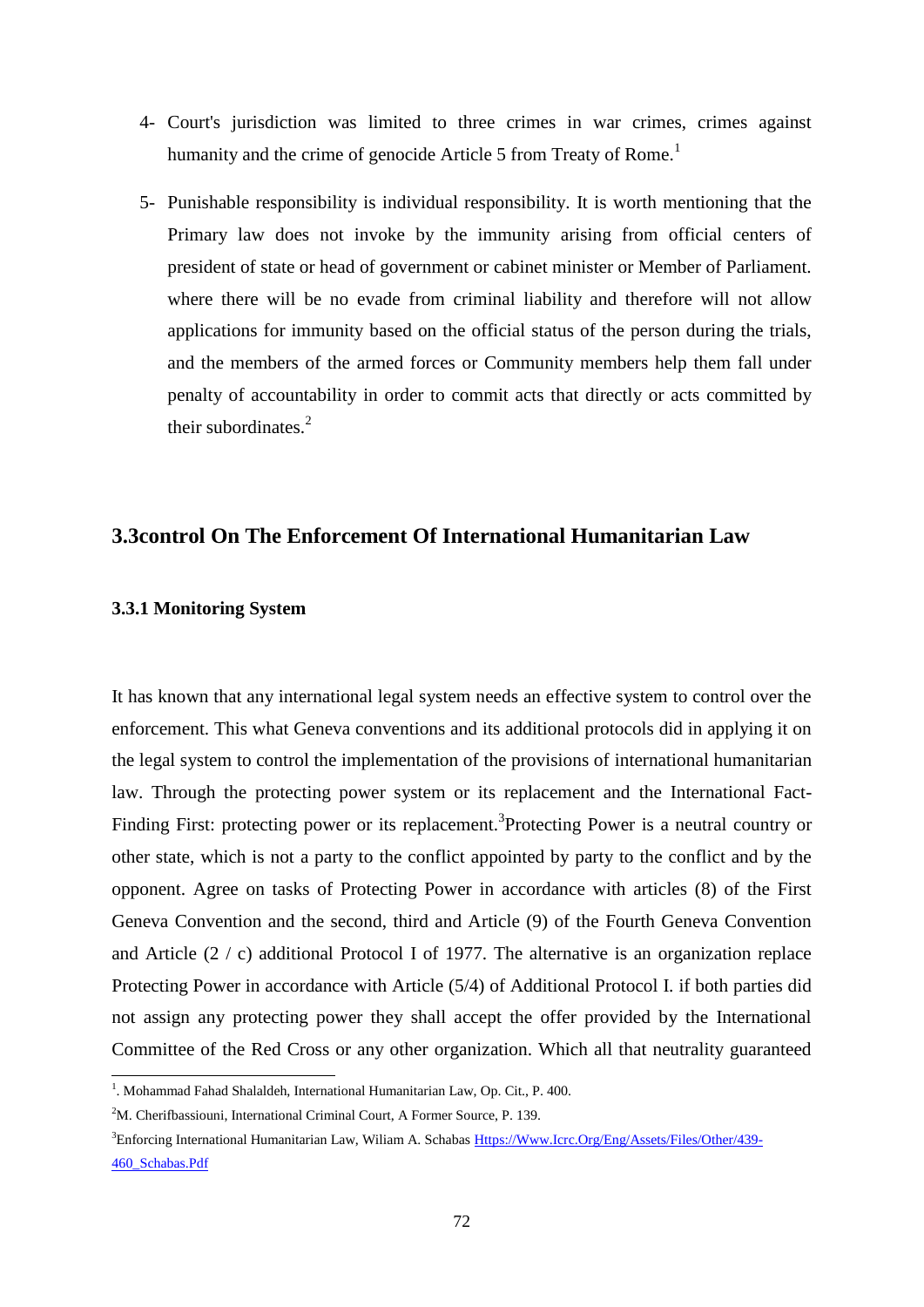that will work as alternative after conducting the necessary consultations with these parties. The parties to the conflict shall accept such alternative. Thus, parties shall put every effort to facilitate the work of the alternative to do the task in accordance with the Conventions and this Annex (Protocol). Representatives of the protecting states shall have the licensed access, without exception mention to reach prisoners of war being held there. Also to reach the center individually without witnesses. As required by the general rule. Whether they spoke personally directly, or hired interpreters as the Protecting Power or its replacement overseeing the implementation of international humanitarian law. The representatives of the Protecting Powers shall not exceed the limits of their mission according to this agreement. They particularly should take into account the requirements of the security of the State wherein they carry out their duties. They shall not restrict their activities unless so required by military necessity only, and have it as an exceptional and temporary. It is noted that the selection of the Protecting Powers shall be based on an agreement between these countries and the Warring States. However, this agreement should not affect the legal system of the disputed parties or on the sovereignty of any territory. Protecting parties will be as intermediaries between conflicting parties. To settle their disputes in all cases that the interest of the protecting powers is available. Particularly in the cases that parties disagree on implementing or interpreting the rules of Geneva Convention.

For this purpose, each protecting party may invite the parties to meeting of their representative. In particular the representative of the authorities responsible for the wounded and sick, prisoners, as well as members of the medical and religious services. When needed on neutral territory chosen in appropriate way. For this purpose, each of protecting parties shall commit to implement the suggestion that presented to them for this purpose. Protecting state may submit proposal if it was necessary. Approved by parties of the conflict by inviting persons belonging to neutral state or authorized be ICRC to participate in this meeting.

Additionally to that protecting powers may organize rescue and assistance operations for civilians from the occupied territories. It is noted that there is no doubt in the importance of the role that can be played by Protecting Powers in monitoring the implementation of the rules of international humanitarian law.

However the success of this role undoubtedly depends on range of factors most important one is accepting this mission by the states, and cooperating of the conflicting state with them.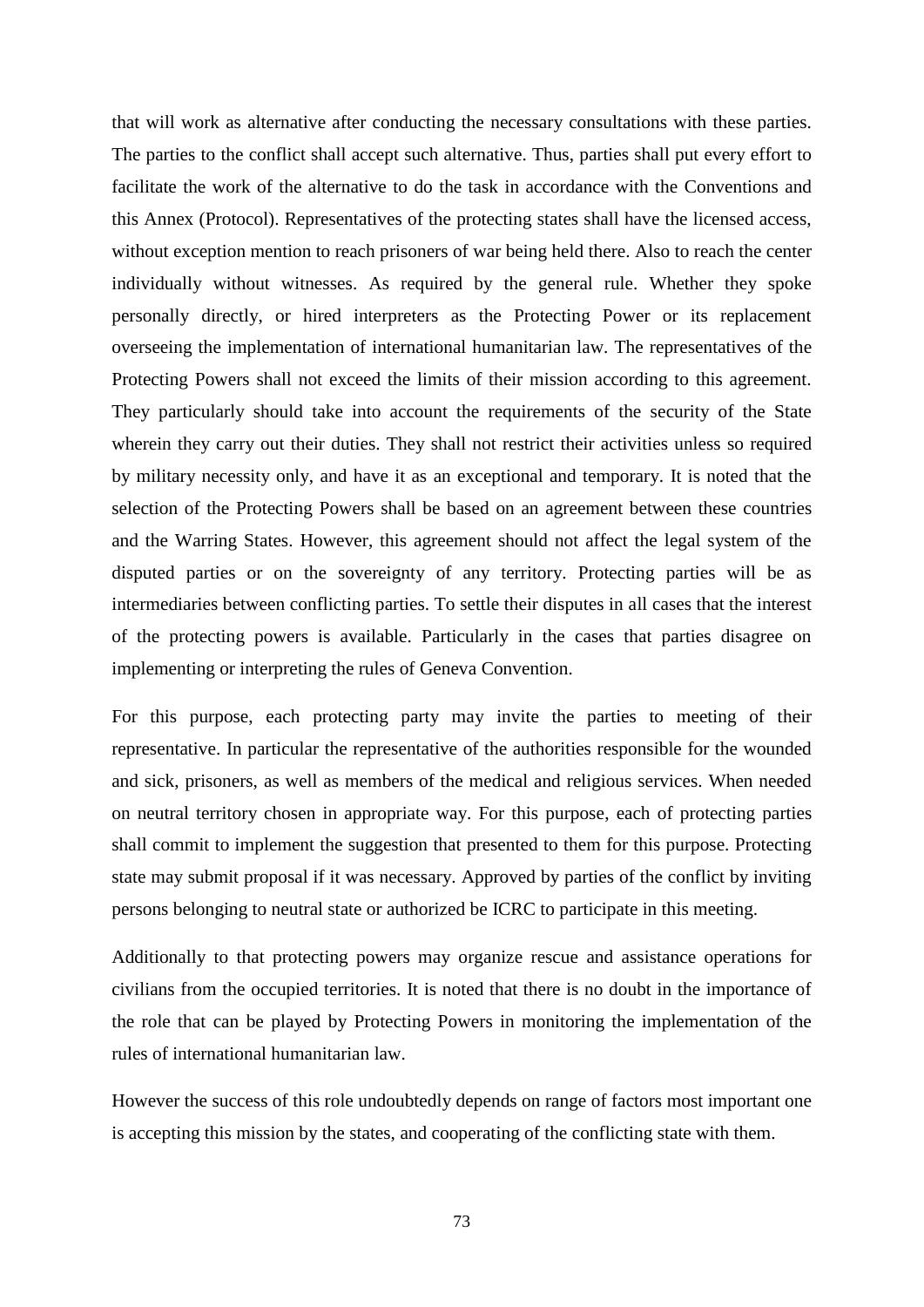However, international precedents nations rarely accept to do the job. Cooperation of conflicting parties always is doubtful. Add to that the difficulties faced by the Protecting Powers during the process.

It is obvious from the study that after World War II and since the signing of the four Geneva Conventions of 1949, no state was appointed as protecting state except three times in all conflicts taken place. The Suez War in 1956 and the war in Jammu, Kashmir and Bangladesh in 1961, and the war between India and Pakistan in the years 1971 to 1972. <sup>1</sup> the reason is due to several factors, including that in some conflicts, the parties conflicted were not member of these agreements. In addition, most of the disputes were internal, Or they did not cut diplomatic relations between belligerents therefore they were not under the international control, Or that some of the warring nations tend to deny its state of war, or to distort the facts. This evasion of the condemnation of the United Nations to use military force.

Secondly, the International Fact Finding Commission. Experience proved the hostile relations between conflicting parties. There are several shortcomings in the articles stated in Geneva Convention 1949. First Geneva Protocol 1977 developed this committee. To complete the shortage that was existed in the fourth Geneva Convention. Conferees in Article 90 of Protocol I assured the rule of agreements and the need to establish new device to investigate the facts relating to any particular claim of grave violation. As defined by the Conventions and this Annex Protocol. To work on restoring the respect for agreements provisions. This committee is not judicial body. It is permanent neutral not political body. It consists from fifteen high level creative members who are known for their neutrality. They are elected for five years. All investigations taken by Chamber composed of seven members who are not nationals' parties to the conflict. Including five members of the committee and two special members appointed by conflicting parties. Additional to the evidence submitted by conflicting parties, the committee may be looking for other evidence and conduct an investigation for other evidence. To present the evidence to the parties and conflicting parties have the right to comment of those evidence and object on them.

According to the investigations held by investigation room, the committee present the resulting report to the parties with the adequate recommendations. If it was unable to obtain sufficient evidence to reach the results, the Commission shall inform the parties concerned of

<sup>&</sup>lt;sup>1</sup>Jean Pictet, International Humanitarian Law And Principles Of Its Development, Op. Cit., P. 75. Available On [Https://Books.Google.Iq/Books?Id=Kvwxvuxy4ymc&Redir\\_Esc=Y](https://books.google.iq/books?id=KVWxvUxy4YMC&redir_esc=y)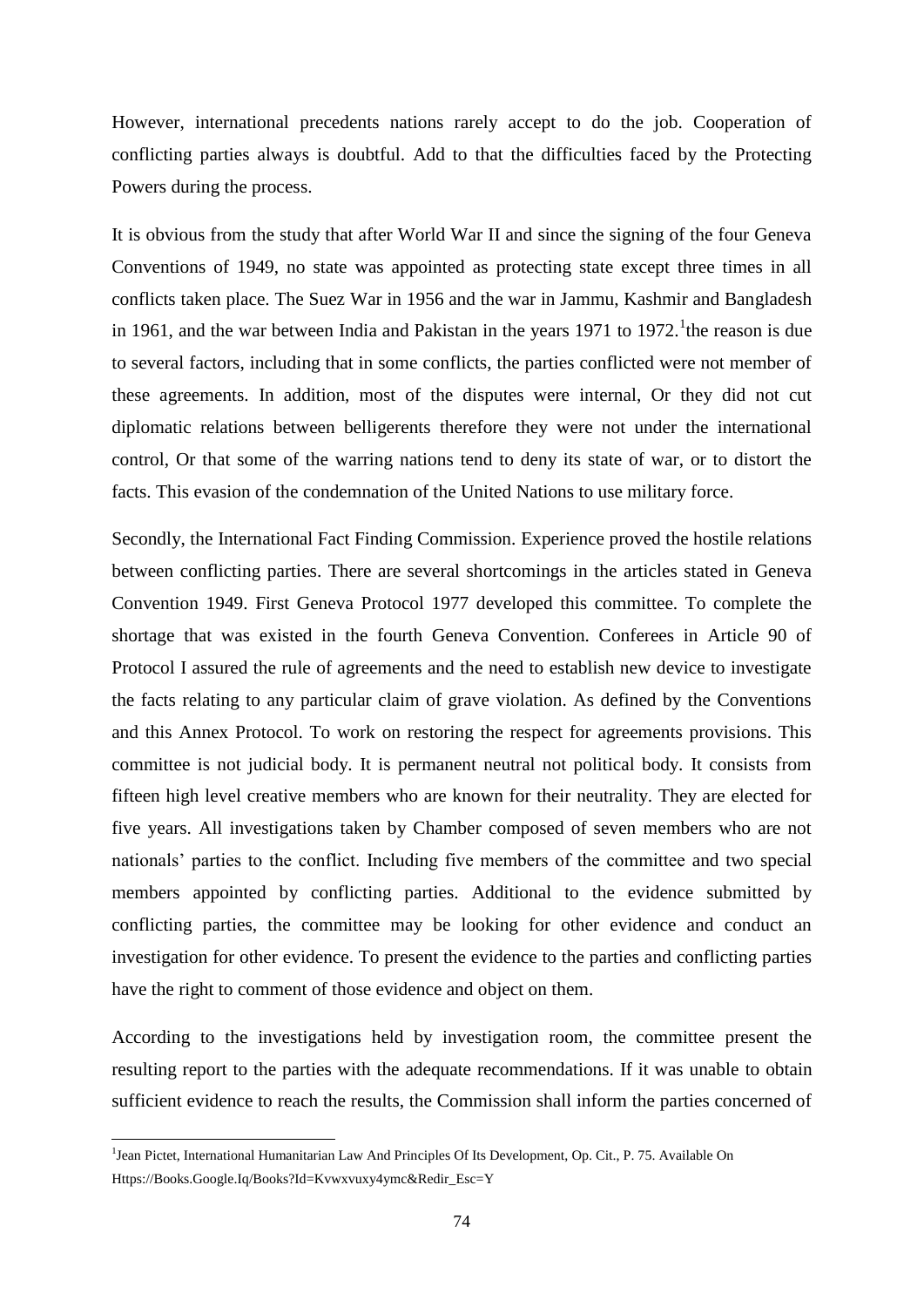the reasons for this deficit. The committee shall not publish the result unless if both parties requested it.

Formation of the committee requires the approval of 20 countries members in the protocol to accept the jurisdiction of this committee. That is what has been achieved since the declaration of Canada on the acceptance of being the  $20<sup>th</sup>$  country joined to this declaration. It was held in Bern on June 25, 1991, on the invitation of Switzerland as the depositary of the conventions. In 1949 and Appendices (Optional) Additional Protocols of 1977. Meeting of the fifteen members in the committee. The founding meeting of the Committee in June 1992 took place in (Byrne), was the impact that the adoption of the rules of procedure of the Commission, and most countries that have declared acceptance of the jurisdiction of the Commission so far European countries.

The states agreed on creating new device to strengthen existing mechanisms by implementing IHL. Therefore, the work of this device will depend on the states and the extent of its commitment with the provisions of IHL.

# **3.3.2 Actions That Need To Be Suppressed.**

Suppression of violations of the Geneva Conventions Appendix Protocol I of 1977. Violations caused by the act of omissions it must differentiate between violations and grave breaches and materials that relate directly or indirectly to war crimes. Its punishment enacted in the four hundred articles of Geneva Convention 1949. Articles 1 and 29 and 146 and 147 from the fourth convention of civilian protection. Articles 1 and 29 decide the liability of state and articles 146 and 147 decide liability of individuals.

First article of fourth Geneva Convention 1949 that contracting parted shall respect the rules and make others respecting it. This means that the signatories of the Convention, which is almost all the states, are not only obliged to implement its provisions. But they should force others to implement it.

Article (29) decided the State liability for the acts of its employees. This principle is followed from the obligation placed on the stated in article 1 mentioned previously. And article 144 as well as that imposed on the State party to the Convention to work on the deployment of its provisions to a broader extent possible in their countries. Particularly shall be included in the,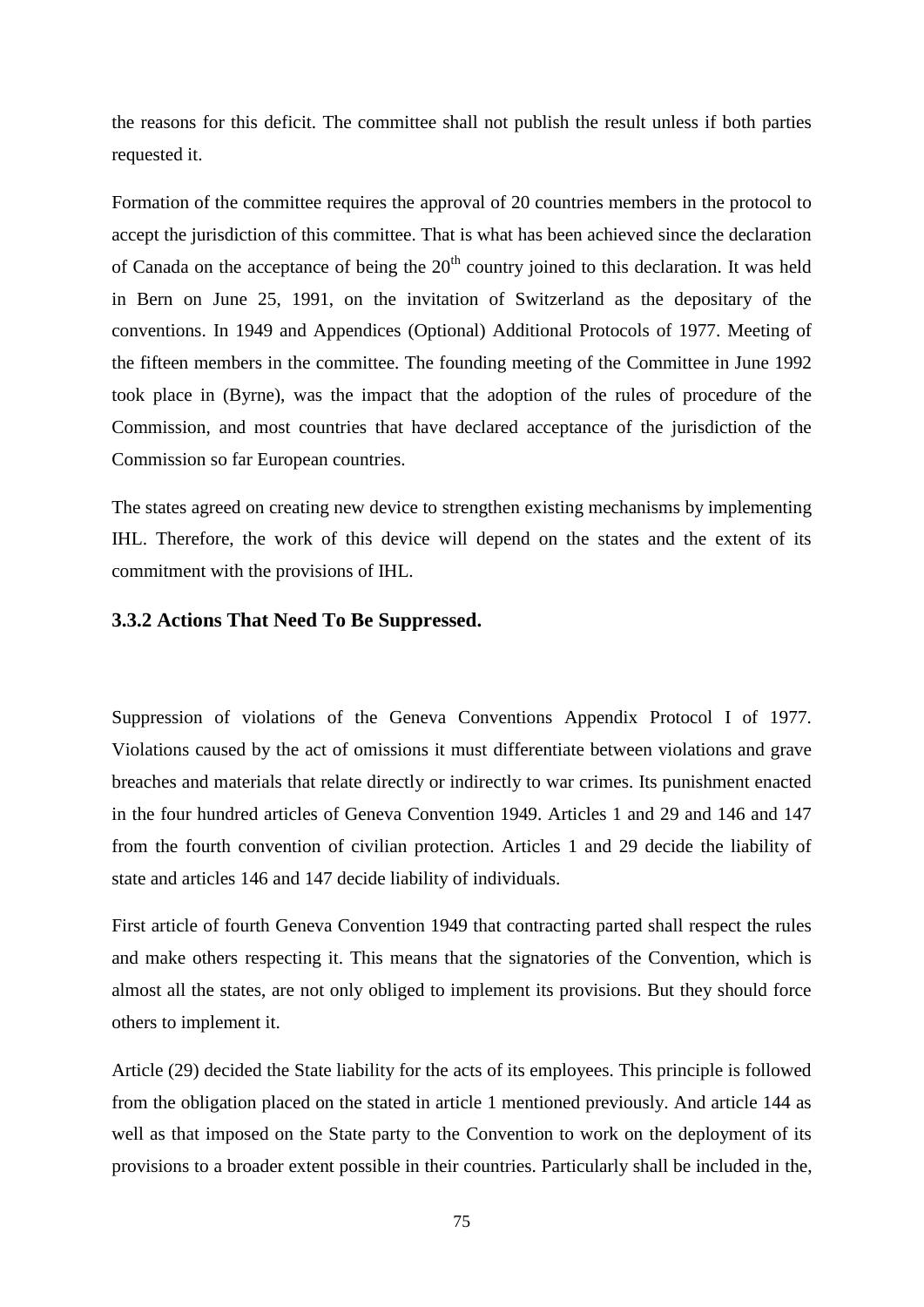military study to be known by all population. Article (146) require from the state to compel the states parties in the convention to enact national legislation to impose an effective sanctions on the peoples who commit grave breaches mentioned in the articles. As well as the force these countries to be obliged legally and internationally to the need of searching of the accused of criminal acts, and serious violations.

Bring them regardless of their nationalities to their national courts to consider their crimes, or to hand them over to another party for trial on condition that the latter party is sufficient incriminating evidence against these persons.

Fourth paragraph of this article also provide that accused persons benefit from all the judicial guarantees, procedural and self-defense, and should not be less than these guarantees from those contained in Article 105 et seq. Of the treatment of prisoners of war. Third Geneva Convention of 1949.Despite the fact that Article 147 mentioned above merely mentioned ten offenses as the most serious breached and obliged states to punish them as war criminals. Some countries enacted legislations listed some of other breaches as war crime article 147. Yugoslavia has added to it penal code for example, a new material that contains almost all the provisions of the four Geneva Conventions relating to grave breaches of the conventions. And so 125 from Yugoslavia code stated.

This is on the one hand; on the other hand, people who commit grave breaches mentioned in 147 shall be international war criminals. Any state can persecute and punish them. According to articles 1 and 146 from the fourth Convention.  $\frac{1}{1}$  if they did not want to handed them over to the countries that they commit their crimes in it or against its properties and their nationals. While the perpetrators of other offenses, which constitute breach for the rules of the convention, shall be condemned as normal criminal who are not punished on their actions. Although the majority of Arab countries twenty-two have signed and ratified the Geneva Conventions, few of them implemented the article 146 from fourth Geneva Convention. Enacted legislative provisions to criminalize violations mentioned in Article (147). The States that wish to enact a penal code to criminalize these violations can follow two methods:

1- Enact special code criminalize the ten offenses listed in article 147 from the convention that sets out penalties for the perpetrators. Whether this code appended to the he Penal state law, as Yugoslavia and Hungary did, or military sanctions law as Switzerland ,

<sup>&</sup>lt;sup>1</sup>Uhler Et Autres: (Commentaire De La. Iv: Convention De Geneve) Op. P. 22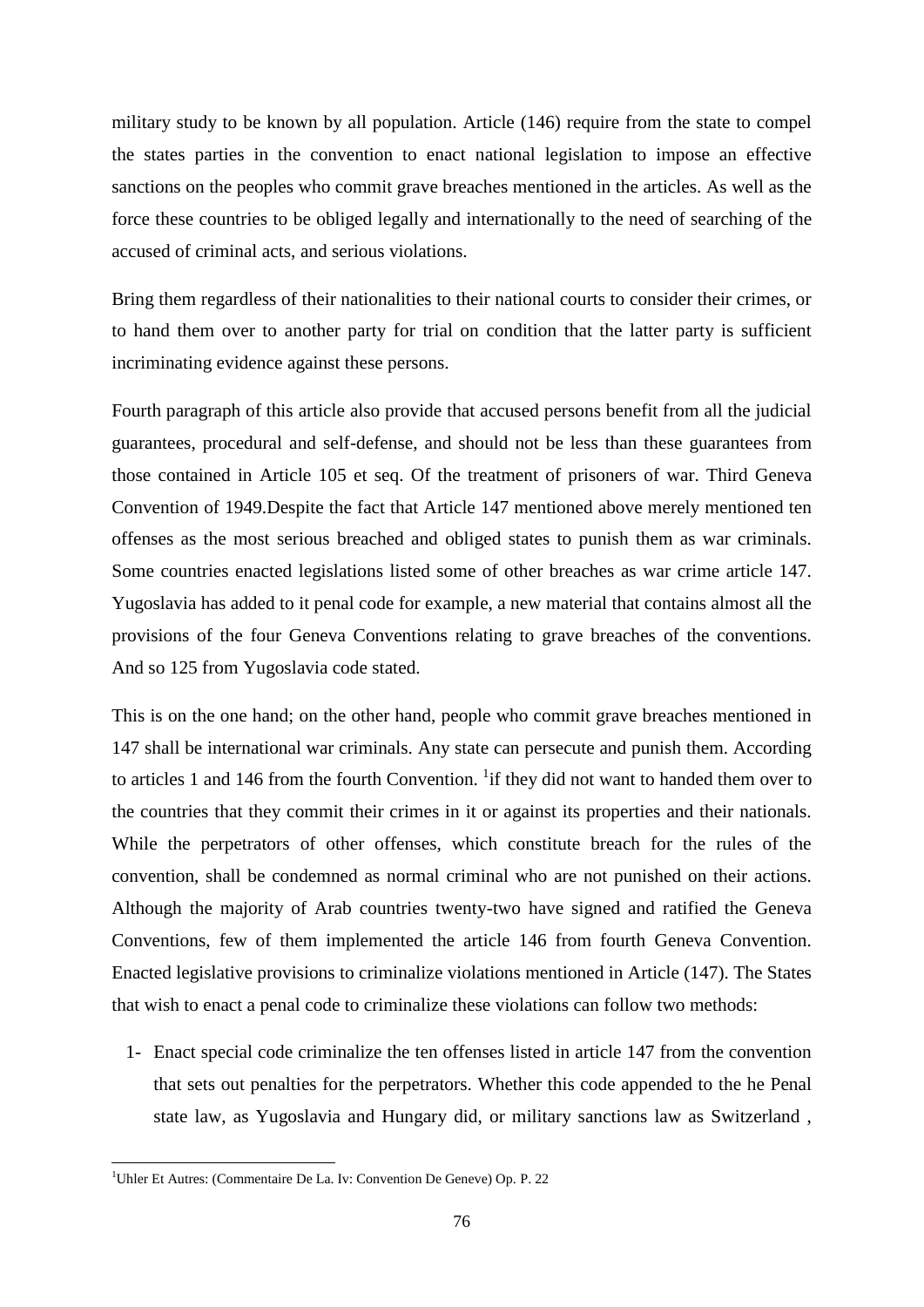where the Swiss military law provide for the punishment for those who violate the provisions of international conventions specific penalties for each violation unless if the General Penal Code sets to these violations higher sanctions.

We should mention here that there is no need to enact any legislation in this term if the state is following the Anglo-Saxon legal system. Which allows the national judge Suppress and Punish an action based on International law directly. Even if this rule is not existed in the national law. If it is then the national law shall be procedures only to decide on the basis of the international rule.

2- Stating to attach each violation of these grave breaches mentioned in Article, (147) with similar breach to it in the penal law and apply the sanctions on it. As France has done under the order issued on August 8 / August special in 1944 to punish war crimes that the enemies commit. Which attached every crime with similar crime in the common penal law for ex. Use of protected persons in military natural works. Inflicted to reservation of freedom in terms of its justification and its legal conditions and penalties. and so is the case of the most important war crimes.

Thus we see that Geneva Conventions of 1949 have had a remarkable development in identify and punish war crimes, it seems in particular in the following points: -

- A. The convention covered principle no crime except by the law. Article 147 criminalized clearly number of grave breaches and as for the rest of breaches, the conventions only stated to take procedures to stop it without defining the exact procedures.
- B. Left determining sanctions for the state itself.
- C. Left the door open for states to reflect in their national legislation some other breaches not mentioned in article 147 from the fourth convention as serious violations and punished with the same sanctions.
- D. Geneva Convention gathered the liability of who committed the violation with the liability of the state that he belong to it. With the primary difference between both liabilities because state liability is a financial liability essentially limited to the payment of a sum of money as compensation to The other state, while the responsibility of individuals is a criminal and financial responsibility together.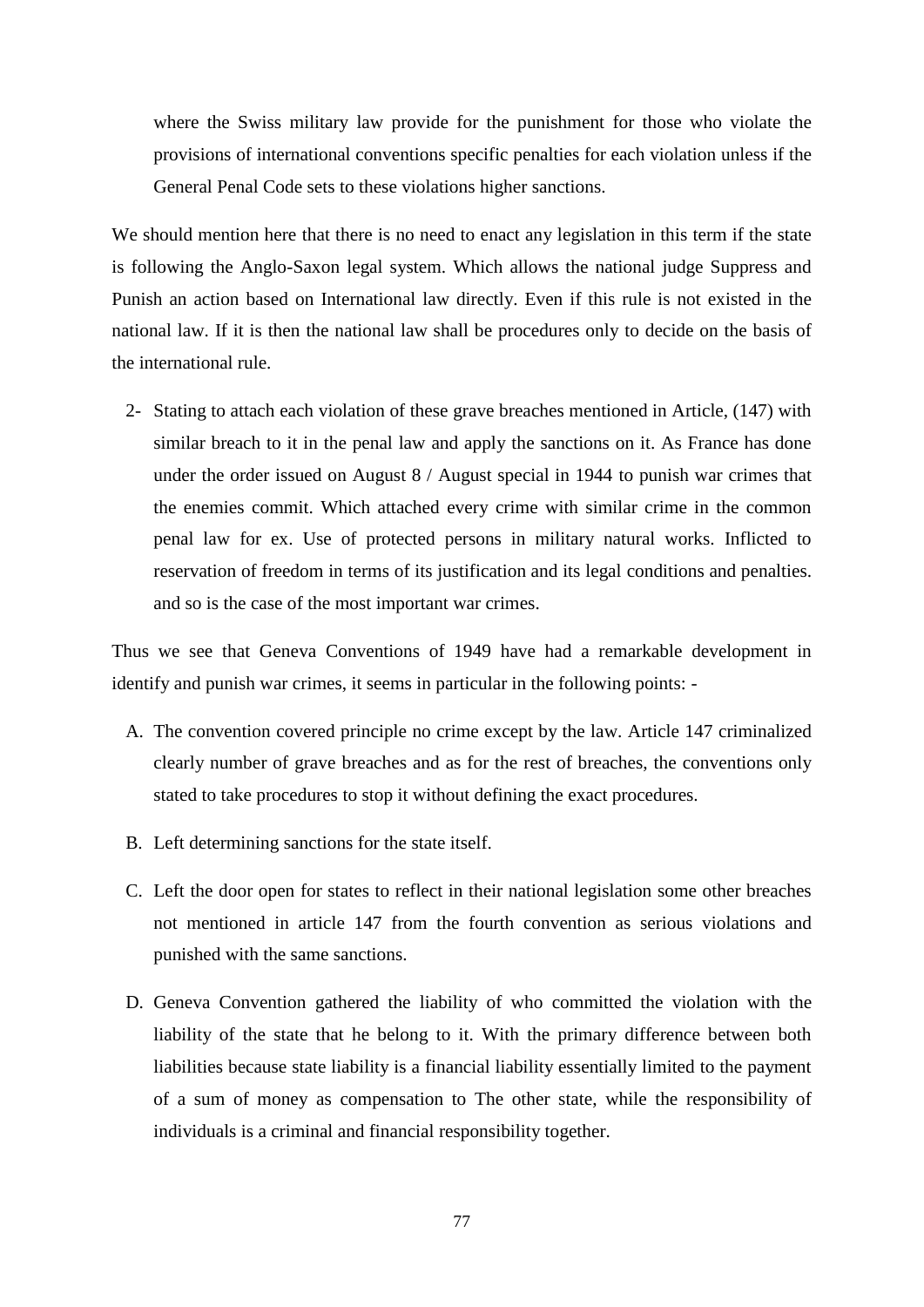#### **3.3.3Ways To Stop The Violations And Punish Perpetrators:**

Role of leaders, where we find among the duties of leaders, the duty which require them to prevent their subordinates from committing breaches of the agreements and Annex (Protocol) first, and the repression and to inform the competent authorities about them if they commit breaches.

As for cooperation between the contracting parties. That allows finding the perpetrators of grave breaches or their assistants and bringing them to trial. Conventions states that the contracting party who arrest the accused of committing offenses and trial them before national courts. He has the right according to legislative provisions, to deliver them to the Contracting Party concerned to trial him on conditions that this other party shall have enough evidence against these persons.

There is another kind of cooperation in case of serious violations in the IHL. Article 89 of Annex I of the Protocol provides that Contracting Parties undertake (to act, jointly or individually, in cooperation with the United Nations and in line with the Charter of the United Nations). Whatever the legal outlets that are used by many countries so as not to extradite or prosecute perpetrators of serious violations of international humanitarian law. The agreements and Annex (Protocol) give the contracting parties clear and limited responsibility. As for the responsibility of compensation, article 91 from annex(protocol) I , party of the conflict who breach the rules of the protocol shall be liable by to pay compensation if the case so requires and be responsible for all acts committed by persons who are part of its armed forces.

The meaning of 'if appropriate' is that breaching the protocol or the annex shall result in damaging and loss incurred by the parties to the conflict or neutral parties or national and foreign nationals.<sup>1</sup> As agents of the state, like any other state bodies, they carry liability in case they committed acts of violation of international humanitarian law, and without prejudice to individual responsibility. The role that is played by ICRC in case of violating a precise law. The delegates of ICRC draw authority's attention to the authorities to what they see as violation of IHL. Whether it was as prohibited act or act of omissions forced by law. Delegates offer concrete proposals in order to avoid a repeat of the violations. They are doing

<sup>&</sup>lt;sup>1</sup>Ahsan Indian, Principles Of Public International Law, In Peace And War, Op. Cit., P. 317.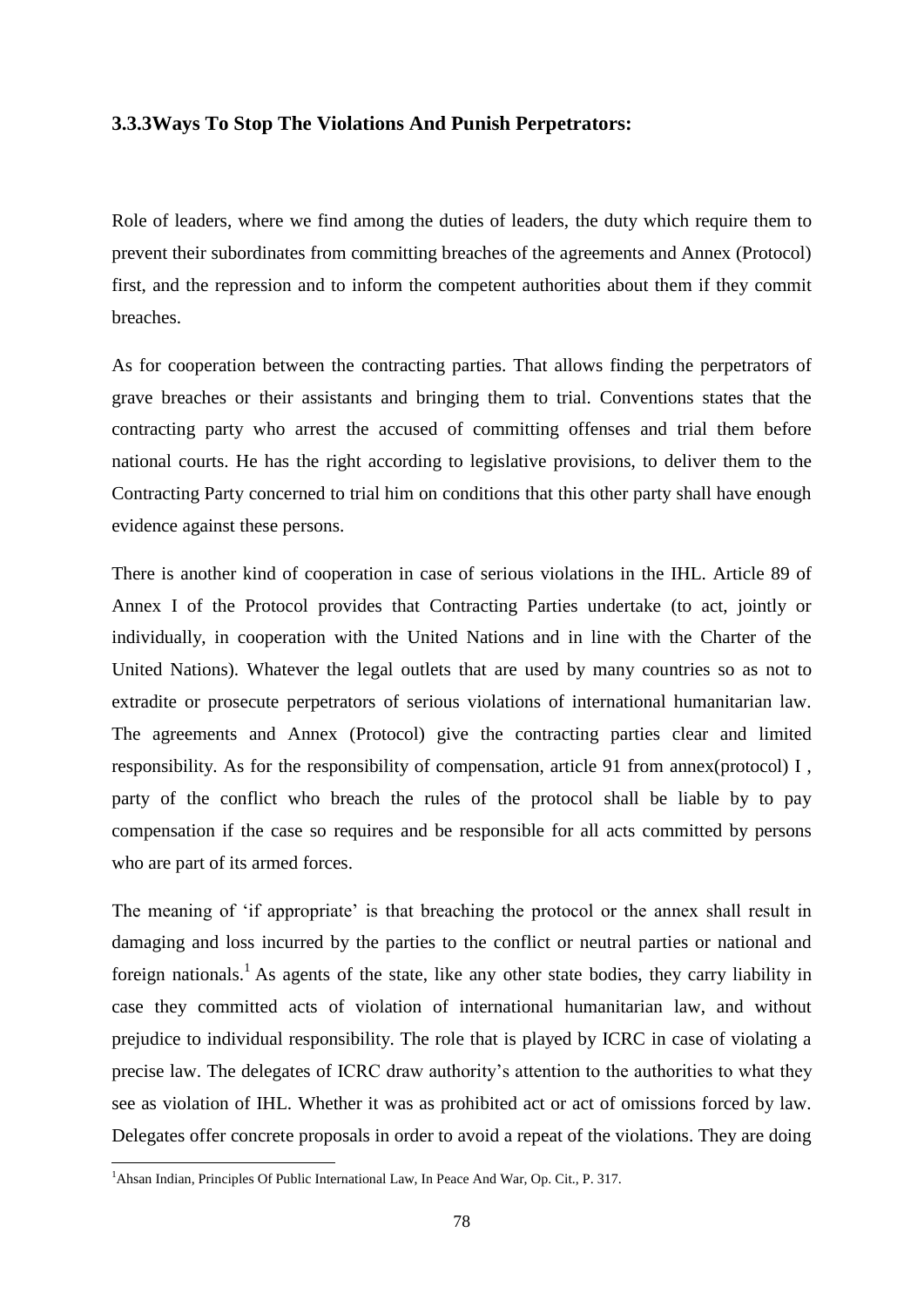their best to investigate the facts accurately. Which is the main role of the ICRC. Indeed the ICRC refrain to ask about the identity of who breached or committed violation. It is very difficult to retroactively, intervene in the cases of rules violations. If some violations are easy and clear to be condemned. The fact-finding that lead to prove violations is difficult in other cases.

ICRC often faces complaints by conflicting parties or third parties like, governments, intergovernmental organizations or non-governmental associations and national Red Cross or Red Crescent in particular.

The effectiveness of the secret efforts of the IC, which can cooperate with the form and level according to the importance of the alleged violations. Depends clearly of the confidence relations between authorities and IC. If the rule is that this effort remain confidential, however the ICRC can appeal to the international community declaring these violations in order to demand an end to it.

In the recent years, those calls have increased more and more, especially on some of the important conflicts such as (Somalia, the former Yugoslavia, Rwanda, Lebanon, Palestine, Iraq, Afghanistan).

The internal situation the IC adopt regarding the violations of the IHL are based on the its missions as implementing side of the international humanitarian law. That mission stated in Geneva Convention, and the International Committee of the Red Cross (ICRC) and the International Fact-Finding Commission has no Protecting authority Powers to punish the violations of international humanitarian law. States undertake that responsibility, and must respect and ensure respect for international humanitarian law. States and conflicting parties are in the first place to put an end for violations and punish the perpetrators. It would not be the joint responsibility of the High Contracting position, or state jurisdiction of an international criminal in the future, or international tribunal's problem by the Security Council to replace that responsibility.

As for the ICRC, they do not stand by the parties, it has not legal authority to appear with. Working on the implementation of the IHL impose on the IC to avoid violations and correct them through close cooperation with the parties to the conflict in order to protect and assist victims during conflicts. Hence, its role as a neutral and independent between the warring parties is the foremost role of a practical nature. The committee try to Relief the victims and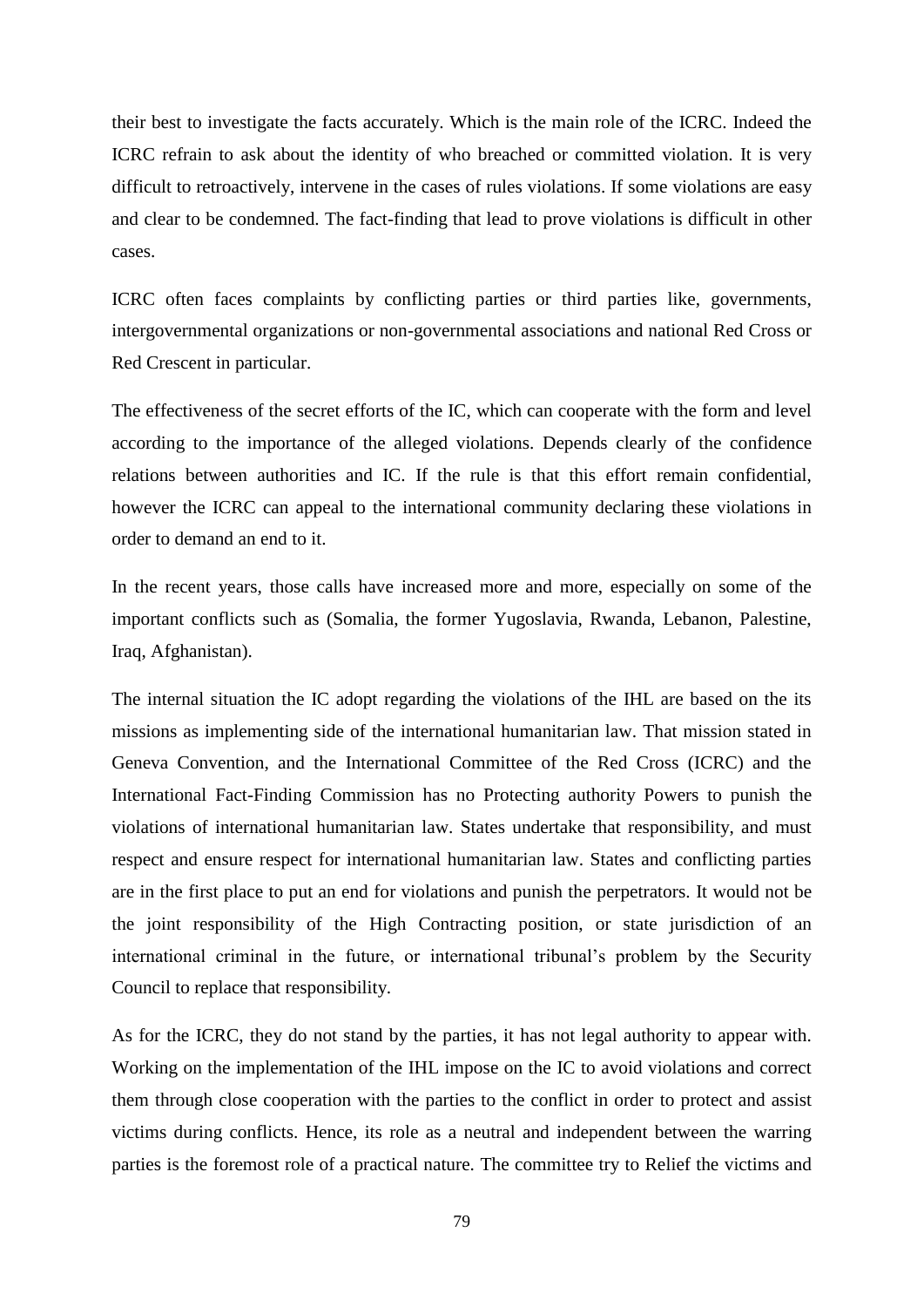to improve their situation in a tangible way, and to intervene in humanity. In this sense. The work of the committee is not to issue the rules but to implement the law on proper way. There is not in its framework to exercise judicial jurisdictions to settle the rights of victim .It cannot in the same time, play the role of champion of justice and charity.

IC shall play specific role in declaring its public situations regarding the violations of the victims. As the maintaining of its procedures, missions may impose some restriction. Particularly in terms of cooperation in the investigation and judicial proceedings procedures. Whether against the parties to the conflict or the victims themselves. Thus, cooperation if happened may result bad impact on the IC. In addition, cause losing confidant of who listen to the ICRC. If that happened, they will be prohibited from reaching to the victims of the conflicts.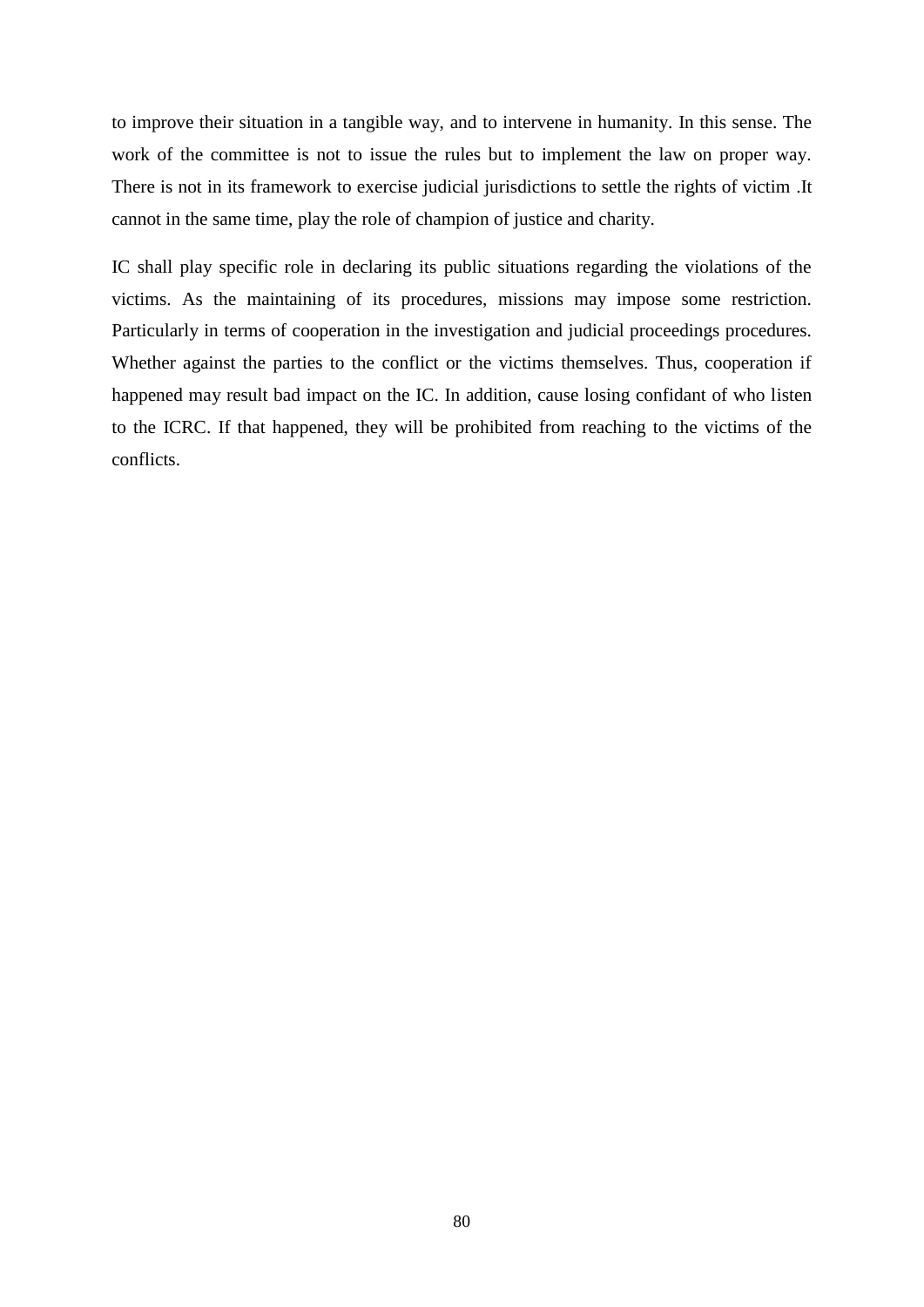#### **CONCLUSION**

It can be concluded from the study of protecting civilians in the international law. Group of outcomes and results to is directly connected to the IHL in one hand, and the recommendations that is deemed necessary for the IHL on the other hand. It can be clarified as follows':

The term public international law launched on the rules that protect human rights during the arms conflicts described afterwards as humanitarian international law. In order to put the humanitarian character on the rules of the armed conflict. International humanitarian law in new term appeared in the nineteenth century .Credits of this term goes to ICRC. This term was one of the terms that agreed on, to refer to the human rights in the armed conflict.

The trial of a criminal in front of preexisting court of the existence of crime, more justice and better than a trial before a court have arisen because of the crime. Because the court will be established on the basis on revenge. On the other hand, the existence of the court before the violation shall prevent the crime make the criminal to start thinking of the sanctions.

Crime of aggression defined in the United Nations General Assembly Resolution 3314 in December 14-1974 session 9, but it will not be in the jurisdiction of ICC. Nevertheless, after this definition of the aggression and the ratification of all parties on this definition. However, it shall not be applicable on the states that did not ratified the amendment. In all cases the crime of aggression shall by applied in the future.

Despite the positive aspects of the permanent International Criminal Court. Such as the establishment of independent public prosecutor and the development of some of the many innovations in the definition of crimes, and to recognize the right of victims in a compensation. However, the court will act as a judicial body under political patronage, where security council will have the highest authority. Which is the only body that can bypass the condition of state agreement when the case is referred to the tribunal. Security Council have the right in preventing the ICC from an action. Through the resolution in Chapter VII of the A UN Charter, the Council can start on Prohibit or proceed the investigation and prosecution for one year, renewable for an indefinite period article 16.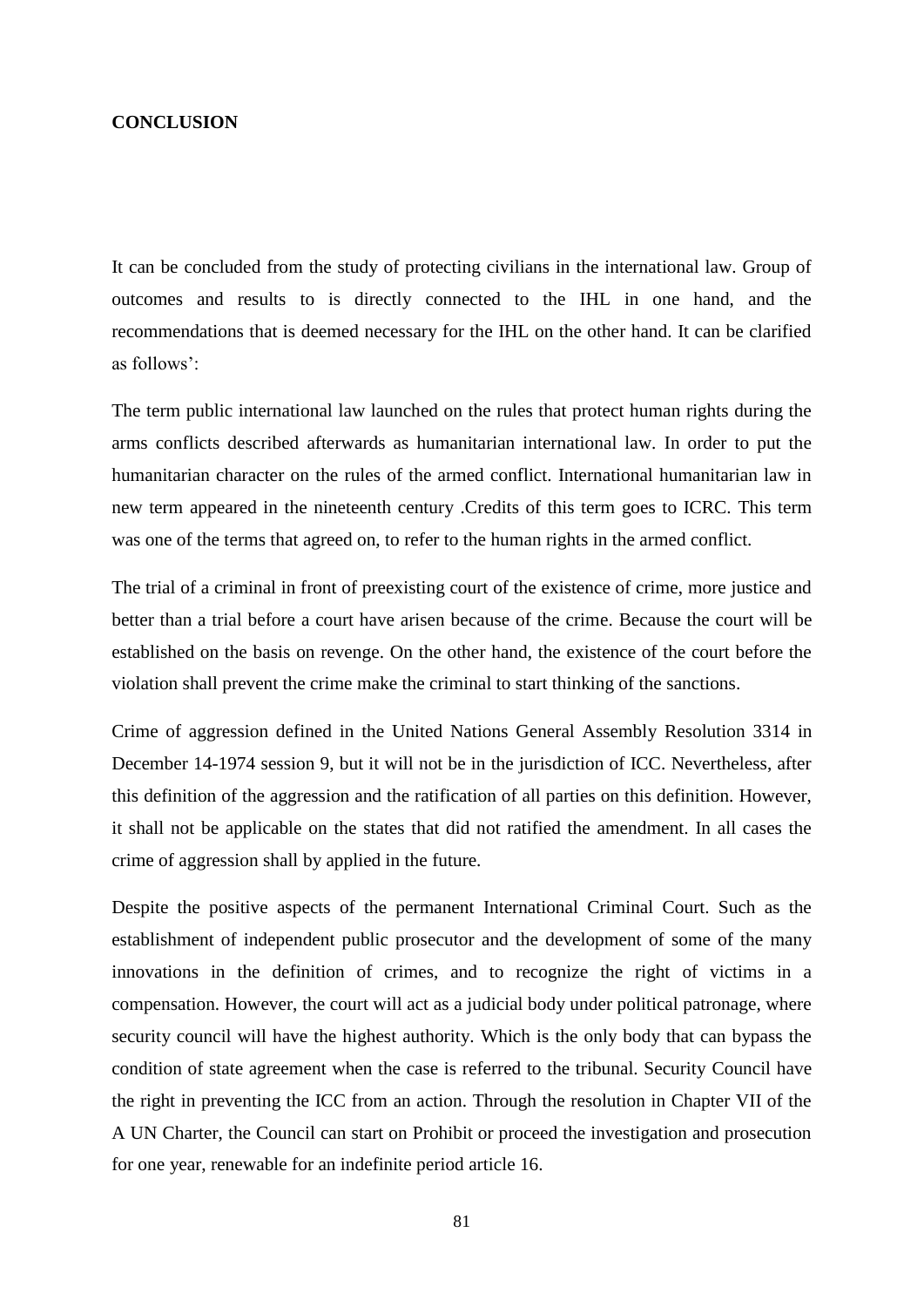### **Recommendations**

- 1- Scholars of international humanitarian law should take advantage of the features in the peace factors and human rights endorsed by the peace. As such mandatory rules that govern conduct in all cases, as previously mentioned.
- 2- Dialogue among civilizations shall be promoted. Especially between Islamic civilization and Western civilization in order to achieve understanding and cooperation on an equal basis.
- 3- The need to disseminate and educate and circulate the principles of international humanitarian law on the scope of the armed forces. In order to create general cultural situation between citizens. Develop by these principles the bodies and agencies of the state decision makers. Since that these institutions are the places that war declared in it, arms are developed as well as use of weapons of mass destructions and at the end committing crimes against humanity.
- 4- To emphasize that International Humanitarian Law shall not be effective if there are no realistic sanctions and penalties for the violations. As well as working in double standard, policy is terribly unhelpful in the scope of the international humanitarian law.
- 5- The necessity of finding an international agreement states on the identification appropriate penalties for each offense of war crimes and crimes against humanity, And violations of the provisions of international humanitarian law and other grave breaches abide by all states to hand over the perpetrators of these crimes and to be stated in the conventions. And in the domestic common legislation.
- 6- To emphasize the interdependence between the provisions of human dignity and rights during armed conflicts and according to the system of International Humanitarian Law. To respect human rights in all cases.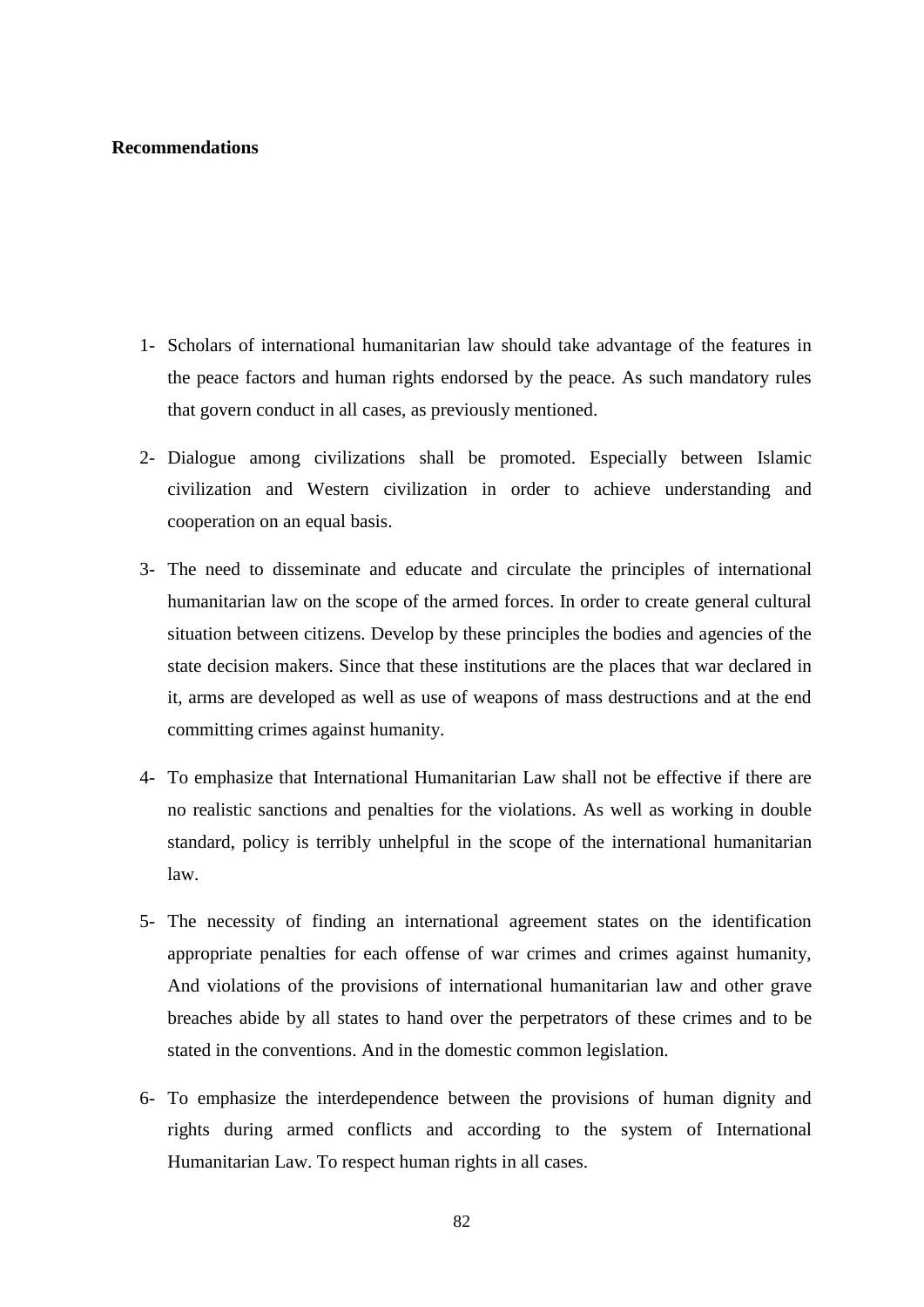- 7- The need to facilitate the work of the neutral international organizations, especially the International Committee of the Red Cross (ICRC). To establish and disseminate the rules of international humanitarian law and to support its field efforts.
- 8- The need to establish a quarterly or annual forum and conferences in various capitals of the states. To spread the awareness of international humanitarian law, and the criminal wisdom and its strong arms to protect the civilians in the time of armed conflict. To humanize these rules in the armed conflict.
- 9- The need to agree on the definition of aggression crime of by all countries. So to insert it in the jurisdiction of the International Humanitarian Court.
- 10- The need of making an international criminal tribunal as an independent judicial authority. Away from the effect of the Security Council.
- 11- The Arab countries should think very hard to join to the international criminal tribunal, as to enable the international judicial institution in implementing its functions in the implementation of humanitarian international law.
- 12- The need to take advantage in the lessons and experiences learned in the US occupation of Iraq, the attacks of the Islamic State, and what brought to us in civil rights violations.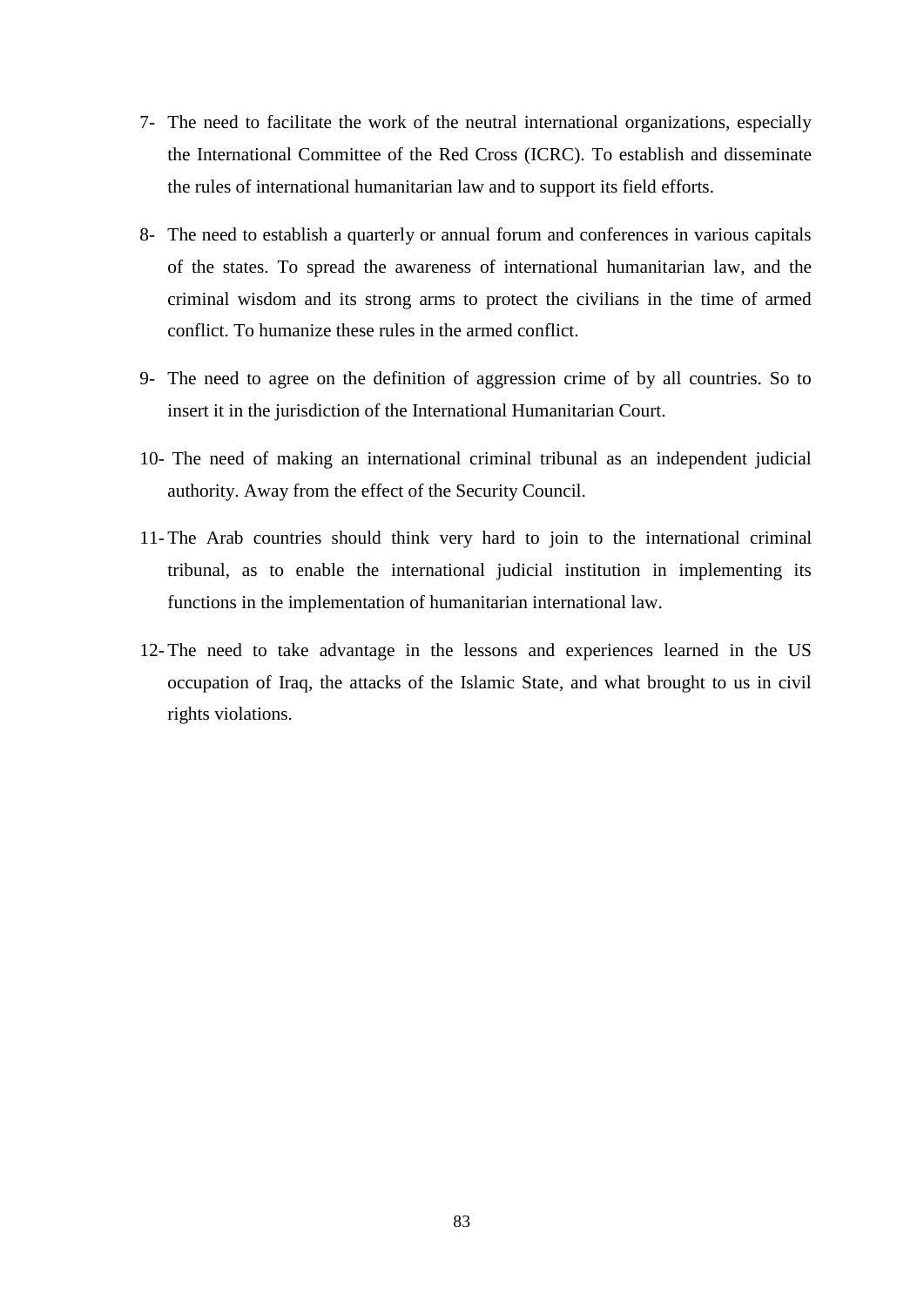#### **References**

# **Books**

- 1. A. C. Kiss, J. G. Lammers,*Hague Yearbook Of International Law, 1990*,Brill Academic Pub, 1991.
- 2. Abdul Hussein Shaaban*,The International Criminal Court*, Read The Human Rights Problems In A Systematic And Scientific, Journal Of The Arab Future, The Number (281) In July 2002.
- 3. Abdul Karim Alwankhudair*, Mediator In Public International Law*, And The Third Book, Human Rights, Amman, 1997.
- 4. Ahmad Gift Of God, *Political Dictionary*, Arab Renaissance Publishing House, Cairo, 1968.
- 5. Ahmed Abu Al-Wafa, *Book Flags Then Rules Of International Law And International Relations In The Law Of Islam*, C 7, 1st Floor, Arab Renaissance Publishing House, Cairo 2001.
- 6. Ahmed Abu Al-Wafa, *The General Theory Of International Humanitarian Law In International Law And Islamic Law*, I 1, Arab Renaissance Publishing House, Cairo, 2006
- 7. Ahmed Abu Al-Wafa*, The Origins Of International Law And International Relations At The Forward-Shaibani*, Arab Renaissance Publishing House, Cairo, 1988.
- 8. Arafa Abdul Salam Saleh, *International And Regional Organizations*, Public House For Publication, Distribution, Advertising, Benghazi, 1993.
- 9. Cecil Atel, *The International Criminal Tribunal For Rwanda*, The International Review Of The Red Cross, No. (58) In January 1998, And (B DIED).
- 10. Cherif Bassiouni*, International Criminal Court*, The New Presses Rose Al-Youssef, Cairo.
- 11. Consider Jean-Marie Henckaerts And Louise Doswaldpek, *Customary International Humanitarian Law*, Volume I, Rules, And (B. Were), The International Committee Of The Red Cross (ICRC), Cairo, 2007.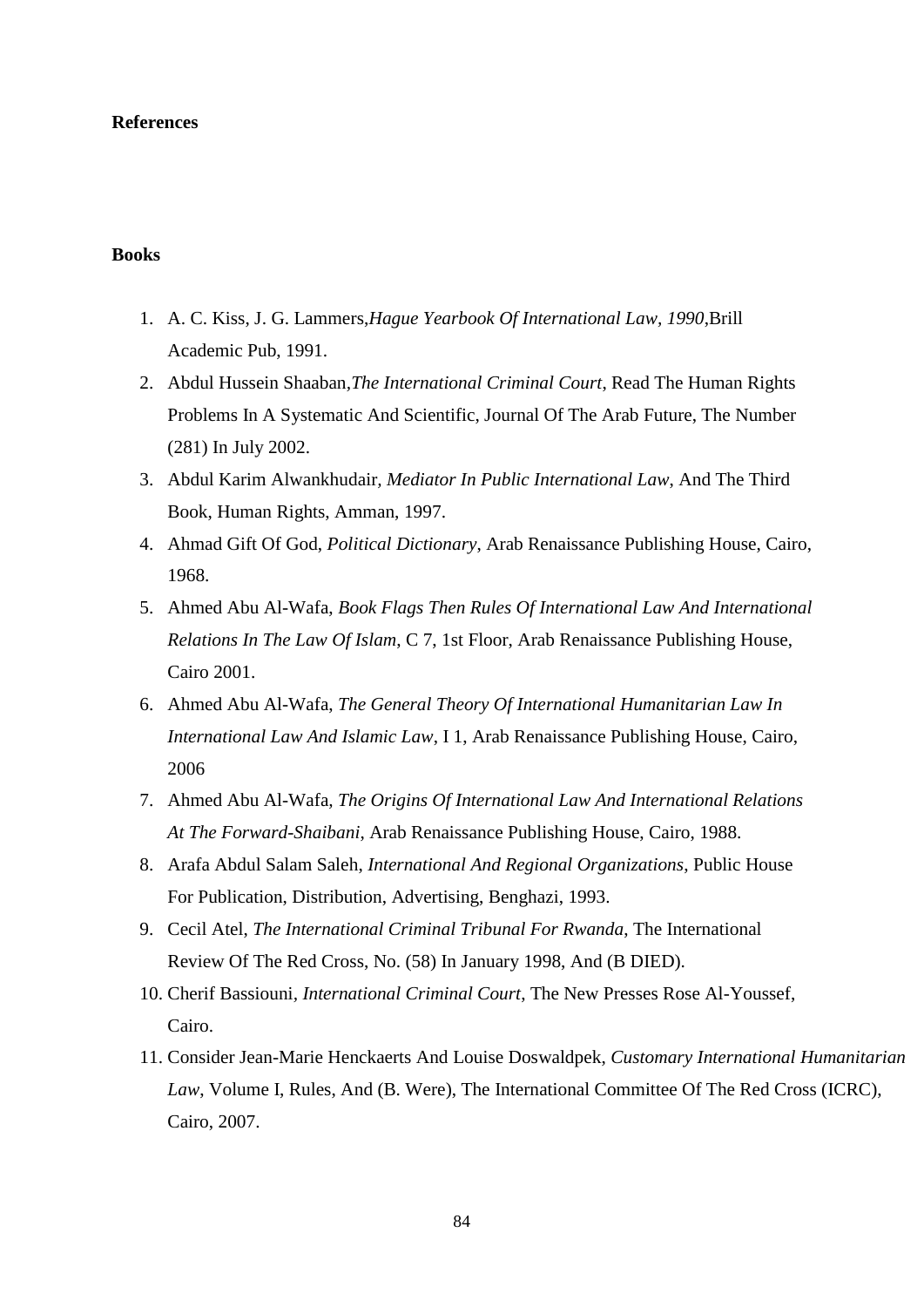- 12. Deep Akawi, *International Humanitarian Law*, State And Law Institute, The Academy Of Sciences In Kiev, 1995.
- 13. Derek Jinks, Jackson N. Maogoto*, Solon Solomon,Applying International Humanitarian Law in Judicial and Quasi-Judicial Bodies*, Springer, 2014.
- 14. Dr. Jan Bktey*, International Humanitarian Law*, Its Development And Principles, The Publisher Maahd Henry Donan, Geneva, 1984**.**
- 15. Dr. Mahmood Sharif Bsyoni, *Entrance To The Studies Of International Humanitarian Law*, The New Rose Yousifpriniting Houses, Cairo, 2003.
- 16. Dr. Mahmoud Sami Al Geneina, *The Law Of War And Neutrality*, Commission Authoring Press For Publishing And Translation, Cairo.1944.
- 17. Dr. Mohammed Fhadalshalala*, International Humanitarian Law*, Knowledge Facility, Alexandria, 2005.
- 18. Dr. Omar Saad Allah, *The Evolution Of The Codification Of International Humanitarian Law,* The Islamic Maghreb, Beirut, 1993,**.**
- 19. Dr. Ramesh Thakur (*Global Norms And International Humanitarian Law*) Interview Of Red Cross, ICRC, Geneva, Vol. 83, No. 841, 2000
- 20. Dr.. Saeed Salem Goueli, *The Special International Conventions On International Humanitarian Law And Legal Nature*, Quoting The Book Of International Humanitarian Law, The Prospects And Challenges, Part 3, 1st Floor, Al Halabi Legal Publications, 2005.
- 21. Dr.Abd Al Ghanney, *International Humanitarian Law*, The Study Of Comparing The Islamic Law, 1<sup>st</sup> Edition, The Arabic Renaissance Office, Cairo, 1991.
- 22. Dr.Sherifatlem, Lectures On International Humanitarian Law, 5<sup>th</sup> Edition, Cairo, 2005.
- 23. Dr.Zedanmarybot, *Introduction To The International Humanitarian Law* Within The Folder Of Human Rights, Studies About The Regional And International Facts.
- 24. Fantineromatov, *The Political Dimension Of The Agreement (Silent Weapons)*, A Translation. SZ Sabri And His Group, The International Review Of The Red Cross (ICRC) Version, The Tenth Year, No. 55, June 1997.
- 25. Fouad Shbat, *International Justice*, Damascus University Press, 1966.
- 26. Georges Abi-Saab, *The Geneva Conventions, 1949 Between Yesterday And Tomorrow, Studies In International Humanitarian Law*, The Future Of The Arab House, Cairo, 1999.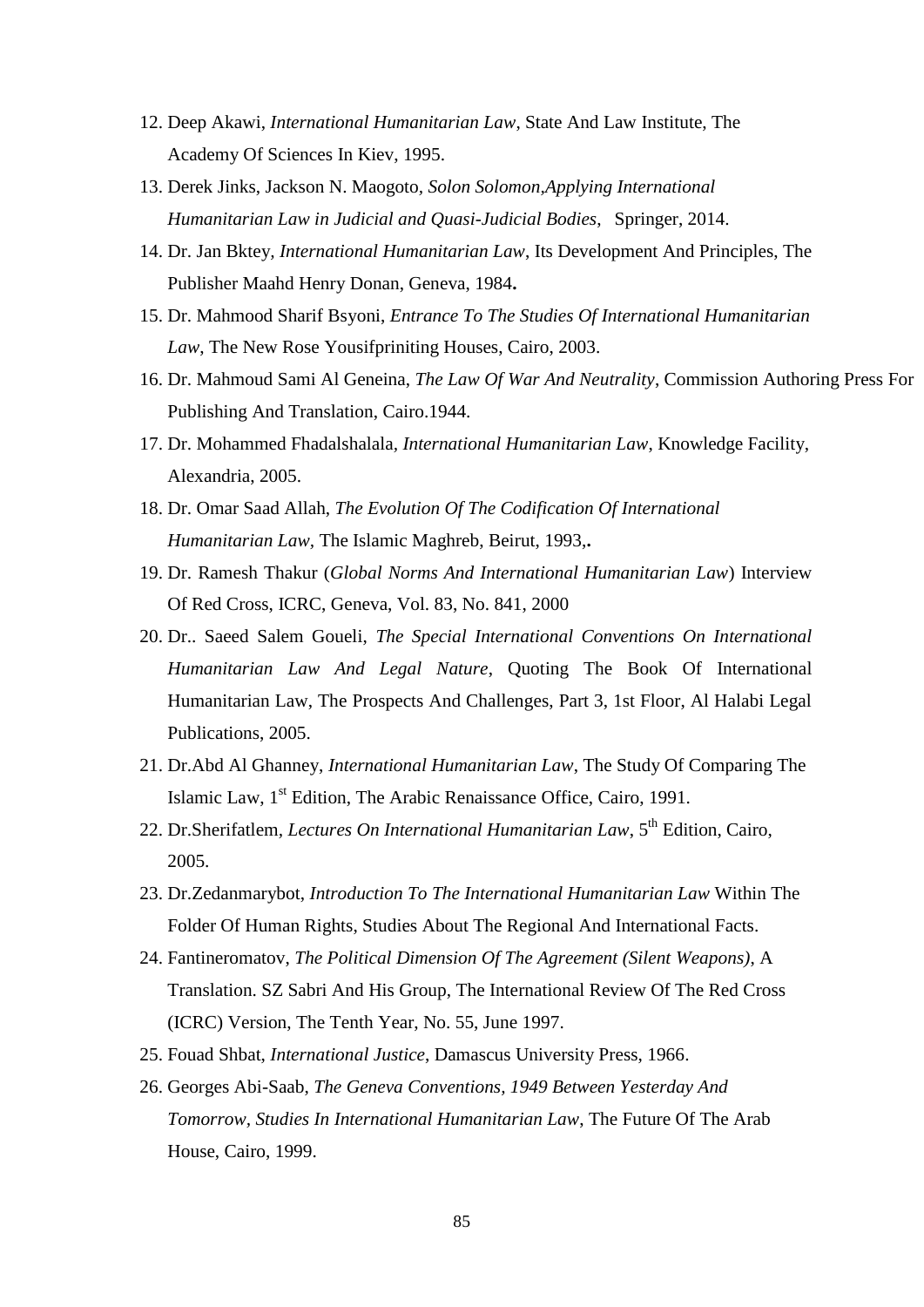- 27. Gerhard Van Glahn, *The Law Of Nations*, C 1 Translation Abbas Dar-Old New Horizons,, Beirut.
- 28. Géza Herczegh,*Development of international humanitarian law*,Akadémiai Kiad, 1984,University of Virginia,University of Virginiap.
- 29. Hamid Al-Saadi, *Introduction To The Study Of International Criminal Law*, I 1, Knowledge Press, Baghdad 0.1971.
- 30. Ihsan Indian*, Activation Of The Rules Of International Humanitarian Law In The Methods Of Solid Domestic Legislation*, Research Presented To A Symposium Of International Humanitarian Law, The International Committee Of The Red Cross, Daoudi Press, Damascus 0.2001, P. 63.
- 31. International Review Of The Red Cross (ICRC), The Seventh Year, No. 40.
- 32. Izz Al-Din Fouda, *The Legislative Role Of Treaties In International Law*, The Egyptian Journal Of International Law, Vol. 27, Cairo, 1971.
- 33. Jenny Kuper*,International*,*Law Concerning Child Civilians In Armed Conflict*,Clarendon Press, 1997.
- 34. Kamal Haddad, *The International Legal Regime For The Protection Of The Environment*, (B. D), Beirut, 1995.
- 35. Kamal Hammad, *Armed Conflict And Public International Law*, University Corporation For Publication, Beirut, 1995.
- 36. Leg F. Dekker ,*Iran–Iraq War In International Legal Perspective*, London 1992.
- 37. Marco Sassoli, A Bouvier, And Others, *(How Doeslaw Protect In War) Int Committee Of Red Cross*, Grneva, 1999.
- 38. Michael Bothe National Jmple Mentioned IHL. *Proceeding Of On International Colloquium Held At Bad Homburg* June 17 – 19. 1988 Mortisusnijh Off Publishers Dordrecht – Boston – London
- 39. Michael Bothe,*The Handbook of International Humanitarian Law*,OUP Oxford, 2013m
- 40. Michael N. Schmitt, Louise Arimatsu,*Yearbook of International Humanitarian Law*, published by Springer Science & Business Media, 2012.
- 41. Micheal Bothe National Implementation Od IHL*. Proceeding Of On International Colloquium Held At Bad Homburg* June 17 – 19. 1988 Mortisusnijh Off Publishers Dordrecht – Boston – London.
- 42. Mohammad Yousufalwan*, The International Criminal Court*, Research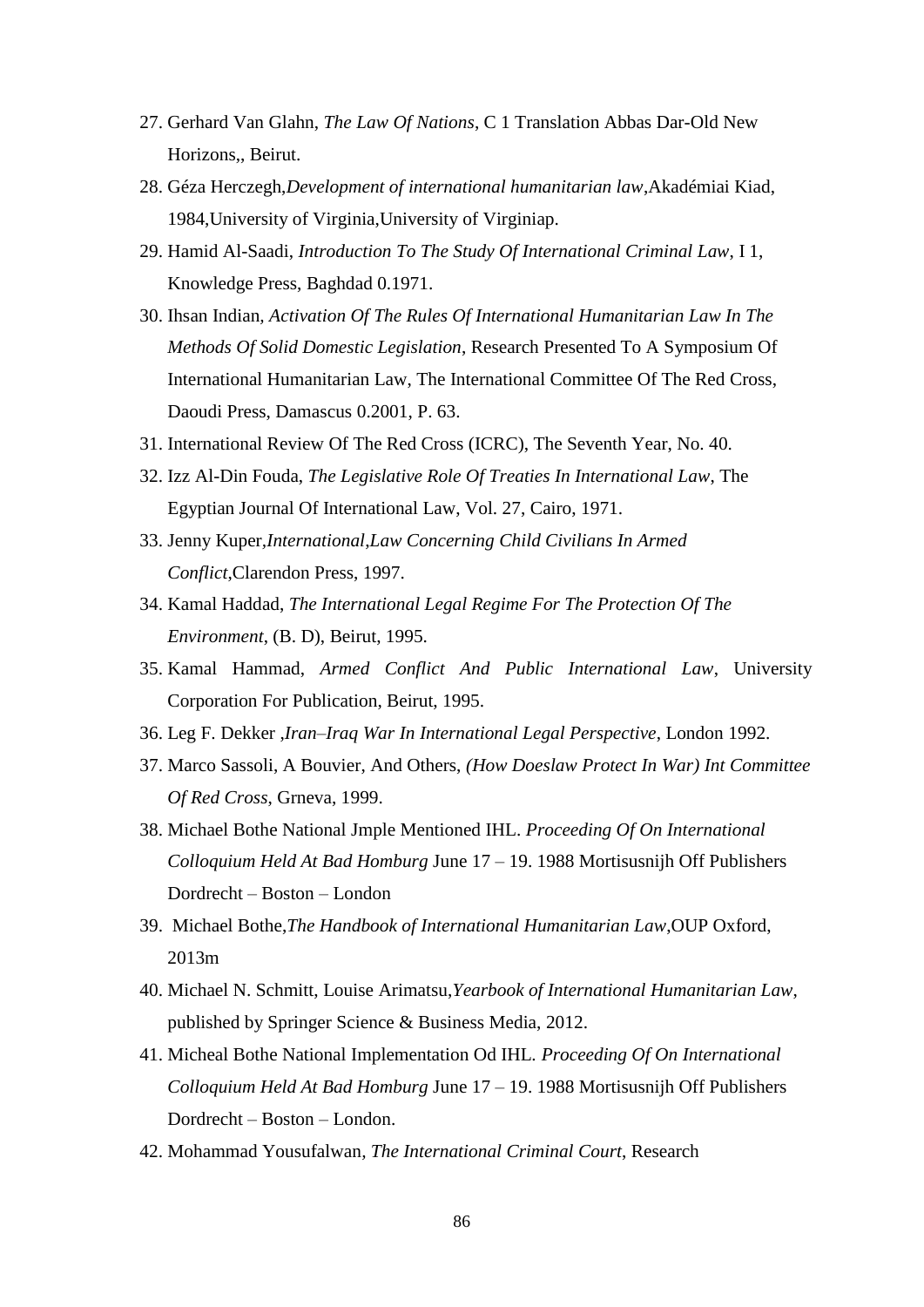- 43. Mohammed Hamad Asbali, *The Legal Status Of Prisoners Of War In International Humanitarian Law*, Knowledge Facility In Alexandria, 2005,.
- 44. Orna Ben-Naftali,*International Humanitarian Law and International Human Rights Law*,OUP Oxford, 2011.
- 45. Philippe Breton, *(Actualitedudroitint, Humanitair Applicable Dans Les Conflict Arms) Hubert Thierry*, Levolutiondudroit, Melangsofferts, Apedone, Paris, 1998.
- 46. Presented To A Symposium Of International Humanitarian Law, Reality And Ambition, Held In Syria, Publisher Of The International Committee Of The Red Cross (ICRC), Daoudi Press, Damascus 0.2001, P. 200.
- 47. Prof. Shaeeb Ahmed Alhamdani*, The Law Of Hammurabi*, Dar Al-Hikma, Baghdad, 1979.
- 48. *Respect For International Humanitarian Law And Ensure Respect For*, A Practical Guide For Parliamentarians No. (1), The International Committee Of The Red Cross (ICRC), The International Parliamentary Union,1999.
- 49. Revue International, Delacroix- Rouge, No, 403, Huikket, 1952, P. 56.
- 50. Roberta Arnold, Noëlle N. R. Quénivet,*International Humanitarian Law and Human Rights Law: Towards a New Merger in International Law*, BRILL, 2008,
- 51. Satneselaf A Nhelak, *(Brief Introduction To The International Humanitarian Law* ), Translated By Riyadh Al Qaysii , The International Review Of The Red Cross, Cairo, August, 1984.
- 52. Sharif Atlam*, The International Criminal Court*, A Former Source, P. 379.
- 53. Sharif Atlam, *The International Criminal Court, The Constitutional And Legislative*  Adapters (Draft Model Law). International Committee Of The Red Cross, 3rd Floor, Cairo, 2005.

#### **Treaties And Convention**

- 1. Article 3 Of The Regulations Respecting The Laws And Customs Of War On Land, The Hague, October 18 / October 1907.
- 2. Article 3 of the Regulations Respecting the Laws and Customs of War on Land, The Hague, October 18 / October 1907.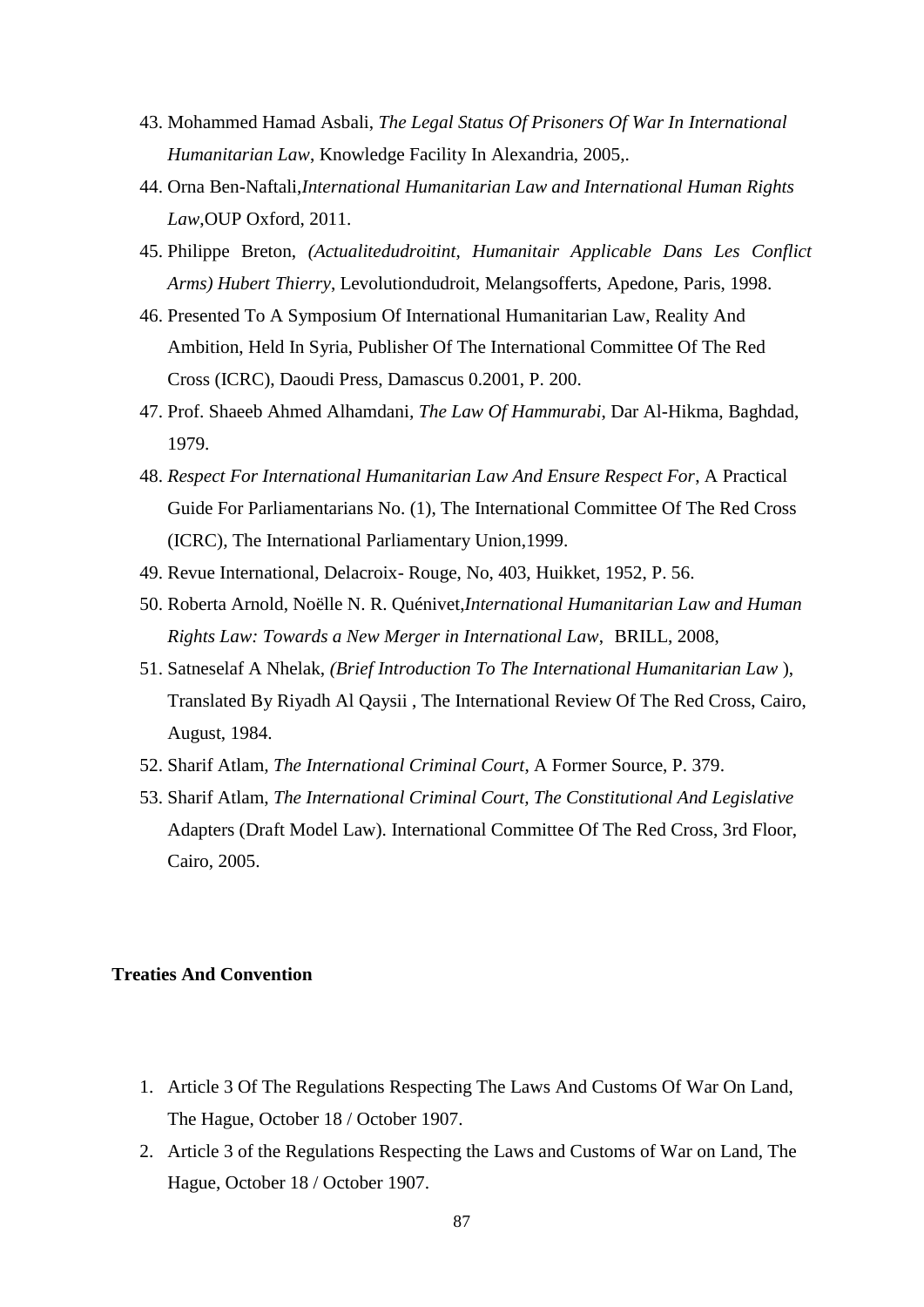- 3. Article 54 Paragraph 1four Geneva Conventions Of 1949
- 4. Article 54 paragraph 1four Geneva Conventions of 1949
- 5. Convention For The Protection Of Cultural Property In The Event Of Armed Conflict, The Hague, May 14 / May 1954.
- 6. Convention for the Protection of Cultural Property in the Event of Armed Conflict, The Hague, May 14 / May 1954.
- 7. Criminal Defence Wiki Common Article 3 Of The Four Geneva Conventions Of 1949 And Additional Protocols I And II Retrieved On 11.June.2016 From Dr. Ramesh Thakur (Global Norms And International Humanitarian Law) Interview Red Cross, ICRC, Geneva, Vol. 83, No. 841, 2000
- 8. Criminal defence wiki Common Article 3 of the four Geneva Conventions of 1949 and Additional Protocols I and II retrieved on 11.june.2016 from Dr. Ramesh Thakur (Global norms and international humanitarian law) interview Red Cross, ICRC, Geneva, Vol. 83, No. 841, 2000
- 9. Genocide And Punishment Of The 1948 Convention
- 10. Genocide and Punishment of the 1948 Convention
- 11. ICRC Additional Protocol I Of The Geneva Conventions Of 1977Articles 23 Paragraph 1 And Articles 14-15 Paragraph 4
- 12. ICRC additional Protocol I of the Geneva Conventions of 1977Articles 23 paragraph 1 and articles 14-15 paragraph 4
- 13. IV Geneva Convention Relative To The Protection Of Civilian Persons In Time Of War 1949
- 14. IV Geneva convention relative to the protection of civilian persons in time of war 1949
- 15. The Four Geneva Conventions Of 1949.
- 16. The Relationship Between The Human Right Regime And The Law Of Armed Conflict, Icrc, Genera, 1971.
- 17. The Report Submitted By The Secretary-General's Mission To Investigate The Situation Of Prisoners Of War In The Islamic Republic Of Iran And Republic Of Iraq, The Secretary- General's Memorandum No. 16961 / S, Paragraphs 263 267.
- 18. The Vienna Convention On The Law Of Treaties Of 1969
- 19. The Vienna Convention on the Law of Treaties of 1969

# **PHD Thesis And Research**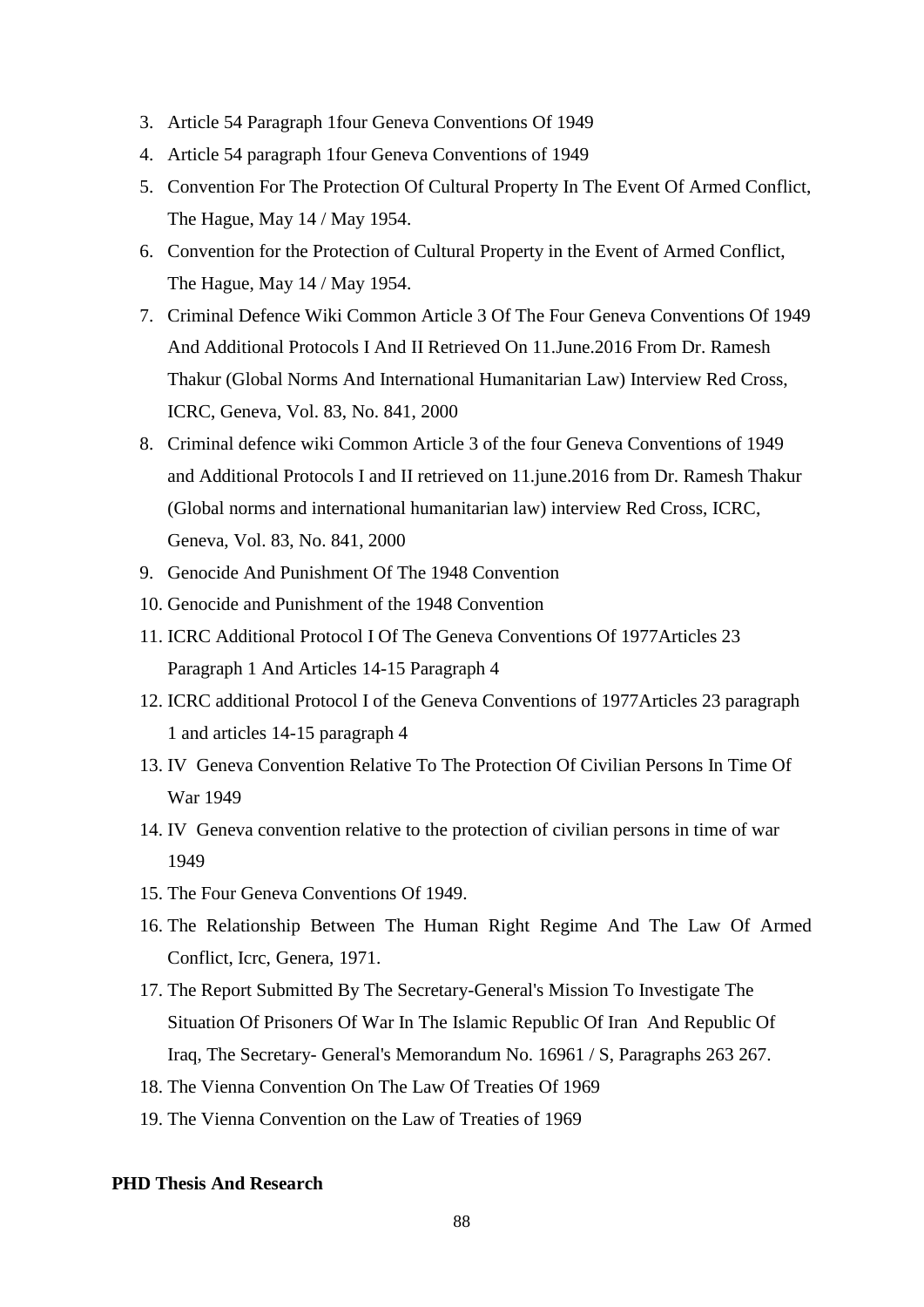- 1. Nada Hussein Hussein*, Islam And International Humanitarian Law*, PHD Thesis, University Of Baghdad, 1983.
- 2. Nagham Isaac Zaya, A Study Of International Humanitarian Law, International Human Rights Law, PHD Thesis, University Of Mosul, 2004, P. 216.
- 3. Zakariaazmi Hussein, *The Theory Of War To The Armed Conflict, A Study In The Protection Of Civilians In Armed Conflict,* PHD Thesis, The Rights Of Cairo, 1978.
- 4. Xalil Ahmed Xalil ,Tprotection Of Civil In Armed Conflect,PHD Thesis ,University Of St. Clements University,2008
- 5. Eric Mauriz, *The Entrance To The Military History*, Second Edition, Arab Association For Studies And Publishing., 1979, Retrieved From The Contribution Of Armies Doctors In The Genesis Of International Humanitarian Law, Research Published In The International Review Of The Red Cross (ICRC), Publisher Of International Committee Of The Red Cross, Geneva, Second Year, No. VIII, July - August, 1989.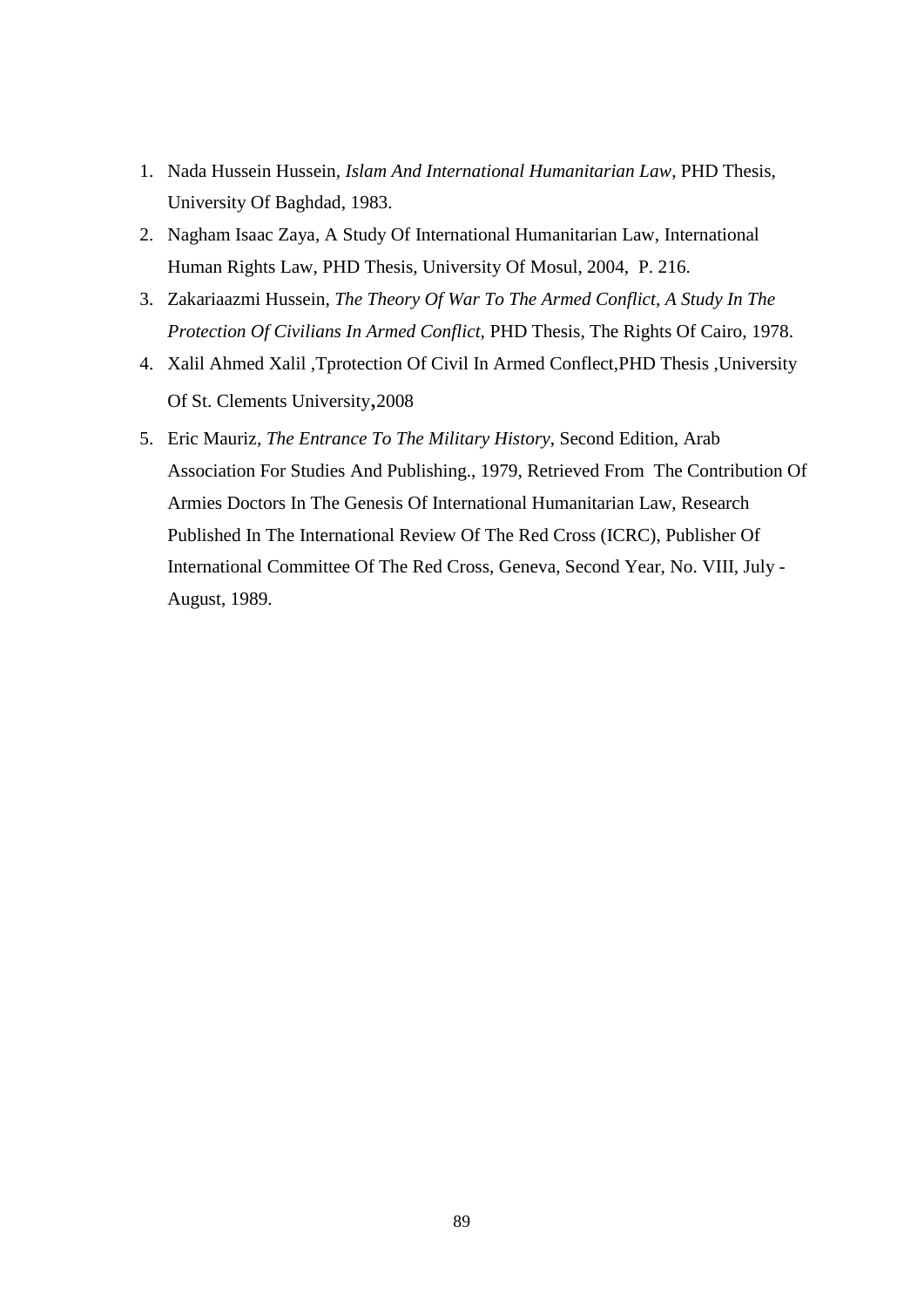# **Internet Sites And Articles**

- 1. The report submitted by the Secretary-General's mission to investigate the situation of prisoners of war in the Islamic Republic of Iran and Republic of Iraq, the Secretary-General's memorandum No. 16961 / S, paragraphs 263 267.
- 2. The four Geneva Conventions of 1949.
- 3. the relationship between the human right regime and the law of armed conflict, icrc, Genera, 1971.
- 4. International Military Tribunal For Far East Of 4 November 1948 Retrieved From [Http://Werle.Rewi.Hu-Berlin.De/Tokio.Pdf](http://werle.rewi.hu-berlin.de/tokio.pdf)
- 5. Peace Resource Center, IRCC, Retrived On 11.06.2016 From [Https://Www1.Umn.Edu/Humanrts/Peace/Docs/Scres955.Html](https://www1.umn.edu/humanrts/peace/docs/scres955.html)
- 6. United Nations Crime Commissions, Retrieved On 11.06.2016 From [Https://Www.Loc.Gov/Rr/Frd/Military\\_Law/Pdf/Law-Reports\\_Vol-1.Pdf](https://www.loc.gov/rr/frd/Military_Law/pdf/Law-Reports_Vol-1.pdf)
- 7. Information About The Law NFW, Implementation And The Enforcement Of IHL, Retrieved On 11.06.2016 From [Http://Www.Legalanswers.Sl.Nsw.Gov.Au/Guides/Hot\\_Topics/Intnl\\_Humanitarian\\_](http://www.legalanswers.sl.nsw.gov.au/guides/hot_topics/intnl_humanitarian_law/enforcement_ihl.html) [Law/Enforcement\\_Ihl.Html](http://www.legalanswers.sl.nsw.gov.au/guides/hot_topics/intnl_humanitarian_law/enforcement_ihl.html)
- 8. Protecting The Environment During Armed Conflict, An Inventory And Analysis Of International Law. Retrived On 11.06.2016 From [Http://Www.Un.Org/Zh/Events/Environmentconflictday/Pdfs/Int\\_Law.Pdf](http://www.un.org/zh/events/environmentconflictday/pdfs/int_law.pdf)
- 9. Convention For The Protection Of Cultural Property In The Event Of Armed Conflict, The Hague, May 14 / May 1954.Retrived On 11.06.2016 From [Http://Portal.Unesco.Org/En/Ev.Php-](http://portal.unesco.org/en/ev.php-URL_ID=13637&URL_DO=DO_TOPIC&URL_SECTION=201.html)[URL\\_ID=13637&URL\\_DO=DO\\_TOPIC&URL\\_SECTION=201.Html](http://portal.unesco.org/en/ev.php-URL_ID=13637&URL_DO=DO_TOPIC&URL_SECTION=201.html)
- 10. Protection Of Cultural Property In The Event Of Armed Conflict A Challenge In Peace Supporting Operations , Edited By Edwin G. Retrieved From [Http://Www.Bundesheer.At/Pdf\\_Pool/Publikationen/05\\_Pcp.Pdf](http://www.bundesheer.at/pdf_pool/publikationen/05_pcp.pdf)
- 11. The Question Of The Observance Of The Fourth Geneva Convention Of 1949 In Gaza And West Bank In Cluding Jerusalem Occupied By Israel In 1967), UN, New York, 1979, P, 54. Retrieved On 11.June .2016 From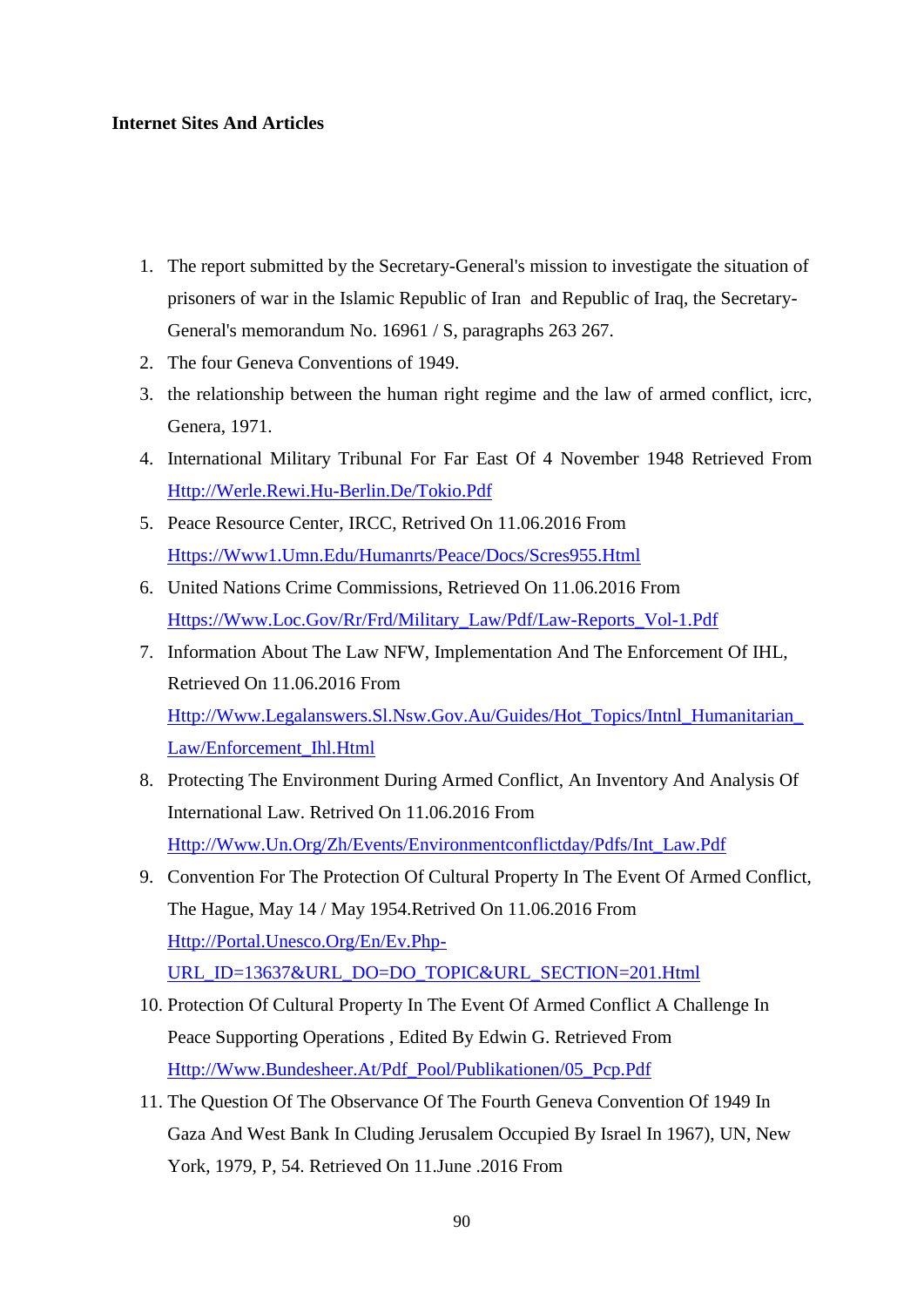[Https://Unispal.Un.Org/DPA/DPR/Unispal.Nsf/0/CEEE0A514875A47085256D6500](https://unispal.un.org/DPA/DPR/unispal.nsf/0/CEEE0A514875A47085256D65007B36C9) [7B36C9](https://unispal.un.org/DPA/DPR/unispal.nsf/0/CEEE0A514875A47085256D65007B36C9)

12. Rule Of Land Warfare. Retrieved On 11.June.2016 From Official Record Of 1977, Vol Xv, Para. 106. P 406.

[Http://Www.Loc.Gov/Rr/Frd/Military\\_Law/Pdf/Rules\\_Warfare-1914.Pdf.](http://www.loc.gov/rr/frd/Military_Law/pdf/rules_warfare-1914.pdf)

- 13. The Report Submitted By The Secretary-General's Mission To Investigate The Situation Of Prisoners Of War In The Islamic Republic Of Iran And Republic Of Iraq, The Secretary-General's Memorandum No. 16961 / S, Paragraphs 263 267. Retrieved From [Http://Www.Securitycouncilreport.Org/Atf/Cf/%7B65BFCF9B-](http://www.securitycouncilreport.org/atf/cf/%7B65BFCF9B-6D27-4E9C-8CD3-CF6E4FF96FF9%7D/Disarm%20S17911.pdf)[6D27-4E9C-8CD3-CF6E4FF96FF9%7D/Disarm%20S17911.Pdf](http://www.securitycouncilreport.org/atf/cf/%7B65BFCF9B-6D27-4E9C-8CD3-CF6E4FF96FF9%7D/Disarm%20S17911.pdf)
- 14. P. Tavernier: Combatants And Non-Combatants In The Gulf War Of 1980 1988 Avaliable On [Https://Books.Google.Iq/Books?Id=Xyy7sbs1wryc&Pg=PA129&Lpg=PA129&Dq=T](https://books.google.iq/books?id=xYy7sbS1wrYC&pg=PA129&lpg=PA129&dq=Tavernier:+Combatants+and+non-combatants+in+the+Gulf+war+of+1980)

[avernier:+Combatants+And+Non-Combatants+In+The+Gulf+War+Of+1980](https://books.google.iq/books?id=xYy7sbS1wrYC&pg=PA129&lpg=PA129&dq=Tavernier:+Combatants+and+non-combatants+in+the+Gulf+war+of+1980)

- 15. Michael Bothe National Jmple Mentioned IHL. Proceeding Of On International Colloquium Held At Bad Homburg June 17 – 19. 1988 Mortisusnijh Off Publishers Dordrecht – Boston – London .Available On [Https://Books.Google.Iq/Books?Id=7Bngmldr\\_Ccc&Pg=PA166&Lpg=PA166&Dq=](https://books.google.iq/books?id=7Bngmldr_CcC&pg=PA166&lpg=PA166&dq=Michael+Bothe+National+Sample+mentioned+IHL.+Proceeding+of+on+international+colloquium+held+at+Bad+Homburg+June&source=bl&ots=M2V1SMf-k0&sig=2Q64iQfaD73I88ECMpum2tX-g2M&hl=en&sa=X&ved=0ahUKEwiq7tue9p_NAhVFwBQKHb1sATMQ6AEIHjAA#v=onepage&q&f=false) [Michael+Bothe+National+Sample+Mentioned+IHL.+Proceeding+Of+On+Internation](https://books.google.iq/books?id=7Bngmldr_CcC&pg=PA166&lpg=PA166&dq=Michael+Bothe+National+Sample+mentioned+IHL.+Proceeding+of+on+international+colloquium+held+at+Bad+Homburg+June&source=bl&ots=M2V1SMf-k0&sig=2Q64iQfaD73I88ECMpum2tX-g2M&hl=en&sa=X&ved=0ahUKEwiq7tue9p_NAhVFwBQKHb1sATMQ6AEIHjAA#v=onepage&q&f=false) [al+Colloquium+Held+At+Bad+Homburg+June&Source=Bl&Ots=M2v1smf-](https://books.google.iq/books?id=7Bngmldr_CcC&pg=PA166&lpg=PA166&dq=Michael+Bothe+National+Sample+mentioned+IHL.+Proceeding+of+on+international+colloquium+held+at+Bad+Homburg+June&source=bl&ots=M2V1SMf-k0&sig=2Q64iQfaD73I88ECMpum2tX-g2M&hl=en&sa=X&ved=0ahUKEwiq7tue9p_NAhVFwBQKHb1sATMQ6AEIHjAA#v=onepage&q&f=false)[K0&Sig=2q64iqfad73i88ecmpum2tx-](https://books.google.iq/books?id=7Bngmldr_CcC&pg=PA166&lpg=PA166&dq=Michael+Bothe+National+Sample+mentioned+IHL.+Proceeding+of+on+international+colloquium+held+at+Bad+Homburg+June&source=bl&ots=M2V1SMf-k0&sig=2Q64iQfaD73I88ECMpum2tX-g2M&hl=en&sa=X&ved=0ahUKEwiq7tue9p_NAhVFwBQKHb1sATMQ6AEIHjAA#v=onepage&q&f=false)[G2m&Hl=En&Sa=X&Ved=0ahukewiq7tue9p\\_Nahvfwbqkhb1satmq6aeihjaa#V=One](https://books.google.iq/books?id=7Bngmldr_CcC&pg=PA166&lpg=PA166&dq=Michael+Bothe+National+Sample+mentioned+IHL.+Proceeding+of+on+international+colloquium+held+at+Bad+Homburg+June&source=bl&ots=M2V1SMf-k0&sig=2Q64iQfaD73I88ECMpum2tX-g2M&hl=en&sa=X&ved=0ahUKEwiq7tue9p_NAhVFwBQKHb1sATMQ6AEIHjAA#v=onepage&q&f=false) [page&Q&F=False](https://books.google.iq/books?id=7Bngmldr_CcC&pg=PA166&lpg=PA166&dq=Michael+Bothe+National+Sample+mentioned+IHL.+Proceeding+of+on+international+colloquium+held+at+Bad+Homburg+June&source=bl&ots=M2V1SMf-k0&sig=2Q64iQfaD73I88ECMpum2tX-g2M&hl=en&sa=X&ved=0ahUKEwiq7tue9p_NAhVFwBQKHb1sATMQ6AEIHjAA#v=onepage&q&f=false)
- 16. Article 3 Of The Regulations Respecting The Laws And Customs Of War On Land, The Hague, October 18 / October 1907, (M. A. S. A). D Retrieved On 11. June 2016 From Http://Avalon.Law.Yale.Edu/20th Century/Hague04.Asp
- 17. Marco Sassoli, A Bouvier, And Others, (How Doeslaw Protect In War) Int Committee Of Red Cross, Grneva, 1999, P. 97 And P. 105 Retrieved 10. June . 2016 From [Https://Www.Icrc.Org/Eng/Assets/Files/Publications/Icrc-0739-Part-I.Pdf](https://www.icrc.org/eng/assets/files/publications/icrc-0739-part-i.pdf)
- 18. Researching Customary International Law, State Practice And The Pronouncements Of States Regarding International Law, Hauser Global Law School Program. Retrieved 10. June 2016 From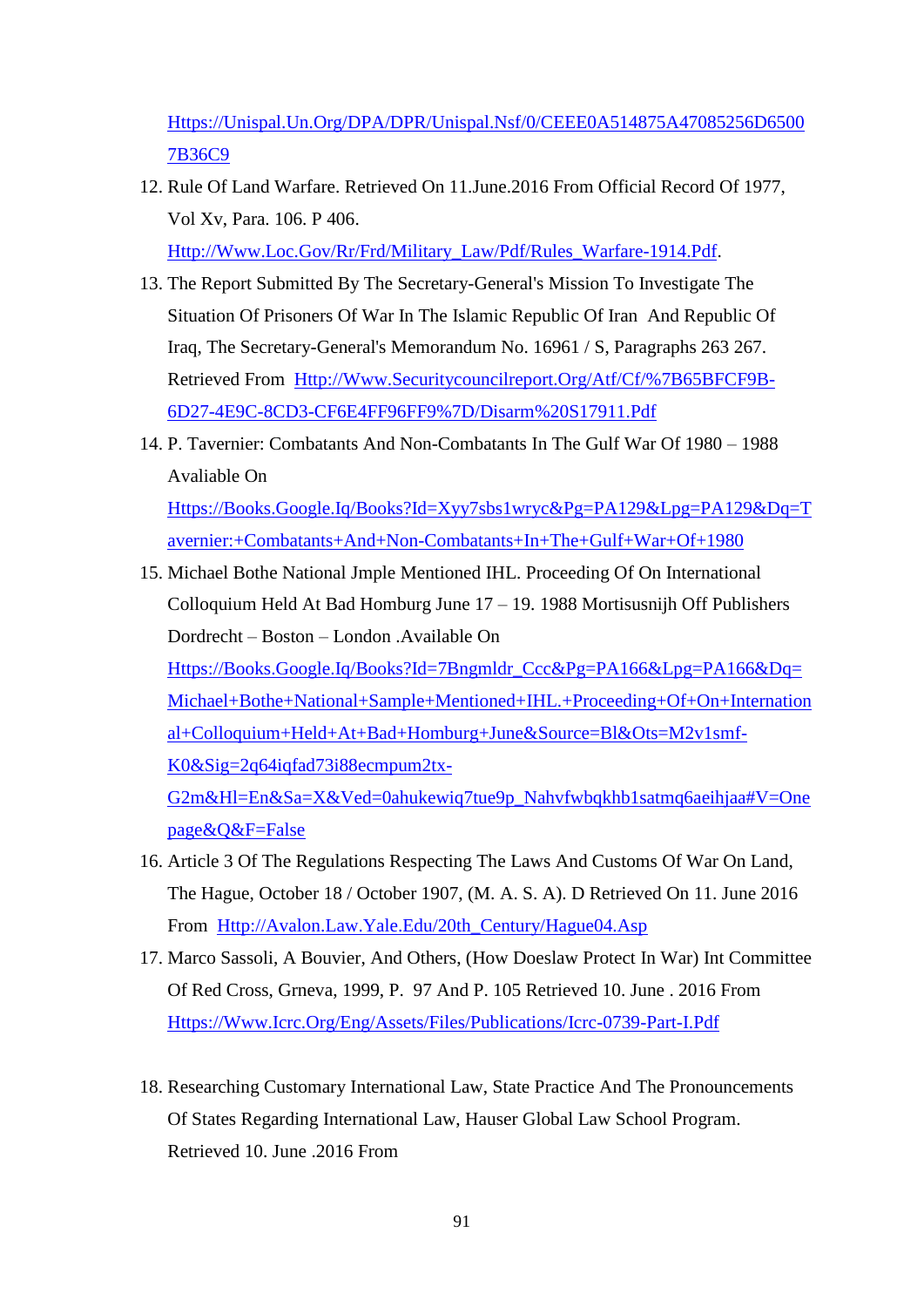[Http://Www.Nyulawglobal.Org/Globalex/Customary\\_International\\_Law.Html#\\_Wha](http://www.nyulawglobal.org/globalex/Customary_International_Law.html#_What_is_Customary) [t\\_Is\\_Customary](http://www.nyulawglobal.org/globalex/Customary_International_Law.html#_What_is_Customary)

- 19. In Arthurnoseyoum, International Humanitarian Law, The Answers To Your Questions, Publications International Committee Of The Red Cross (ICRC) Retrieved From [Www.Icrc.Org/Eng/Assets/Files/Other/Icrc-002-0703.Pdf](http://www.icrc.org/eng/assets/files/other/icrc-002-0703.pdf)
- 20. Fundemental Of IHL, Historical Development Of IHL , From [Https://Www.Icrc.Org/Casebook/Doc/Book-Chapter/Fundamentals-Ihl-Book-](https://www.icrc.org/casebook/doc/book-chapter/fundamentals-ihl-book-chapter.htm)[Chapter.Htm](https://www.icrc.org/casebook/doc/book-chapter/fundamentals-ihl-book-chapter.htm)
- 21. What Is International Humanitarian Law, From [Https://Www.Icrc.Org/Eng/Assets/Files/Other/What\\_Is\\_Ihl.Pdf.](https://www.icrc.org/eng/assets/files/other/what_is_ihl.pdf)
- 22. Ahmed Mansour, A Star Of David, Joseph Preferred The Electronic Group On The Site, [Www.Almoharer.Net,](http://www.almoharer.net/) April15, 2016.
- 23. Bashar Chandelier, Mercenaries In Iraq, The Site [Www.Alnadeeliraq.Com.](http://www.alnadeeliraq.com/) On April 7, 2016.
- 24. Jawad Kadhim Al-Hindawi, The International Court To Punish The Perpetrators Of Major Crimes, Published On The Site [Www.Salamcenter-Iraq.Com](http://www.salamcenter-iraq.com/) . On April 10, 2016.
- 25. Raed Hamid, Protection And Security Companies In Iraq, Al-Egypt Free On-Site [Www.Misralhural.Com](http://www.misralhural.com/) , May 4, 2016
- 26. Mohamed Abdel Salam, Espionage Conflict Between Egypt And Israel Is Constantly On The Site [Www.Newbbc.Com](http://www.newbbc.com/) , May 12, 2016.
- 27. Abdul Hussein Shaaban, Civilized Dialogue, 1970, Published On The Website [Www.Rezgr.Com](http://www.rezgr.com/) , March 2 ,2016.
- 28. Mohamed Abdel Salam Full-East, Mercenary Men Dirty Errands, Community Magazine, Issue (1636) On The Site [Www.Almujtamaa-Mag.Com](http://www.almujtamaa-mag.com/) , May 2,2016
- 29. D. Mustafa Ahmed Abulkhair, The Theory Of War In Islam, Published On The Website [Www.Almatshar.Com](http://www.almatshar.com/) , April 23,2016
- 30. Amnesty International, The American Threats Of The International Criminal Court, Citing The Site [Www.Ara-Amnesty.Org](http://www.ara-amnesty.org/) , Dated April 4, 2016.
- 31. Mohamed Abdel Salam, Espionage Conflict Between Egypt And Israel Continuously, On The Site [Www.BBC.ARABIC.Com](http://www.bbc.arabic.com/) , Dated April 28, 2016.
- 32. WASHINGTON, Pentagon And The Privatization Of The War Against Terrorism, From The Site [Www.Islammema.Cclarticlel](http://www.islammema.cclarticlel/) , Dated February 5, 2016.